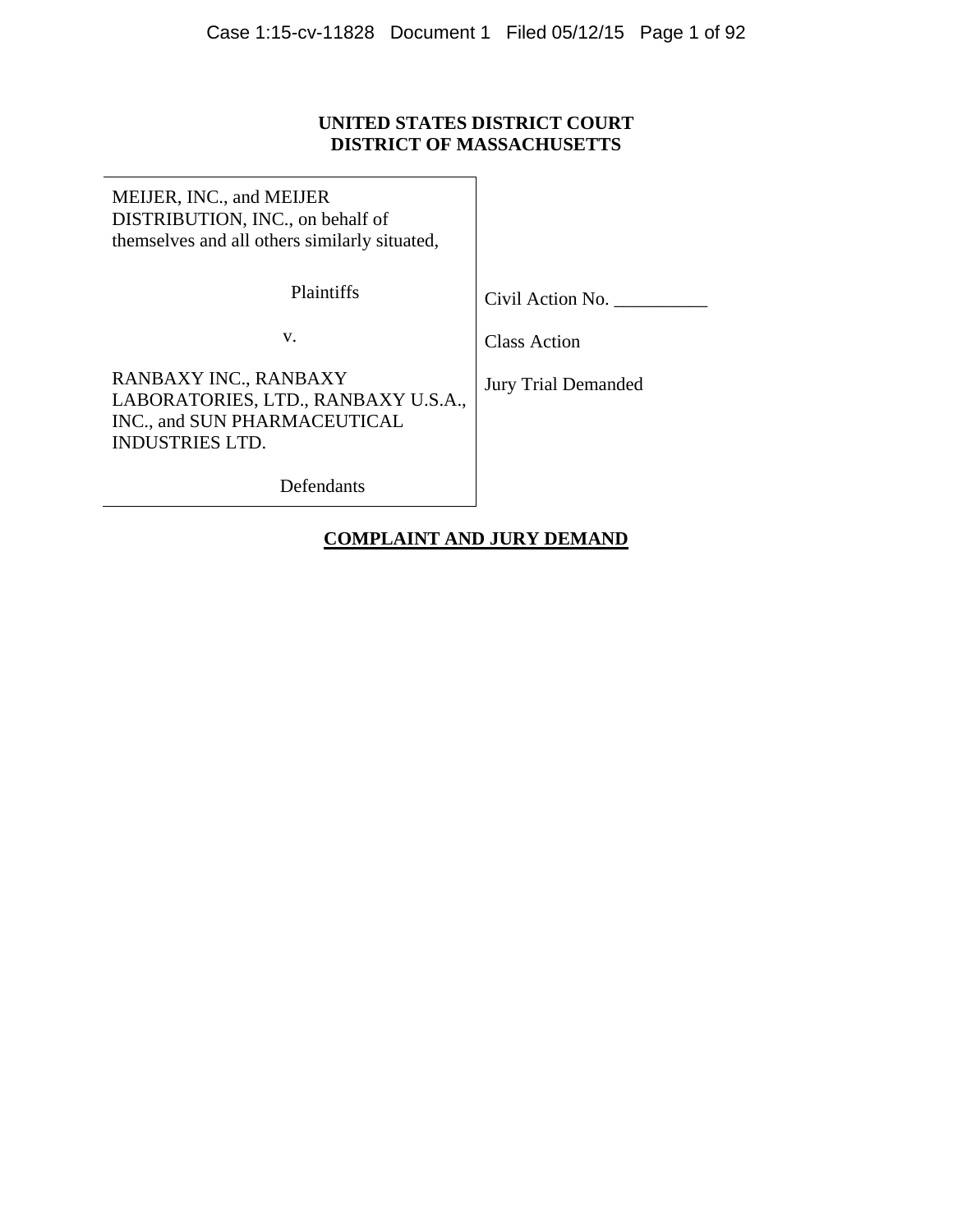# **TABLE OF CONTENTS**

| I.   |           |                                                                                                                                                         |                                                      |  |  |  |  |
|------|-----------|---------------------------------------------------------------------------------------------------------------------------------------------------------|------------------------------------------------------|--|--|--|--|
| II.  |           |                                                                                                                                                         |                                                      |  |  |  |  |
| III. |           |                                                                                                                                                         |                                                      |  |  |  |  |
| IV.  |           |                                                                                                                                                         |                                                      |  |  |  |  |
|      | A.        |                                                                                                                                                         |                                                      |  |  |  |  |
|      |           | 1.                                                                                                                                                      |                                                      |  |  |  |  |
|      |           | 2.                                                                                                                                                      |                                                      |  |  |  |  |
|      | <b>B.</b> |                                                                                                                                                         |                                                      |  |  |  |  |
|      |           | 1.                                                                                                                                                      |                                                      |  |  |  |  |
|      |           | 2.                                                                                                                                                      |                                                      |  |  |  |  |
|      | C.        |                                                                                                                                                         |                                                      |  |  |  |  |
|      | D.        |                                                                                                                                                         |                                                      |  |  |  |  |
|      |           | 1.                                                                                                                                                      | Step One: Receipt of a substantially complete ANDA14 |  |  |  |  |
|      |           | 2.                                                                                                                                                      |                                                      |  |  |  |  |
|      |           | 3.                                                                                                                                                      |                                                      |  |  |  |  |
| V.   |           |                                                                                                                                                         |                                                      |  |  |  |  |
|      | Α.        | Ranbaxy develops a business model focused on first-to-file ANDAs 20                                                                                     |                                                      |  |  |  |  |
|      | <b>B.</b> | Ranbaxy puts profits ahead of compliance, repeatedly ignoring its internal                                                                              |                                                      |  |  |  |  |
|      | C.        |                                                                                                                                                         |                                                      |  |  |  |  |
|      | D.        |                                                                                                                                                         |                                                      |  |  |  |  |
|      | Ε.        |                                                                                                                                                         |                                                      |  |  |  |  |
|      | F.        |                                                                                                                                                         |                                                      |  |  |  |  |
|      | G.        | Ranbaxy's legal woes begin to mount with the issuance of governmental<br>subpoenas, a search warrant, and the filing of a false claims act complaint 33 |                                                      |  |  |  |  |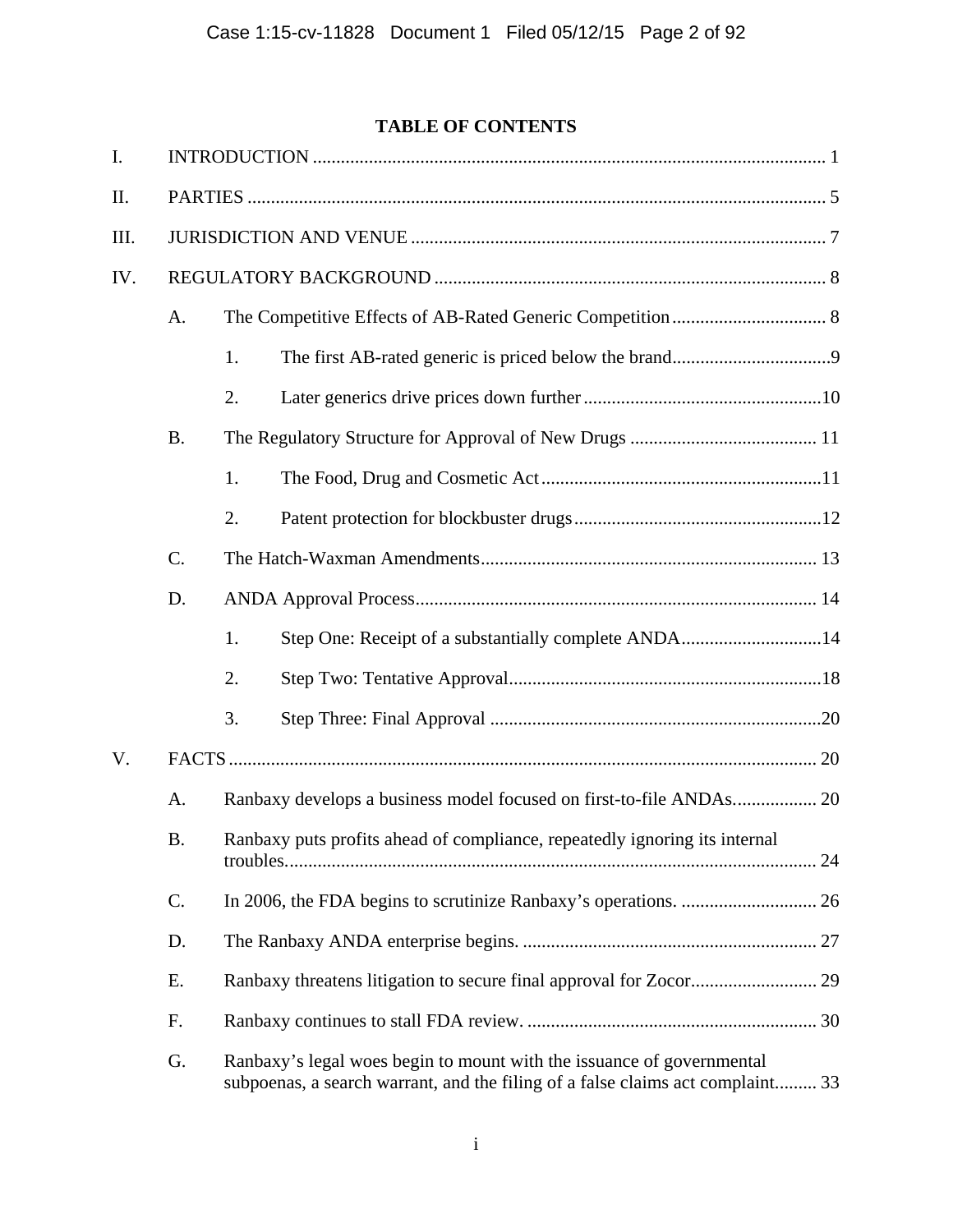# Case 1:15-cv-11828 Document 1 Filed 05/12/15 Page 3 of 92

|       | H. |                                                                     |  |  |  |  |
|-------|----|---------------------------------------------------------------------|--|--|--|--|
|       | I. |                                                                     |  |  |  |  |
|       | J. |                                                                     |  |  |  |  |
|       | K. |                                                                     |  |  |  |  |
|       | L. | Ranbaxy locks in first-to-file exclusivity on its Nexium ANDA.  40  |  |  |  |  |
|       | M. |                                                                     |  |  |  |  |
|       | N. |                                                                     |  |  |  |  |
|       | Ο. |                                                                     |  |  |  |  |
|       | P. |                                                                     |  |  |  |  |
|       | Q. | The 2009 invocation of the FDA Application Integrity Policy  43     |  |  |  |  |
|       | R. | The FDA attempts to deal with the aftermath of Ranbaxy's conduct 44 |  |  |  |  |
|       | S. |                                                                     |  |  |  |  |
|       | T. |                                                                     |  |  |  |  |
|       | U. |                                                                     |  |  |  |  |
|       | V. |                                                                     |  |  |  |  |
|       | W. |                                                                     |  |  |  |  |
|       | X. |                                                                     |  |  |  |  |
|       | Y. |                                                                     |  |  |  |  |
| VI.   |    |                                                                     |  |  |  |  |
| VII.  |    |                                                                     |  |  |  |  |
| VIII. |    |                                                                     |  |  |  |  |
| IX.   |    |                                                                     |  |  |  |  |
| Х.    |    |                                                                     |  |  |  |  |
| XI.   |    |                                                                     |  |  |  |  |
| XII.  |    |                                                                     |  |  |  |  |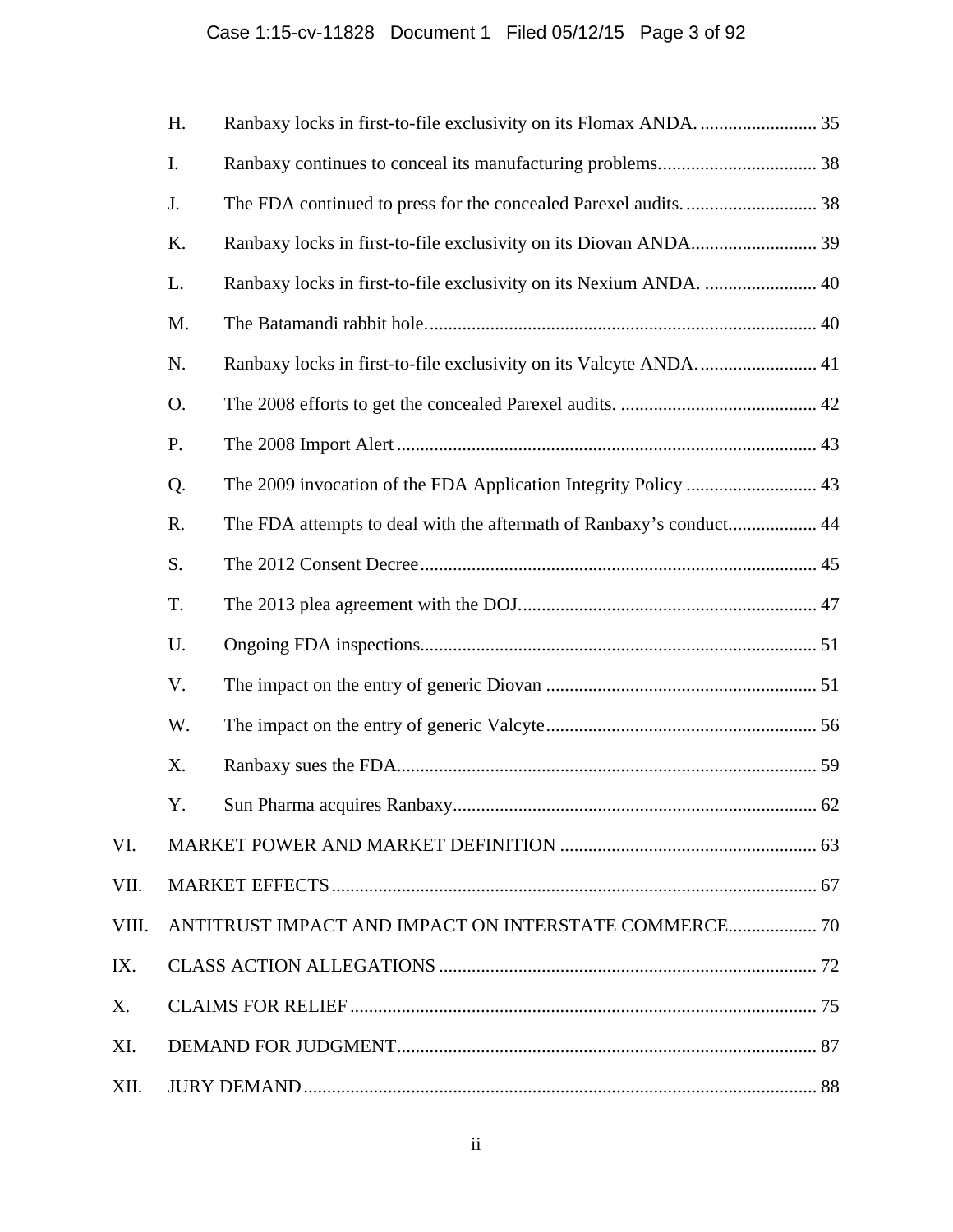# **I. INTRODUCTION**

1. Over the past 30 years, the generic drug industry has made enormous progress in gaining widespread acceptance for their generally safe, effective, and affordable pharmaceuticals. The Food and Drug Administration ("FDA") imposes on *all* drug makers – whether for branded or generic products – intense regulatory review, requiring compliance with the same standards for current good manufacturing practices ("cGMP") to ensure that drug products are consistent in quality, stability, and reliability. Today, most of the drugs taken by U.S. consumers (4 in every 5 prescriptions) are generic drugs. Scores of global generic drug manufacturers take seriously the need to comply with FDA reporting and manufacturing practices. So American consumers can generally be assured that the generic products sold in the United States will provide the same level of therapeutic clinical results, consistency, and quality as branded drugs.

2. Against this backdrop of reliable generic drug manufacturing there is one clear exception: rogue generic drug maker Ranbaxy Laboratories. This case is about how Ranbaxy recklessly stuffed the generic drug approval queues with grossly inadequate applications, deceived the FDA into granting tentative approvals to lock in statutory exclusivities to which Ranbaxy was not entitled, and brandished these undeserved exclusivities to exclude others while its own applications floundered, all at the direct expense of U.S. drug purchasers.

3. It is one thing for a corrupt company to run its affairs so poorly that it is unable to make, and document, a minimally acceptable product, thus hurting its own sales and profitability. But it is quite another thing for that company to recklessly and fraudulently bog down the FDA generic approval process, wrongfully acquire the ability to preclude or stall the efforts of *other* generic companies that are responsibly seeking to enter U.S. markets, and delay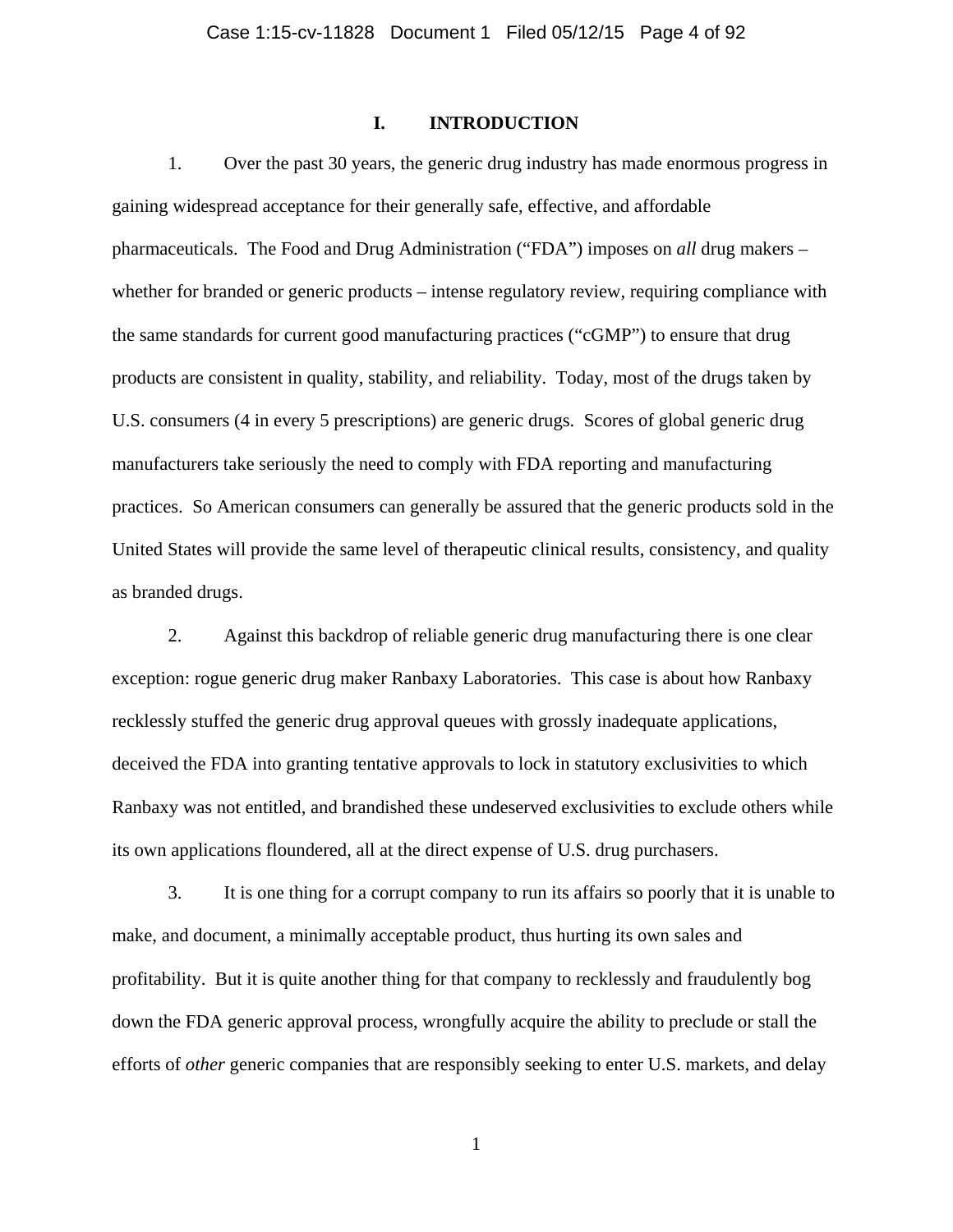### Case 1:15-cv-11828 Document 1 Filed 05/12/15 Page 5 of 92

generic entry while it struggles to get its own act together. When that happens, the harm is visited directly and only on U.S. drug purchasers.

4. In the early 2000s, Ranbaxy embraced an internal corporate culture displaying utter disregard for regulatory requirements, truthful reporting, and responsible business behavior. To meet management's unrealistic expectations, employees often forged test results, changed data, and retroactively created documentation. They performed stability tests (important for establishing a drug's expiration date) on the same day, instead of at 3-, 6-, and 9-month intervals as required by regulations. And they performed bioequivalence and stability tests on researchand-development batches of drugs, instead of exhibit batches as the regulations required (exhibit batches take longer, and cost more, to produce).

5. Ranbaxy exploited these shortcuts to achieve its objective: filing as many abbreviated new drug applications ("ANDAs") as possible, especially if it could secure valuable first-to-file generic status and the lucrative 180-day exclusivity that came with it. Ranbaxy generated enough documentation – real or forged – to support these quick filings. Ranbaxy convinced unknowing regulators reviewing these applications that Ranbaxy's facilities and procedures were (or would be soon) in compliance, when in fact the facilities would remain in shameful condition for years. Ranbaxy did so with little regard for whether it would be able to promptly bring the generic drug to market. So long as Ranbaxy could secure the coveted first-tofile exclusivity position, it could profit off these undeserved regulatory exclusivities, regardless of whether Ranbaxy itself could eventually get its own product to market in any timely way, if at all.

6. Eventually, Ranbaxy resorted to misleading the FDA into granting it tentative approval for several of these hastily prepared, first-to-file ANDAs, a regulatory decision that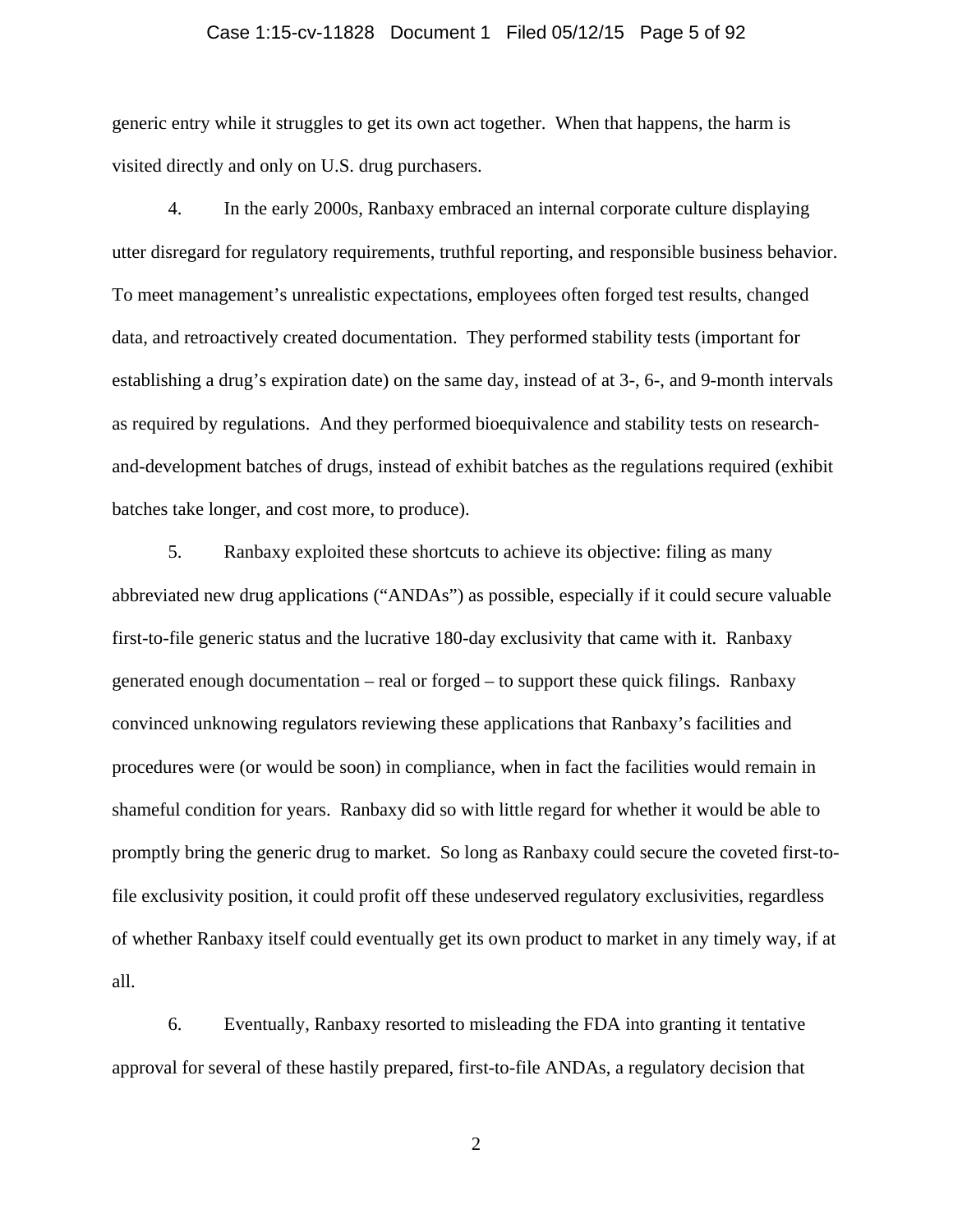### Case 1:15-cv-11828 Document 1 Filed 05/12/15 Page 6 of 92

served to lock in Ranbaxy's ability to block or delay the entrance of other generic makers into the applicable market. Among other things, in 2007 and again 2008 Ranbaxy misleadingly represented to the FDA that the condition of Ranbaxy's cGMP (i.e., its current good manufacturing practices) at its Paonta Sahib, India plant was (or as a practical matter soon would be) in compliance with FDA requirements. In fact, those conditions were so poor that Ranbaxy could not fix them for *eight years* (and Ranbaxy remains out of compliance to this day). But it took years for the FDA to untangle Ranbaxy's web of lies. As each of the many ANDAs Ranbaxy had filed came up for review, Ranbaxy's overall course of conduct continually mucked up the FDA approval process, not only for the pending Ranbaxy ANDAs, but also for each of the would-be generic makers seeking to enter that particular generic drug market.

7. Over the years, Ranbaxy dragged out discussions with FDA concerning remedial efforts that Ranbaxy was purportedly undertaking. And, working with its outside lawyers and purportedly "independent" (but in reality Ranbaxy-controlled) consultant, deflected the ability of the FDA to act on Ranbaxy's pending ANDAs in the ordinary course. In 2012, the FDA was finally able to get a consent decree in place to address some of Ranbaxy's regulatory compliance issues. And in 2013, the Department of Justice was able to impose a criminal fine and civil penalty of \$500 million addressing some of Ranbaxy's past transgressions. But even these efforts did not solve all of Ranbaxy's many problems, and product recalls continued to plague the company.

8. In 2014, after spending years trying to untangle Ranbaxy's deceptions and ensure that its operations were sufficient to produce safe drugs, the FDA realized that Ranbaxy's firstto-file status was blocking other generic drug makers from coming to market. The FDA revoked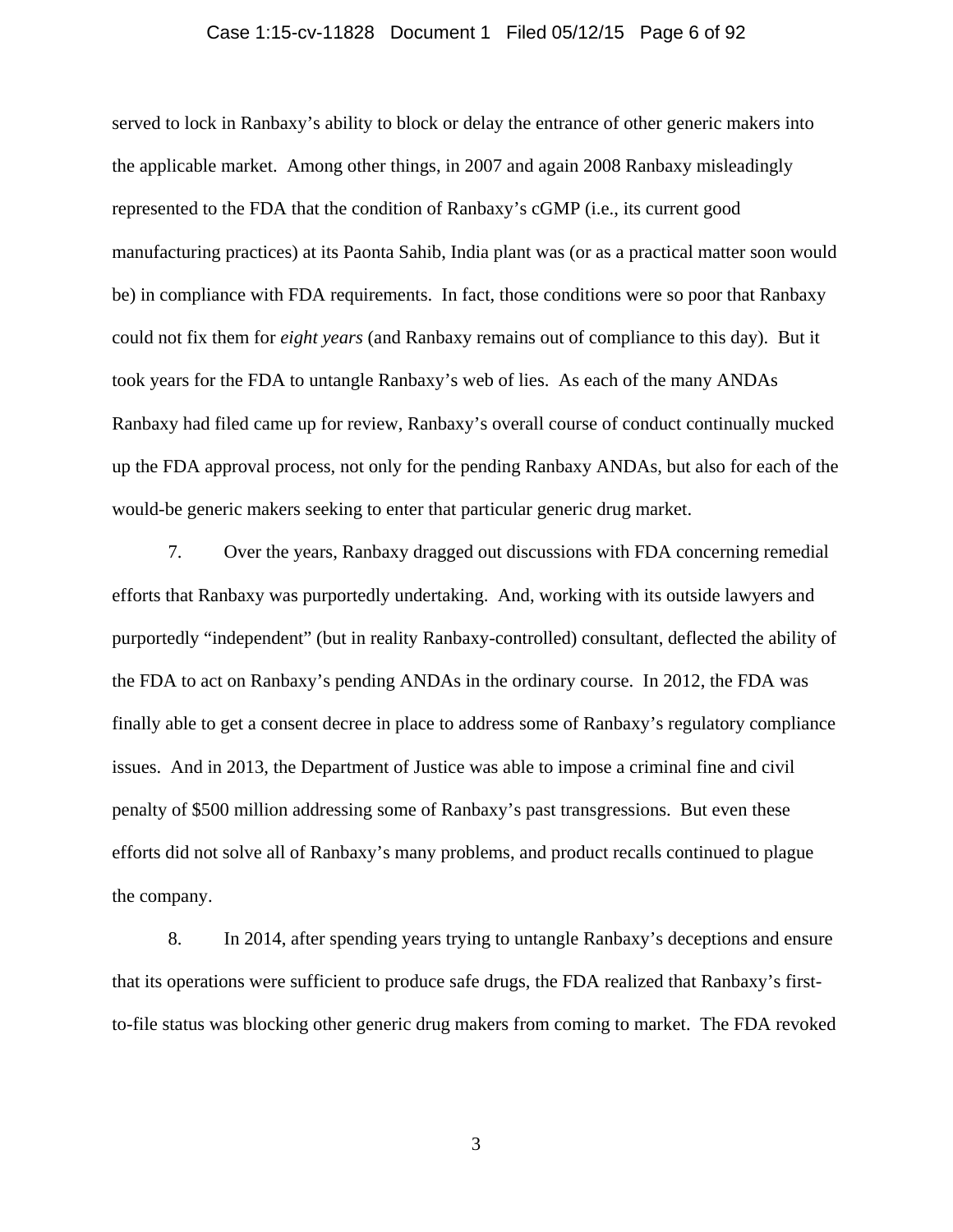### Case 1:15-cv-11828 Document 1 Filed 05/12/15 Page 7 of 92

tentative approvals that Ranbaxy had fraudulently obtained, finally allowing more affordable – and safer – generic alternatives to come to market.

9. This lawsuit seeks monetary relief on behalf of all direct purchasers of drugs for which generic entry was delayed in substantial part by Ranbaxy's wrongful acquisition and maintenance of 180-day exclusivities, its business conduct that ultimately required it be subject to a consent decree, and its preclusion of other generic entrants while it floundered to get its own applications approved. At this time, this action pleads with particularity that (i) the direct purchasers of the brand drug Valcyte (valganciclovir hydrochloride) overpaid for that product because Ranbaxy's wrongful conduct delayed the generic entry for valganciclovir hydrochloride at least between March 15, 2013, and November 20, 2014, and (ii) the direct purchasers of the brand drug Diovan overpaid for the product because Ranbaxy's wrongful conduct delayed the generic entry for valsartan at least between September 21, 2012, and July 7, 2014. Discovery may determine that Ranbaxy's scheme delayed other generic products.

10. Relief is grounded in federal antitrust and racketeering law.

11. First, direct purchasers seek relief under federal antitrust law. For at least two drugs (valganciclovir hydrochloride and valsartan), Ranbaxy wrongfully obtained, fraudulently locked-in, and then abused the first-to-file, 180-day exclusivity period. By fraudulently acquiring and later using these exclusivities to exclude other would-be generics, Ranbaxy acquired and misused market power with respect to at least these two drugs, causing prices for these products to remain at supra-competitive levels, and resulting in direct purchasers paying far more for these drugs than they otherwise would have. Ranbaxy's conduct violated section 2 of the Sherman Act and is civilly actionable under the Clayton Act.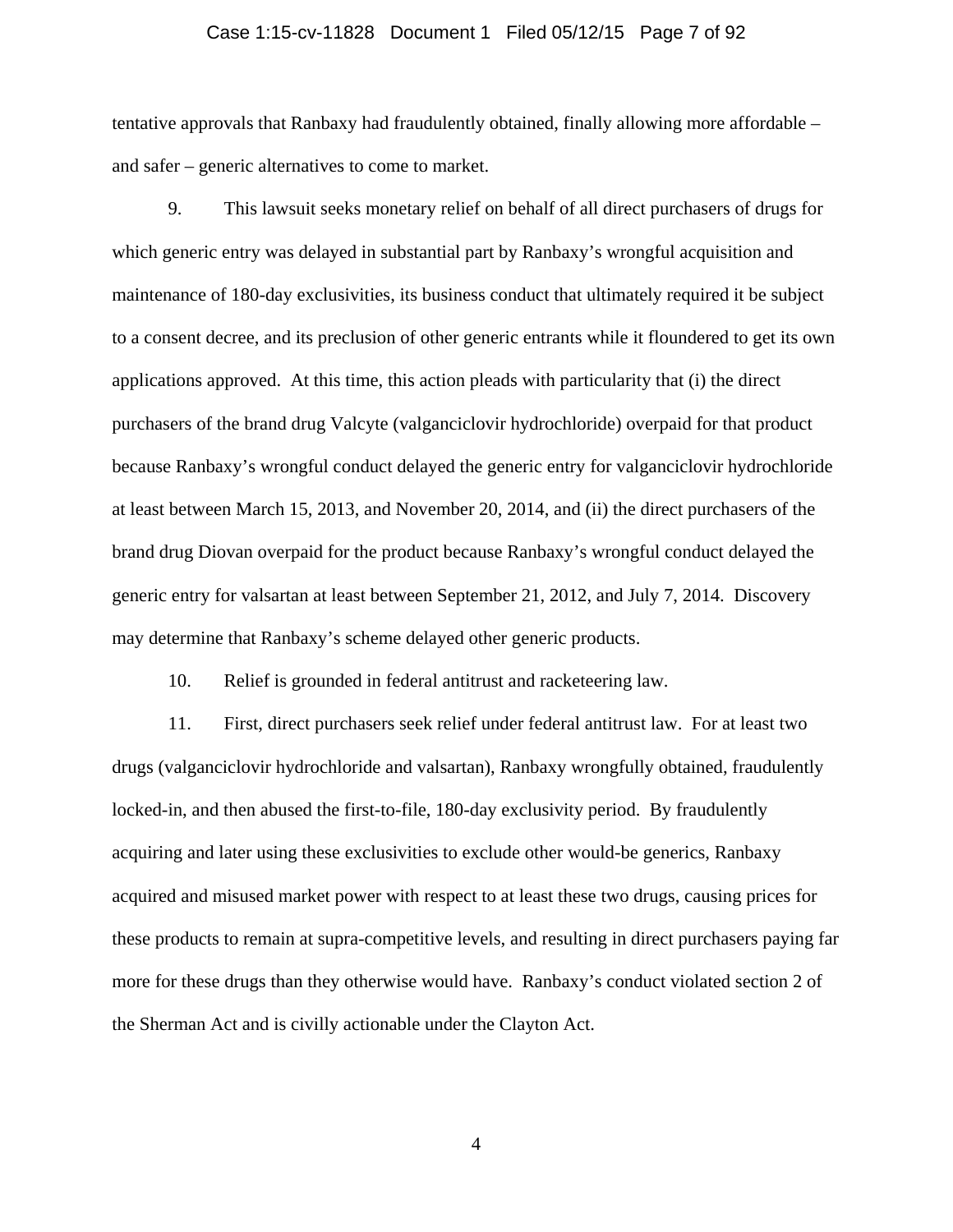### Case 1:15-cv-11828 Document 1 Filed 05/12/15 Page 8 of 92

12. Second, direct purchasers seek relief under the federal Racketeer Influenced and Corrupt Organizations Act ("RICO"). Ranbaxy effectuated its fraudulent scheme, the "Ranbaxy ANDA Enterprise," only through the knowing assistance of others, including a group of lawyers (to shield otherwise routine quality control documentation from FDA scrutiny) and a purportedly independent regulatory consultant (to give an untrue air of prompt action and truthful reporting). By means of a pattern of repeated mail and wire fraud through these enterprises, for at least two drugs (valganciclovir hydrochloride and valsartan) Ranbaxy wrongfully obtained, fraudulently locked-in, and used the first-to-file, 180-day exclusivity period. By fraudulently acquiring and later using wrongfully acquired first-to-file exclusivities for these products, Ranbaxy caused prices for these products to remain at supra-competitive levels, directly causing U.S. drug purchasers to pay far more for these products than they otherwise would have. Ranbaxy's conduct violated sections 1962(c) and (d) of RICO, and is civilly actionable under section 1964 of that law.

### **II. PARTIES**

13. Plaintiffs Meijer, Inc. and Meijer Distribution, Inc., (collectively, "Meijer") are corporations organized under the laws of the state of Michigan, with their principal place of business located at 2929 Walker Avenue, NW, Grand Rapids, Michigan 49544. Meijer is the assignee of the claims of Frank W. Kerr Co., which, during the relevant period, purchased Valcyte and Diovan directly from its manufacturer, and resold that Valcyte and Diovan to Meijer. Meijer suffered and continues to suffer antitrust injury as a result of defendants' unlawful conduct.

14. Defendant Ranbaxy Laboratories Limited ("Ranbaxy Labs") was a corporation that, until March 25, 2015, was organized and existed under the laws of India, with a principal place of business located at Plot 90, Sector 32, Gurgaon -122001 (Haryana), India. Ranbaxy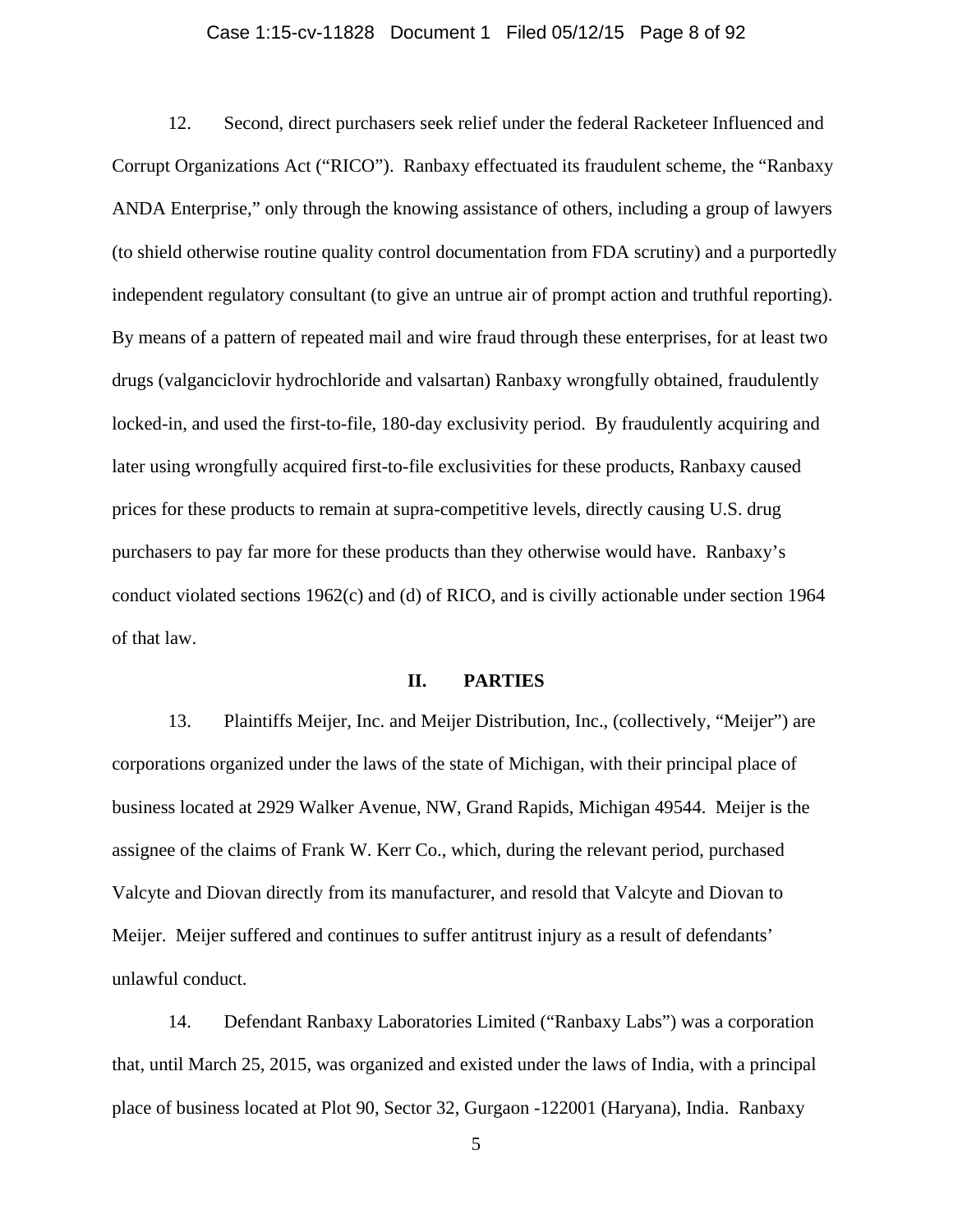### Case 1:15-cv-11828 Document 1 Filed 05/12/15 Page 9 of 92

Labs was the parent company to the entire Ranbaxy business empire, which was, until March 2015, the largest generic drug manufacturer in India. It controlled manufacturing, research, and development, as well as the conduct and functioning of its Indian-based facilities, including a facility located at Paonta Sahib, India.

15. Defendant Ranbaxy, Inc. is a corporation that is organized and exists under the laws of the State of Delaware, and has a place of business located at 600 College Road East, Princeton, New Jersey, 08540. Ranbaxy Inc. was responsible for (a) communications with the FDA on behalf of Ranbaxy Labs and its related entities; (b) prosecution of ANDAs on behalf of Ranbaxy Labs; and (c) management of U.S. litigation on behalf of Ranbaxy Labs and its related entities. At all relevant times, Ranbaxy, Inc. acted in its own right and as an agent of defendant Ranbaxy Labs.

16. Defendant Ranbaxy USA Inc. ("Ranbaxy USA"), was a corporation that, until October 24, 2014, was organized and existed under the laws of Florida, and had a principal place of business located at 9431 Florida Mining Boulevard E, Jacksonville, FL 32257. Ranbaxy USA was a wholly-owned subsidiary of Ranbaxy, Inc. Ranbaxy USA was responsible for the distribution of Ranbaxy Lab's generic drug products in interstate commerce. In 2013, Ranbaxy USA pleaded guilty to making false claims to the U.S. government, and to introducing adulterated drugs into interstate commerce. On June 3, 2014, Ranbaxy Inc. authorized the dissolution of Ranbaxy USA, and this dissolution became effective October 24, 2014. At all relevant times, Ranbaxy USA acted in its own right and as an agent of Ranbaxy Labs.

17. Herein, "Ranbaxy" refers to Defendants Ranbaxy Labs, Ranbaxy Inc., and Ranbaxy USA, collectively.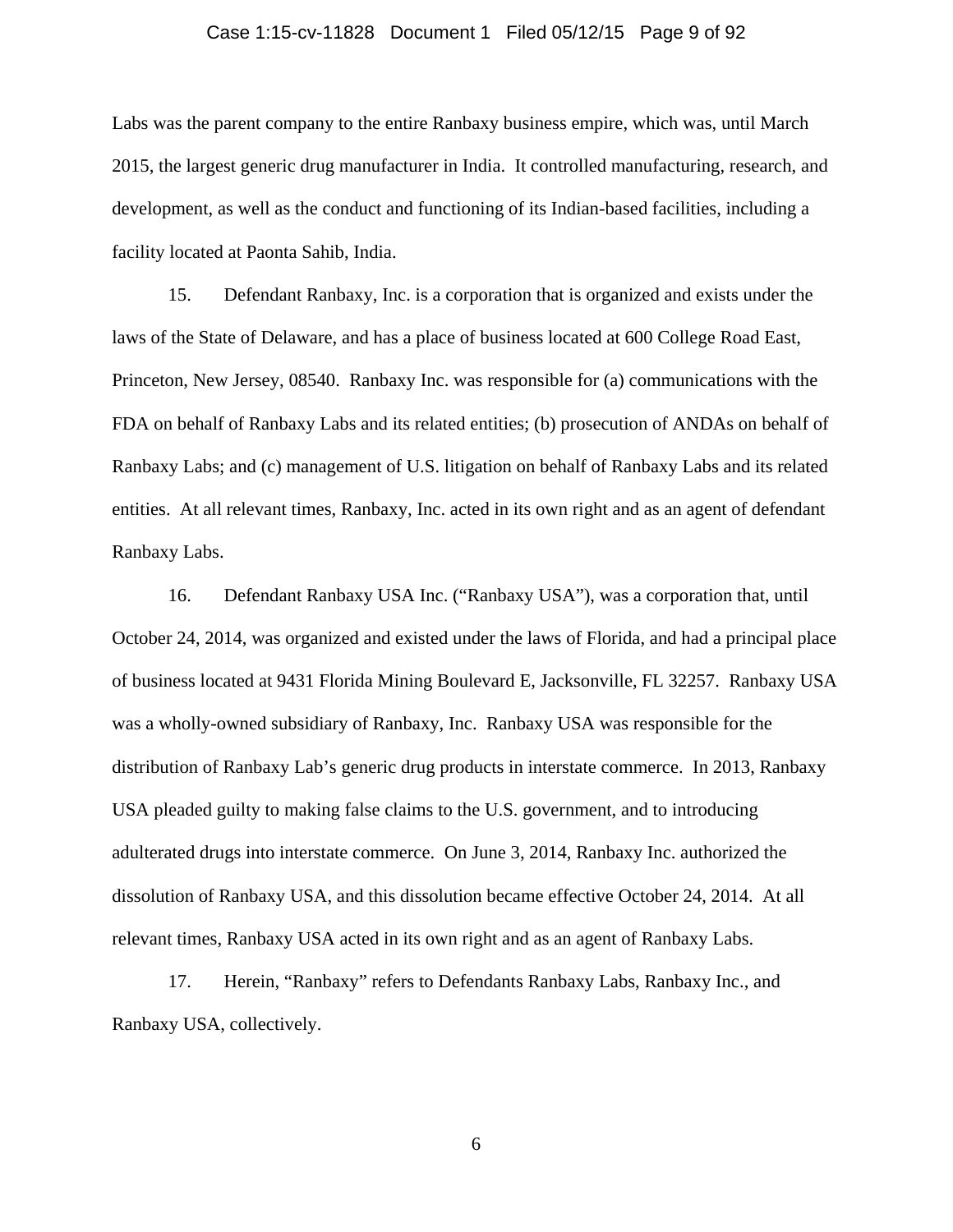### Case 1:15-cv-11828 Document 1 Filed 05/12/15 Page 10 of 92

18. Defendant Sun Pharmaceutical Industries Limited ("Sun Pharma") is a public limited company incorporated under the laws of India with its registered office at Sun Pharma Advanced Research Centre (SPARC), Tandalja, Vadodara – 390 020, Gujarat, India, and its corporate office is at Acme Plaza, Andheri Kurla Road, Andheri (East), Mumbai – 400 059, Maharashtra, India. Sun Pharma is an international, integrated, specialty pharmaceutical company. Pursuant to a Scheme of Arrangement between Ranbaxy Labs and Sun Pharm approved by the two companies' boards on April 6, 2014, and completed on or about March 25, 2015, Ranbaxy Labs was merged into Sun Pharma, and all liabilities of Ranbaxy Labs, including contingent liabilities, have been transferred to and vested in Sun Pharma.

### **III. JURISDICTION AND VENUE**

19. This action arises under section 2 of the Sherman Act, 15 U.S.C. § 2, section 4 of the Clayton Act, 15 U.S.C. § 15(a), and the Racketeer Influenced and Corrupt Organizations Act, 18 U.S.C. §§ 1962(c) and (d) and 1964. Plaintiff seeks damages for its injuries, and those suffered by members of the Direct Purchaser Class, resulting from the defendants' fraudulent and anticompetitive conduct that delayed the entry of generic drugs into the U.S. market. This Court has subject matter jurisdiction under 28 U.S.C. §§ 1331(federal question), 1332 (diversity due to a qualifying class action) and 1337(a) (antitrust), 15 U.S.C. § 15 (antitrust), and 18 U.S.C. § 1964(c) (RICO).

20. The defendants transact business within this district, and they transact their affairs and carry out interstate trade and commerce, in substantial part, in this district and/or have an agent and/or can be found in this district. Venue is appropriate within this district under section 12 of the Clayton Act, 15 U.S.C. § 22 (nationwide venue for antitrust matters), and 28 U.S.C. §1391(b) and (c) (general venue provisions). Venue is appropriate within this district under RICO, 18 U.S.C. § 1965(a).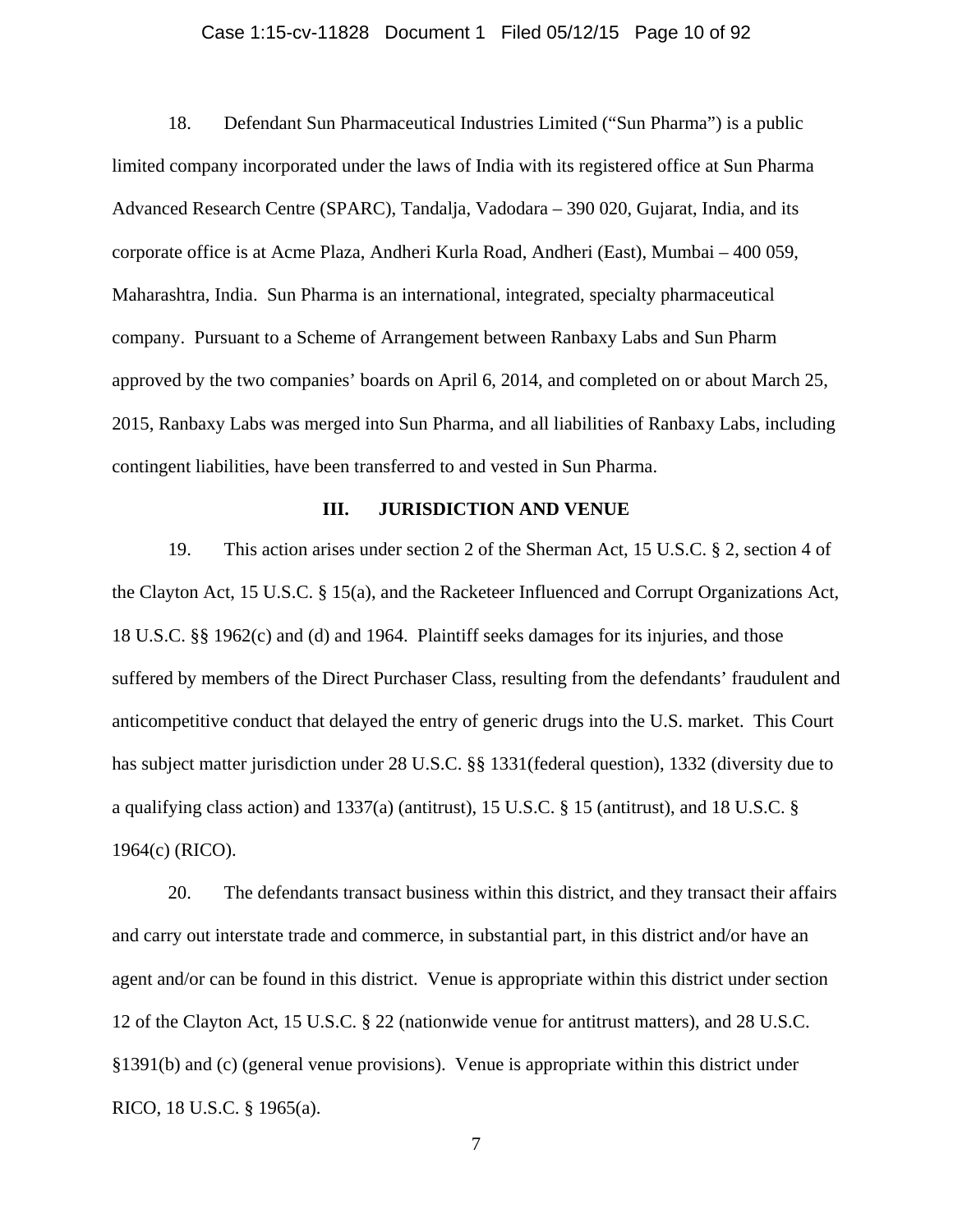## **IV. REGULATORY BACKGROUND**

#### **A. The Competitive Effects of AB-Rated Generic Competition**

21. Generic versions of brand name drugs contain the same active ingredient, and are determined by the FDA to be just as safe and effective, as their brand name counterparts. Generic drugs meeting these standards receive an "AB rating." The only material difference between generic drugs and their corresponding brand name versions is their price. Because generic versions of a corresponding brand drug product are commodities that cannot be differentiated, the primary basis for generic competition is price.

22. Typically, generics are at least 25% less expensive than their brand name counterparts when there is a single generic competitor. And this discount often reaches 50% to 80% (or more) when multiple generic competitors are on the market for a given brand. Consequently, the launch of a generic drug usually results in significant cost savings to all drug purchasers.

23. Every state has adopted substitution laws that either require or permit pharmacies to substitute AB-rated generic equivalents when filling prescriptions for the brand (unless the prescribing physician has specifically directed otherwise). Substitution laws and other institutional features of pharmaceutical distribution and use create a simple economic dynamic: the launch of AB-rated generics results both in rapid price decline and rapid sales shift from brand to generic purchasing.

24. Once a generic equivalent hits the market, it quickly captures sales of the corresponding brand drug, often capturing 80% or more of the market within the first six months. This results in a loss of revenue for the brand drug company, but dramatic savings for the American public. In a recent study, the Federal Trade Commission ("FTC") found that on average, within a year of generic entry, generics had captured 90% of corresponding brand drug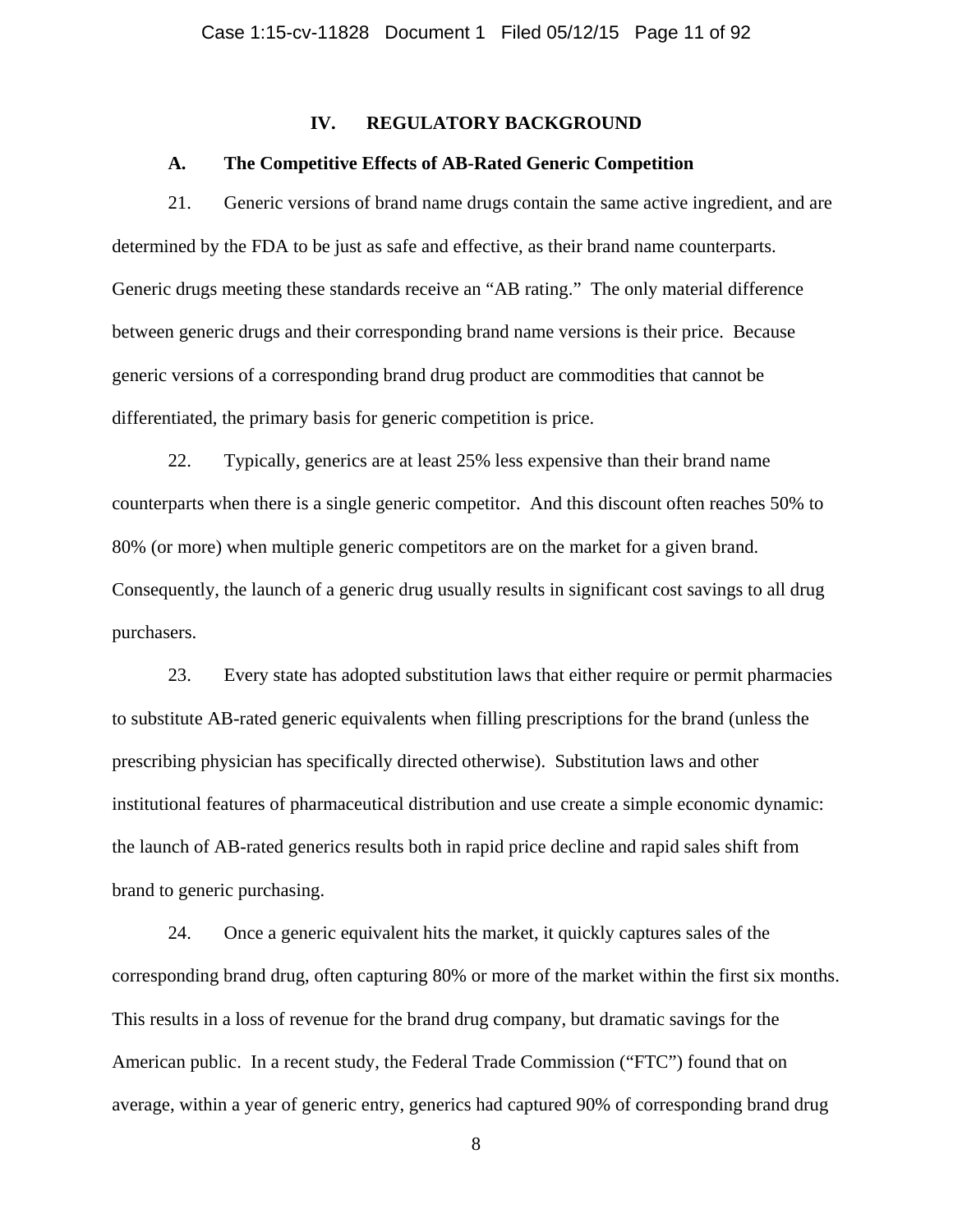### Case 1:15-cv-11828 Document 1 Filed 05/12/15 Page 12 of 92

sales and (with multiple generics on the market) prices had dropped 85%. As a result, competition from generic drugs is viewed by brand name drug companies as a grave threat to their bottom lines.

25. Until a generic version of the brand drug enters the market, however, there is no bioequivalent generic drug to substitute for and compete with the brand drug. The brand manufacturer can continue to profitably charge supra-competitive prices. Brand manufacturers are well aware of generics' rapid erosion of their brand sales, and seek to extend their monopoly for as long as possible, often resorting to any means possible.

#### **1. The first AB-rated generic is priced below the brand**

26. Experience and economic research show that the first generic manufacturer to launch sets its prices below the prices of its branded counterpart. The substitution laws almost always result in the first generic manufacturer capturing a large share of sales from the branded form of the molecule. This leads to a reduction in the average price paid for a prescription for the molecule.

27. As explained in more detail below, under certain circumstances, the first generic manufacturer is eligible to receive 180 days of market exclusivity. This means that subsequent generic ANDA filers cannot launch their generic products for at least six months after the first generic – known as the "first filer" – launches its product.

28. During the exclusivity period, the first filer is the only ANDA-approved generic manufacturer on the market. As recognized by the Supreme Court, it is often the case that most of a first filer's profits with respect to an ANDA product are earned during the exclusivity  $period.<sup>1</sup>$ 

<sup>1</sup> *See F.T.C. v. Actavis*, *Inc.*, 570 U.S. ---, 133 S. Ct. 2223, 2229 (2013).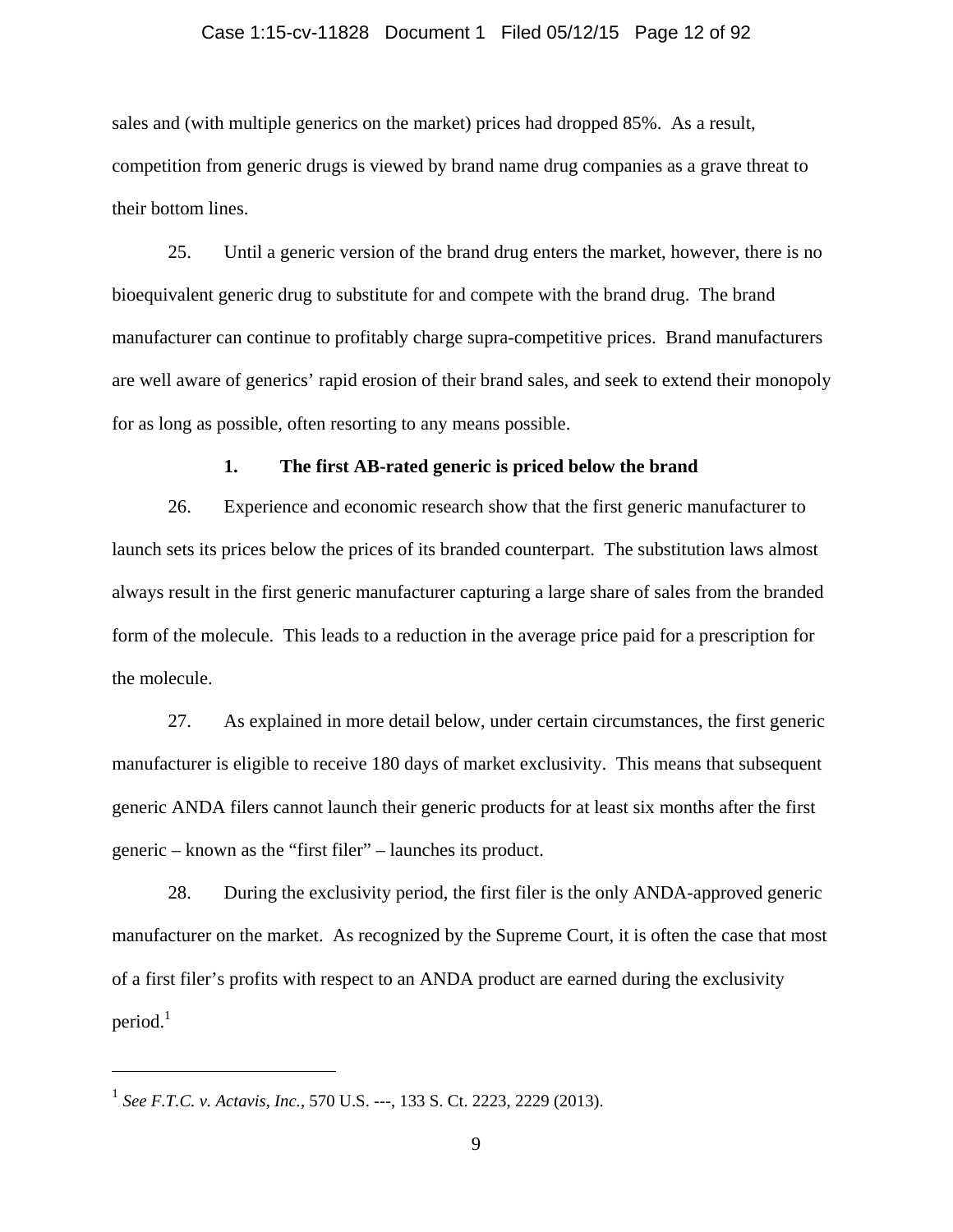### Case 1:15-cv-11828 Document 1 Filed 05/12/15 Page 13 of 92

29. If the only versions of a drug on the market are the brand and the first filer's product, then the first filer prices its product below the brand product, but not as low as if it were facing competition from other generics. When the first filer's product competes only with the brand, the brand company rarely drops the brand price to match the first filer, so the first filer typically captures an overwhelming majority of unit sales while offering only a relatively modest discount off the price of the brand.

# **2. Later generics drive prices down further**

30. Once multiple generic competitors enter the market, competition accelerates and prices drop to their lowest levels. Multiple generic sellers typically compete vigorously with each other over price, driving prices down toward marginal manufacturing costs.

31. According to the FDA and the FTC, the greatest price reductions are experienced when the number of generic competitors goes from one to two. In that situation, there are two commodities that compete on price. Some typical estimates are that a single generic launch results in a near-term retail price reduction of at least 10%, but that with two generic entrants, near-term retail price reduction reaches about 50%.

32. Soon after generic competition begins, the vast majority of the sales formerly enjoyed by the brand shifts to generic sellers. In the end, total payments to the brand manufacturer of the drug decline to a small fraction of the amounts paid before generic entry. According to the Congressional Budget Office, generic drugs save consumers an estimated \$8 billion to \$10 billion a year at retail pharmacies. Even more billions of dollars are saved when hospitals use generics.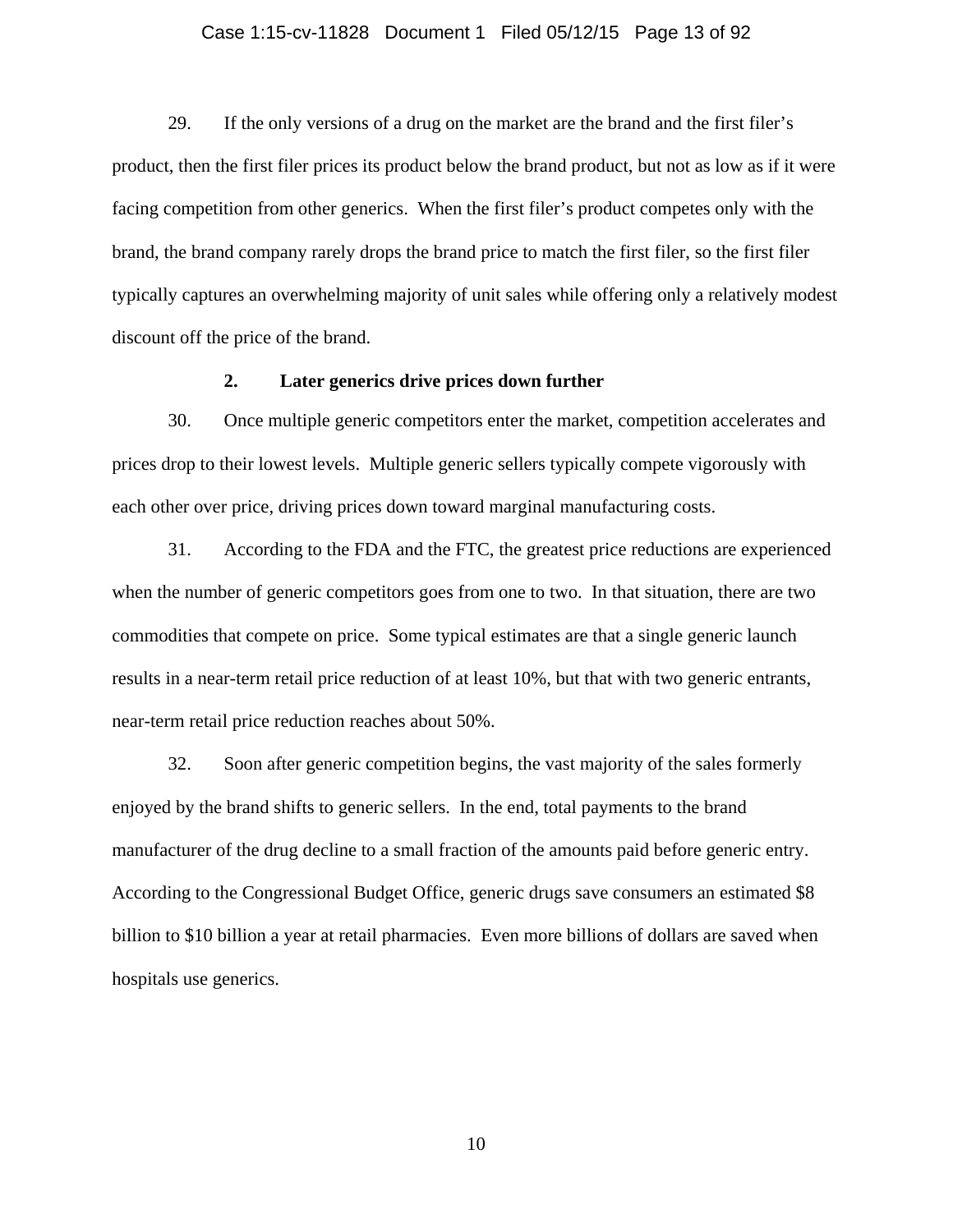## **B. The Regulatory Structure for Approval of New Drugs**

# **1. The Food, Drug and Cosmetic Act**

33. Before being sold in the United States, a prescription drug must be proven safe and effective for its intended use. The Food, Drug and Cosmetic Act ("FDCA") requires a drug manufacturer to prove that its drugs are manufactured using known, safe, and sterile procedures, and that its drugs are pure and have a stable shelf life. Drug manufacturers must maintain meticulous written records of the manufacturing process to ensure safety and compliance. The FDA is the federal agency charged with monitoring compliance with the FDCA and ensuring that only safe drugs get to market

34. Manufacturers that create a new drug product (commonly referred to as a "brand" or "innovator" product) seek approval from the FDA to sell the new drug by filing a New Drug Application ("NDA").<sup>2</sup> The information needed in an acceptable NDA encompasses three areas: (i) it must include adequate, well-controlled clinical studies supporting the drug's safety and efficacy, (ii) it must show that the testing, manufacturing processes, and reporting complies with  $cGMP$ ,<sup>3</sup> and (iii) it must show that the labeling proposed to accompany the drug is scientifically accurate and adequately describes the drug's indications, risks, and benefits. Because the timing of the FDA's ability to approve a drug product often dovetails with various patent filing requirements (soon to be discussed), the NDA applicant must also supply a list of applicable patents.

 $2$  21 U.S.C. §§ 301-392.

 $3$  21 U.S.C. § 355(b)(1)(D) (requiring "a full description of the methods used in, and the facilities and controls used for, the manufacture, processing, and packing" of the drug).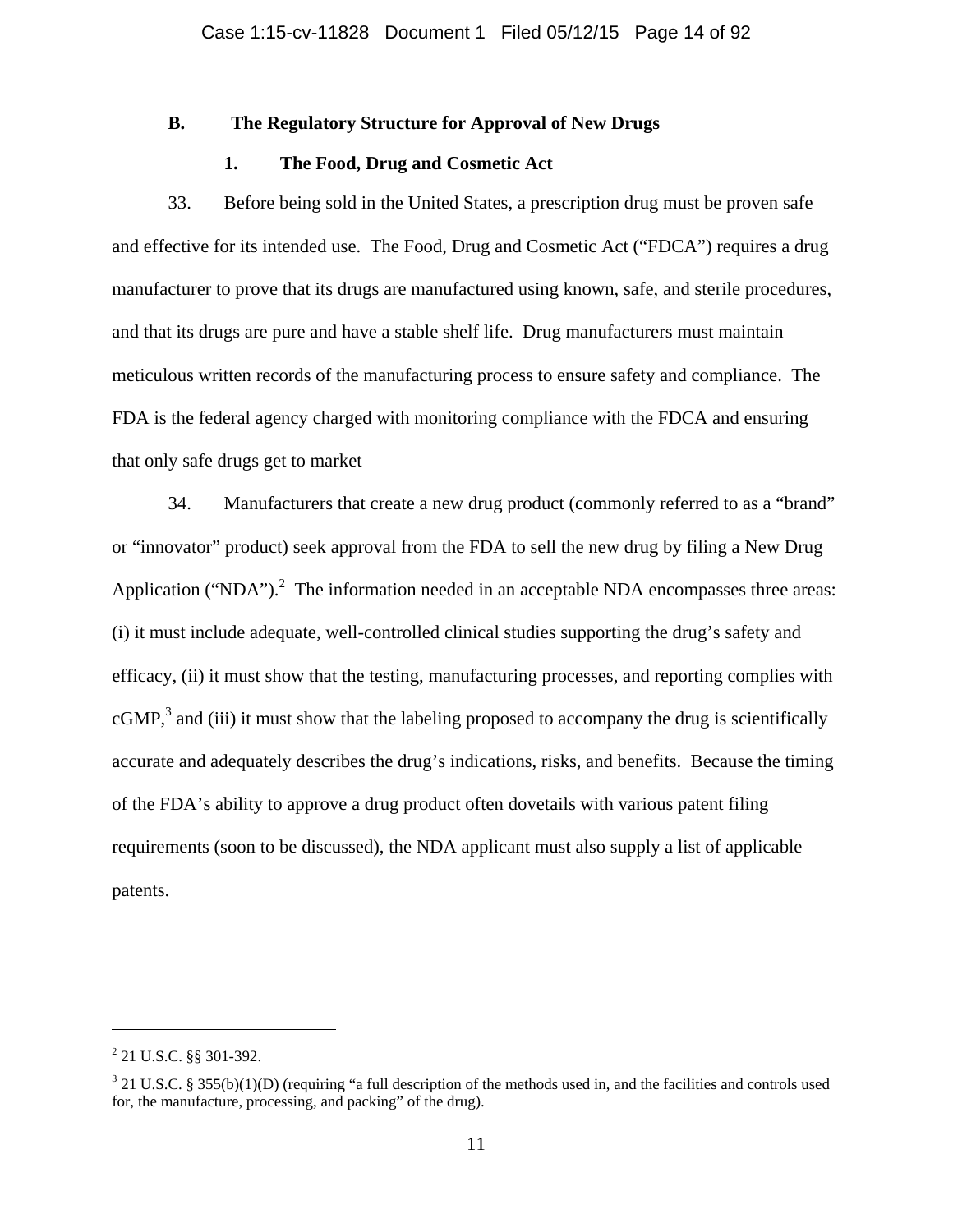## **2. Patent protection for blockbuster drugs**

35. Brand drug companies develop their patent portfolios for blockbuster drugs in a predictable pattern. The first group of patents usually covers the active compound in a prescription drug or a particular pharmaceutical composition and may be robust.

36. As the brand company's research matures, the patent filings continue, often for narrow modifications relating to specific formulations, methods of using the drug, or processes for creating the drug product disclosed in the original patent filings. But the original patent filings are now in the "prior art" and thus limit the scope of follow-on patents that can be obtained. Over time, as the number of patent filings for the drug grows, so too does the brand company's difficulty in obtaining valid, enforceable patents.

37. Patents present, at minimum, obstacles for would-be generic competitors to design around. Patents broadly covering a drug's active ingredient – if valid and enforceable – may prove impossible to design around while meeting the FDA's criteria for equivalence. But later patents covering only a particular formulation or release profile, for example, may be more easily designed around.

38. Therefore, a typical patent portfolio for a brand drug has its most significant patents issuing first; over time, the later-issued patents generally become increasingly narrow and more difficult to obtain and enforce. But brand and generic companies use these later, weaker patents as a pretext for litigation settlements, delaying generic entry beyond the legitimate period of patent protection. Such settlements are anti-competitive, with the brand companies enjoying unlawfully extended monopoly profits, generic companies receiving substantial payments for delaying entry, and consumers paying substantially more.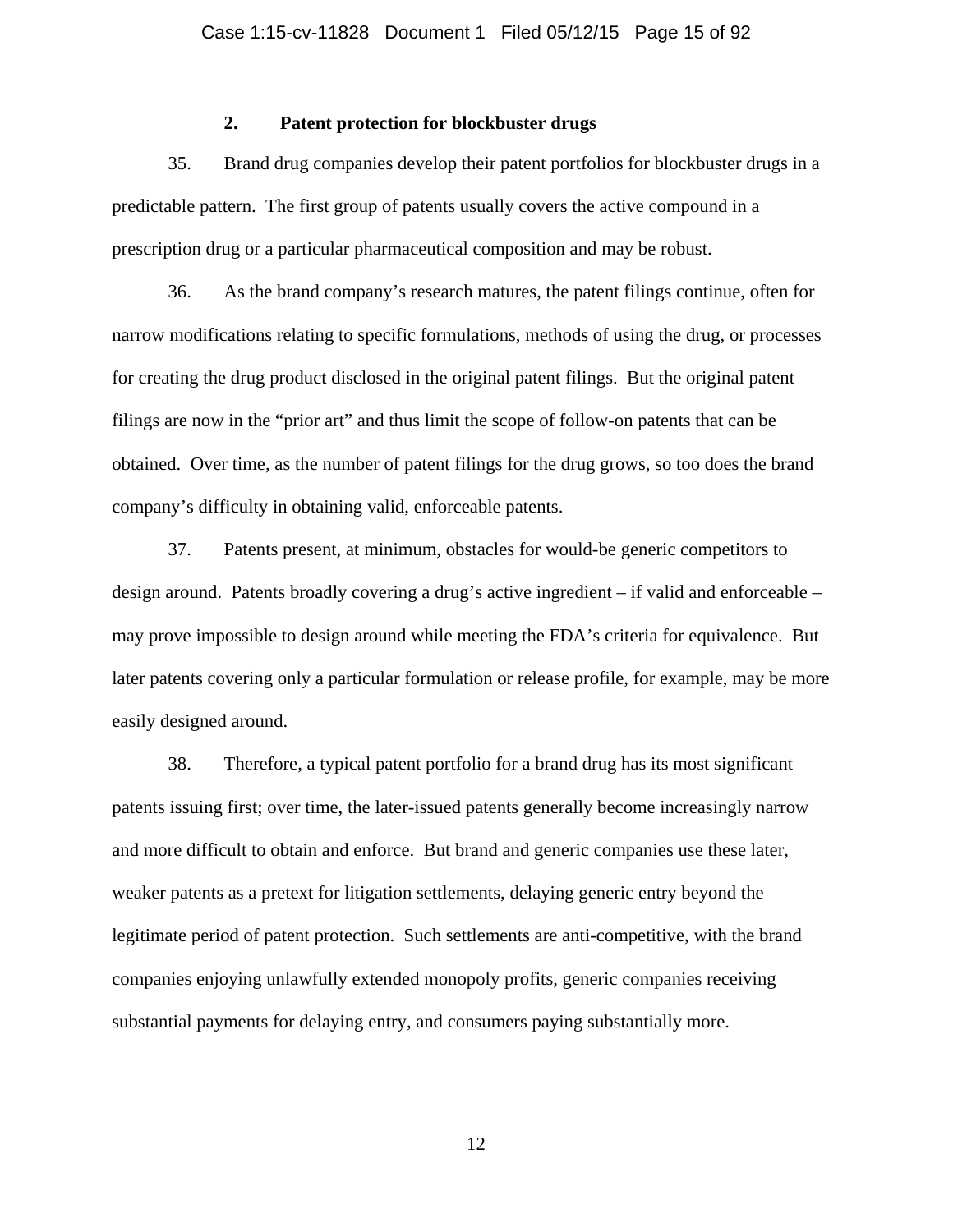# **C. The Hatch-Waxman Amendments**

39. Between 1962 and 1984, companies wishing to manufacture generic versions of already-approved drugs had to follow the same steps as an applicant filing an NDA, including conducting clinical trials to establish safety and efficacy. This requirement imposed an onerous burden and significant expense on generic drug companies. And it delayed approval of generic drugs, or deterred companies from even seeking to manufacture generic drugs. This deprived the American public of the benefits of generic competition – safe and effective drugs at reduced costs.

40. In 1984, Congress passed the Hatch-Waxman Amendments to the FDCA. The Hatch-Waxman Amendments were designed to speed the introduction of low-cost generic drugs to market by permitting generic manufacturers to file ANDAs relying on the scientific findings of safety and efficacy included in the brand drug manufacturer's original NDA. The generic manufacturer simply needs to show that the generic drug is pharmaceutically equivalent and bioequivalent (together, "therapeutically equivalent") to the brand name drug. The premise – codified by Congress and implemented by the FDA for the past thirty years – is that two drug products containing the same active pharmaceutical ingredient, in the same dose, delivered in the same way, and absorbed into the blood stream at a similar rate over a similar period of time, are expected to be equally safe and effective.

41. At the same time, the Hatch-Waxman Amendments also sought to protect pharmaceutical companies' incentives to create new and innovative products by, among other things, permitting a brand company to file a legitimate patent infringement lawsuit against a generic before the generic actually brings its product to market.

42. The Hatch-Waxman Amendments achieved both goals, substantially advancing the rate of generic product launches, and ushering in an era of historically high profit margins for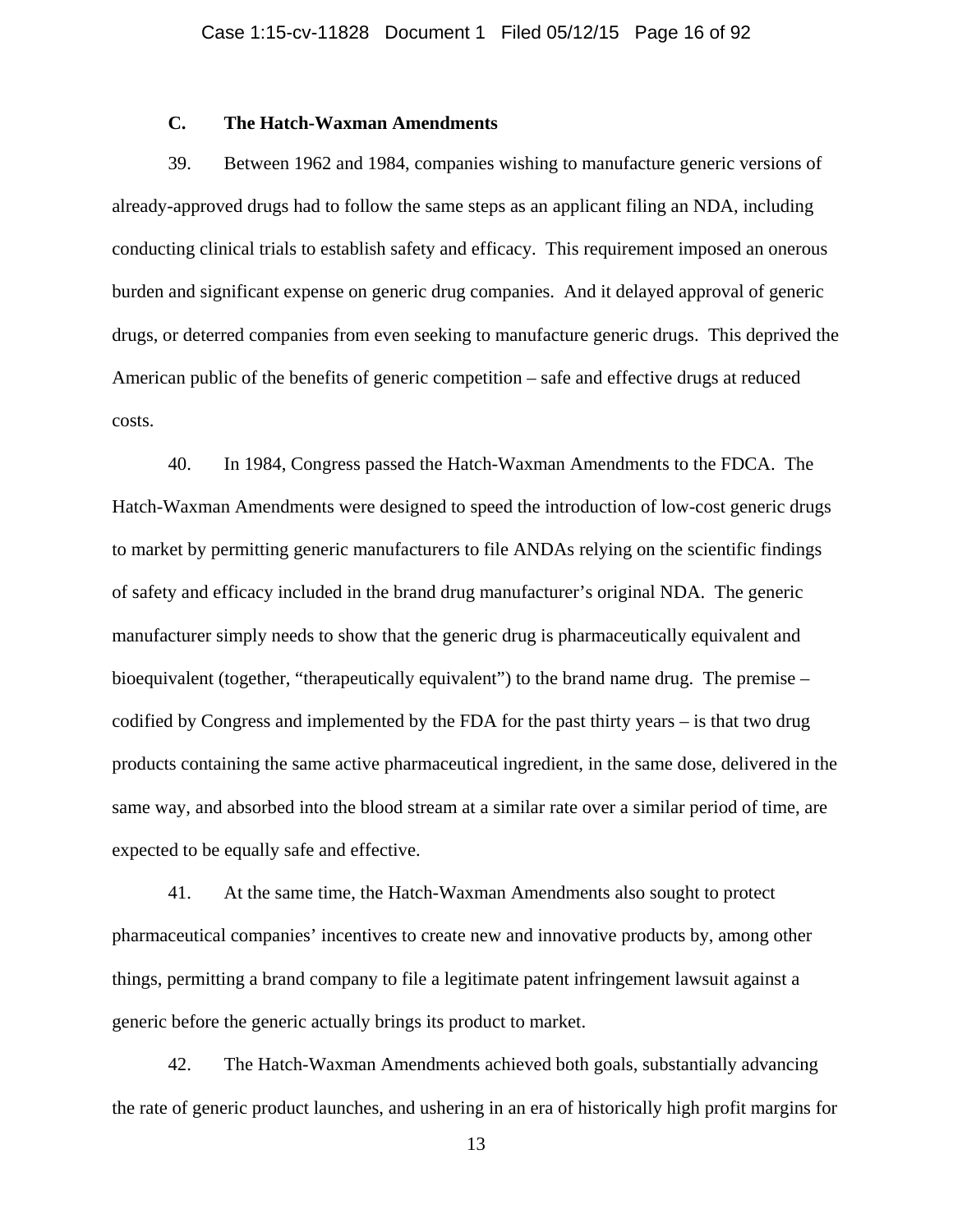#### Case 1:15-cv-11828 Document 1 Filed 05/12/15 Page 17 of 92

brand name pharmaceutical companies. In 1983, before the Hatch-Waxman Amendments, only 35% of the top-selling drugs with expired patents had generic alternatives; by 1998, nearly all did. In 1984, prescription drug revenue for branded and generic drugs totaled \$21.6 billion, with generic drugs accounting for 18.6% of prescriptions. By 2013, total annual prescription drug revenue had soared to over \$329 billion, with generic drugs accounting for 84% of prescriptions.

### **D. ANDA Approval Process**

## **1. Step One: Receipt of a substantially complete ANDA**

43. Receipt of an ANDA marks the first step in a complex process involving reviews of the generic drug manufacturer's application by many disciplines within the FDA. These reviews include bioequivalence, chemistry, labeling, and manufacturing. Multiple "review cycles" by the Office of Generic Drugs ("OGD"), the generic application approval arm of the FDA's Center for Drug Evaluation and Research ("CDER"), are often required before an application may be deemed ready for approval.

44. Once an applicant files an ANDA, the FDA must determine whether it contains the information required under 21 U.S.C. § 355(j)(2)(A), such that it may be "received." In order for the FDA to accept "receipt" of an ANDA, it must make a threshold determination that the abbreviated application is sufficiently complete to permit a substantive review.<sup>4</sup> In order to be substantially complete, an ANDA must "on its face [be] sufficiently complete to permit a substantive review and contain<sup>[]</sup> all the information required by paragraph  $(2)(A)$ .<sup>"5</sup>

<sup>&</sup>lt;sup>4</sup> 21 C.F.R. § 314.101(b)(1); *see also* 21 U.S.C. § 355(j)(5)(B)(iv)(II)(cc) (an ANDA is "substantially complete" if, on its face, it "is sufficiently complete to permit a substantive review and contains all the information required by paragraphs  $(2)(A)$ .").

 $5$  21 U.S.C. § 355(j)(5)(B)(iv)(II)(cc).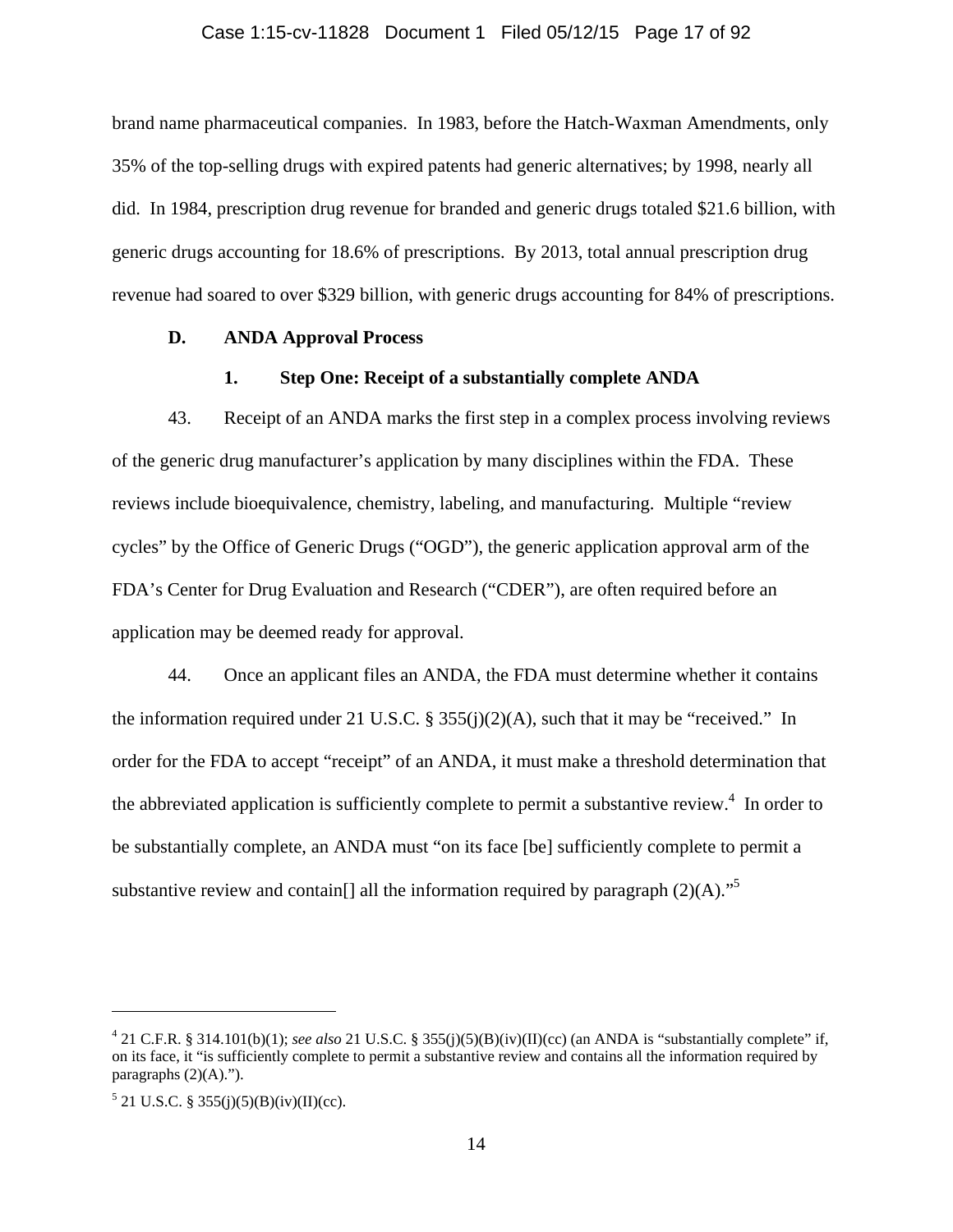# *a) Scientific Contents*

45. The Hatch-Waxman Amendments relieved generic drug manufacturers of the cost and burden of conducting clinical trials in order to demonstrate the safety and effectiveness of their generic drugs. Instead, a generic drug company may rely on the clinical trials performed by the branded drug company, so long as it makes three key showings.

46. First, an ANDA must demonstrate that the generic drug contains the same active ingredient(s), dosage form, route of administration, and strength as the brand name drug – that is, that the generic drug is bioequivalent to the brand name drug.

47. Second, it must demonstrate that the generic manufacturer can reliably manufacture a safe, stable drug product.<sup>6</sup>

48. Third, an ANDA must contain information demonstrating compliance with cGMP. These procedures require, *inter alia*: detailed, written steps describing the receipt, identification, storage, handling, sampling, and testing of drug products;<sup>7</sup> testing to ensure the identity, purity, strength, and quality of the drug;<sup>8</sup> and regular stability testing of the products.<sup>9</sup>

49. The FDA may not approve a drug for sale if "the methods used in, or the facilities and controls used for, the manufacture, processing, and packing of the drug are inadequate to assure and preserve its identity, strength, quality, and purity."<sup>10</sup> A manufacturer may not sell a drug if:

> [t]he methods used in, or the facilities and controls used for, its manufacture, processing, packing, or holding do not conform to or are not operated or administered in

 $6$  21 U.S.C. § 355(j)(2)(A).

 $7$  21 C.F.R. §211.80(a).

 $8$  21 C.F.R. § 211.84(d)(1)-(2).

 $9^9$  21 C.F.R. § 211.166.

 $10$  21 U.S.C. § 335(j)(4)(A).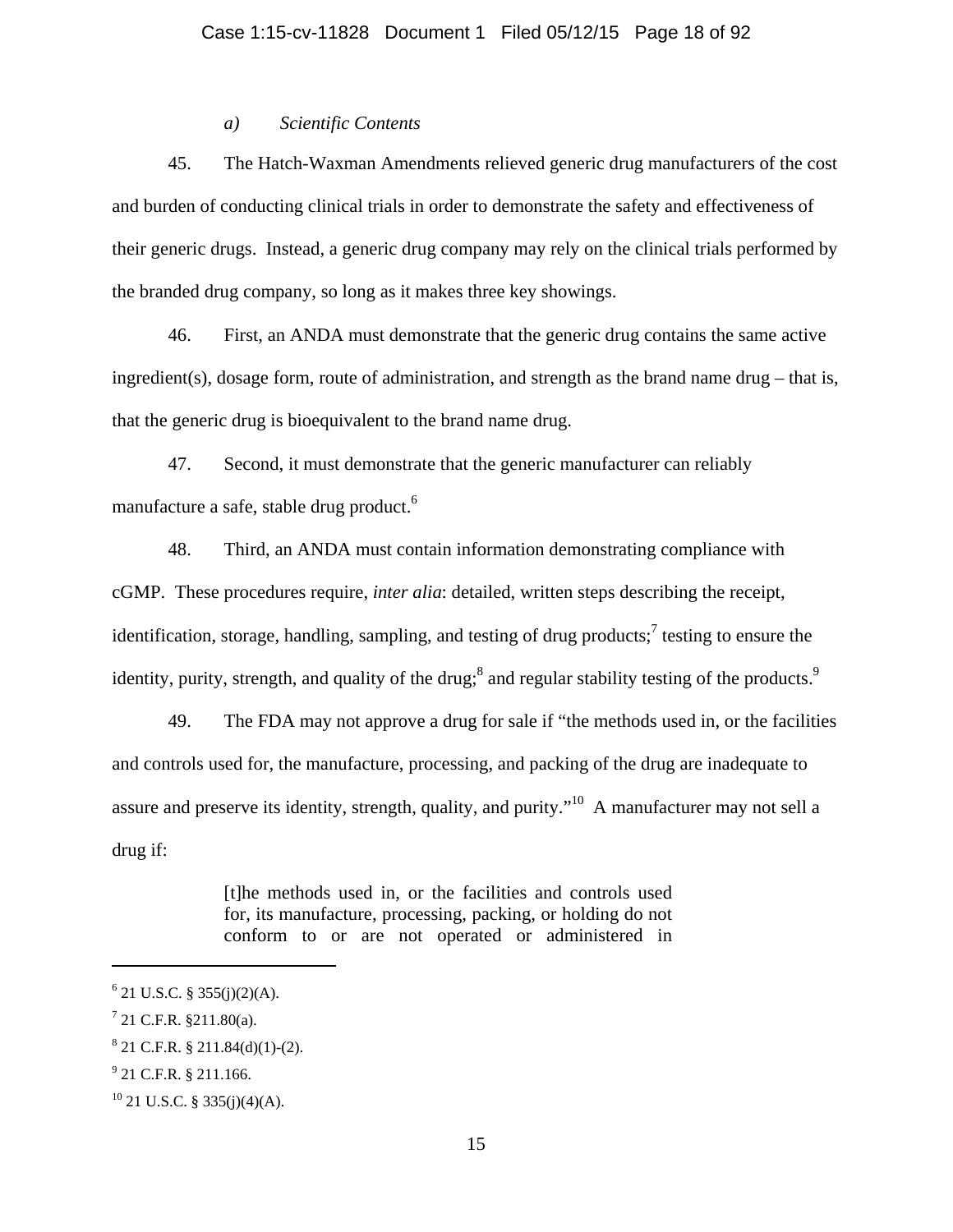conformity with current good manufacturing practice to assure that such drug meets the requirements of [the FDCA] as to safety and has the identity and strength, and meets the quality and purity characteristics, which it purports or is represented to possess. $11$ 

The Office of Compliance ("OC"), a division of CDER, is charged with ensuring that a manufacturer complies with FDA regulations, including those related to cGMP.

50. Stability testing is an integral component of cGMP. Tests typically performed at extended intervals – for example, at 3, 6, and 9 months after a batch of the drug is manufactured – determine how long the drug remains safe and effective for use, and dictate the expiration date for the tested drug. The cGMP regulations require a drug manufacturer to develop, implement, and follow a written testing program to assess the stability of each drug that it manufactures. And the results of stability testing are used by the FDA in determining appropriate storage conditions and expiration dates for a drug.

# *b) Intellectual Property Contents*

51. To obtain FDA approval of an ANDA, a generic manufacturer must also certify that the generic drug addressed in its ANDA will not infringe any valid patents covering the brand version of the drug. An applicant can make one of four certifications:

- a. that no patent for the brand name drug has been filed with the FDA;
- b. that the patent for the brand name drug has expired;
- c. that the patent for the brand name drug will expire on a particular date and the generic company does not seek to market its generic product before that date (a "Paragraph III certification"); or
- d. that the patent for the brand name drug is invalid or will not be infringed by the generic manufacturer's proposed product (a "Paragraph IV certification").

<sup>&</sup>lt;sup>11</sup> 21 U.S.C. §§ 331, 351(a)(2)(B); 21 C.F.R. Parts 210 and 211 (CGMP requirements for drugs).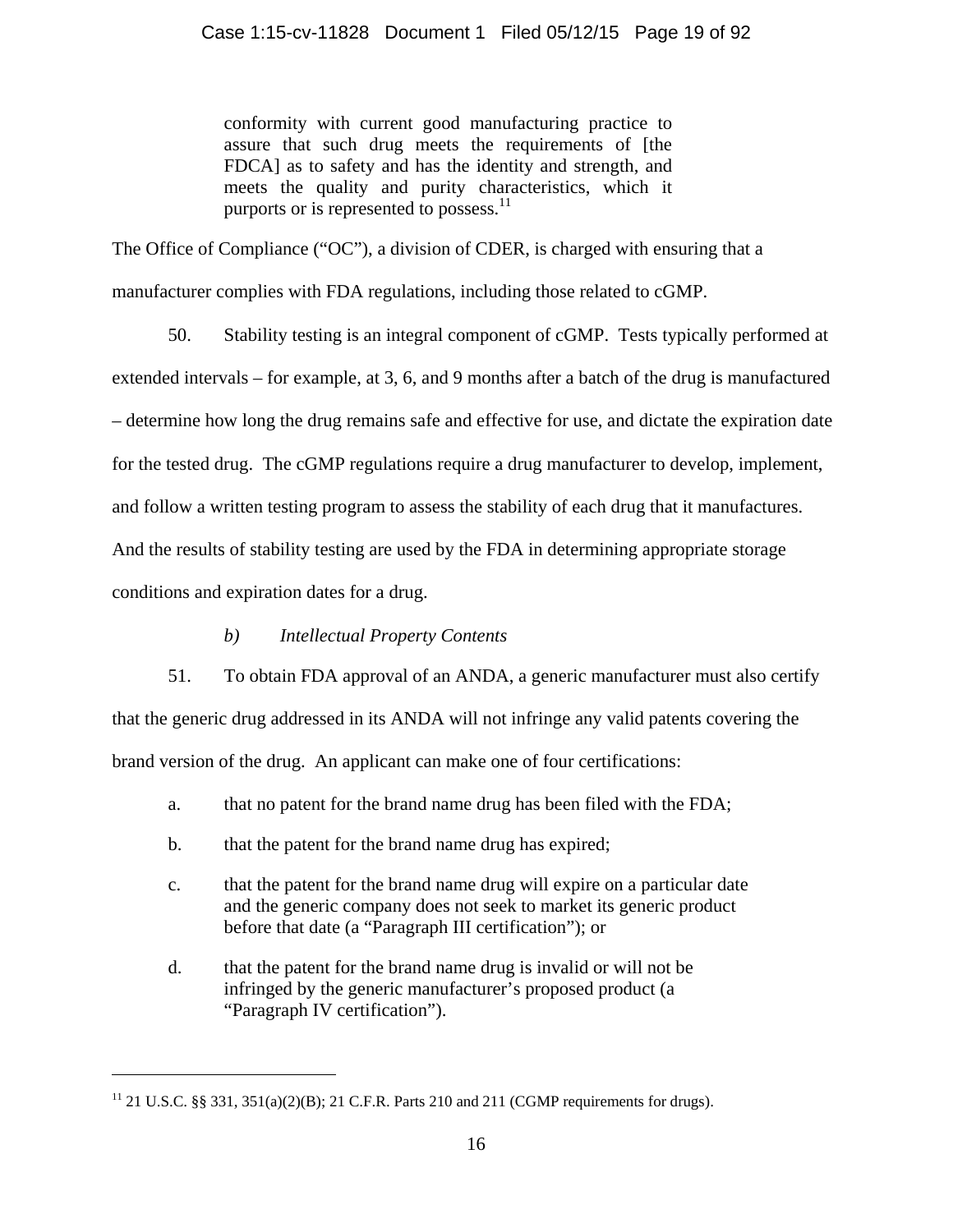# Case 1:15-cv-11828 Document 1 Filed 05/12/15 Page 20 of 92

52. If a generic manufacturer files a Paragraph IV certification, the brand name manufacturer may initiate a patent infringement action. If that action is filed within 45 days of receiving notification of the Paragraph IV certification ("Hatch-Waxman Litigation"), the FDA will not grant final approval to the ANDA until the earlier of (a) the passage of 30 months (commonly called the "30-month stay"), or (b) a final decision by a court that the patent is invalid or not infringed by the generic manufacturer's ANDA.

53. Hatch-Waxman litigations can, and often do, delay final approval of a generic ANDA and, by extension, market entry of generic drugs. The high profit margins on brand name drugs, and the predictable effects of generic entry – sales switch quickly from the brand to the generic – virtually assure that a brand name manufacturer will sue the ANDA filer in order to delay final FDA approval of an ANDA.

# *c) The Importance of Substantial Completeness: a first-to-file generic company's 180-day exclusivity*

54. As an incentive to spur generic companies to bring generic alternatives to market, the first generic manufacturer to file a substantially complete ANDA containing a Paragraph IV certification gets a 180-day period of protection from competition with other ANDA-based generic versions of the drug. $12$ 

55. This 180-day window is referred to as the first filer's six-month or 180-day "exclusivity."13 The automatic substitution laws and the lack of other generic options allow this first-filer to reap substantial profits during this period of exclusivity. The Supreme Court has

 $12$  21 U.S.C. § 355(j)(5)(B)(iv).

 $<sup>13</sup>$  The label is partially erroneous because, while later ANDA-approved generic makers must wait six months after</sup> the first filer's market entry to get FDA approval, a brand's "authorized" generic, marketed under the authority of the brand manufacturer's NDA, may enter at any time.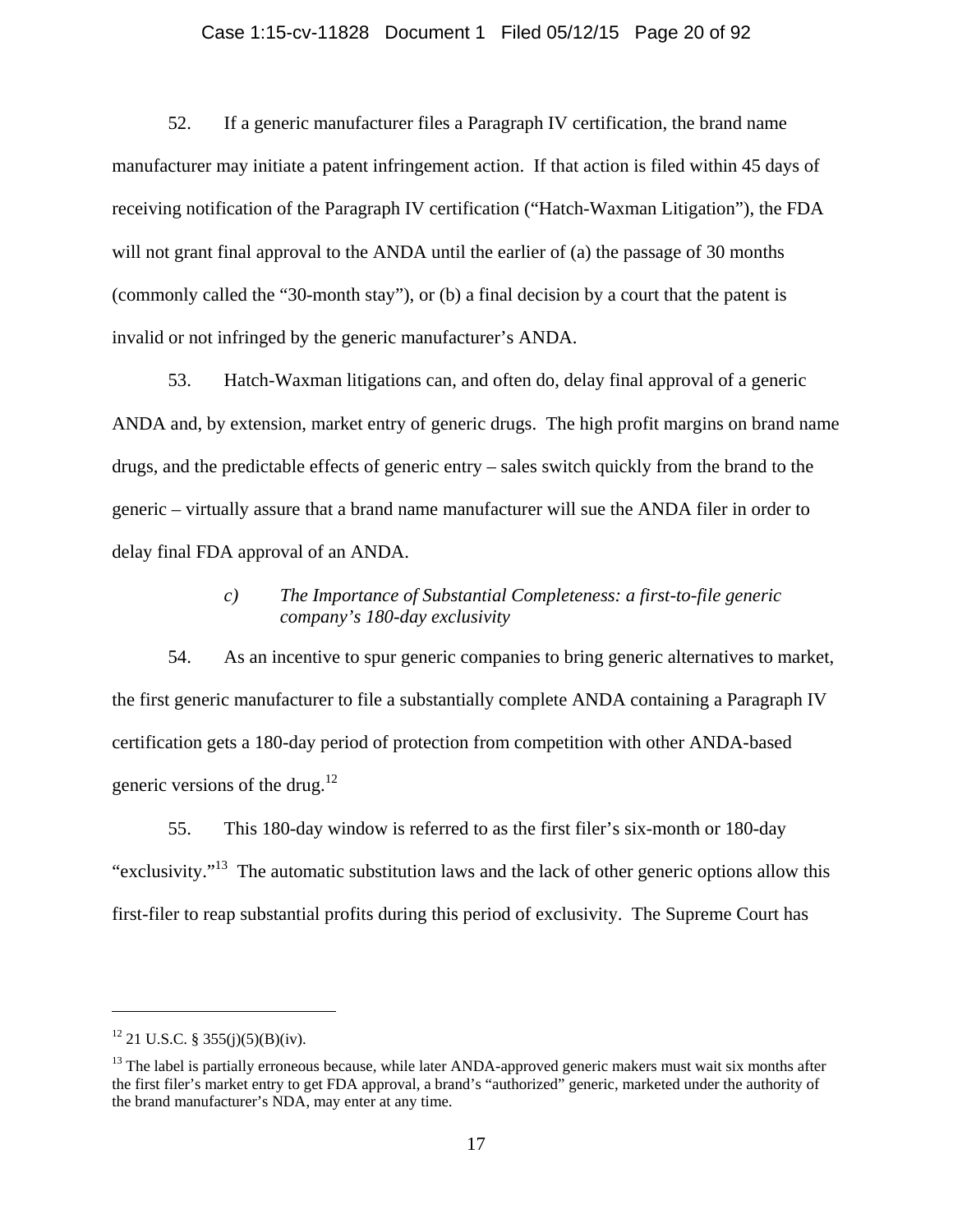#### Case 1:15-cv-11828 Document 1 Filed 05/12/15 Page 21 of 92

recognized that "this 180-day period of exclusivity can prove very valuable, possibly worth several hundred million dollars"<sup>14</sup> to the first filer.

### **2. Step Two: Tentative Approval**

56. When an ANDA otherwise meets the substantive requirements for approval, but cannot receive effective approval because of pending Hatch-Waxman litigation or some form of exclusivity (*i.e.*, a valid patent or marketing exclusivity granted by the FDA), the FDA may grant the application "tentative approval."<sup>15</sup>

57. To receive tentative approval, an ANDA must meet all of the requirements for approval generally; that is, the *only* barrier to outright approval must be the pendency of litigation or an exclusivity period.<sup>16</sup> Therefore, an ANDA may not receive tentative approval if, for example, bioequivalence is not shown, or if cGMP compliance is not established.

58. An ANDA that has received tentative approval is not approved, and the drug may not legally be marketed, until the FDA conducts any necessary additional review of the application, confirms that the application continues to meet the standards for approval, and issues a final approval letter. $17$ 

59. The Hatch-Waxman regulatory scheme was intended to incentivize early generic entry to market. But brand and generic companies were, through collusive agreements and other unlawful tactics, abusing this scheme. Recognizing that the Hatch-Waxman scheme imposed no penalty on a first-to-file ANDA applicant that delayed coming to market, brand name companies

<sup>&</sup>lt;sup>14</sup> *FTC v. Actavis*, 133 S. Ct. 2223 (2013) (citation omitted). The 180-day period is even more valuable to the first filer – likely far more than twice as valuable – if the brand does not launch an authorized generic. Without the authorized generic, the first filer is left with all generic sales during the 180 day period -- and possibly beyond, if no other generic is ready, willing or able to launch a generic pursuant to an approved ANDA after 180 days.

<sup>&</sup>lt;sup>15</sup> 21 U.S.C. § 355(j)(5)(B)(iv)(II)(dd)(AA); 21 C.F.R. § 314.107(b)(3)(v).

<sup>&</sup>lt;sup>16</sup> 21 U.S.C. § 355(j)(5)(B)(iv)(dd)(AA)

<sup>&</sup>lt;sup>17</sup> 21 U.S.C. § 355(j)(5)(B)(iv)(II)(dd)(BB); 21 C.F.R. §§ 314,105(d), 314.107(b)(3)(v).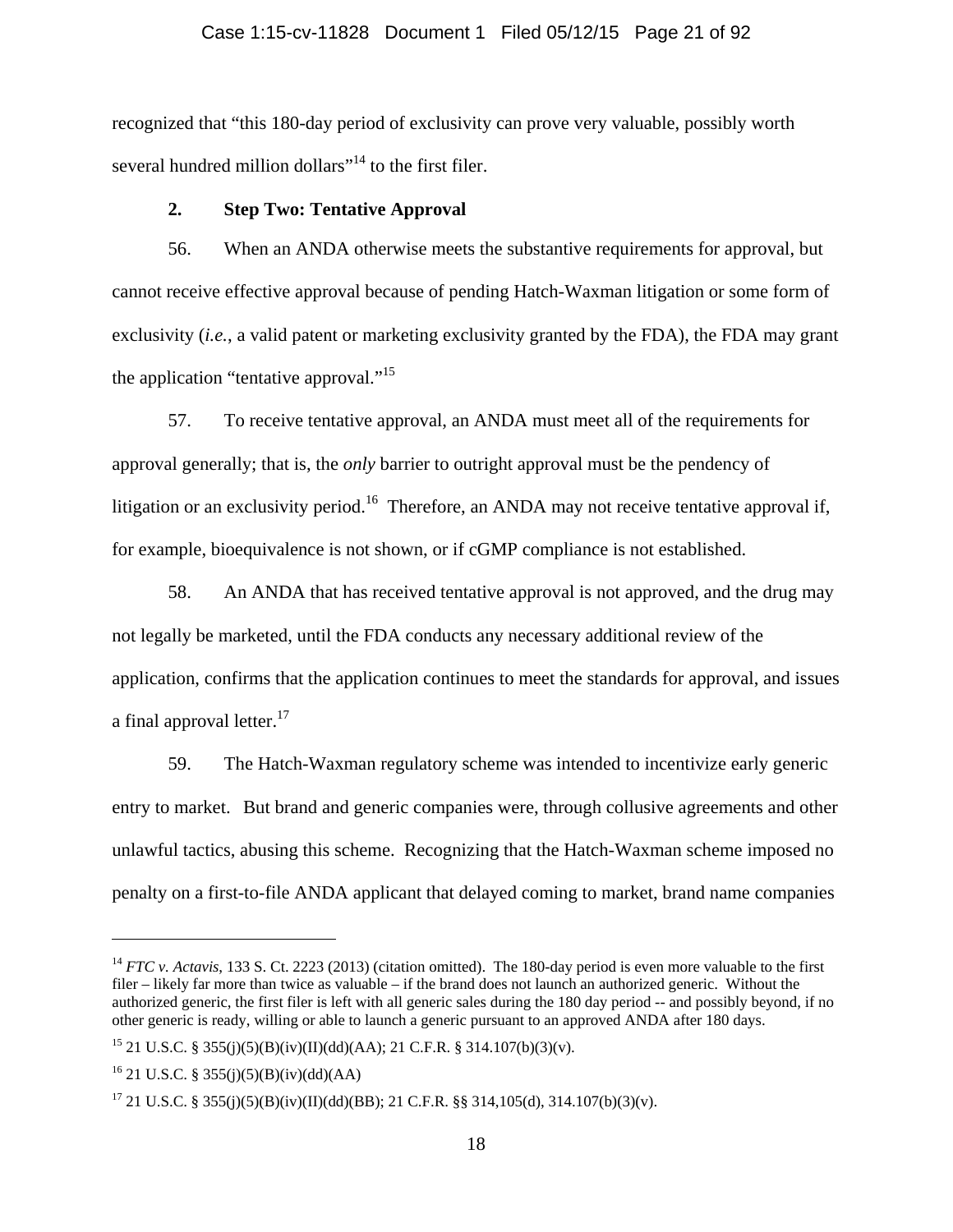#### Case 1:15-cv-11828 Document 1 Filed 05/12/15 Page 22 of 92

would simply pay generic companies to stay off the market. Generic companies holding first-tofile exclusivity would leverage their first-to-file status into a large payment from the brand company, often substantially delaying the timely appearance of generic drugs in the marketplace.

60. To prevent this abuse, Congress amended the FDCA, passing the Medicare Prescription Drug, Improvement, and Modernization Act of 2003 (the "MMA").<sup>18</sup> The MMA codified the FDA's long-standing practice of issuing tentative approval for generic drugs ensnared in litigation. And it enumerated conditions under which a first-to-file ANDA applicant may forfeit its 180 days of exclusivity. Congress added these provisions in an effort to "ensure that the 180-day exclusivity period enjoyed by the first generic to challenge a patent cannot be used as a bottleneck to prevent additional generic competition."<sup>19</sup>

61. A first-to-file generic applicant forfeits its 180-day exclusivity if: (1) it fails timely to market the drug; (2) it withdraws the ANDA, or the FDA constructively withdraws it on the manufacturer's behalf because "the application does not meet the requirements for approval"; (3) it amends or withdraws its Paragraph IV certification; (4) it fails to obtain tentative approval "within 30 months after the date on which the application is filed";  $^{20}$  (5) it enters into an anticompetitive agreement with another applicant; or (6) all valid patents over the brand version of the drug expire. $^{21}$ 

<sup>18</sup> Pub. L. No. 108-173, Stat. 2066 (Dec. 8, 2003).

 $19$  149 Cong. Rec. S15746 (daily ed. Nov. 24, 2003) (statement of Sen. Schumer).

 $^{20}$  A narrow exception to this condition exists where "the failure [to obtain tentative approval within 30 months] is caused by a change in or a review of the requirements for approval of the application imposed after the date on which the application is filed." 21 U.S.C.  $\S 355(j)(5)(D)(i)(IV)$ .

<sup>&</sup>lt;sup>21</sup> 21 U.S.C. § 355(j)(5)(D)(i)(I)-(VI).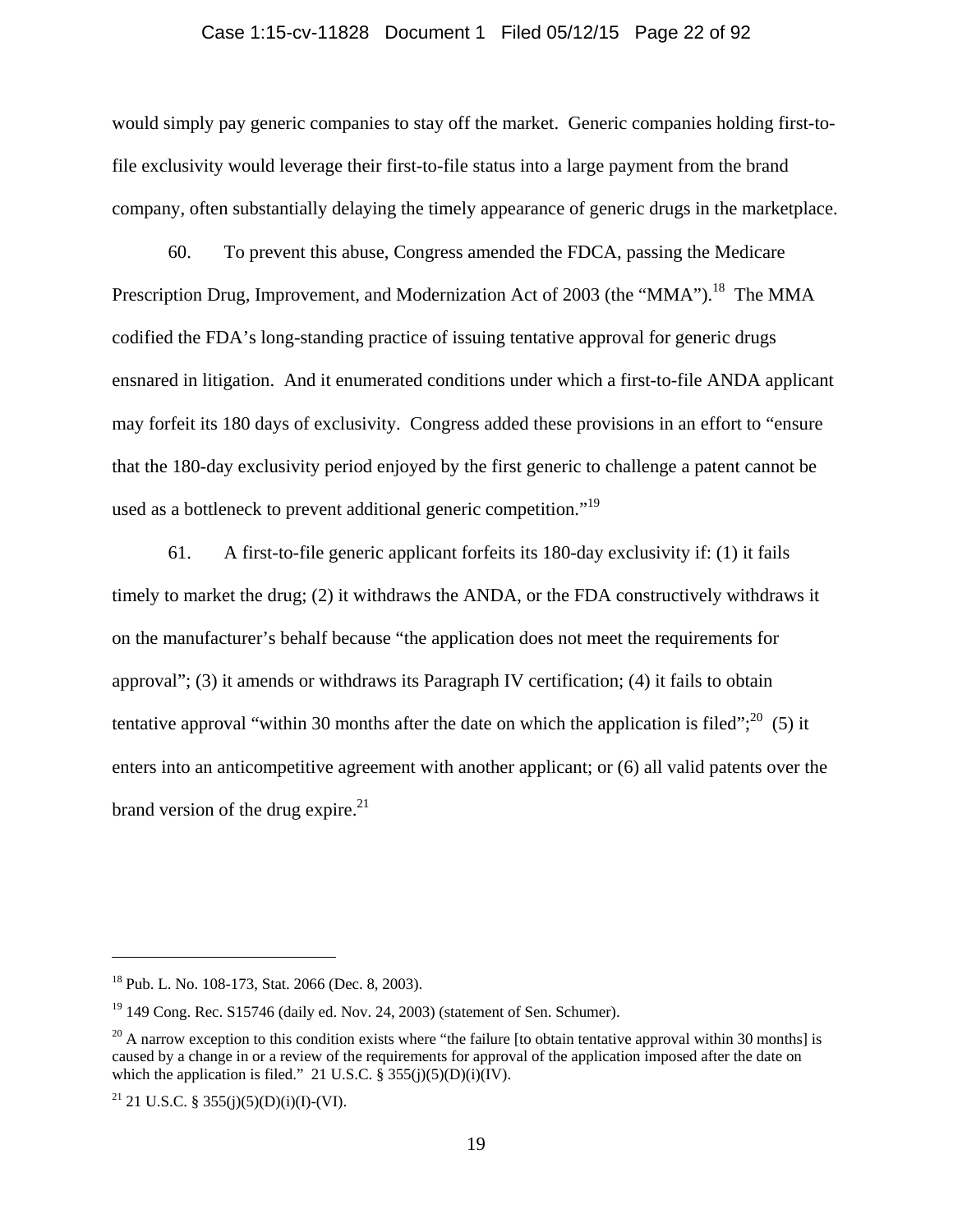62. As a result of the MMA, to preserve its 180-day exclusivity period a generic applicant must obtain at least tentative approval within 30 months of the date the ANDA was filed.

### **3. Step Three: Final Approval**

63. The FDCA states that the FDA "shall approve" an ANDA "unless" the agency finds that one or more specified conditions are present.<sup>22</sup> As with tentative approval, the FDA cannot grant final approval if, *inter alia*, "the methods used in, or the facilities and controls used for, the manufacture, processing, and packing of the drugs are inadequate to assure and preserve its identity, strength, quality, and purity."23

# **V. FACTS**

### **A. Ranbaxy develops a business model focused on first-to-file ANDAs.**

64. Founded in 1961, Ranbaxy spent its early years as a manufacturer of bulk drug ingredients. In the early 1990s, Ranbaxy shifted its focus to the development and sale of finished generic products. Ranbaxy filed its first ANDA with the FDA in 1995, targeting the United States as the source of its future revenue growth.

65. By the late 1990s or early 2000s, Ranbaxy had embarked on a high-growth business strategy of filing with the FDA numerous falsely-documented applications for approval of generic products. In just a few short years, Ranbaxy filed dozens of ANDAs, including many for which it secured first-to-file status. The company attributed this rapid pace to its ability to get an ANDA on file in just 12 months, while its competition often took 18 months or longer.

66. A key part of Ranbaxy's strategy was to win the race of filing the first ANDA for a high sales drug product, and to do so for as many ANDAs as possible. Doing so would enable

 $22$  21 U.S.C. § 355(j)(4).

 $23$  21 U.S.C. § 355(j)(4)(A).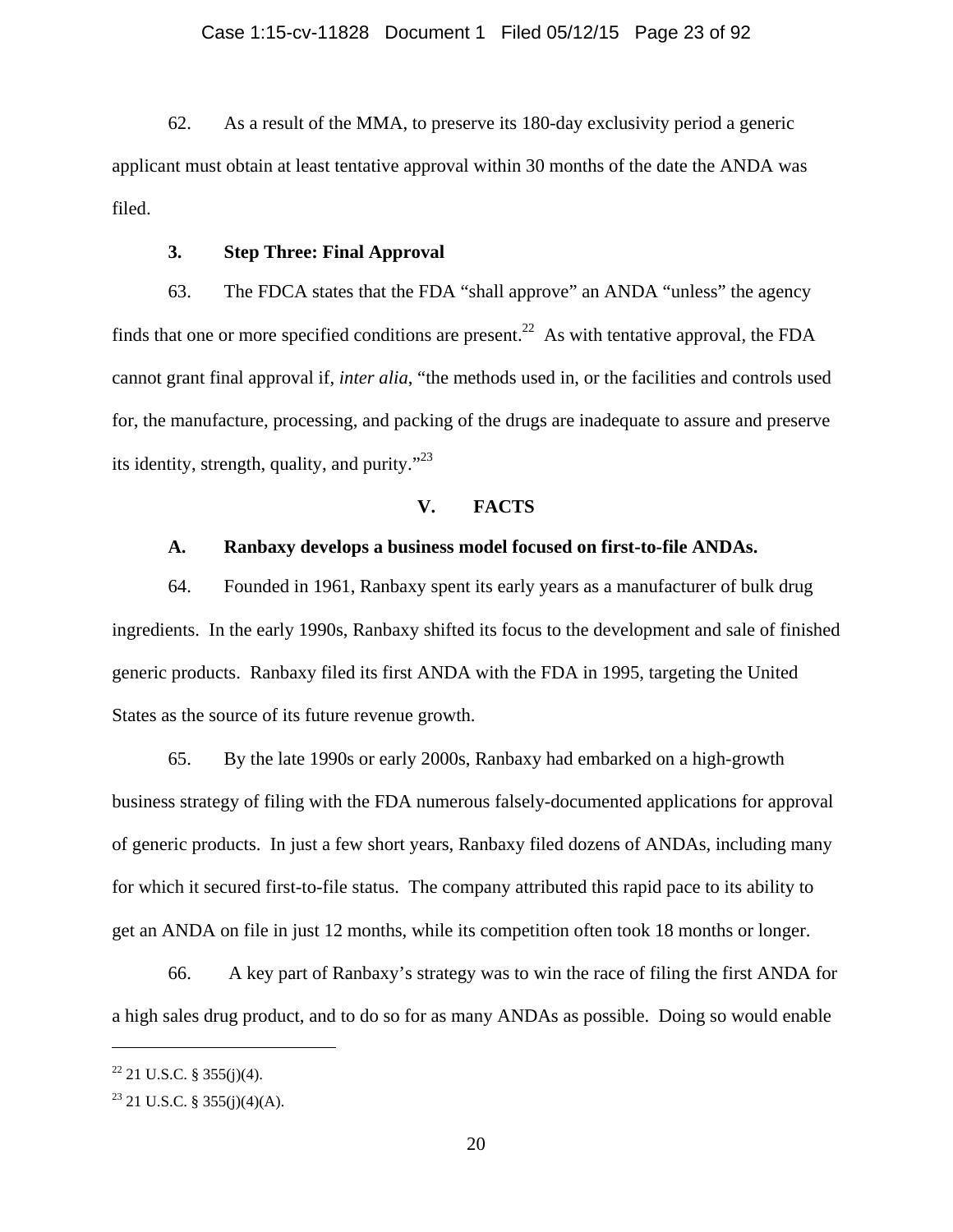### Case 1:15-cv-11828 Document 1 Filed 05/12/15 Page 24 of 92

it to claim the coveted first-to-file, 180-day exclusivity for that product. Even if Ranbaxy could not itself eventually get to market with its own generic product (because its manufacturing plants might be woefully unable to produce acceptable generic products), Ranbaxy could leverage its first-to-file status as a valuable bargaining chip with its brand and generic competitors.

67. Another part of Ranbaxy's strategy was that Ranbaxy might eventually negotiate patent "settlements" with brand companies. In reality, these were business deals under which Ranbaxy and a brand company would log jam the ability of other generics to enter the market (in exchange for the brand company paying Ranbaxy in some valuable way). Or Ranbaxy might turn to its generic competitors, and agree to free-up the log jam in exchange for a piece of a generic competitor's sales and/or an up-front payment. Or Ranbaxy might stubbornly hold onto its bottlenecking 180-day exclusivity, allowing the brand company to reap huge profits during a lengthy period of stalled generic entry while Ranbaxy might (in vain) try to get its own act together for its own ANDA-approved product.

68. Of course, the race to acquire first-to-file status is not unique to Ranbaxy. Many generic makers seek to be the first ANDA filer for a large product market. But among generic drug makers, Ranbaxy stands out as one willing to intentionally deceive the FDA in order to win that race.

69. The speed and volume Ranbaxy's numerous filings came at the expense of truthfulness and accuracy. Unbeknownst to the FDA, for years Ranbaxy had been cutting corners, making submissions based on false, fraudulent, and forged data. Ranbaxy knew that its numerous ANDA filings often included false or misleading reports of product tests, and that its current manufacturing processes could not make consistent generic products meeting required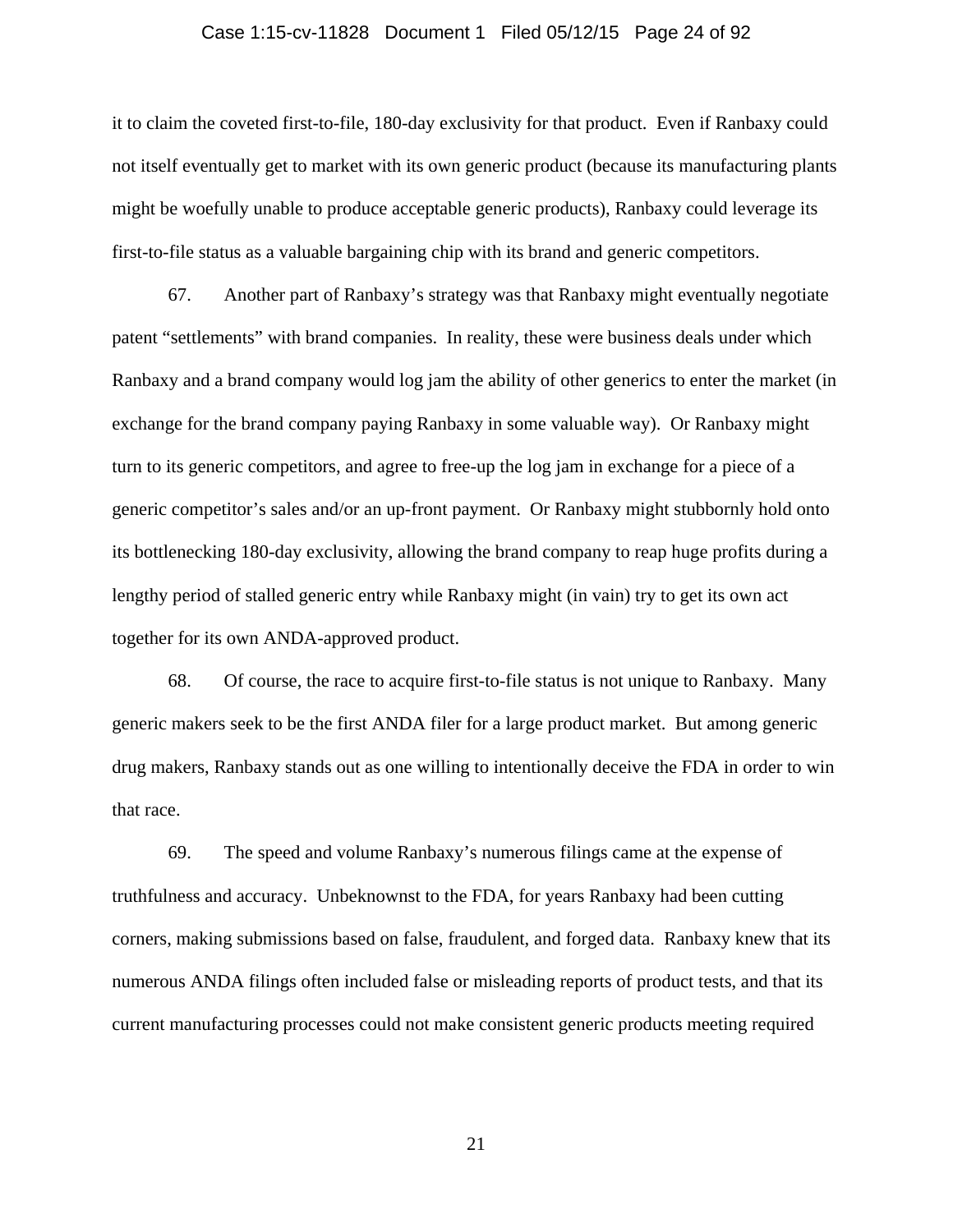### Case 1:15-cv-11828 Document 1 Filed 05/12/15 Page 25 of 92

specifications. And Ranbaxy knew that these deficiencies could impact its ability to successfully bring many of these drugs to market.

70. Meanwhile, Ranbaxy publicly touted its huge application numbers, the size of the markets into which those products might eventually enter, and its ability to secure the coveted first-to-file 180-day exclusivity for many high-sales drugs. Ranbaxy used its ANDA filing machine to promise huge future returns, and (as was hoped) Ranbaxy's stock skyrocketed on India's two leading stock exchanges, the Bombay Stock Exchange (BSE) and National Stock Exchange (NSE).

71. By 2002, Ranbaxy's ANDA filings had proliferated. It filed 23 ANDAs with the FDA that year, the most in company history. Its CEO at the time credited Ranbaxy's low research and development and manufacturing costs as the primary basis for its impressive drug pipeline. Publicly, Ranbaxy portrayed an image of the good corporate citizen, concerned with ensuring compliance with important governmental safety and efficacy laws and regulations. But internally, the company's singular focus on the bottom line had resulted in lax regulatory compliance and virtually non-existent manufacturing and testing standards. Management would dictate the test results that it wanted to see and expected employees to return data supporting that outcome. Oftentimes, such data had to be fabricated to satisfy management.

72. In 2003 Ranbaxy's U.S. revenue had climbed to \$412 million (up from \$296 million in 2002), and it became one of the top 10 generic drug makers in the United States. The company filed an additional 26 ANDAs in 2003.

73. By 2004, Ranbaxy was approaching \$1 billion in revenues, making it India's largest generic pharmaceutical company. The U.S. market was Ranbaxy's largest, delivering more than 36% of all sales. During that year, the company filed another 26 ANDAs.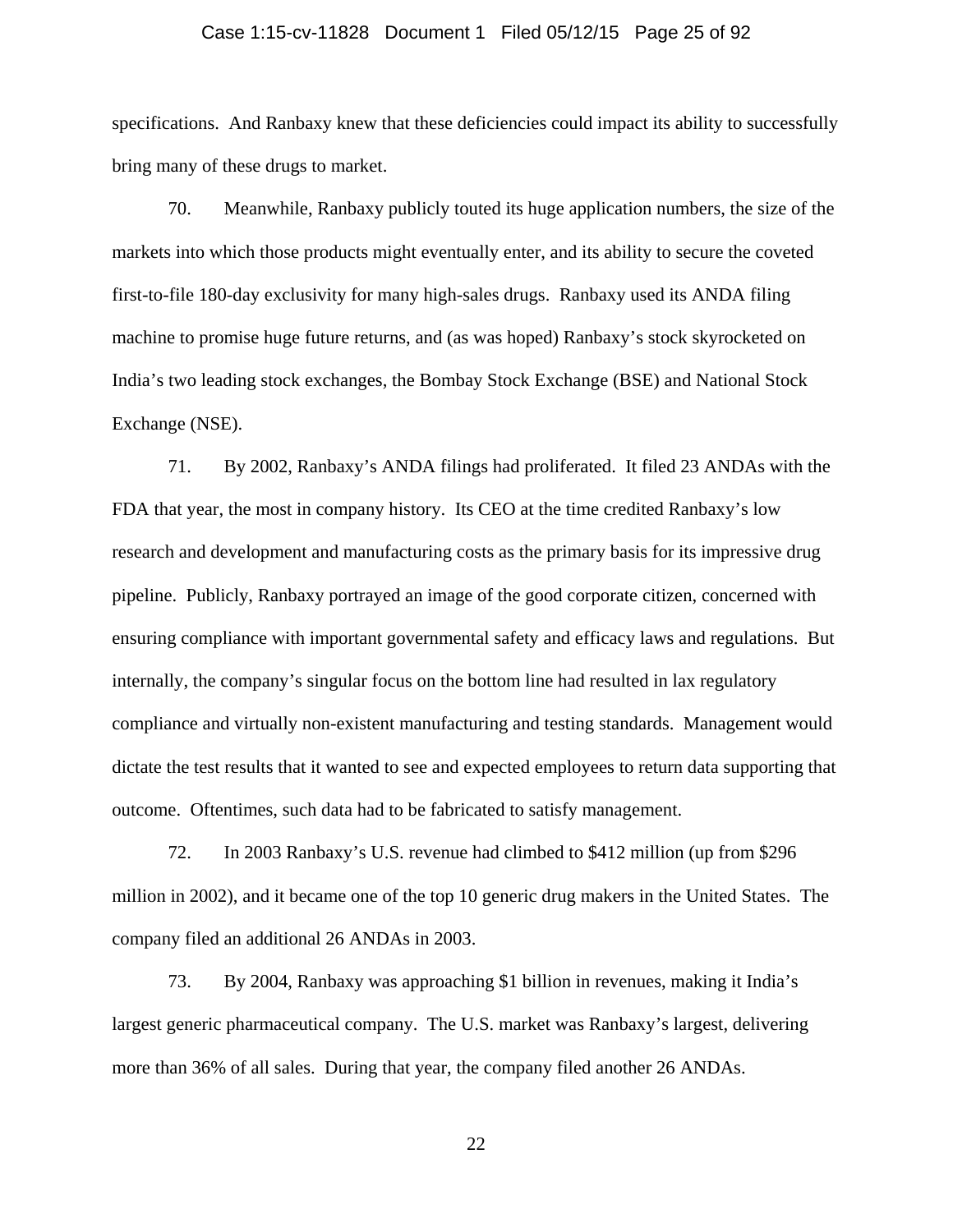## Case 1:15-cv-11828 Document 1 Filed 05/12/15 Page 26 of 92

74. Included among these was a first-to-file ANDA for tamsulosin hydrochloride, sold under the brand name Flomax (the "Flomax ANDA"), which Ranbaxy filed on December 20, 2004.<sup>24</sup> As described in greater detail below, Ranbaxy's profit-driven focus lead it to deceive the FDA to obtain tentative approval of that ANDA, setting off a pattern of deceit and resulting in multiple tentative approvals to which it was not entitled.

75. Four days later, on December 24, 2004, Ranbaxy Inc. filed the first substantially complete ANDA for valsartan tablets, sold under the brand name Diovan (the "Diovan ANDA").<sup>25</sup> Ranbaxy's original Diovan ANDA contained a Paragraph III certification with respect to one of the listed patents, and a Paragraph IV certification with respect to another.

76. Including the Flomax and Diovan ANDAs, by the end of 2004, Ranbaxy had *fifty* pending ANDAs before the FDA.

77. In 2005, Ranbaxy's revenues surpassed \$1 billion, with \$328 million generated in the U.S. alone. It continued apace in its ANDA filings, filing 26 new ANDAs.

78. Among the first-to-file ANDAs submitted by Ranbaxy Inc. in 2005 was one for valganciclovir hydrochloride tablets, sold under the brand name Valcyte (the "Valcyte ANDA"),<sup>26</sup> and one for esomeprazole magnesium, sold under the brand name Nexium (the "Nexium ANDA").

 $24$  By 2007, Flomax was a \$1.2 billion a year drug. To preserve its lucrative first-to-file status, Ranbaxy needed to secure tentative approval of the Flomax ANDA no later than June 20, 2007.

 $25$  Diovan had first been approved by the FDA for sale in the United States in 1998. By 2012, sales exceeded \$1.9 billion, climbing to \$2.1 billion in 2013. To preserve its first-to-file exclusivity, Ranbaxy needed to obtain at least tentative approval by June 28, 2007, unless the failure to obtain tentative approval was caused by a change in or a review of the requirements for approval of the application imposed after the date on which the application was filed.

<sup>&</sup>lt;sup>26</sup> Valcyte was first approved by the FDA for sale in the United States in 2001. By 2012, sales exceeded \$1.9 billion. The Valcyte ANDA was submitted dated December 22, 2005, and accepted for filing by the FDA on December 27, 2005. To preserve its first-to-file exclusivity, Ranbaxy needed to secure at least tentative approval by June 27, 2008.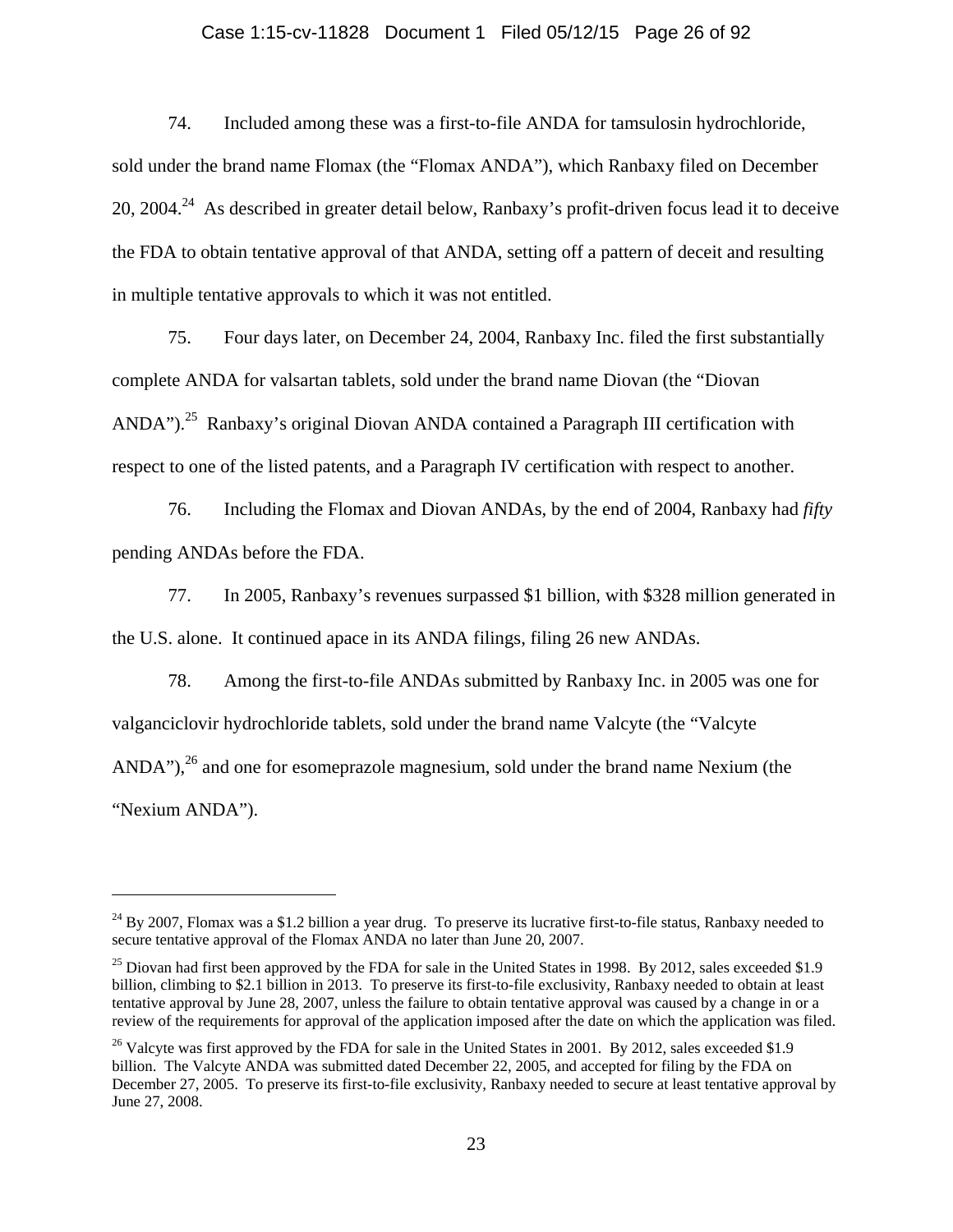### Case 1:15-cv-11828 Document 1 Filed 05/12/15 Page 27 of 92

79. By year end Ranbaxy had 59 pending ANDAs. Its annual report touted valuable first-to-file status on 19 ANDAs.

# **B. Ranbaxy puts profits ahead of compliance, repeatedly ignoring its internal troubles.**

80. During these years of rapid growth and metastatic ANDA filings, Ranbaxy's internal troubles grew. Issues were brought to the attention of its highest officials, including the board itself, yet left ignored.

81. For example, in 2003 an internal consultant determined that formalized training of the sort required by cGMP was non-existent within the company, identifying numerous discrepancies in the company's drug testing data. Ranbaxy did not disclose this audit to regulators. Nor did it take corrective action.

82. A 2004 World Health Organization audit revealed stunning flaws in Ranbaxy's antiretroviral drugs being supplied to AIDS-ravaged countries in Africa.

83. And in late 2004, internal employee investigations brought a lengthy list of issues to the attention of Ranbaxy Lab's board of directors. The board was told that fraudulent testing data underlay hundreds of regulatory filings:

- a. Bioequivalence studies filed with regulatory authorities were based on formulations that differed from the approved formulation;
- b. Bioequivalence data and stability studies submitted to regulators were falsified;
- c. Bioequivalence studies for some generic filings were conducted on ground up batches of the brand-name drug, which was misrepresented as a formulation developed by Ranbaxy;
- d. Bioequivalence and stability studies were conducted on small research and development batches, not exhibit batches (which were more expensive and timeconsuming to produce);
- e. Stability studies filed with regulators were based on formulations differing from that which was disclosed to the regulators;
- f. Stability studies performed at one location were submitted as if they occurred at another location;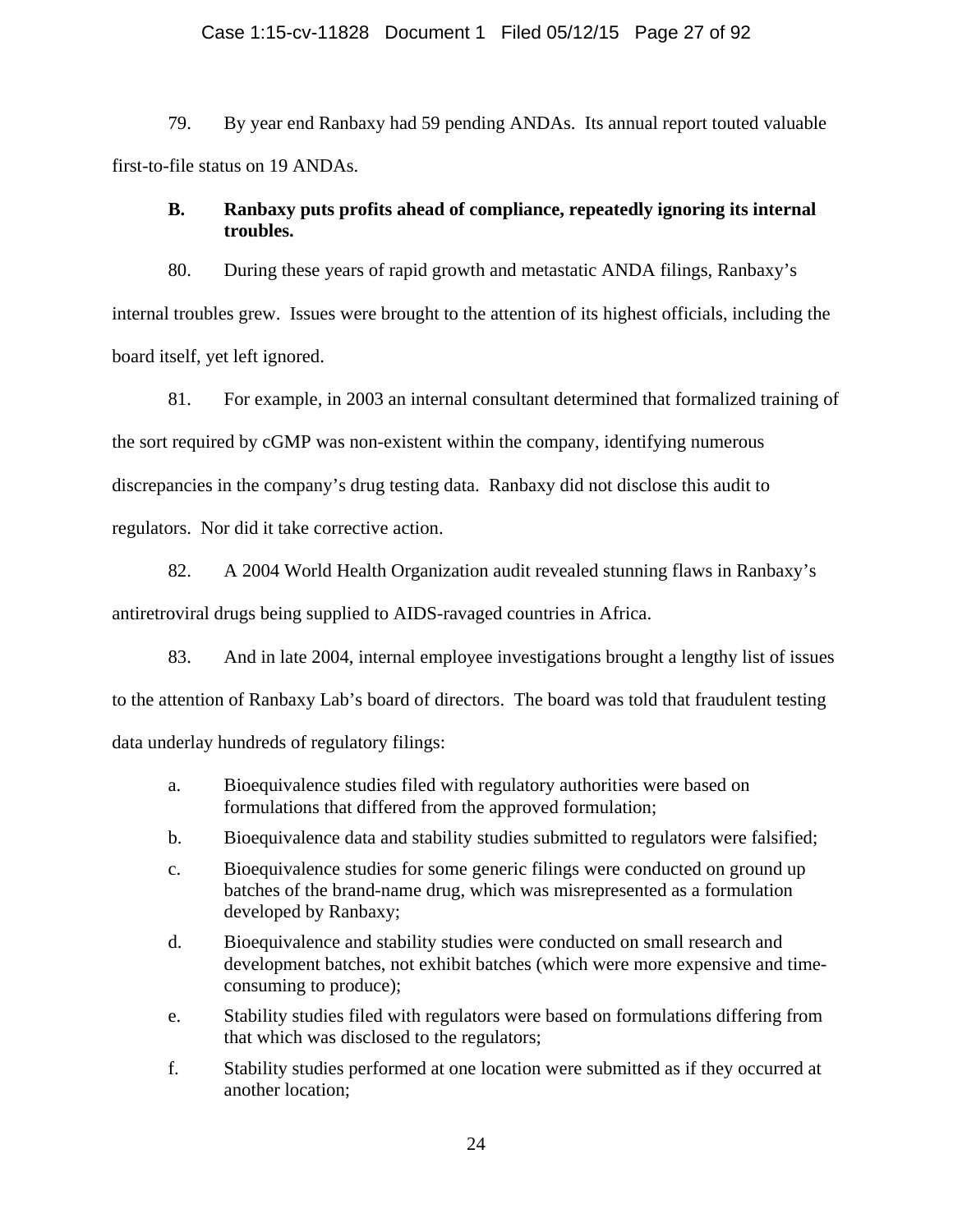### Case 1:15-cv-11828 Document 1 Filed 05/12/15 Page 28 of 92

- g. Individual dissolution values in stability studies were fabricated;
- h. Stability shelf-life data was fabricated and submitted as part of Ranbaxy's registration package;
- i. Substandard active pharmaceutical ingredients ("API") that failed testing and inspections was blended with good API in an effort to have the drug meet specification; and
- j. Research, development, and commercial manufacturing of Ranbaxy's generic drugs were not being done in accordance with cGMP as required by the FDA.
- 84. These findings were presented to Ranbaxy Lab's board of directors in September

2004, and to the scientific sub-committee of the Board in December 2004. But the Board took no steps to report these irregularities to governmental regulators. Nor did it alter the company's business practices.

85. In the spring of 2005, another auditor retained to review Ranbaxy's manufacturing facilities documented multiple cGMP compliance issues relating to process validation, equipment qualification, master production records, procedures, documentation practices, and stability testing. The auditor provided a series of recommendations, warning Ranbaxy that if the issues were not addressed, the FDA could take regulatory action against the company, and offering to conduct training programs to assist Ranbaxy in getting its facilities in compliance. Again, Ranbaxy took no action.

86. The FDA, and other regulators around the world, remained unaware of the extent of the problems within Ranbaxy.

87. In late 2005, the FDA got its first glimpse into Ranbaxy's suspect business practices when a whistleblower contacted FDA officials making allegations of compliance issues at certain of Ranbaxy's manufacturing facilities.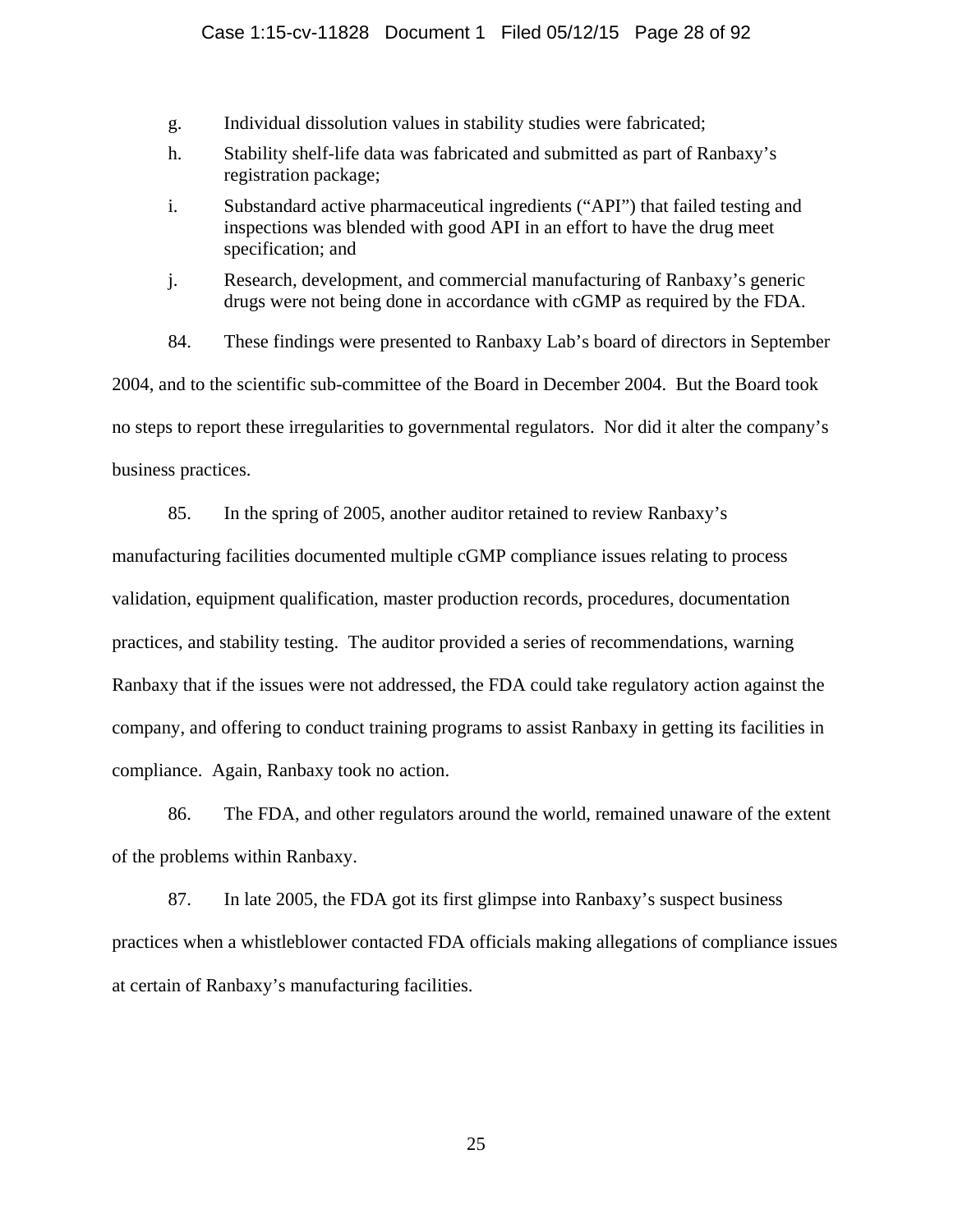# **C. In 2006, the FDA begins to scrutinize Ranbaxy's operations.**

88. Beginning in early 2006, the FDA instituted a series of inspections at Ranbaxy

facilities. Despite advance notice given to Ranbaxy Labs (and despite Ranbaxy's hurried efforts

to cover up flaws and create false reports), the FDA discovered serious, and systemic,

compliance and documentation issues.

89. The inspections documented a number of violations and deviations from cGMP

regulations, including:

- a. Failure to maintain a complete record of all data collected during tests, as required by 21 C.F.R. § 211.194(a)(4). Ranbaxy standard operating procedures expressly called for some test results to be "discarded." While FDA regulations permit anomalous test results to be invalidated under certain circumstances, all data must be retained.
- b. Failure to establish and follow written protocols for assessing the stability of certain drug products, as required by 21 C.F.R. § 211.166. The FDA found evidence that Ranbaxy ran a series of tests on the same day, then doctored the test dates to make it appear as if they were run at 3-, 6- and 9-month intervals.
- c. Failure to determine appropriate drug storage conditions and expiration dates, as required by 21 C.F.R. § 211.166. Stability samples, including some for generic Nexium, that should have been studied for their degradation profile at warmer temperatures  $(30^{\circ}C)$ were stored in a refrigerator and held at 4°C.
- d. Failure to maintain logbooks for all storage chambers containing stability samples, as required by 21 C.F.R.  $\S$  211.166(a)(1). After finding thousands of stability samples stored in two stability chambers, the FDA requested the log books for those chambers. Ranbaxy employees stated none existed.
- e. Inadequate resources, including personnel and equipment, in the quality control unit, as required by 21 C.F.R. § 211.22(b), resulting in a substantial backlog of samples to be tested in 2006.
- f. Failure to keep accurate, detailed documentation relating to the production and control of each batch of a drug produced at the facility, as required by 21 C.F.R. § 211.188.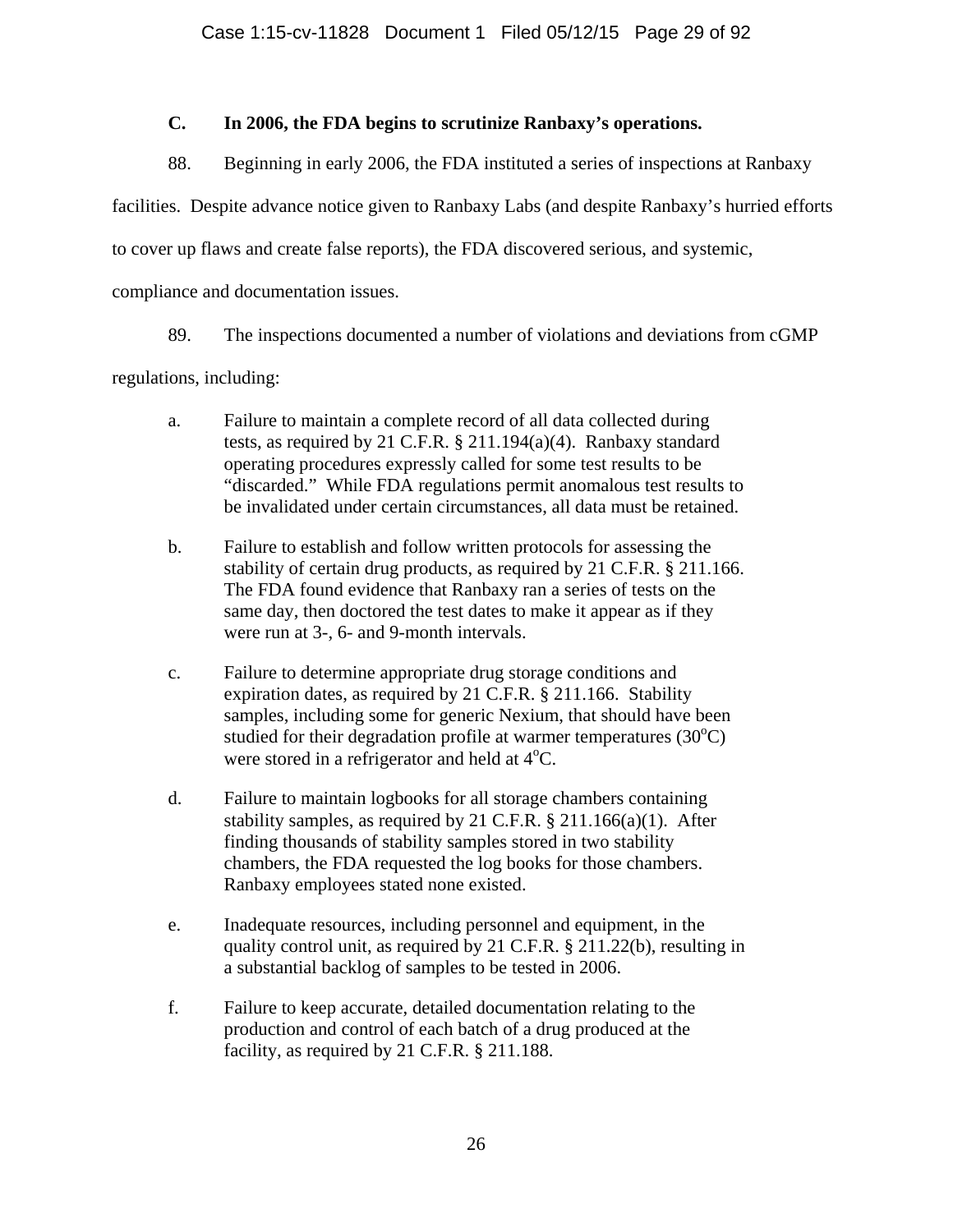g. Failure to investigate unexplained discrepancies, flaws, or deviations from the required standards for a given batch of a generic drug, as required by 21 C.F.R. § 211.192, including some batches that were distributed for public consumption.

90. At the end of each inspection, the FDA provided Ranbaxy with an inspection report summarizing its findings. The FDA expressed concern about the findings, particularly Ranbaxy's lack of documentation for critical testing to ensure product quality, stability, and consistency. Ranbaxy's handling of stability samples was particularly concerning.

91. On June 16, 2006, the FDA issued a warning letter to Ranbaxy's facility in Paonta Sahib, India, recommending a hold be placed on ANDAs originating from that facility. Dozens of Ranbaxy's ANDAs, including many of its lucrative first-to-file ANDAs, had originated at Paonta Sahib. Many would soon be approaching the statutory 30-month deadline for tentative approval: a hold on the applications put Ranbaxy's valuable 180-day exclusivity periods at risk.

### **D. The Ranbaxy ANDA enterprise begins.**

92. By 2006, internally, Ranbaxy appreciated that it had reached a crisis stage. It needed to respond to regulatory requests – particularly from the FDA – regarding its product development, testing, manufacturing, and reporting. Of course, these were operational issues needing full and (as typically occurs with responsible companies) transparent reporting. Technicians and regulatory employees, not lawyers, would have the information to implement sound practices and truthful reporting.

93. But Ranbaxy apparently believed it had too much to hide. And it recognized that the consequences of timely and full disclosure would cost Ranbaxy too much of what it had gained over the years through the false impressions it had garnered. So in 2006, Ranbaxy chose to form a group comprised of itself, some outside lawyers, and an ostensibly independent consulting company it hand-selected, in order to address FDA regulatory demands.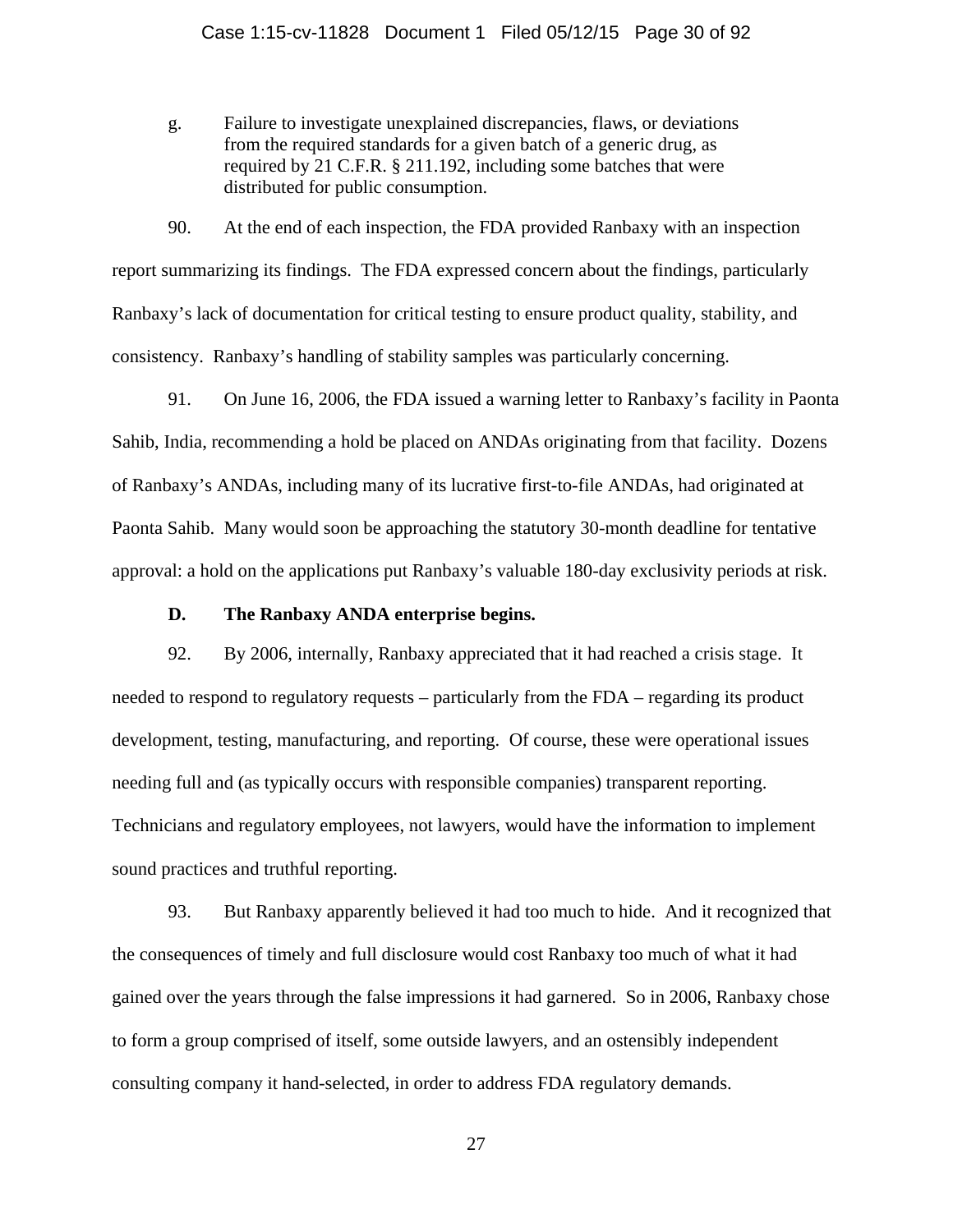#### Case 1:15-cv-11828 Document 1 Filed 05/12/15 Page 31 of 92

94. Ranbaxy Labs engaged the law firm of Buc & Beardsley LLP (using two lawyers, Kate Beardsley and Carmen Shepard, herein "Beardsley"). In turn, Ranbaxy and Beardsley retained Parexel Consulting LLC ("Parexel") and Ron Tetzlaff, its Corporate Vice President and a former FDA expert on cGMP compliance. On or about May 11, 2006, Beardsley and Parexel entered into an agreement (the "Parexel I Agreement"), structured to shield Parexel's audit work from any FDA scrutiny. $27$ 

95. The notion was that Parexel, which generally enjoyed a good reputation, would be hired to perform a series of audits addressing the FDA's findings. Parexel and Ranbaxy would hold Parexel out as conducting ostensibly "independent" reviews of Ranbaxy's facilities. However, Parexel had agreed that Beardsley and Ranbaxy would control what was told to the FDA, what documents were shared with the FDA, and what the FDA could learn about the level of cGMP compliance at Ranbaxy's facilities. Parexel also agreed to run all drafts of its audit reports through the lawyers (*i.e.*, Beardsley) for comment and approval; every page of its work would be labeled as attorney work product and identified as privileged; and Parexel would follow Beardsley's instructions as to any subpoenas that might seek the audit reports.

96. Ranbaxy, by associating itself with the outside lawyers and an ostensibly independent consulting firm, could create with them that which it could not create on its own: a patina of legitimacy. In reality, little if any actual progress would be made in Ranbaxy's Indiabased facilities. But Ranbaxy, working with Beardsley and Parexel, could forestall FDA regulatory scrutiny for *years*.

97. Ranbaxy Labs and Ranbaxy Inc. mailed a series of letters to the FDA, discounting the FDA's observations and deflecting blame for the compliance issues raised in the inspection

 $27$  Counsel for Ranbaxy, Jayadeep Deshmukh also signed the agreement, and Ranbaxy remained responsible for paying Parexel's bills.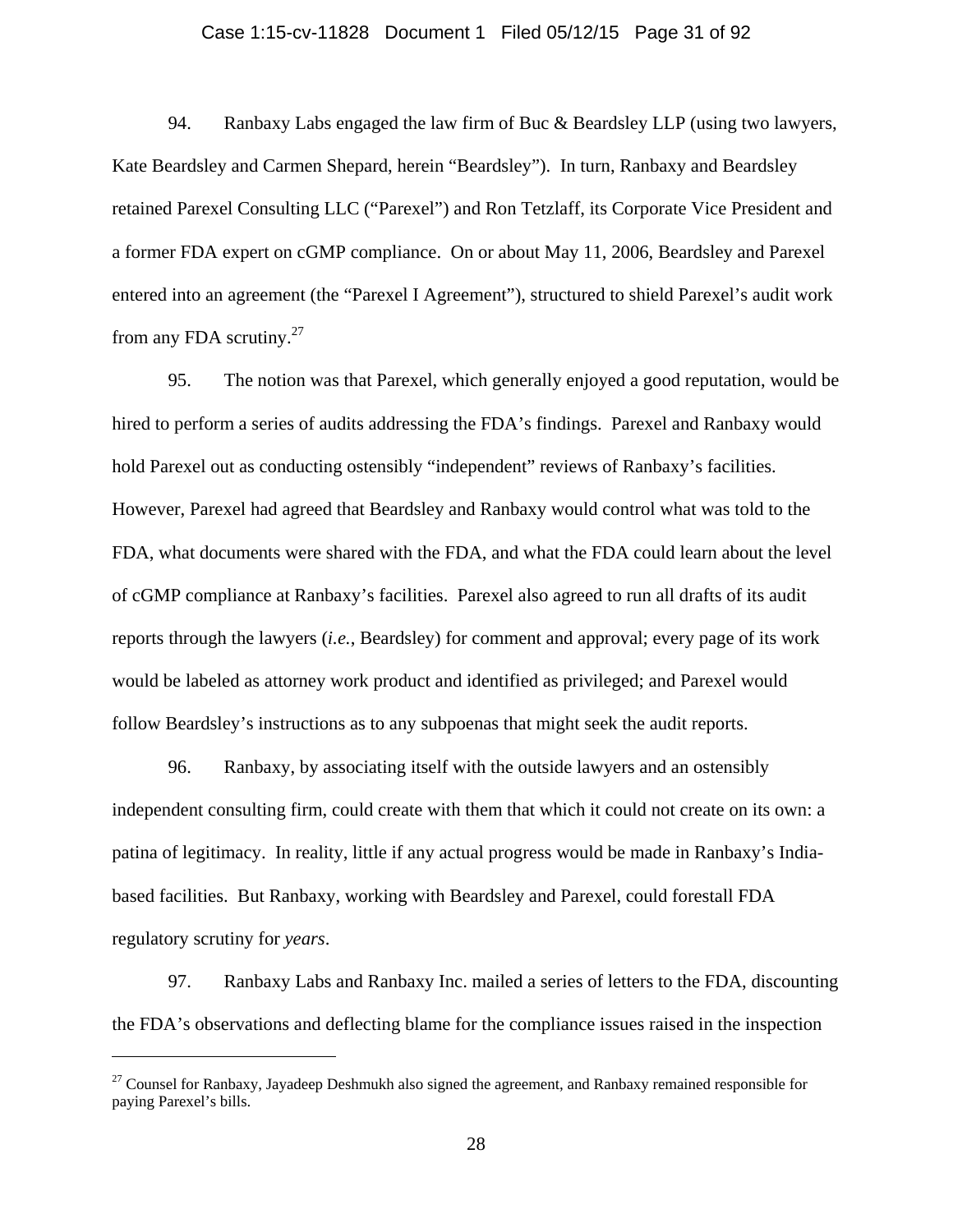### Case 1:15-cv-11828 Document 1 Filed 05/12/15 Page 32 of 92

report. Some form of an explanation was offered, or it was claimed that new practices had been adopted. During the inspections the FDA requested certain documents, such as lists documenting the storage of drugs. Ranbaxy employees stated that such lists did not exist. Following the inspections, Ranbaxy sent documents to the FDA, purporting to be master lists and working logs of samples stored in their facilities. But the documents (a) did not document any samples received before January 2006, and (b) contained no information for the samples received from January through May 2006, concerning the date(s) on which the samples had been removed from/returned to storage as part of stability testing.

98. Unconvinced by Ranbaxy's explanations and excuses, on June 15, 2006, the FDA issued a Warning Letter, citing "significant deviations from [cGMP] Regulations … in the manufacture of drug products." Among the FDA's ongoing concerns was a lack of assurance that Ranbaxy had reliably performed stability sample tests. The FDA imposed a compliance hold on agency approval, impacting approval of any Ranbaxy ANDAs originating from that facility. As many of Ranbaxy's first-to-file ANDAs had originated from Paonta Sahib, Ranbaxy needed to convince the FDA that things were just fine at Paonta Sahib.

### **E. Ranbaxy threatens litigation to secure final approval for Zocor.**

99. As the FDA was assessing the results of the Ranbaxy inspections, it was also reviewing an ANDA Ranbaxy had previously filed for Zocor (simvastatin).<sup>28</sup> The only patent that was blocking final approval was expiring on June 23, 2006, and Ranbaxy wanted to come to market. But the recent regulatory scrutiny was a complication.

<sup>&</sup>lt;sup>28</sup> Tentative approval had been granted years before, but patents prevented final approval. In an effort to remove the basis for granting 180-day exclusivity, the brand company sought to "de-list" the two patents as to which paragraph IV certifications had been filed. Litigation ensued, eventually resulting in the patents being re-listed with the FDA, and Ranbaxy's 180-day exclusivity period being preserved.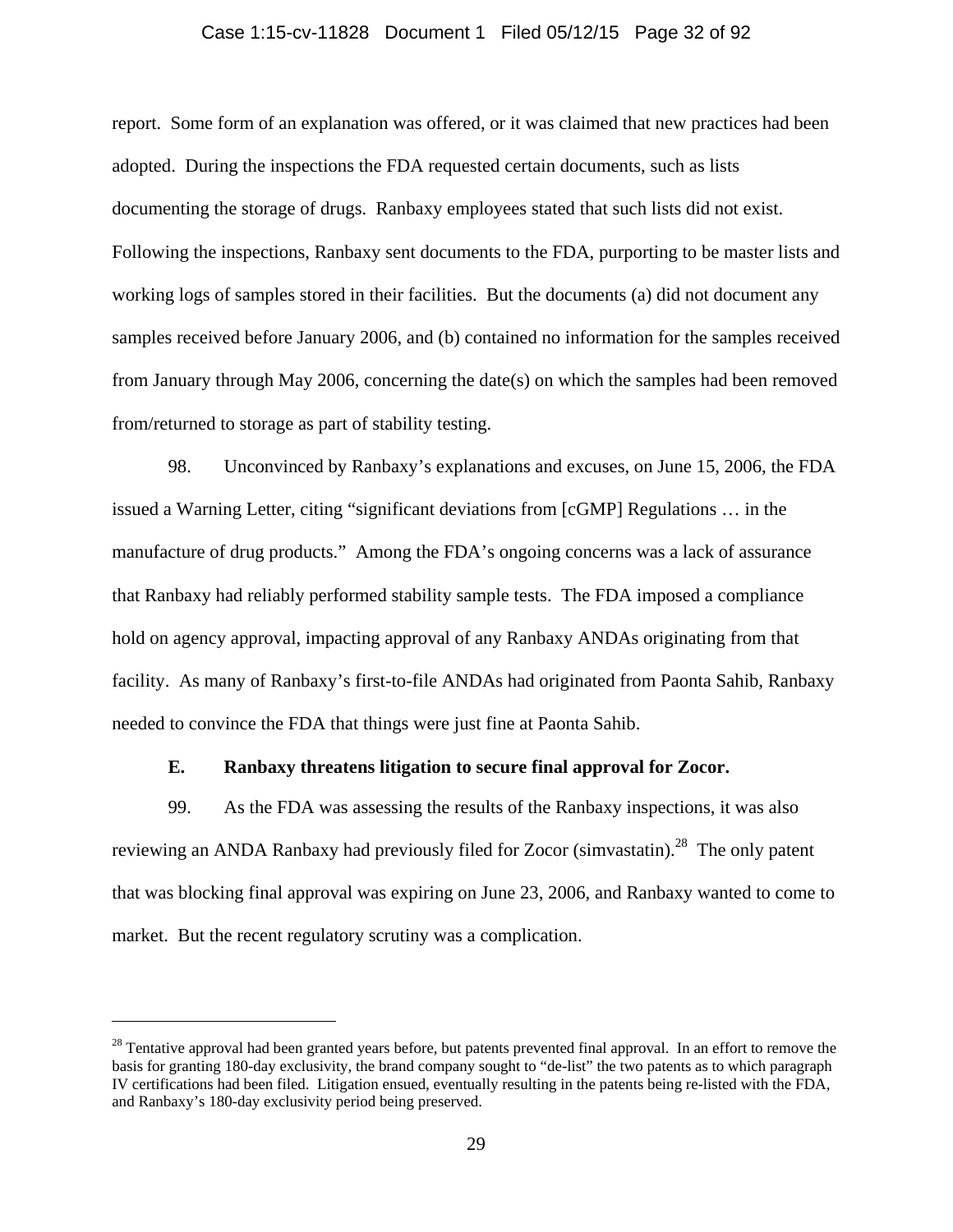### Case 1:15-cv-11828 Document 1 Filed 05/12/15 Page 33 of 92

100. Pulling out a common tool in its arsenal, Ranbaxy threatened to sue the FDA if it held up final approval due to the recent compliance hold. Ranbaxy demanded a meeting with the FDA and, with the assistance of Beardsley and Parexel, persuaded the FDA not to hold up final approval. On June 23, 2006, the FDA granted final approval to Ranbaxy's 80 mg Zocor ANDA.

### **F. Ranbaxy continues to stall FDA review.**

101. On August 26, 2006, Alok Ghosh, Ranbaxy Inc.'s Vice President of Global Quality, responded to the June warning letter with a letter of his own. Ghosh's letter was laced with false statements and material misrepresentations intended to mislead the FDA and further Ranbaxy's scheme to unlawfully obtain as many ANDA tentative approvals as possible. For example, Ranbaxy, through Ghosh, falsely represented to the FDA that Ranbaxy was "undertaking a number of activities to improve [its] quality programs and enhance [its] operational performance at the Paonta Sahib facility." He told the FDA that "senior management [was] focusing resources and expertise on [Ranbaxy's] stability program and [its] analytical systems for testing samples for [its] stability program and batch release." Ghosh personally assured the FDA that Ranbaxy would take remedial steps, touting the fact that that it had "retained Ron Tetzlaff and his colleagues at PAREXEL Consulting . . . to verify that our stability laboratory program improvements are effective and systemic, and to verify the effectiveness of our commitments made in response to the Warning Letter."

102. Ghosh included a detailed, point-by-point response to the warning letter, presenting Ranbaxy's explanations. While Ranbaxy purportedly committed to remediating compliance issues, many, if not most, of Ranbaxy's responses denied that any compliance issue actually existed, often instead blaming the FDA for a misunderstanding. For example:

a. In response to the FDA's concern that Ranbaxy's standard operating procedure required employees to discard inconsistent data, Ranbaxy claimed no data was ever "discarded." Rather, according to Ranbaxy,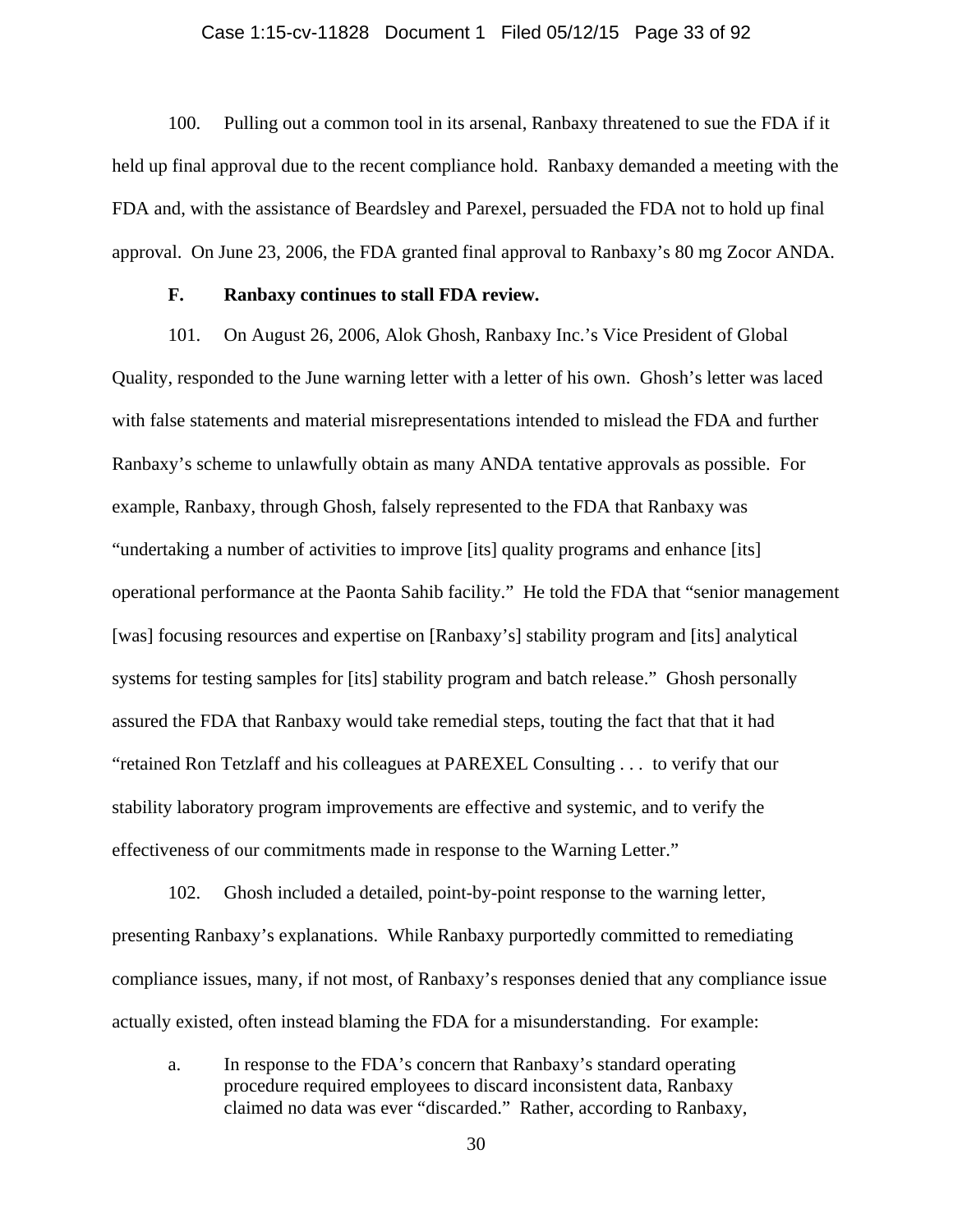"discard" was synonymous with "invalidate." Ranbaxy claimed employees always invalidated but retained the data.

b. During the inspection the FDA was told no log books existed for two 4<sup>o</sup>C chambers containing stability samples, which the FDA referred to as "stability chambers." To explain why Ranbaxy was later able to produce those same log books, Ranbaxy contended that log books had always existed, but were not provided because the chambers were not "stability chambers," but rather "refrigerators."

103. In late September, the FDA requested copies of Parexel's audit reports and findings. But, beginning a pattern that would last for two years, Ranbaxy, Beardsley, and Parexel stonewalled.

104. In a letter dated October 13, 2006, Ghosh informed the FDA that Ranbaxy would "much prefer not to provide the audit report." Instead of providing the audits themselves, Ranbaxy offered to provide other materials of its own choosing. Ranbaxy and Parexel maintained that providing the audit work would adversely affect employee candor in the audit process, telling the FDA that its own policy was not to review such audits.

105. On or about November 29, 2006, seven Ranbaxy representatives, including Malvinder Singh (CEO & Managing Director), Pushpinder Bindra (President and CTO), Ghosh, Jay Deshmukh (Senior Vice President, Global IP), Dr. T.G. Chandrashekhar (Director, Analytical Research and Stability), and Abha Pant (Associate Vice President, Regulatory Affairs), traveled from India to the FDA. They were joined by Tetzlaff and Beardsley. Twelve FDA representatives were present.

106. During the meeting, the FDA expressed its concern that, despite the repeated representations from Ranbaxy and Beardsley, there appeared to be a lack of global corrective action taking place. The FDA peppered Ranbaxy, Beardsley, and Parexel with questions, many of which went unanswered. But Tetzlaff vouched for Ranbaxy's efforts and good intentions.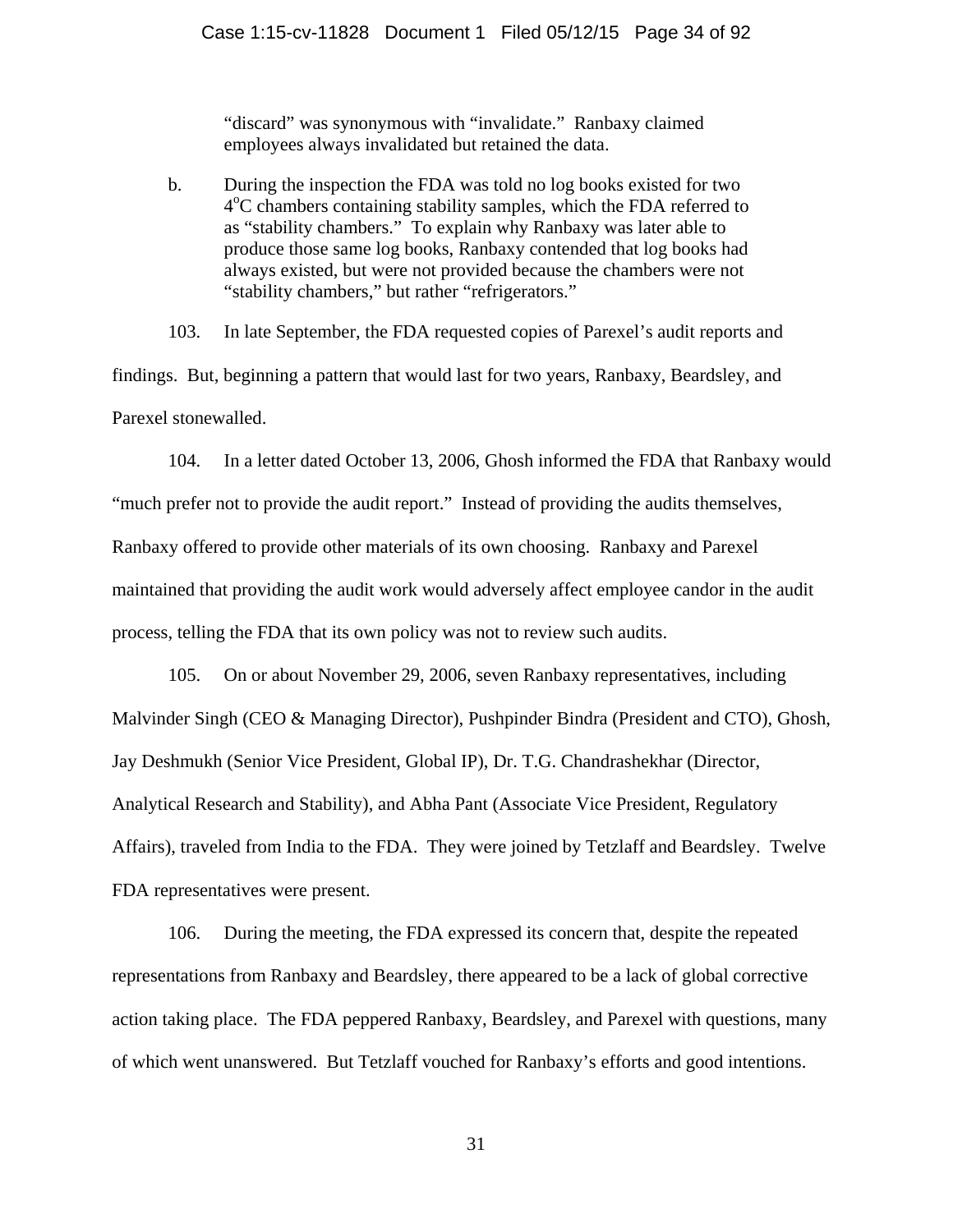### Case 1:15-cv-11828 Document 1 Filed 05/12/15 Page 35 of 92

107. Bindra, on behalf of Ranbaxy, represented to the FDA that it had "[r]esolved issues raised" by the FDA's Warning Letter and "[c]ompleted commitments made in FDA responses." He claimed that Ranbaxy had "[c]omprehensively addressed all . . . Warning Letter issues," and "[p]rovided FDA with evidence to show that all Warning Letter issues have been adequately addressed." Ranbaxy provided the FDA with a chart classifying 56 remedial actions as "complete," 1 as "nearly complete," and 1 as "awaiting FDA approval." The representations were untrue or misleading.

108. Tetzlaff made a presentation concerning the Parexel audits, representing that Parexel was "doing a retrospective verification of stability samples" along with a review of the accuracy of "all current and future ANDA filings." Tetzlaff told the FDA that he expected the audit results for all pending ANDAs to be completed and provided to the FDA by year end.

109. Tetzlaff blamed some of the purported issues on the FDA: "Several FDA responses conveyed unclear messages that seemed to have resulted from unfortunate choices of words," but assured the FDA that "[n]one of [Ranbaxy's] statements appeared to be an attempt to provide misleading information."

110. Tetzlaff told the FDA that "PAREXEL found Ranbaxy has addressed every audit observation and is making effective progress to complete remaining improvements within their timeframes." He stated that "[f]or each of the 8 observations [made during the February 2006 inspection], PAREXEL verified the commitments made in Ranbaxy's" August 2006 letter, and "found that appropriate improvements had been put into place for each of the 8 observations."

111. Tetzlaff assured the FDA that Ranbaxy's response to its concerns was complete and sufficient. But the audits themselves remained hidden from the FDA.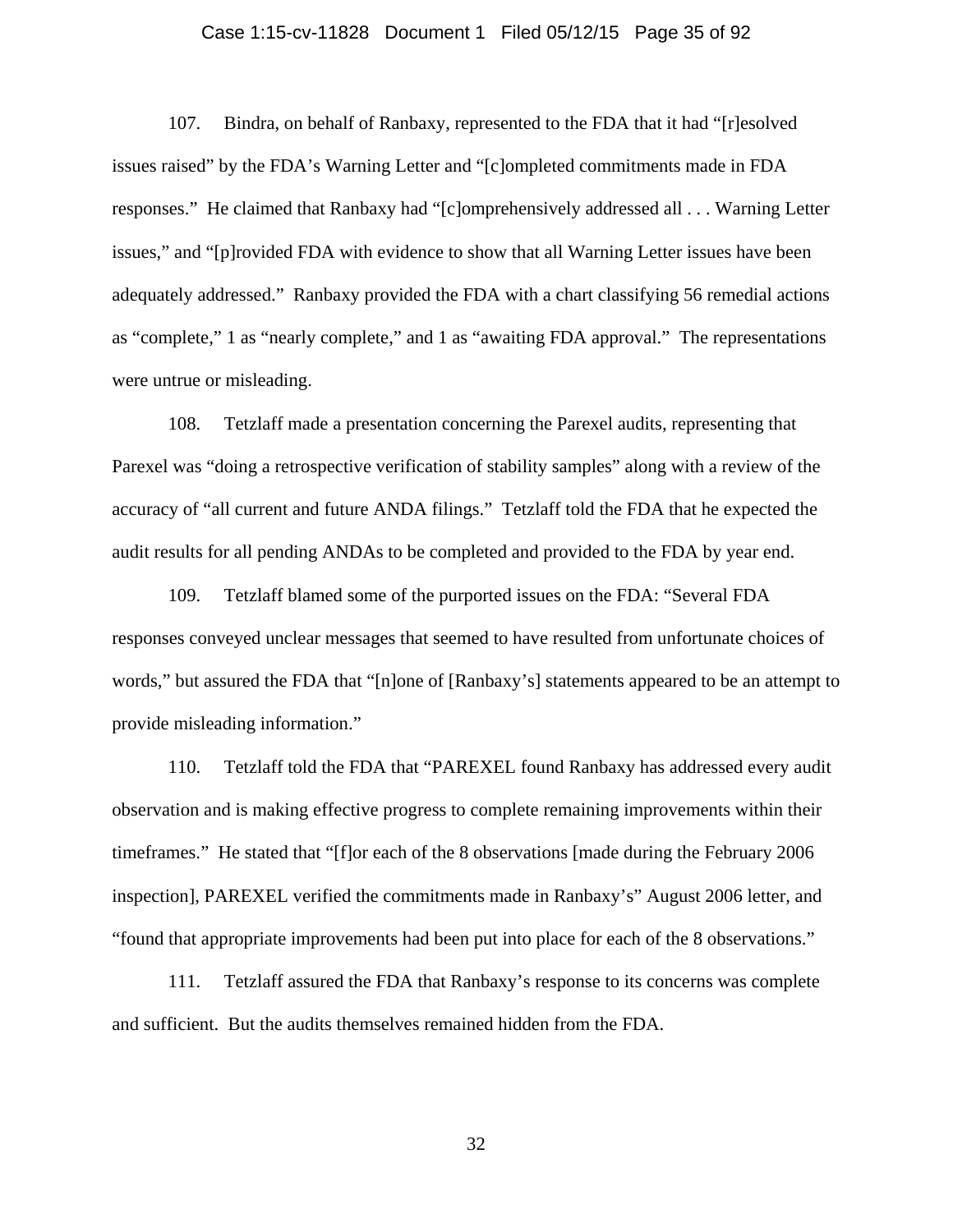### Case 1:15-cv-11828 Document 1 Filed 05/12/15 Page 36 of 92

112. Ranbaxy, Beardsley, and Parexel continued to maintain that the audits were privileged, arguing that disclosure of the audits would impact the candor necessary for a successful audit. But it was clear from the meeting that the FDA was not giving up in its quest to obtain the complete audits.

113. Shortly after the meeting with the FDA, Parexel entered into a second agreement, this time directly with Ranbaxy. Once again, the contract was structured to try to cloak the audit work most relevant to the concerns of the FDA – the operational testing, manufacturing and reporting conditions at Ranbaxy – in the garb of attorney-client privilege.

# **G. Ranbaxy's legal woes begin to mount with the issuance of governmental subpoenas, a search warrant, and the filing of a false claims act complaint.**

114. Unbeknownst to Ranbaxy, the FDA's ongoing and unresolved concerns from its inspections had spawned a federal criminal investigation into whether Ranbaxy had, among other things, lied to the FDA in Ranbaxy's ANDAs and other submissions, defrauded the United States, or made false statements to the government.

115. On February 14, 2007, federal agents executed search warrants at Ranbaxy Inc.'s facilities in New Jersey, seizing computers and documents. In those documents and on those computers were copies of communications between Ranbaxy Labs, Ranbaxy Inc., Beardsley, and Parexel relating to Parexel's audits. To prevent the government or the FDA from reviewing the audits that Ranbaxy and Parexel had earlier refused to produce, Ranbaxy's criminal lawyers wrote the Department of Justice, invoking attorney-client and work-product privileges over any documents referencing Beardsley or Parexel.

116. On March 8, 2007, the federal government served an administrative subpoena on Ranbaxy, demanding the production of numerous documents and records associated with Ranbaxy's regulatory filings and interactions with regulatory agencies. This subpoena was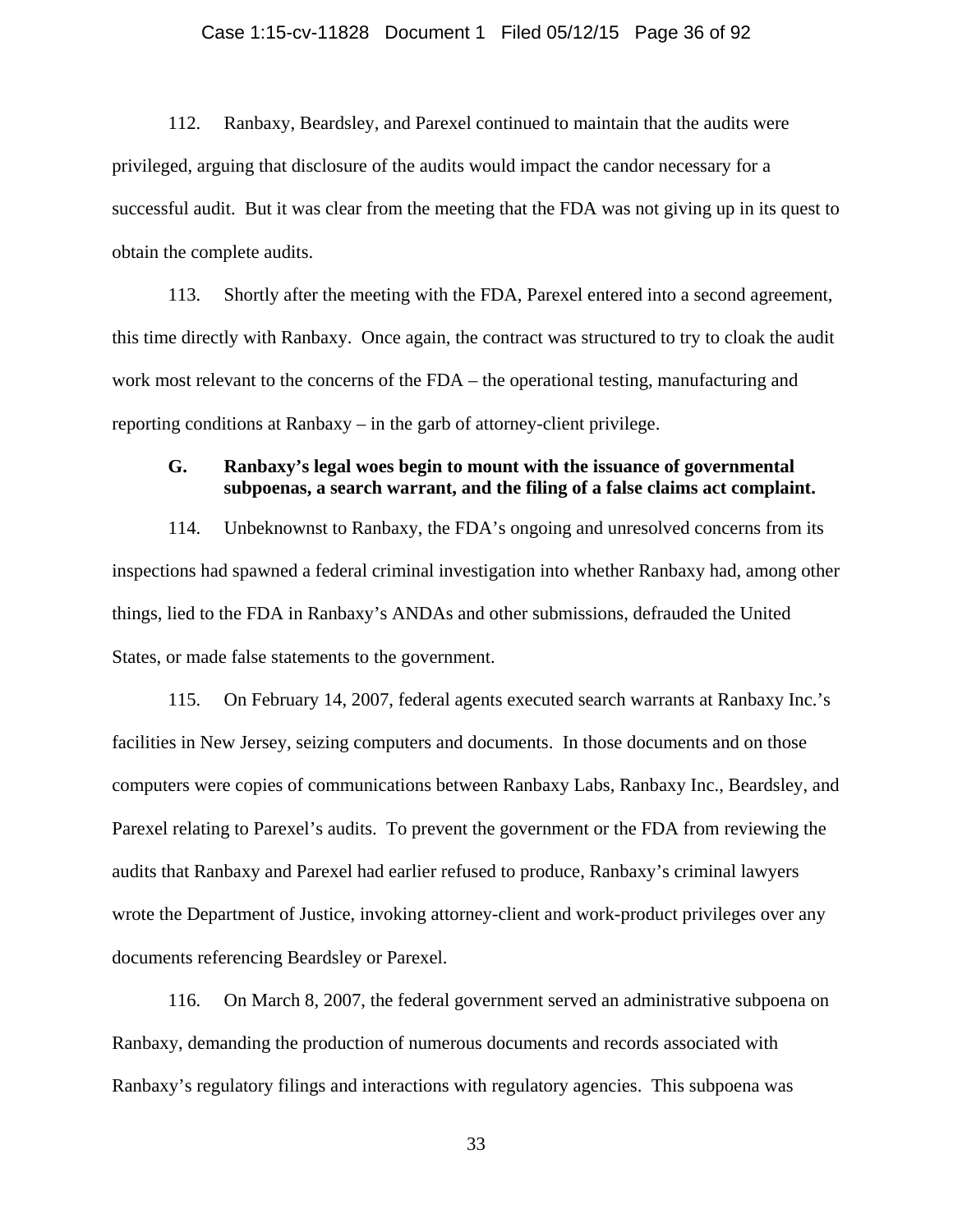#### Case 1:15-cv-11828 Document 1 Filed 05/12/15 Page 37 of 92

issued under the authority of the Health Insurance Portability and Accountability Act ("HIPAA"), 18 U.S.C. § 3486, to facilitate a federal criminal investigation relating to allegations of health care fraud.

117. On March 27, 2007, Beardsley left a voicemail with the FDA, requesting a conference call. The FDA had, at Beardsley's insistence, re-inspected a portion of the Paonta Sahib facility in January 2007, and Beardsley asked about that inspection, informing the FDA that Ranbaxy had addressed the only three observations made by the FDA during that inspection. She also mentioned having heard rumors about adverse regulatory action about to be taken against Ranbaxy's Ohm facilities.

118. The requested conference call took place on April 5, 2007. The FDA informed Beardsley that none of the six Ohm facilities in the FDA database was at risk, and that the inspection of Paonta Sahib had suggested that the site was acceptable for API production.

119. Only after being provided with this information did Beardsley acknowledge that Ranbaxy had not yet addressed all of the concerns raised in the 2006 warning letter, and that the audits requested by the FDA remained ongoing. She would not commit to a date on which the audits would be provided to the FDA.

120. The FDA made clear during the telephone call that, until the audit was received, and found to be satisfactory, Paonta Sahib would remain out of compliance with cGMP.

121. In April 2007, a False Claims Act complaint was filed against Ranbaxy, alleging serious violations of cGMP leading to the introduction of adulterated drugs into the U.S. market. This complaint was brought by a whistleblower with intimate knowledge of the company's wrongful business practices. Indeed, it was this whistleblower who had undertaken the 2004 internal company investigation documenting the multiple examples of fraud within Ranbaxy's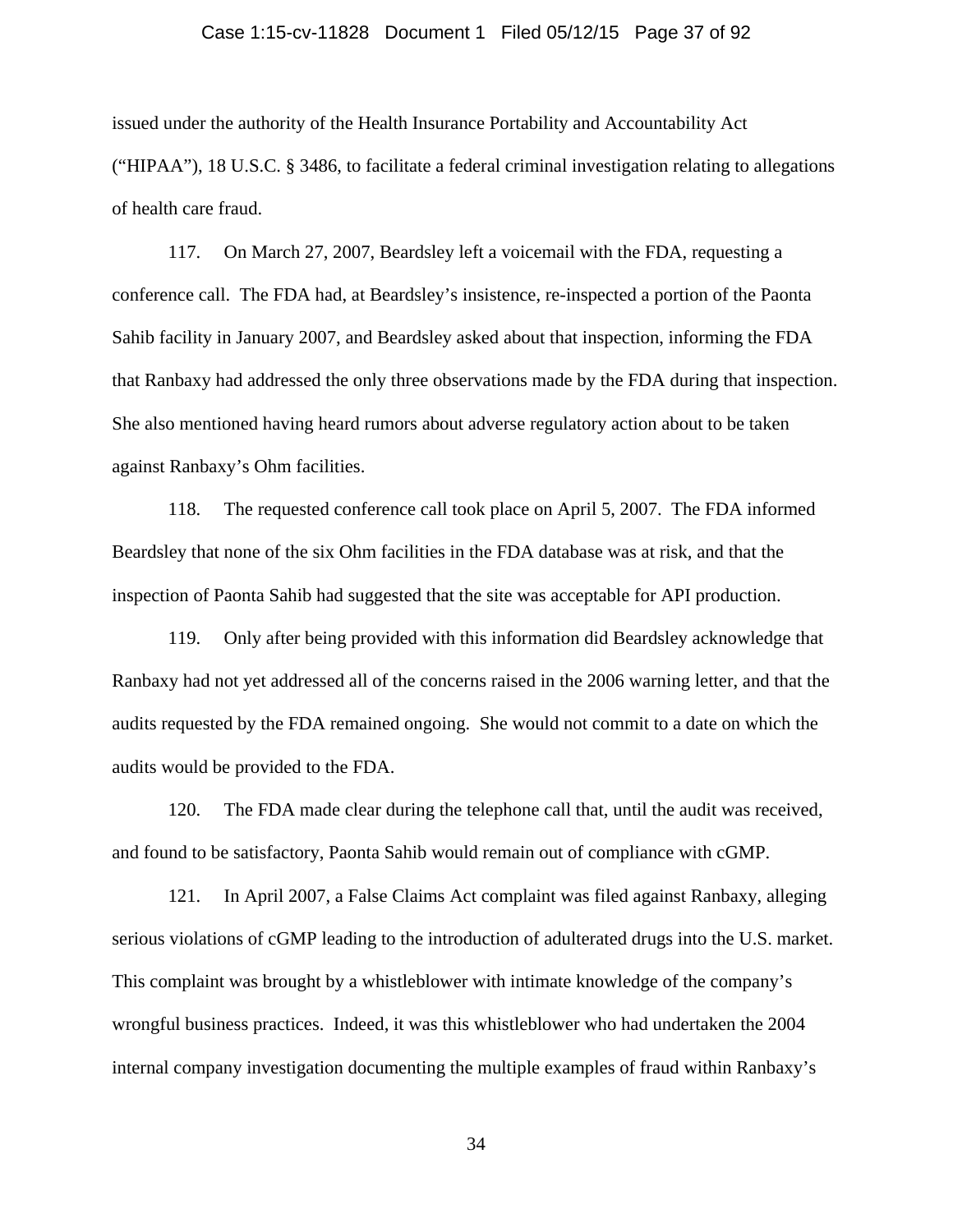#### Case 1:15-cv-11828 Document 1 Filed 05/12/15 Page 38 of 92

regulatory submission. Years later, this complaint would be part of a settlement with the federal government in which Ranbaxy paid \$350 million.

122. On May 8, 2007, the federal government served Parexel with an administrative subpoena seeking documents related to Ranbaxy's regulatory filings and audits. This subpoena was similar to the one that had been served on Ranbaxy in March. But Ranbaxy, Beardsley, and Parexel persisted in their claims of privilege, and challenged the scope of the subpoenas, substantially delaying the production of documents pursuant to the subpoenas.

#### **H. Ranbaxy locks in first-to-file exclusivity on its Flomax ANDA.**

123. In the spring of 2007, Ranbaxy faced the first in a series of potential crises with respect to its pending first-to-file ANDAs. Recall that, in order for the first-to-file ANDA holder to secure its 180-day exclusivity for a product, the ANDA holder has to receive tentative approval from the FDA for its application within 30 months of filing.

124. During the first half of 2007, Ranbaxy's first-to-file ANDA for generic Flomax (a widely used alpha-blocker that aids urination) was approaching a 30-month forfeiture date of June 20, 2007, without Ranbaxy yet having received tentative FDA approval. If Ranbaxy did not secure tentative approval for its Flomax ANDA by June 20th, it would forfeit first-to-file exclusivity.

125. The problem, of course, was that Ranbaxy's India-based facilities were run so poorly, and were so inadequate that they did not comply with applicable U.S. law and regulation, that Ranbaxy was not entitled to tentative approval for its generic Flomax ANDA. So Ranbaxy, working through its Ranbaxy ANDA Enterprise, resorted to fraud and misdirection, seeking to obtain tentative approval through grift rather than honest negotiations.

126. On June 18, 2007, Ranbaxy mailed letters to two different divisions within the FDA, each intended to have the FDA act upon false or misleading information.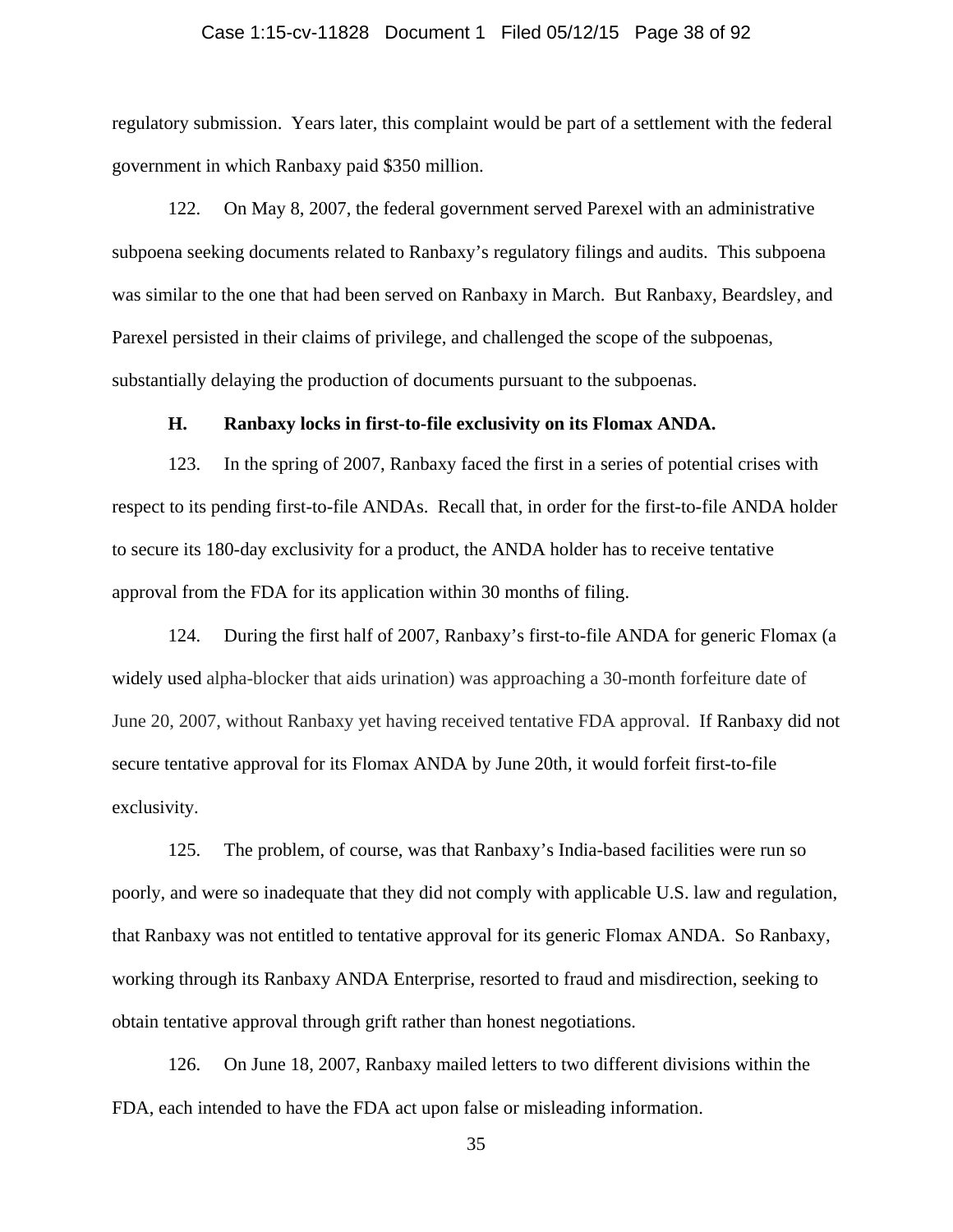## Case 1:15-cv-11828 Document 1 Filed 05/12/15 Page 39 of 92

127. First, Ranbaxy mailed a letter to CDER, giving it the false impression that all outstanding stability and other issues had been corrected. Ranbaxy wrote that "the retrospective stability verification promised during the November 29, 2006 meeting between Ranbaxy and FDA has been completed, and that the company's ANDA submissions are being updated today to reflect changes identified in the course of the review." Ranbaxy explicitly represented that, while three categories of errors had been found, "in no case did the corrections affect the previous conclusions about the stability of the sample." Ranbaxy stated that as a result of this work, there was no longer a justification for the compliance hold. In reality, and unknown to the FDA, Ranbaxy's long-standing manufacturing problems remained, and they affected many pending applications.

128. Second, Ranbaxy mailed a letter to the OGD (the FDA's generic drug approval division), giving it the false impression that all outstanding issues for the grant of tentative approval had been (or soon would be) corrected. Ranbaxy represented that the retrospective stability verification had recently been completed and the results would be sent to OGD and the OC (the FDA division charged with ensuring manufacturer's compliance with FDA regulations), and sought to give the impression that that information would cause a release of the compliance hold. Ranbaxy represented that its Flomax ANDA was "ready for tentative approval," "[e]xcept for the compliance hold at Paonta Sahib."

129. These letters contained misstatements. As the FDA would later learn, the compliance issues had *not* been addressed, and, in fact, would remain unresolved more than seven years later. Ranbaxy made these misstatements knowing that they would be material to the FDA's consideration of whether to overlook the compliance hold in place on applications originating from the Paonta Sahib facility. Ranbaxy intended these misstatements to induce the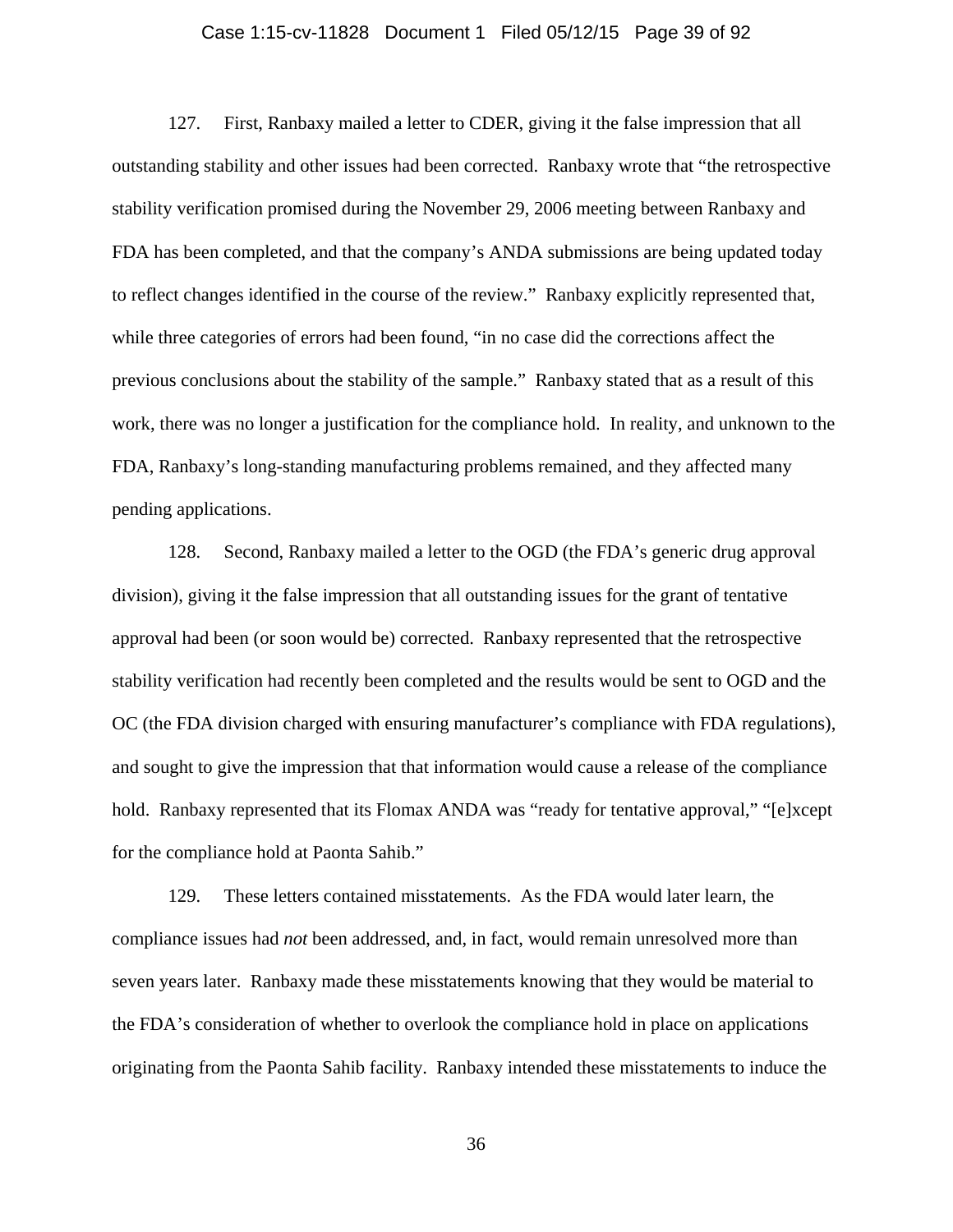## Case 1:15-cv-11828 Document 1 Filed 05/12/15 Page 40 of 92

FDA to grant tentative approval as to Ranbaxy's pending ANDAs, and to further Ranbaxy's fraudulent scheme.

130. Noting that its first-to-file exclusivity was at risk in the absence of tentative approval, Ranbaxy again threatened a lawsuit – as it had one year earlier when strong-arming the FDA into granting final approval to its Zocor ANDA. If the FDA failed to immediately confirm that Ranbaxy would not forfeit its first-to-file exclusivity on June 20, 2007, Ranbaxy would sue.

131. Under the threat of litigation, and while CDER was still processing the auditrelated representations made in Ranbaxy's June 18th letter, the OGD granted tentative approval for Ranbaxy's Flomax ANDA.<sup>29</sup> In doing so, the OGD believed and relied upon Ranbaxy's representations concerning its remedial efforts, which lead OGD to conclude that Ranbaxy appeared to have addressed the only outstanding issue from the 2006 warning letter, and thus appeared to be in compliance with  $cGMP<sup>30</sup>$ .

132. And it worked: the misleading information contained within Ranbaxy's letters regarding Flomax informed not only the FDA's response to the Flomax ANDA, but its responses to several later ANDAs, including those for generic Diovan and Valcyte. Operating under the mistaken impression that Ranbaxy was in compliance with cGMP, the FDA also reactivated Ranbaxy's Diovan ANDA, another of Ranbaxy's first-to-file ANDAs facing an imminent forfeiture date. However, a change in the USP monograph applicable to the drug suspended the

<u>.</u>

 $^{29}$  Ranbaxy would later use the first-to-file exclusivity it secured to enter a settlement with the brand company delaying generic entry until March 2, 2010. When Ranbaxy's ongoing manufacturing and compliance issues rendered it unable to launch at that time, Ranbaxy selectively waived its exclusivity, allowing another generic to come to market on March 2, 2010. In exchange, Ranbaxy received \$50 million.

 $30$  Much later, the FDA would discover that these representations were false. In December 2014, the FDA publicly stated that the factual bases for this determination  $-i.e.,$  the representations that Ranbaxy had made to CDER and OGD on June 18, 2007 – were incorrect.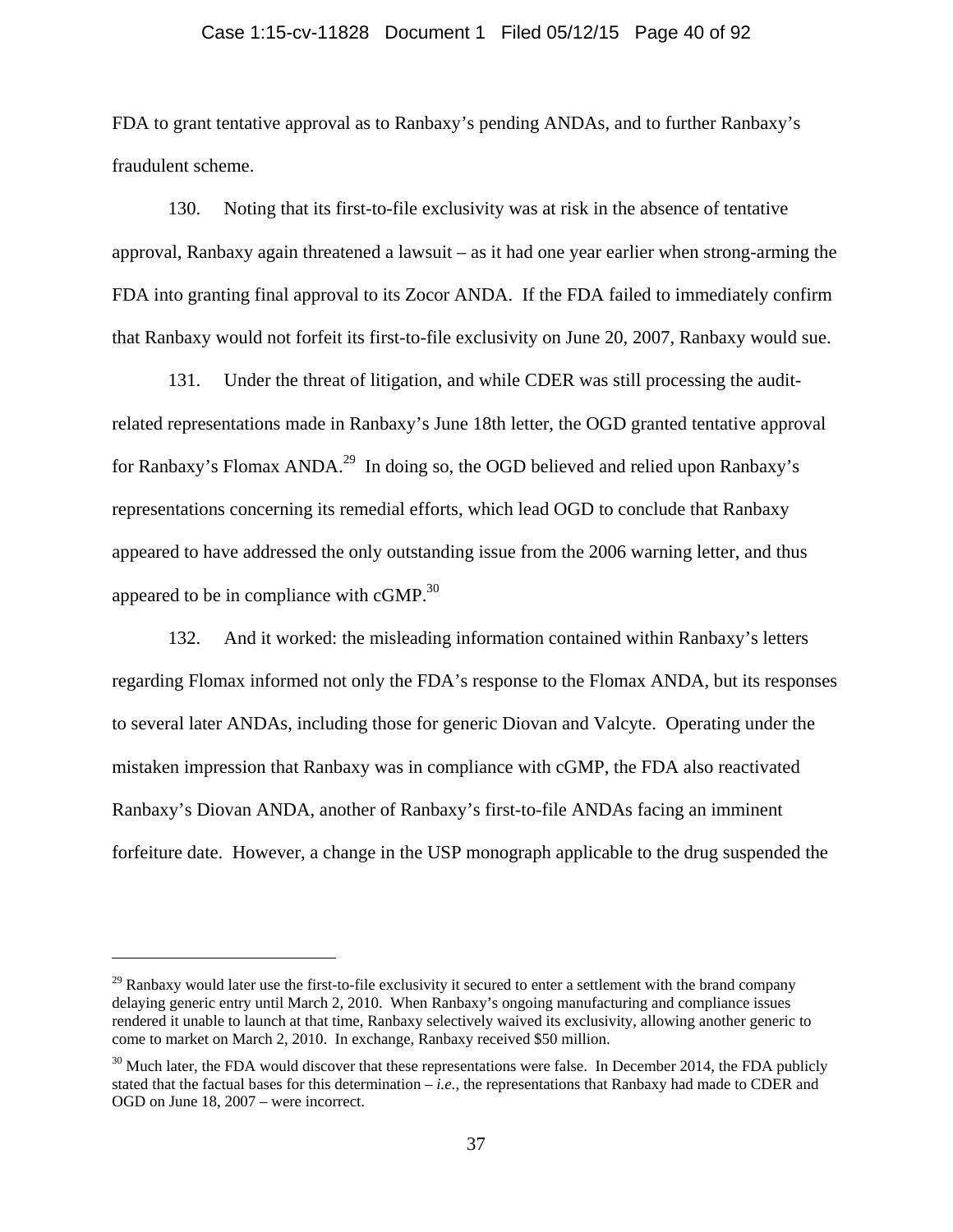#### Case 1:15-cv-11828 Document 1 Filed 05/12/15 Page 41 of 92

deadline for obtaining tentative approval. With the sense of urgency eliminated, the FDA took no immediate action on the Diovan ANDA.

### **I. Ranbaxy continues to conceal its manufacturing problems.**

133. But even though Ranbaxy assured the FDA that none its cGMP compliance issues threatened the safety or efficacy of its medications, Ranbaxy knew that was not true.

134. In the early summer of 2007, internal testing of certain batches of gabapentin, a generic drug Ranbaxy exported to the U.S. market, revealed that the product contained unknown impurities and that the drug did not meet its expected shelf life.

135. But Ranbaxy did not immediately disclose these findings to the FDA, as it was required to do. When it eventually did many months later, over 73 million Ranbaxy gabapentin tablets were recalled.

# **J. The FDA continued to press for the concealed Parexel audits.**

136. Having been given a (false) impression about the contents of the Parexel audits, the FDA still (of course) wanted to *see* them. In late July of 2007, following another meeting with the FDA, Beardsley provided some of Parexel's work, defined as "Ranbaxy and Parexel protocols and final reports," while still maintaining that they constituted privileged material.

137. Beardsley summarized the reports as showing a tiny proportion of errors and assuring the FDA that Ranbaxy had "taken exhaustive steps to assure the accuracy of data contained in its stability reports and ANDA submissions."

138. But Beardsley's letter did not contain the critical information that had been requested by the FDA, including "information about the revised dating convention . . . , frequency of transcription errors, and a list of ANDAs amended with a summary of changes made to each." Beardsley represented that Ranbaxy was in the process of compiling that information, and would forward it to the FDA when completed.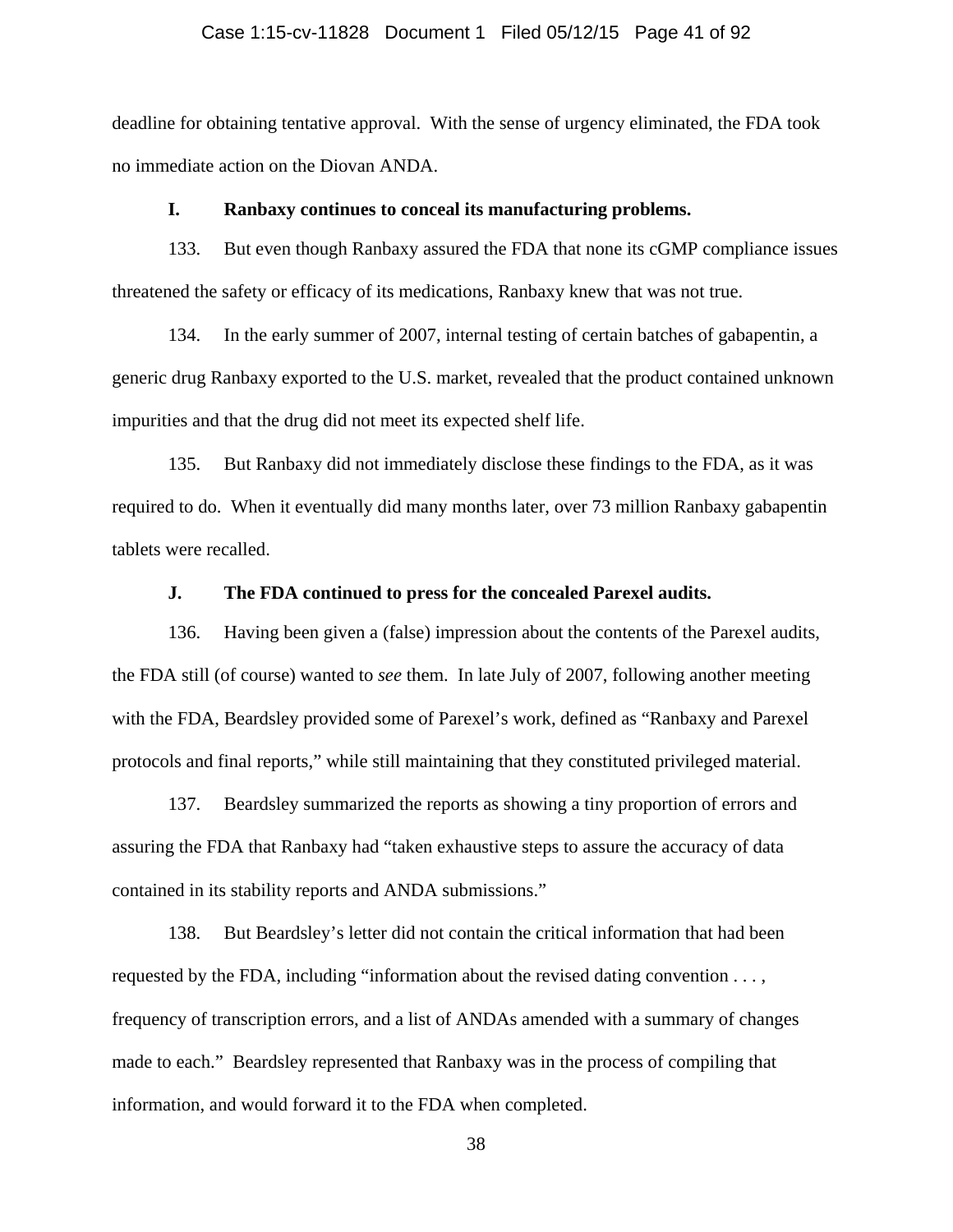### **K. Ranbaxy locks in first-to-file exclusivity on its Diovan ANDA.**

139. Meanwhile, Ranbaxy and the FDA had been engaged in discussions since June concerning the Diovan ANDA. By October 2007, the changes required by the new USP monograph for Diovan had been addressed. And so once again Ranbaxy faced a potential crisis. It needed to obtain tentative approval of its Diovan ANDA, or its 180-day exclusivity would be forfeited. And again, Ranbaxy resorted to conning the FDA into mistakenly granting tentative approval.

140. Capitalizing upon the misimpressions provided to the FDA earlier that year that led to its generic Flomax tentative approval, Ranbaxy once again gave the FDA the misimpression that its cGMP compliance issues were in the past, and that the undisclosed Parexel audits verified that there were no major concerns.

141. On October 25, 2007, relying again on the misrepresentations made by Ranbaxy concerning the audits and its cGMP compliance, and for many of the same reasons it had granted tentative approval to the Flomax ANDA, the FDA granted tentative approval to the Diovan ANDA. Ranbaxy's 180-day exclusivity was (wrongfully) preserved.

142. But Ranbaxy was not resolving its compliance issues. In early December, an FDA inspection at Ranbaxy Inc.'s corporate headquarters in Princeton, NJ, revealed additional documentation failures by the company. And approval deadlines continued to crop up.

143. In late December 2007, Ranbaxy sought final approval on its clarithromycin ANDA. Ranbaxy did not have first-to-file exclusivity on this ANDA, but was seeking to launch its generic clarithromycin on January 2, 2008, along with other generic manufacturers.

144. Beardsley emailed the FDA, acknowledging that the FDA "could not consider Ranbaxy's request that FDA approve the clarithromycin ANDA unless Ranbaxy provides certain of the Parexel audits." She asked what specific information the FDA would require before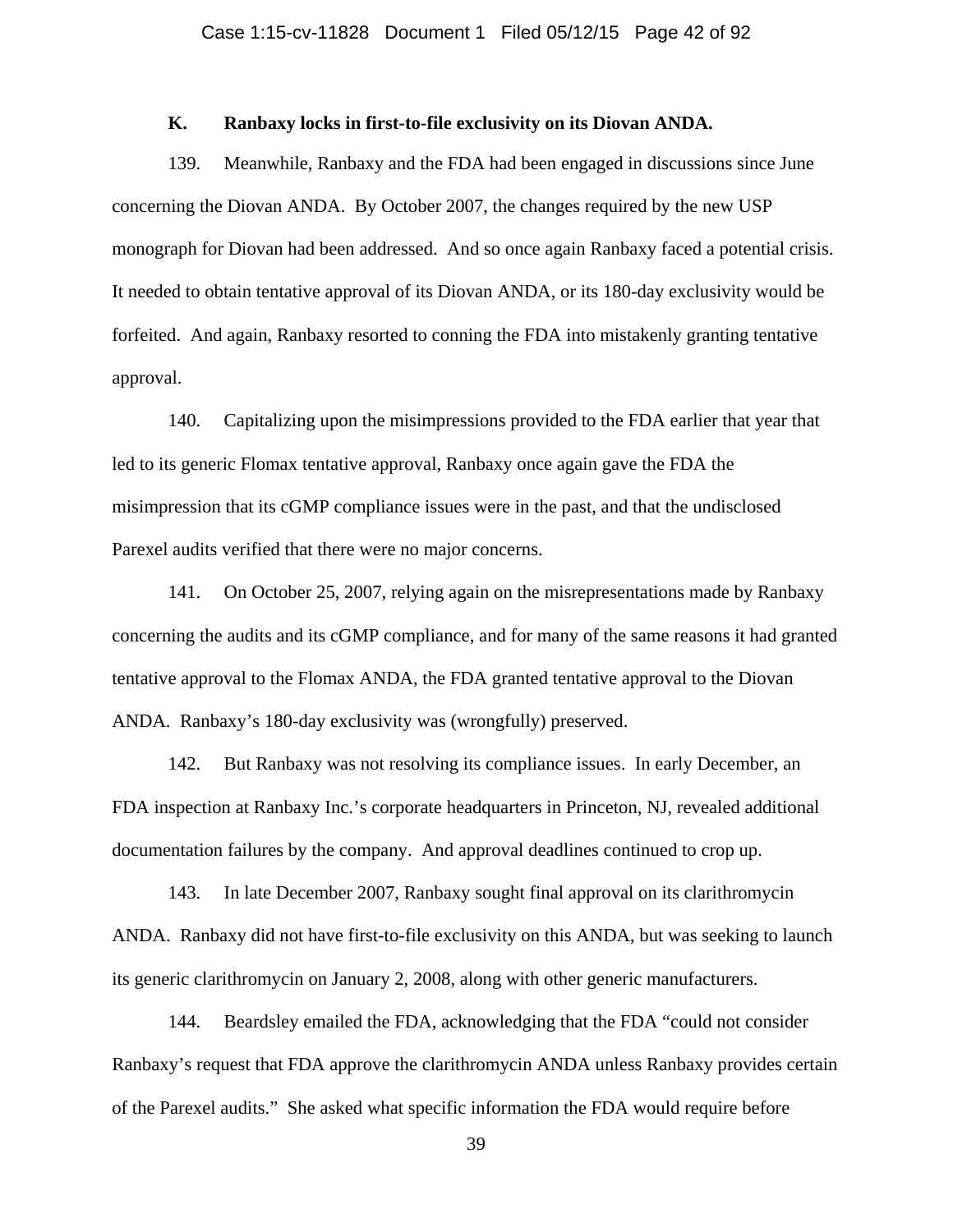#### Case 1:15-cv-11828 Document 1 Filed 05/12/15 Page 43 of 92

granting final approval. The FDA reiterated that the audits would have to be produced for final approval to be considered.

145. After internal discussions, Beardsley informed the FDA that Ranbaxy needed "to think through the implications for the criminal case of providing the audits." Ranbaxy provided none, and as a result, Ranbaxy's clarithromycin request was withdrawn.

## **L. Ranbaxy locks in first-to-file exclusivity on its Nexium ANDA.**

146. In early January 2008, internal discussions began at the FDA concerning Ranbaxy's Nexium ANDA, which was facing the tentative approval deadline.

147. The FDA had still not received the complete audits. But it was still operating under the mistaken belief (created by Ranbaxy's summer 2007 submissions) that Ranbaxy had resolved its cGMP compliance issues, and that none of the issues identified in the 2006 Warning Letter impacted the accuracy of any of Ranbaxy's ANDA submissions. Once again, Ranbaxy exploited this misunderstanding – created by Ranbaxy's own misrepresentations – to coerce the FDA into granting a tentative approval to which Ranbaxy was not entitled. And once again, its ploy worked: the FDA granted tentative approval to Ranbaxy's Nexium ANDA on February 5, 2008, allowing Ranbaxy to preserve its first-to-file exclusivity.

## **M. The Batamandi rabbit hole.**

148. During a teleconference on February 27, 2008, Ranbaxy informed the FDA that it had opened a new, separate drug manufacturing facility, which it referred to as the Batamandi plant, for which it was seeking FDA approval. This plant, Ranbaxy maintained, was independent of Paonta Sahib. Ranbaxy claimed Batamandi shared no staff with Paonta Sahib, and suffered none of Paonta Sahib's compliance problems.

149. The FDA inspected the Batamandi facility from March 3 -7, 2008. Ranbaxy employees interacting with the FDA investigators seemed agitated and desperate, often repeating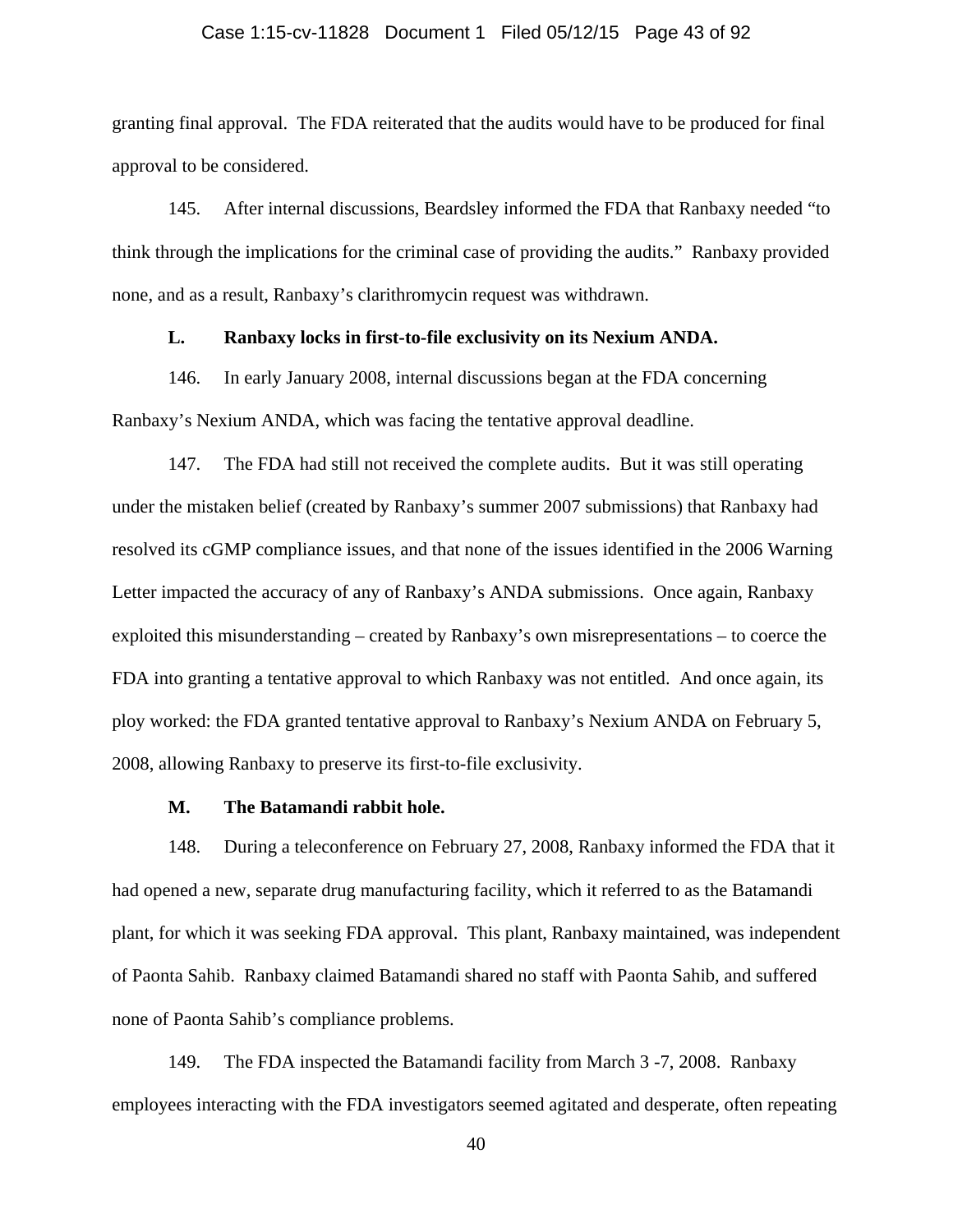#### Case 1:15-cv-11828 Document 1 Filed 05/12/15 Page 44 of 92

themselves, and inquiring as to whether the inspectors would be using words like "falsified" or "integrity" in the FDA's post-inspection report.

150. Contrary to Ranbaxy's representations, the inspection revealed "that the Batamandi (Unit II) site is under the same production and quality management as the existing Paonta Sahib site [and] that the existing Paonta Sahib site was involved in various aspects of testing and production for the Batamandi site." In May, after considering Ranbaxy's response to the Batamandi inspection report, the FDA notified Ranbaxy that it was canceling the separate facility registration for Batamandi. The facility would be treated as an extension of the Paonta Sahib facility. And the numerous violations uncovered there would be considered indicative of ongoing problems at Paonta Sahib.

151. The inspectors recommended that the FDA implement its rarely-used data integrity protocols against Ranbaxy "for submitting information to FDA that may have been fabricated."

152. In early April of 2008, Beardsley sent the FDA a few of the audits it had been seeking, but claimed that others had never been completed and/or did not exist. The FDA continued to press for complete audits, including those relating to selected manufacturing and laboratory areas at Paonta Sahib, validation protocol reports, and certain quality control laboratory procedures.

#### **N. Ranbaxy locks in first-to-file exclusivity on its Valcyte ANDA.**

153. On June 4, 2008, internal discussions began at the FDA concerning Ranbaxy's Valcyte ANDA. The thirty-month forfeiture deadline was approaching, and Ranbaxy was once again pressuring the FDA for approval.

154. Having not received any contrary information, such as the audits it had been requesting for months, the FDA continued under the mistaken belief (based on Ranbaxy's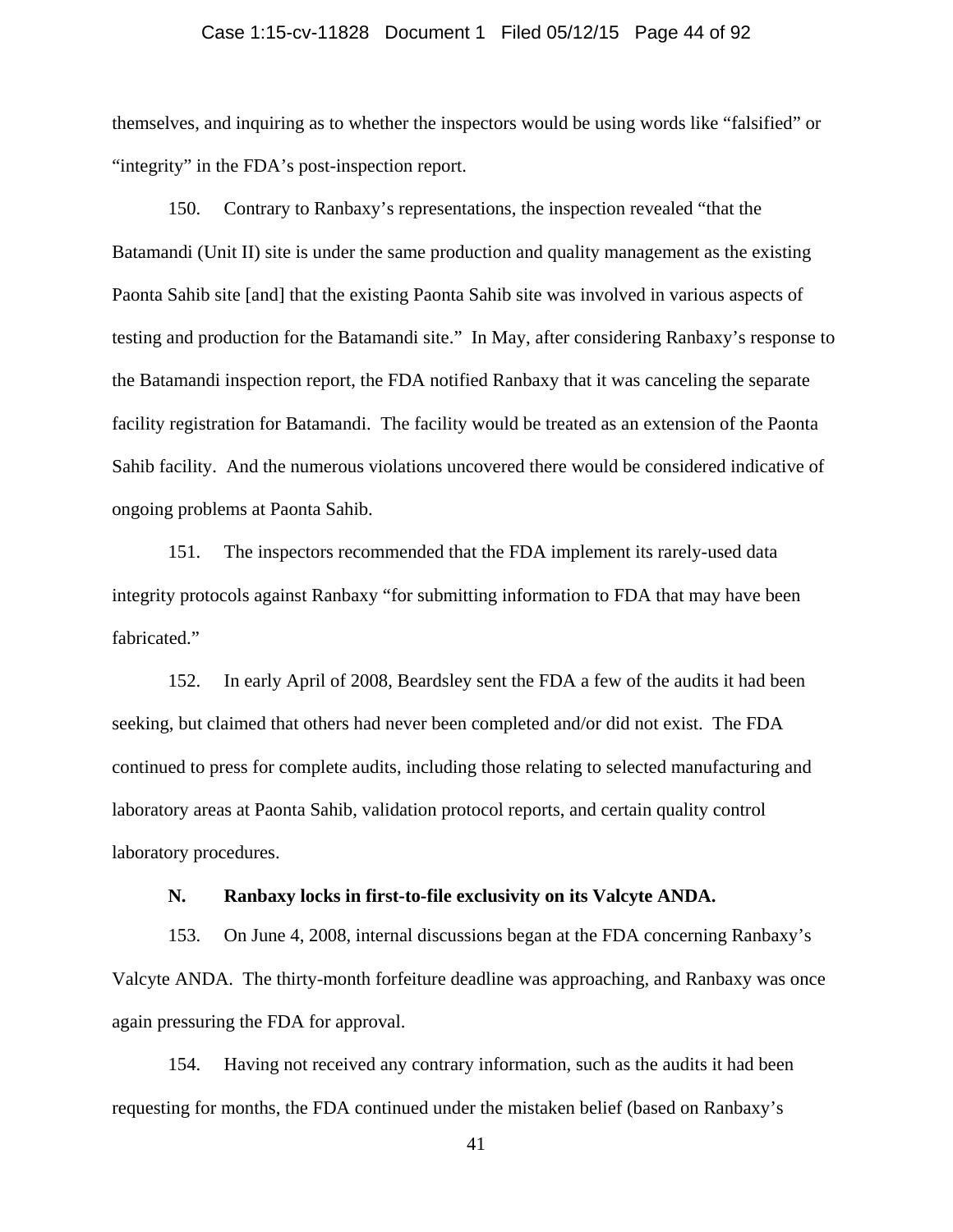#### Case 1:15-cv-11828 Document 1 Filed 05/12/15 Page 45 of 92

representations) that Ranbaxy had rectified the issues identified in the 2006 Warning Letter, and that none of the issues had impacted the integrity of the data in ANDAs originating from Paonta Sahib.

155. The FDA granted tentative approval to Ranbaxy's Valcyte ANDA on June 20, 2008, allowing Ranbaxy to (wrongfully) preserve first-to-file exclusivity.

### **O. The 2008 efforts to get the concealed Parexel audits.**

156. By the summer of 2008, the FDA had been seeking complete copies of Parexel's audits of the Paonta Sahib facility for nearly two years. The government had subpoenaed the documents more than a year earlier. Yet Ranbaxy, Beardsley, and Parexel had still refused to turn them over. So, on or about July 3, 2008, the government filed an action in the U.S. District Court for the District of Maryland, to enforce the subpoenas and obtain the documents.

157. In the fall of 2008, Ranbaxy and Parexel finally produced the complete audit information that the FDA had been seeking. Upon reviewing the complete audit files, the FDA realized that the prior representations made by Ranbaxy, Beardsley, and Parexel concerning the audits were false.

158. For more than two years, the FDA had taken Ranbaxy at its word when the company downplayed the extent of the problems at Paonta Sahib, promised the FDA that improvements had been made, and assured the FDA that the compliance problems in no way affected the integrity of data in Ranbaxy's ANDAs nor its ability to produce products in compliance with applicable regulations. In reliance upon Ranbaxy's statements, the FDA had granted tentative approval to the Flomax, Diovan, Nexium, and Valcyte ANDAs (among others) during the same period of time that it had been seeking the full audit reports.

159. The FDA now knew that Ranbaxy had conducted stability testing several weeks or months later than had been reported to the FDA in drug applications and annual reports.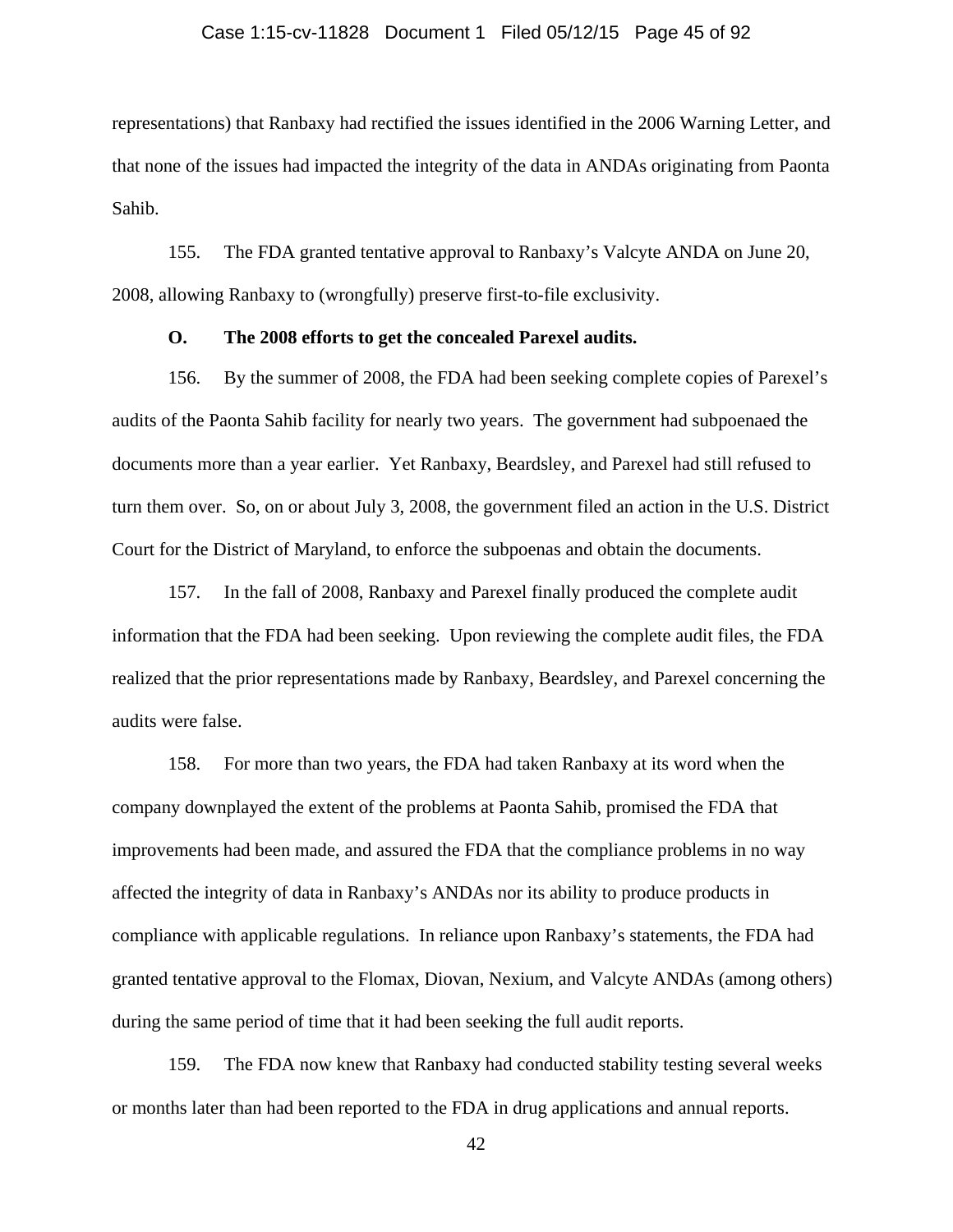#### Case 1:15-cv-11828 Document 1 Filed 05/12/15 Page 46 of 92

Stability tests that Ranbaxy had reported as having been conducted at different time intervals (i.e., 3, 6, and 9 months) had, in fact, been conducted on the same day. The FDA knew that Ranbaxy's problems were ongoing. And it knew that those problems impacted numerous pending applications.

### **P. The 2008 Import Alert.**

160. On September 16, 2008, the FDA issued additional warning letters to Ranbaxy concerning both its Paonta Sahib and Dewas facilities. Unlike the June 2006 letter, which had merely recommended a compliance hold, these letters contained an import alert, barring the commercial importation of almost 30 Ranbaxy drugs into the United States. After detailing multiple, ongoing deficiencies in the quality systems at the facilities, the FDA informed Ranbaxy that if it desired to continue shipping drug products to the United States, it needed to assure compliance with all cGMP standards.

# **Q. The 2009 invocation of the FDA Application Integrity Policy.**

161. On February 25, 2009, the FDA went a step further, informing Ranbaxy of the FDA's determination that Ranbaxy had "submitted untrue statements of material fact in abbreviated and new drug applications files with the Agency." Citing the observations from the 2006 and 2008 inspections, as well as the numerous subsequent representations made by, or on behalf of, Ranbaxy, the FDA found "a pattern and practice of submitting untrue statements of material fact and other wrongful conduct, which raise significant questions regarding the reliability of the data and information contained in applications (pending and approved) . . . filed with the Agency."

162. The FDA would be ceasing any assessment of the scientific merits of Ranbaxy's pending ANDAs, and would instead focus on assessing "the validity of the data and information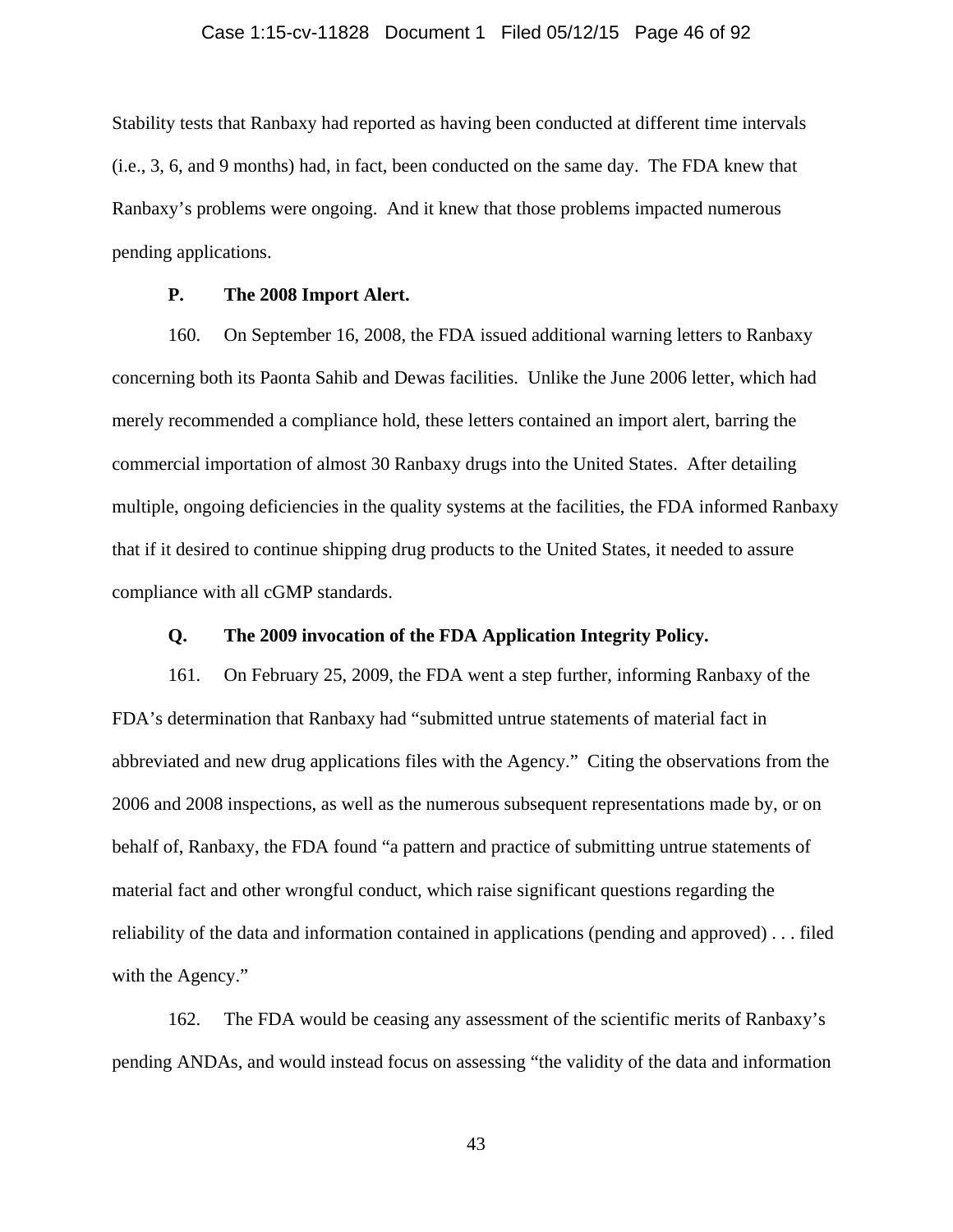#### Case 1:15-cv-11828 Document 1 Filed 05/12/15 Page 47 of 92

in all of Ranbaxy's affected applications." The FDA turned to a rarely used procedure, invoking its Application Integrity Policy ("AIP").

163. In short, as of February 25, 2009, the FDA had frozen all of Ranbaxy's applications originating from Paonta Sahib, and would be taking no further steps toward approving those applications until the review of Ranbaxy's data was complete.

### **R. The FDA attempts to deal with the aftermath of Ranbaxy's conduct.**

164. Following invocation of the AIP, the FDA faced a practical reality. Ranbaxy was one of the largest generic drug manufacturers in the world, holding over 240 ANDAs that had either been approved by, or were then pending before, the FDA. Almost 20 first-to-file ANDAs were under active consideration by the FDA. But the FDA now had evidence calling into question the accuracy of the data supporting those ANDAs.

165. And the FDA had proof that cGMP compliance issues were affecting drugs being sold in the U.S. market. Ranbaxy was forced to recall thousands of cartons of its isotretinoin capsules – not once, but twice – because cGMP compliance issues undermined the drug's safety. And thousands of bottles of Ranbaxy's amoxicillin and clavulanate potassium had to be recalled when the white pills turned brown without explanation.

166. Resolving Ranbaxy's myriad manufacturing and compliance issues would take a substantial amount of time and resources. So, the FDA focused its initial attention on the Ranbaxy ANDAs that were most suspect and most directly affected by the  $AIP - i.e.,$  those that originated from the Paonta Sahib facility.

167. At the FDA's request, Ranbaxy provided the FDA with a "priority list" of the ANDAs covered by the AIP, ranking 65 then-pending ANDAs in order of importance, both from a commercial and a public health perspective. Among the ANDAs identified by Ranbaxy as being of highest importance were its first-to-file ANDAs for generic Valcyte and Diovan.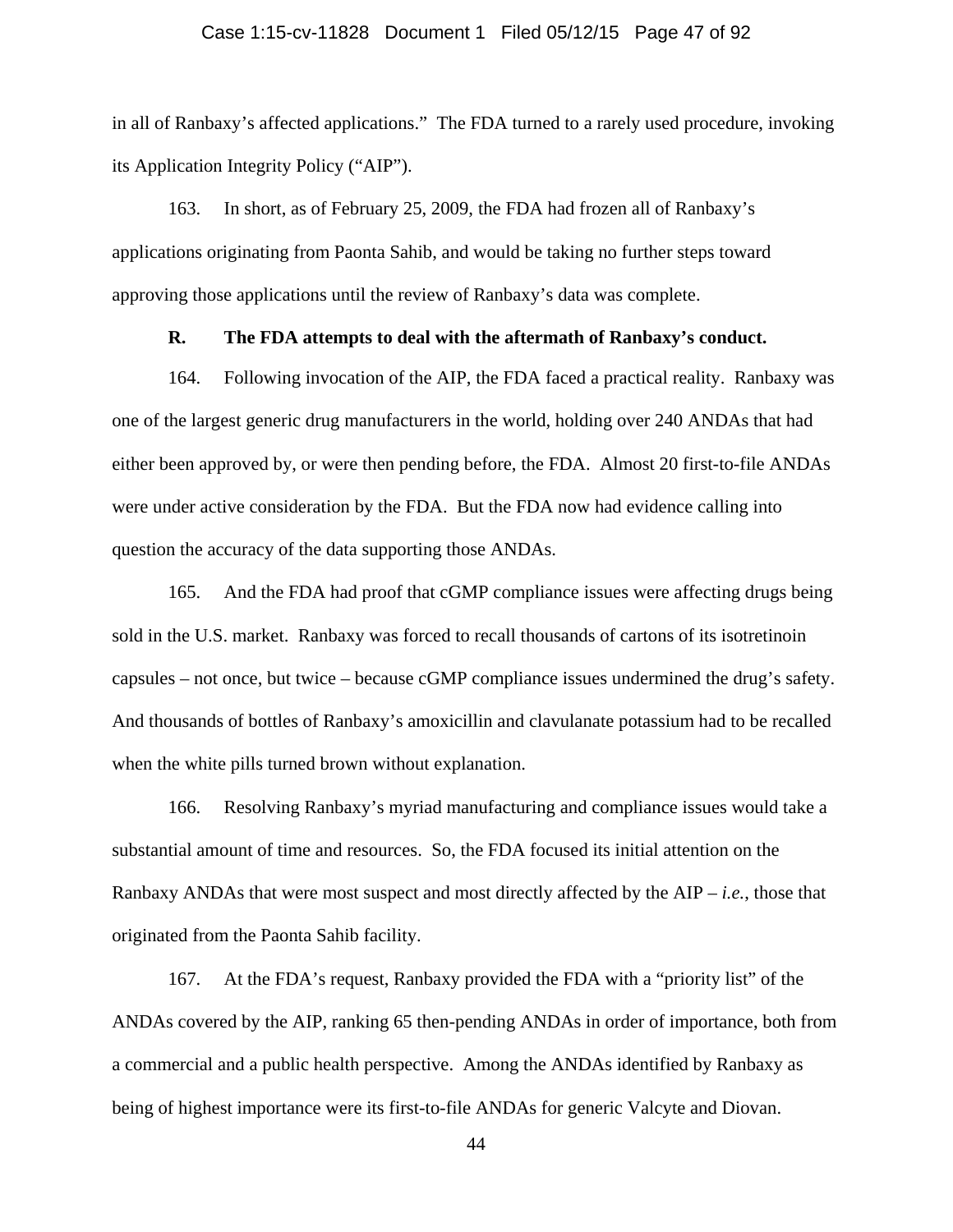#### Case 1:15-cv-11828 Document 1 Filed 05/12/15 Page 48 of 92

168. The FDA's initial solution to its Ranbaxy problem was simple: on August 13, 2010, it presented Ranbaxy with a proposed consent decree imposing upon Ranbaxy a permanent injunction intended to remedy the significant cGMP compliance problems at Paonta Sahib and many other Ranbaxy facilities. The draft consent decree proposed that Ranbaxy immediately relinquish its claims to 180-day exclusivity for 16 different ANDAs. Among those 16 were the Diovan and Valcyte ANDAs.

169. Forfeiture of its first-to-file status on these drugs would have represented a loss to Ranbaxy of many hundreds of millions of dollars. Without exclusivity, Ranbaxy would not capture the majority of sales, could not block other generic entrants, and would have no ability to charge supra-competitive prices on those sales (or tosell the right to another company to do so). The generic versions would be immediately commoditized, eliminating the huge profit incentive Ranbaxy had spent years pursuing, and years lying to preserve.

170. During 2010 and 2011, the FDA and Ranbaxy negotiated the terms of a consent decree to address Ranbaxy's pending, India-based ANDAs. Eventually, the FDA compromised. Although Ranbaxy agreed to relinquish some of its pending applications, Ranbaxy would be allowed to maintain most of its first-to-file ANDAs, including Diovan and Valcyte, so long as Ranbaxy met additional regulatory requirements set out in the consent decree.

### **S. The 2012 Consent Decree.**

171. On January 25, 2012, the Department of Justice ("DOJ") filed a civil complaint and consent decree of permanent injunction against Ranbaxy in the U.S. District Court for the District of Maryland. Through the consent decree, Ranbaxy promised to take substantial steps to remedy its prior misconduct and ensure that its drug manufacturing operations were brought into cGMP compliance. The consent decree largely superseded, and significantly broadened, the restrictions that the February 2009 AIP had placed on Ranbaxy.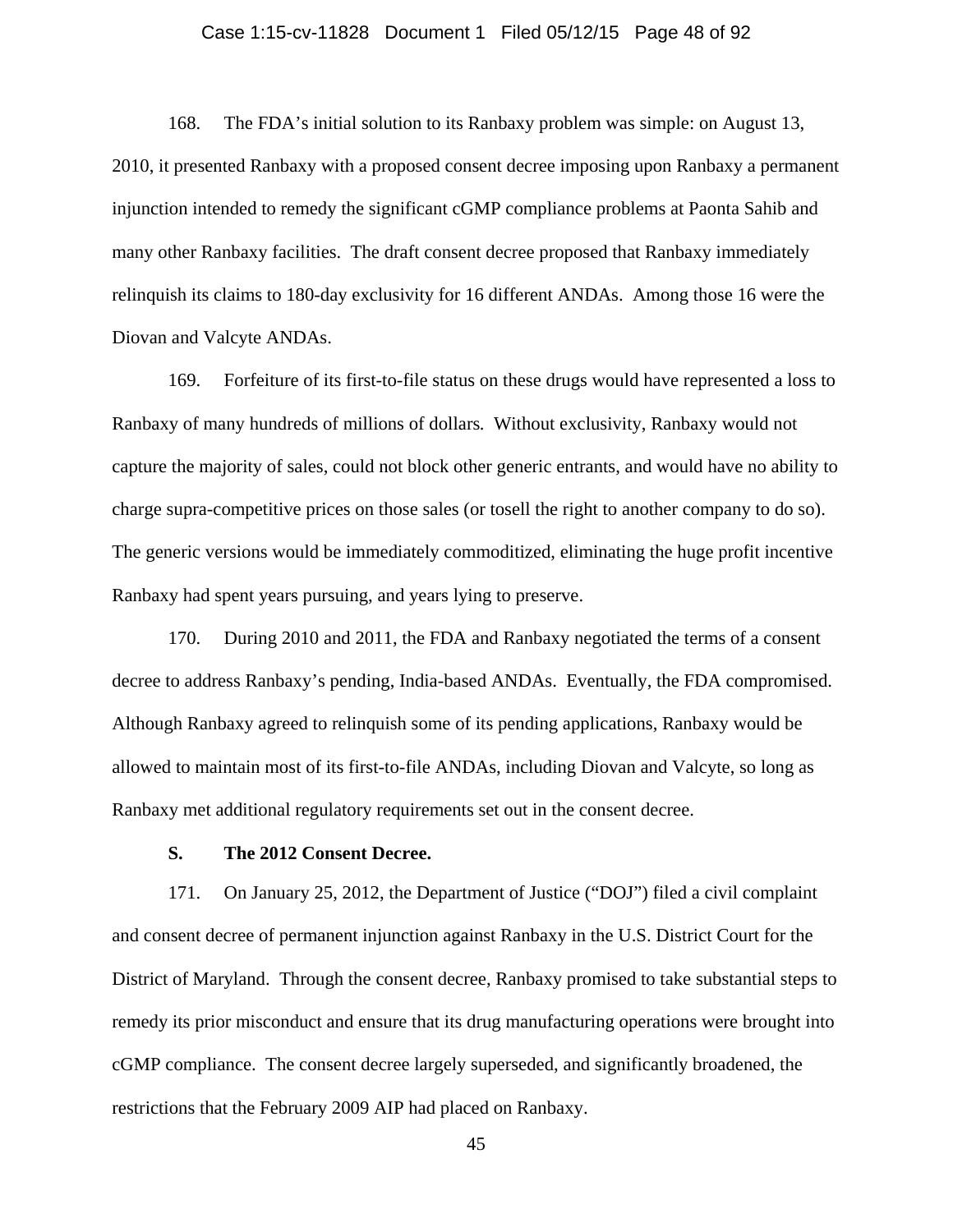#### Case 1:15-cv-11828 Document 1 Filed 05/12/15 Page 49 of 92

172. Under the consent decree, Ranbaxy was required to, *inter alia*, establish new practices and offices to ensure compliance, withdraw certain ANDAs, submit other ANDAs to new audits, and ensure cGMP compliance at Paonta Sahib and Dewas.

173. The consent decree required Ranbaxy to take several affirmative steps to ensure control over quality assurance ("QA") and quality control ("QC"). Ranbaxy had to create an Office of Data Reliability within the United States that would be responsible for conducting presubmission audits of all applications submitted from nine Ranbaxy facilities, including Paonta Sahib (referred to as the "Covered Facilities"). The consent decree imposed on Ranbaxy strict requirements for ensuring that all future submissions were reliable and documented. And it obligated Ranbaxy to retain an independent Data Integrity Expert and a cGMP Expert. The consent decree also imposed significant prohibitions on Ranbaxy. Ranbaxy could not manufacture any U.S. drugs at Paonta Sahib, Dewas, or Batamandi until audits were performed, a comprehensive set of remedial cGMP measures were implemented, and the FDA re-inspected the facilities.

174. Finally, the Consent Decree permitted the FDA to, without notice, inspect and collect samples from Ranbaxy's facilities.

175. Ranbaxy withdrew all NDAs and ANDAs that contained data or other information generated at Batamandi, and agreed not to submit another application for those drugs, or transfer the applications to a third party.

176. Most of Ranbaxy's applications remained on hold. But the consent decree divided Ranbaxy's remaining ANDAs into two categories: (1) "Affected Applications," defined as any application containing data or information generated at Paonta Sahib and/or Dewas and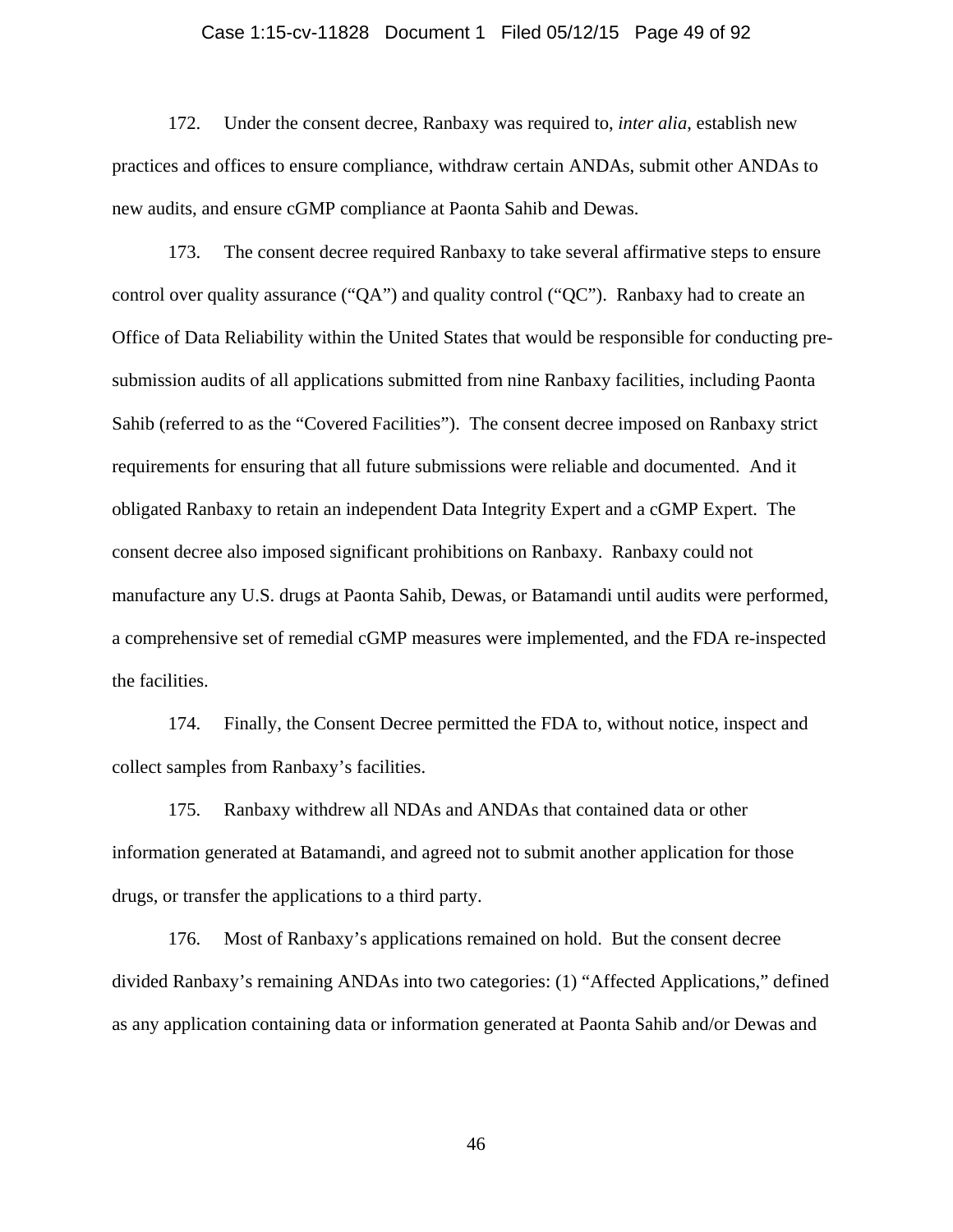#### Case 1:15-cv-11828 Document 1 Filed 05/12/15 Page 50 of 92

made subject to an internal review, third-party audit, and corrective action operating plan, and (2) "Excepted Applications," of which there were five.

177. Ranbaxy immediately relinquished its first-to-file exclusivity with respect to three Affected Applications. And it was given a deadline of March 3, 2013, by which to gain final approval over another or suffer forfeiture of 180-day exclusivity for that product as well.

178. Ranbaxy could maintain 180-day exclusivity for the five Excepted Applications pending the results of an audit. For each, a specific deadline was set by which Ranbaxy's Data Integrity Expert had to complete an audit of the ANDA. Following each audit, Ranbaxy had to supply information to the FDA sufficient to demonstrate that the applications were, in fact, substantially complete at the time of submission. If the audit uncovered untrue statements or data irregularities, the application would be withdrawn; if the results of the audit were acceptable, the FDA would resume consideration of the application. This group included the Diovan, Nexium, and Valcyte ANDAs.

179. Ranbaxy retained Quintiles, Inc. ("Quintiles") to conduct audits required under the consent decree. Audits for the Valcyte, Diovan, and Nexium ANDAs were eventually submitted to, and reviewed by, the FDA.

### **T. The 2013 plea agreement with the DOJ.**

180. In early 2013, Ranbaxy entered into a civil settlement and related plea agreement with the federal government. The civil settlement resolved the 2007 whistleblower action. Ranbaxy and various subsidiaries agreed to pay a \$350 million penalty for selling adulterated drugs in the United States from April 1, 2003, through September 16, 2010. And Ranbaxy admitted to making false statements to the FDA concerning numerous lots and batches of its drugs.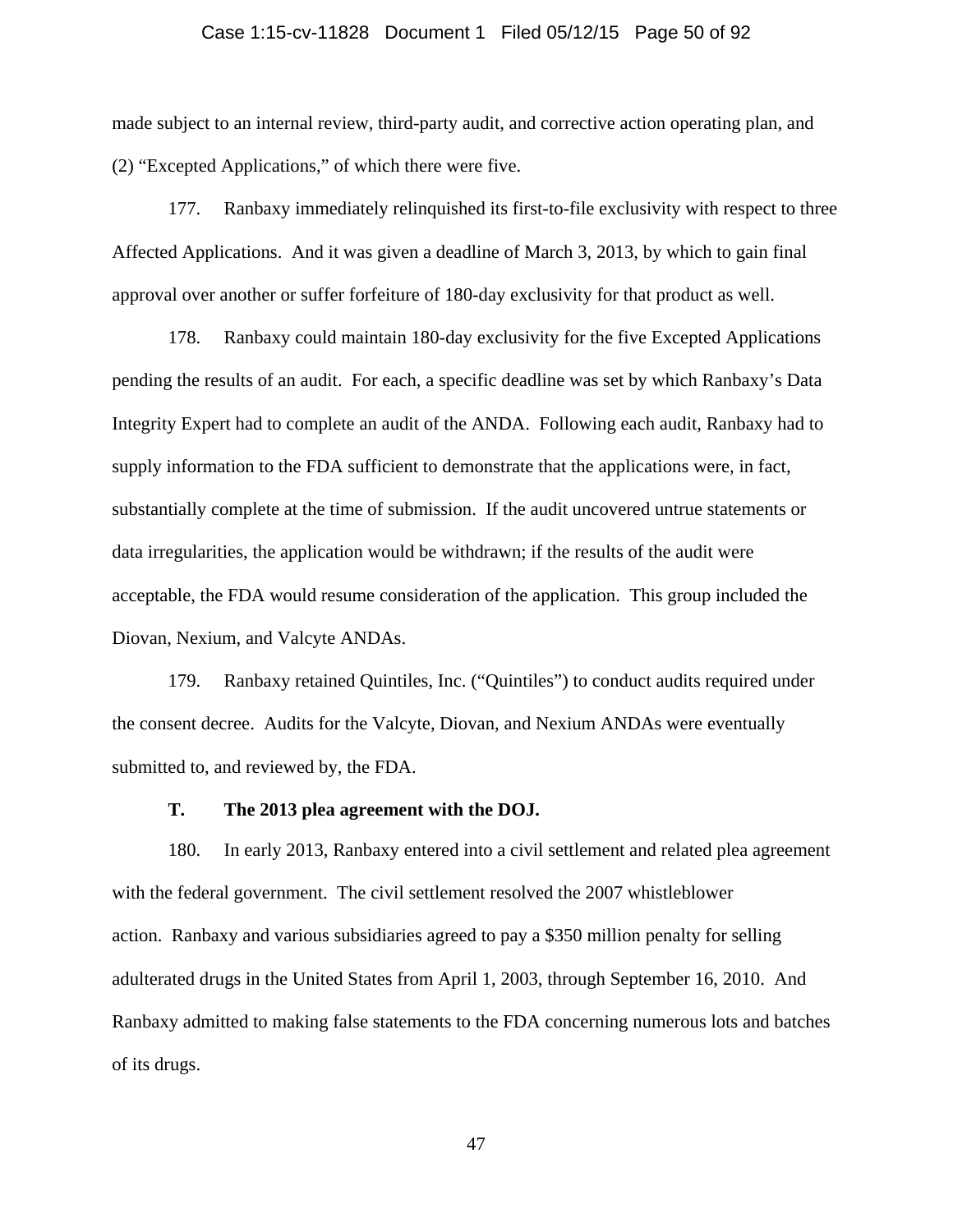#### Case 1:15-cv-11828 Document 1 Filed 05/12/15 Page 51 of 92

181. Under the plea agreement, Ranbaxy USA, Inc. admitted to having committed numerous criminal violations, including introducing adulterated drugs into interstate commerce, failing to timely file required reports, and making false statements to the FDA. Ranbaxy USA, Inc. paid a criminal fine of \$130 million and a criminal forfeiture penalty of \$20 million, and agreed that Ranbaxy had engaged in a fraudulent course of conduct before the FDA.

182. For several years following the 2006 Paonta Sahib inspection, Ranbaxy had misrepresented its cGMP compliance status to the FDA, and had misled the FDA as to the company's efforts to improve, in order to delay adverse action by the FDA. Ranbaxy was able to continue manufacturing drugs, and to secure valuable tentative approval for many of its pending ANDAs – including those for generic Diovan and Valcyte – because it delayed the FDA's adverse regulatory action through a pervasive pattern of material misstatements. Ranbaxy made, or caused to be made, the following material misstatements:

- a. On August 26, 2006, Ghosh, on behalf of Ranbaxy, sent the FDA a letter through the mail, in which he stated that Ranbaxy was "undertaking a number of activities to improve [its] quality programs and enhance [its] operational performance at the Paonta Sahib facility." He also stated that Ranbaxy's "senior management [was] focusing resources and expertise on [Ranbaxy's] stability program and [its] analytical systems for testing samples for [its] stability program and batch release." These representations were false and/or materially misleading: subsequent inspections of Paonta Sahib, and audit reports being prepared contemporaneously with his letter to the FDA revealed continued, unremediated problems at Paonta Sahib.
- b. At the November 27, 2006, meeting between the FDA, Ranbaxy, Beardsley, and Tetzlaff, Bindra, on behalf of Ranbaxy, stated that Ranbaxy had, at that time, comprehensively addressed and resolved all issues identified in the June 2006 Warning Letter. The statement was false and/or misleading: as Beardsley would admit the following year, Ranbaxy had *not* addressed all issues described in the Warning Letter.
- c. At the same meeting, Tetzlaff stated that Parexel had confirmed that Ranbaxy had resolved all issues identified in the February 2006 Paonta Sahib inspection. This statement was false and/or misleading: the issues identified in the February 2006 inspection were coextensive with the issues identified in the June 2006 Warning Letter, which Beardsley would later admit had not been addressed.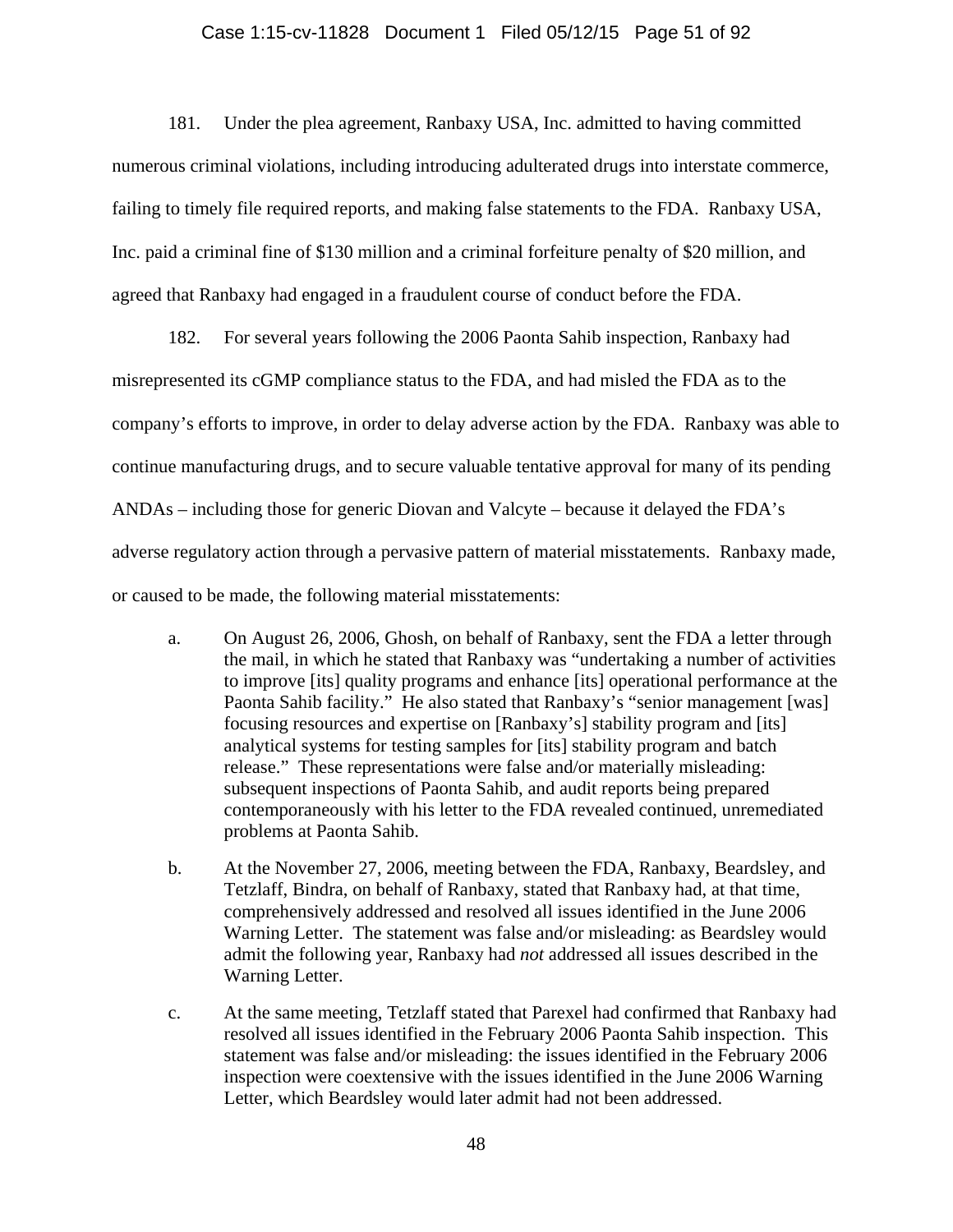- d. On March 27, 2007, Beardsley contacted the FDA by phone, informing the FDA that Ranbaxy had resolved the issues identified in its inspection of Paonta Sahib. This was false, as Beardsley herself would later admit.
- e. On June 18, 2007, a Ranbaxy representative mailed a letter to the CDER, stating that Ranbaxy's stability verification had been completed, and "in no case did the corrections affect the previous conclusions about the stability of the sample." As the FDA would learn more than a year later, that representation was false: once the FDA obtained copies of the audit reports that should have confirmed that there were no discrepancies in the ANDA stability data, it shut down scientific review of Ranbaxy's ANDAs, until Ranbaxy submitted correct data. Therefore, upon information and belief, the stability verification and Parexel's audit showed that discrepancies and irregularities in the stability data *did* impact then-pending ANDAs.
- f. On June 18, 2008, a Ranbaxy representative mailed a second letter, this time to the OGD, informing OGD that Ranbaxy's generic Flomax ANDA was "ready for tentative approval." This was false: as the FDA would later learn, despite Ranbaxy's representations regarding its cGMP compliance, the Paonta Sahib facility was *not* in compliance with cGMP regulations, rendering Ranbaxy's pending ANDAs incomplete at best, and more likely false.
- g. In late July 2007, Beardsley mailed the FDA a letter, enclosing some of Parexel's audits, and representing that Ranbaxy was in the process of compiling other requested information, and it would provide the information when it was completed. Beardsley's representation that Ranbaxy intended to provide the audit information was false: as would become apparent, Ranbaxy and Beardsley intended to, and tried to, shield that information from discovery behind claims of attorney-client privilege.
- h. In that same letter, Beardsley stated that the reports showed only an inconsequential number of errors in Ranbaxy's stability data, and assured the FDA that Ranbaxy had "taken exhaustive steps to assure the accuracy of data contained in its . . . ANDA submissions." As noted above, this statement would be proven false when the FDA reviewed the results of Parexel's audits, which, upon information and belief, showed that false data was submitted in conjunction with ANDAs.
- i. On February 27, 2008, a Ranbaxy representative informed the FDA by telephone that the Batamandi facility was independent of Paonta Sahib and shared none of Paonta Sahib's staff or compliance issues. This was false: as the FDA discovered when it inspected the Batamandi facility in March 2007, Batamandi was "under the same production and quality management as the existing Paonta Sahib site" and Paonta Sahib handled much of Batamandi's testing and production.
- j. In April 2008, Beardsley mailed the FDA several audit reports, but failed to submit some of the reports requested. As to those reports not provided, Beardsley stated that they had never been completed and/or did not exist. This was false. In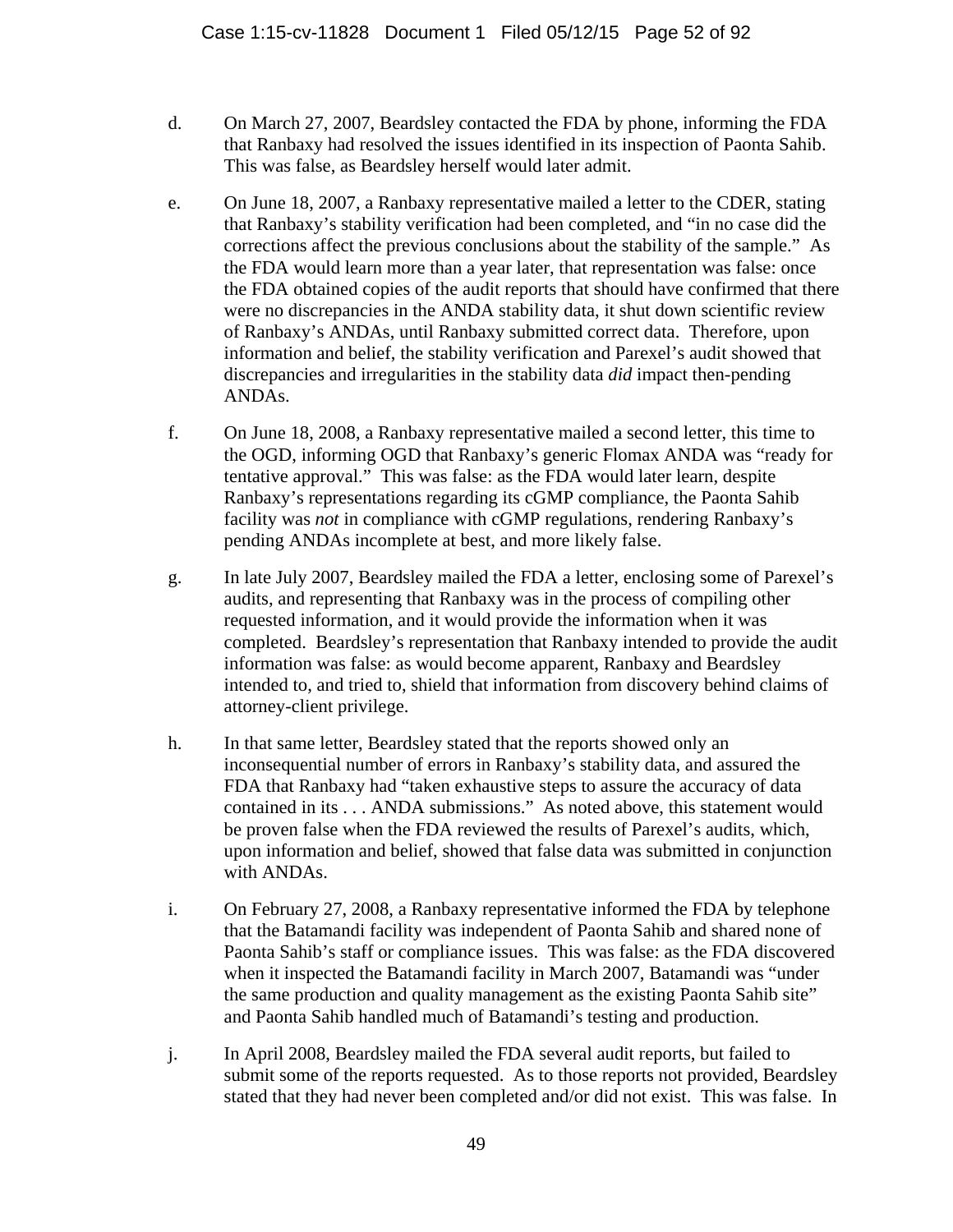#### Case 1:15-cv-11828 Document 1 Filed 05/12/15 Page 53 of 92

the face of a federal lawsuit, Ranbaxy would later produce several of these reports.

183. In making (or causing to be made) each of these statements, Ranbaxy, Beardsley, and Parexel intended to – and did – deceive the FDA as to the status of Ranbaxy's cGMP compliance, the effect of its non-compliance on the safety of drugs for sale in the U.S., and the need for regulatory action. Each of these misrepresentations was made for the purpose of delaying, forestalling, or avoiding adverse action by the FDA. And each was made to enable Ranbaxy to gain tentative approval for – and preserve valuable first-to-file status for – a number of Ranbaxy's then-pending ANDAs, including those for generic Diovan and Valcyte.

184. Attached to the plea agreement was a statement of facts detailing Ranbaxy's corrupt business model. After seven years of denials, obfuscation, and delay, Ranbaxy was forced to admit what it had tried to hide all along.

185. Ranbaxy finally admitted that the 2006 FDA inspection at Paonta Sahib had found significant problems, including incomplete data and records, failure to follow protocols, and inadequate resources to comply with FDA regulations.

186. Ranbaxy finally admitted that it had falsified stability sample testing data. Rather than storing the samples under the conditions required by the FDA-approved testing protocols, Ranbaxy stored the drugs in a refrigerator for a significant period of time, because there was a testing backlog, and that it "conducted stability testing of certain batches of these drugs several weeks or months later than the dates that were reported to the FDA . . . and in many instances, the stability test results that were reported as having occurred at three, six, nine, twelve, and eighteen months['] time intervals were actually conducted on the same day." Yet it conceded that it claimed to the FDA that its stability testing program was being conducted according to the FDA-approved protocols.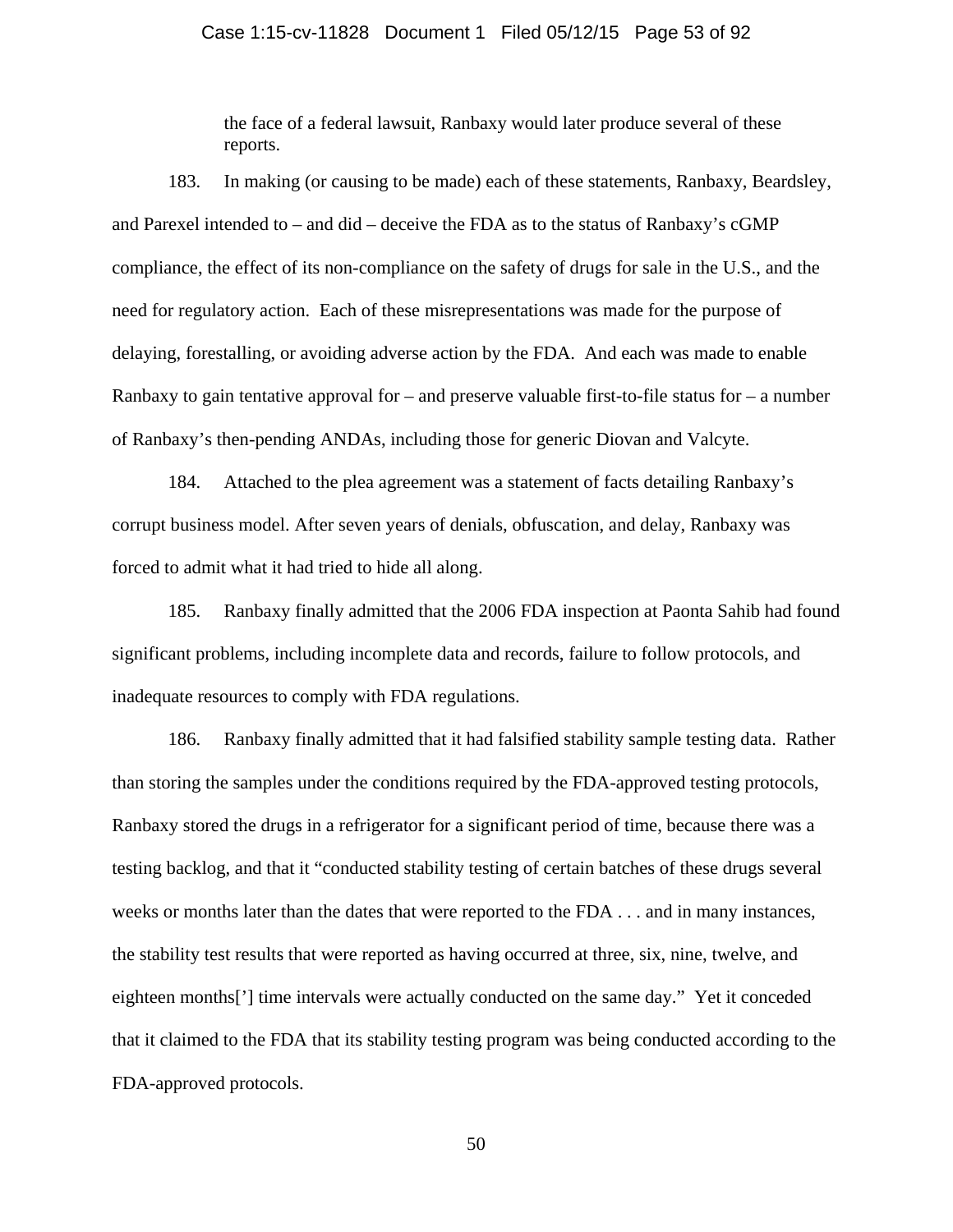### Case 1:15-cv-11828 Document 1 Filed 05/12/15 Page 54 of 92

187. Ranbaxy finally admitted that it was aware of substantial cGMP compliance

problems since at least October 2003, when an auditor informed Ranbaxy that:

- a. "formalized training, as required by the cGMPs . . . was essentially nonexistent";
- b. there were serious deficiencies in Ranbaxy's process validation, equipment qualification, master production records (including batch records), procedures, documentation practices, and stability program;
- c. "the need for the company to overhaul the batch records . . . to ensure consistency in the manufactured batches"; and
- d. "a procedure on good documentation practices was found to be lacking."
- 188. And Ranbaxy finally admitted that, despite these known cGMP deficiencies in

2003, and despite consultants urging that Ranbaxy conduct additional cGMP training for its staff,

"Ranbaxy never presented any of the training programs recommended for it by [the auditor]."

# **U. Ongoing FDA inspections.**

189. Despite the 2012 consent decree and the 2013 DOJ settlement and plea, Ranbaxy continued to suffer poor performance reviews at various of its facilities worldwide. FDA inspections continued to reveal cGMP violations at a variety of Ranbaxy facilities.

190. Inspections of Ranbaxy's Ohm facility in Gloversville, NY, revealed deviations from cGMP. The FDA issued Ranbaxy yet another warning letter. Rather than correct the problems, Ranbaxy simply closed the Ohm Gloversville facility.

191. Inspections of Ranbaxy's Mohali, India, plant in September and December 2012 led to the issuance of an import alert on that facility in September 2013. Inspections of Ranbaxy's Toansa, India, plant in late 2013 led to the FDA imposing restrictions on that facility as well.

## **V. The impact on the entry of generic Diovan.**

192. All of these events occurred against the backdrop of Ranbaxy's pending ANDAs, most notably its first-to-file ANDAs for which Ranbaxy needed to secure tentative approval in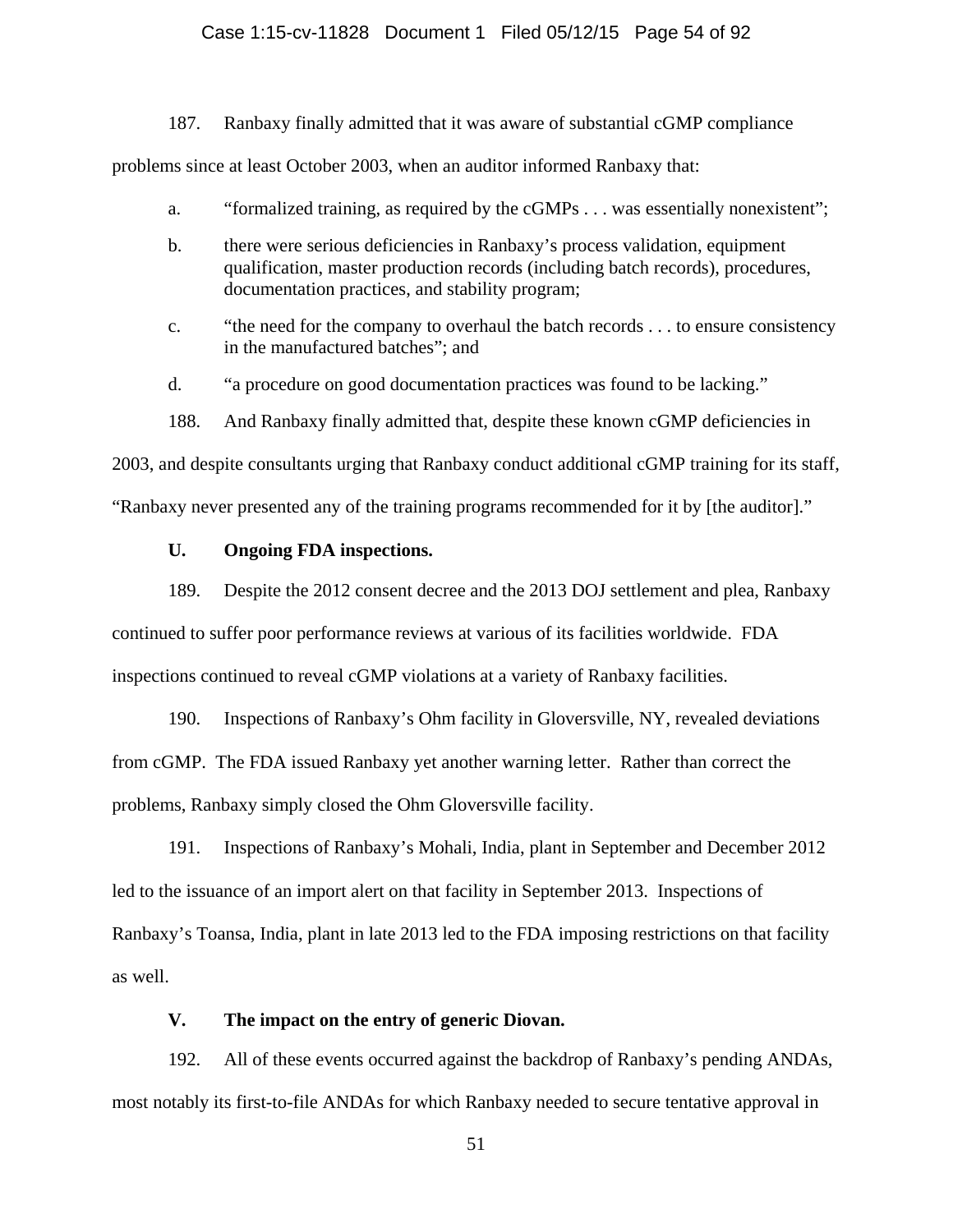#### Case 1:15-cv-11828 Document 1 Filed 05/12/15 Page 55 of 92

2007 and 2008 in order to maintain first-to-file, 180-day exclusivity and thereby prevent entry by other, later-filing generics.

193. While the FDA and DOJ actions addressed the overall testing, reporting, and manufacturing conditions at various Ranbaxy plants, the FDA would address the specific consequences for each Ranbaxy application ANDA-by-ANDA, as consideration of each application occurred.

194. As previously alleged, in 2004 Ranbaxy had filed the first ANDA for generic Diovan, and in 2007 had unlawfully locked-in 180-day exclusivity (and bottlenecking) for that product from the FDA.<sup>31</sup> The additional course of proceedings for generic Diovan show how Ranbaxy's unlawful conduct had the effect of delaying the entry of generic valsartan between at least September 21, 2012, and July 7, 2014.

195. In the spring of 2007, more than two years after filing its Diovan ANDA, Ranbaxy amended its filing, changing its Paragraph III certification with respect to one of the listed patents to a Paragraph IV certification. (Ranbaxy continued its Paragraph IV certification on the other listed patent).

196. On August 9, 2007, Novartis Pharmaceuticals Corp. ("Novartis"), the brand company selling Diovan, sued Ranbaxy for patent infringement with respect to the newlychallenged patent in the U.S. District Court for the District of New Jersey (the "*Diovan* ANDA litigation").

 $\overline{a}$ 

<sup>&</sup>lt;sup>31</sup> Ranbaxy had filed the first ANDA for generic Diovan in 2004, and because it had made a Paragraph IV certification with respect to one of the listed Diovan patents, it was eligible by the 180-day exclusivity period. On May 1, 2007, the official USP drug substance monograph for valsartan was published. The FDA required compliance with the USP monograph before the FDA would approve the Ranbaxy Diovan ANDA product. On June 26, 2007, and July 5, 2007, Ranbaxy submitted amendments to its ANDA proposing changes to its drug substance specifications and test methods to comply with the USP monograph. Later in 2007, Ranbaxy duped the FDA into granting tentative approval to Ranbaxy for the generic Diovan ANDA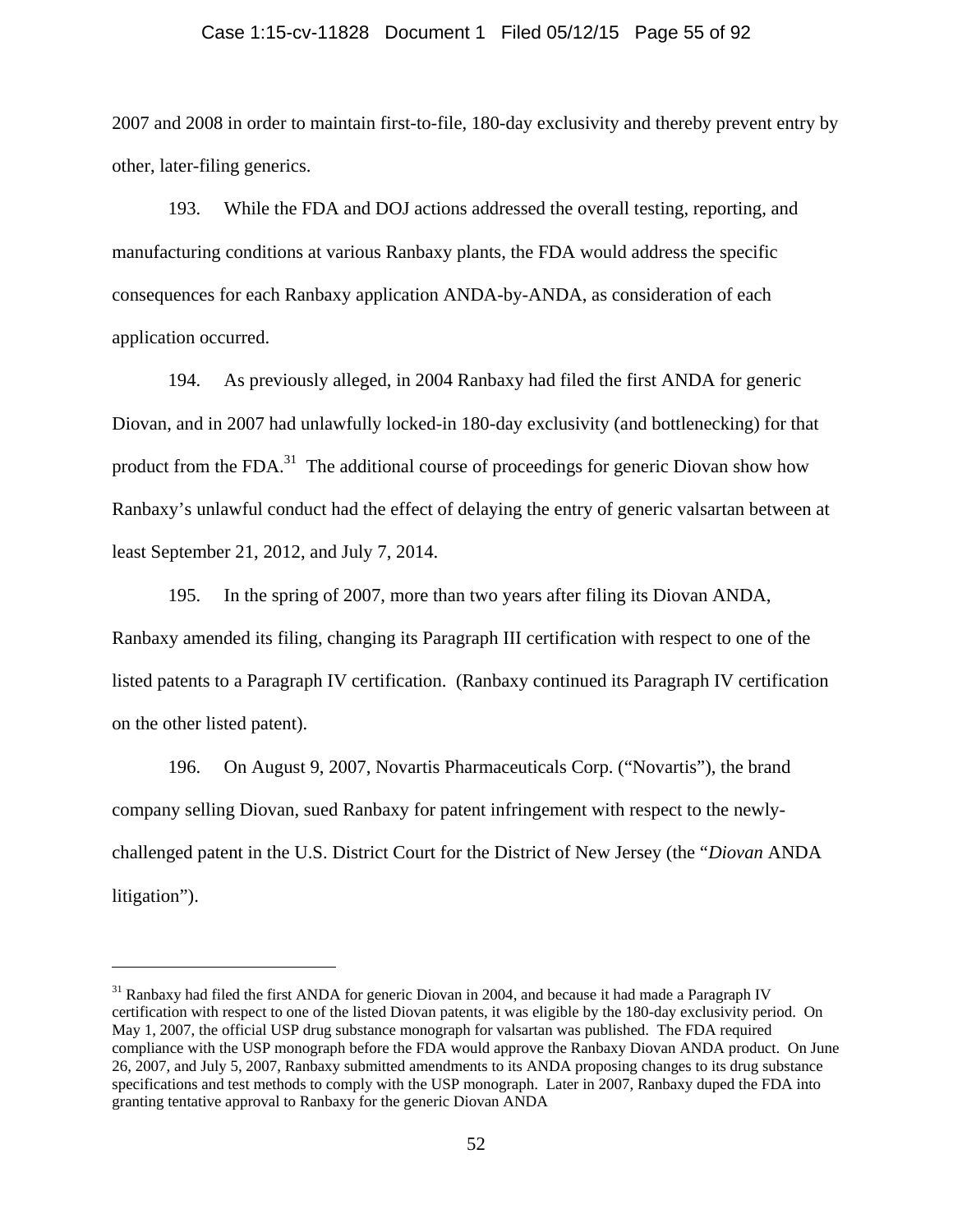#### Case 1:15-cv-11828 Document 1 Filed 05/12/15 Page 56 of 92

197. On September 13, 2007, Ranbaxy filed with the FDA a Patent Certification Amendment to its Diovan ANDA, changing its new Paragraph IV certification back to a Paragraph III certification.

198. On September 20, 2007, Ranbaxy and Novartis filed a stipulation of dismissal with respect to the *Diovan* ANDA Litigation. Pursuant to this stipulation, Ranbaxy agreed to delay launching its generic Diovan product until September 21, 2012 (the expiration date of the six-month pediatric exclusivity granted by the FDA beyond the March 21, 2012 expiration date for the '578 patent). The *Diovan* ANDA Litigation was dismissed on October 23, 2007.

199. On October 25, 2007, Ranbaxy duped the FDA into mistakenly granting tentative approval for Ranbaxy's Diovan ANDA.

200. It is unknown at this time the extent to which, if at all, Ranbaxy's efforts in gaining unlawful tentative approvals played into the agreement to delay entry of generic Diovan from September 2007 to September 2012. It is also unknown what impact a forfeiture of Ranbaxy's first-to-file exclusivity would have had on the efforts of other generic ANDA filers seeking to bring generic Diovan to market. In any event, as a result of the September 2007 agreement any patent issues with respect to the launch of generic Diovan had been resolved such that, if Ranbaxy was otherwise in a position to gain final FDA approval, it should have been able to launch a generic Diovan on or about September 21, 2012, without repercussions from the holder of Diovan patents.

201. On September 21, 2012, the pediatric exclusivity associated with the relevant patent expired. While other listed patents for Diovan remained in force, Novartis had not asserted those patents against Ranbaxy, and they did not prevent Ranbaxy from gaining final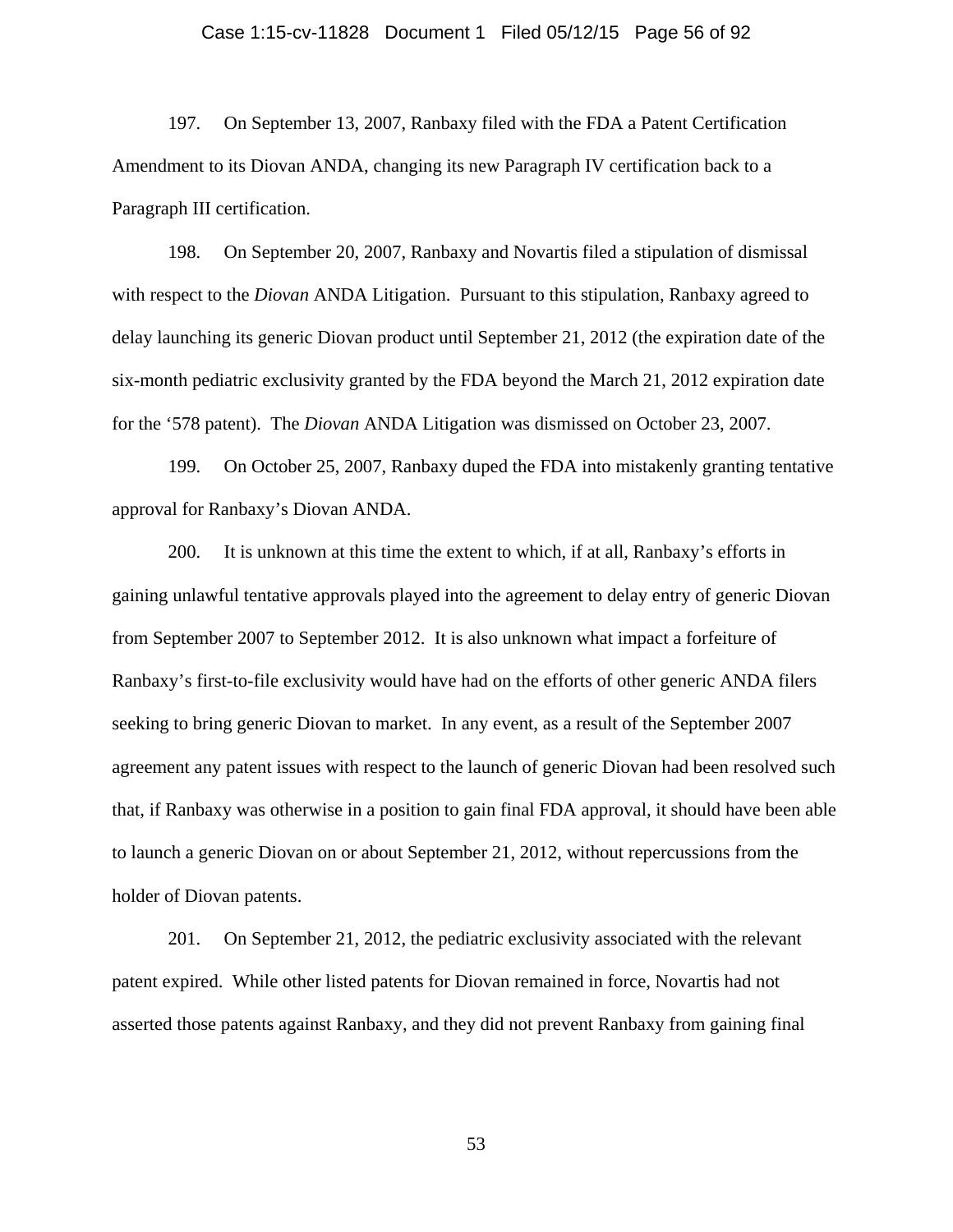#### Case 1:15-cv-11828 Document 1 Filed 05/12/15 Page 57 of 92

approval. Ranbaxy, absent its reckless conduct, should have been in a position to gain final FDA approval for generic Diovan by this time.

202. By September 28, 2012, other generic manufacturers, including Mylan Pharmaceuticals, Inc. ("Mylan"), had tentative approvals in-hand for their generic Diovan ANDAs, and were ready to come to market. But the FDA informed Mylan that it could not receive final approval at that time due to Ranbaxy's first-to-file status.

203. The January 26, 2012, Consent Decree classified the Diovan ANDA as an "Excepted Application." After reviewing written submissions made by Ranbaxy under paragraph XIV.A of the Consent Decree, the FDA notified Ranbaxy by letter dated May 4, 2012, that the FDA would begin reviewing audit reports submitted by Ranbaxy and its experts for the Diovan ANDA.

204. However, Ranbaxy could not get the Paonta Sahib facility qualified to manufacture generic Diovan in compliance with applicable regulations; Ranbaxy had to give up the possibility of making generic Diovan in India.

205. As a result, at some point Ranbaxy found it necessary to undertake a full site transfer. Apparently after the consent decree was signed (but well before June 26, 2014), Ranbaxy requested and received from the FDA permission to manufacture its generic Diovan product at its Ohm Laboratories facility in New Brunswick, New Jersey.

206. On June 26, 2014, the FDA finally granted final approval to Ranbaxy's Diovan ANDA. In its approval letter, the FDA noted that Ranbaxy had failed to obtain tentative approval within 30 months of the submission date of the ANDA, but notified Ranbaxy that the FDA had "determined that the failure to obtain tentative approval within the 30-month period was caused by a change in or a review of the requirements for approval of the application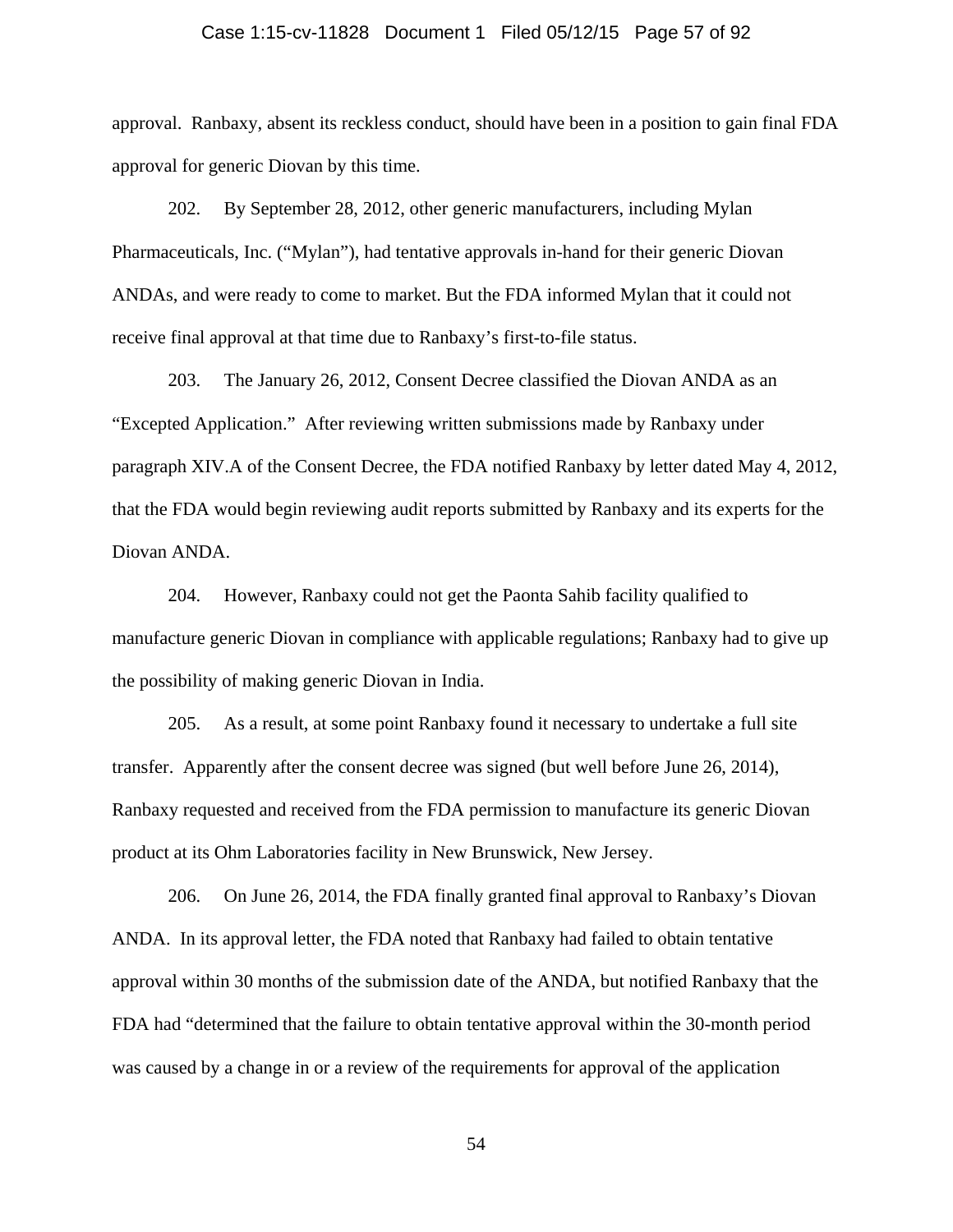## Case 1:15-cv-11828 Document 1 Filed 05/12/15 Page 58 of 92

imposed after the date on which the application was filed," and that Ranbaxy was eligible for 180 days of exclusivity with respect to its generic Diovan product.

207. Ranbaxy's generic Diovan product is manufactured at its Ohm Laboratories facility in New Brunswick, New Jersey. The active pharmaceutical ingredient ("API") in the Ranbaxy generic Diovan product is obtained from a third party, because the Ranbaxy facility at which the API would have been made is subject to the FDA import ban.

208. Ranbaxy launched its generic Diovan product in the United States on or about July 7, 2014. On July 8, 2014, Sandoz, the generic pharmaceuticals division of Novartis, launched an authorized generic version of Diovan in the United States. Due to Ranbaxy's 180 day exclusivity, no other generic versions of Diovan could obtain approval from the FDA for six months after the launch of Ranbaxy's generic Nexium product.

209. On January 5, 2015, the FDA approved a number of other ANDAs for generic Diovan, including ANDAs submitted by Teva (Ivax) and Mylan. Mylan launched its generic Diovan product on the same day, and Teva launched its generic Diovan product the next day.

210. Were it not for Ranbaxy's wrongful conduct, generic Diovan would have become available at least as early as September 21, 2012, and all direct purchasers would have paid substantially less for valsartan than they did. Among other things, if Ranbaxy had not wrongfully acquired, maintained, or used the bottlenecking, 180-day exclusivity for valsartan, there would have been no bottleneck for the entry of other generics, and other generic companies could and would have entered the market for valsartan by gaining FDA approval, and launching generic products, at least as early as September 21, 2012.

211. The below is a summary of Diovan ANDA facts as they unfolded given Ranbaxy's unlawful conduct.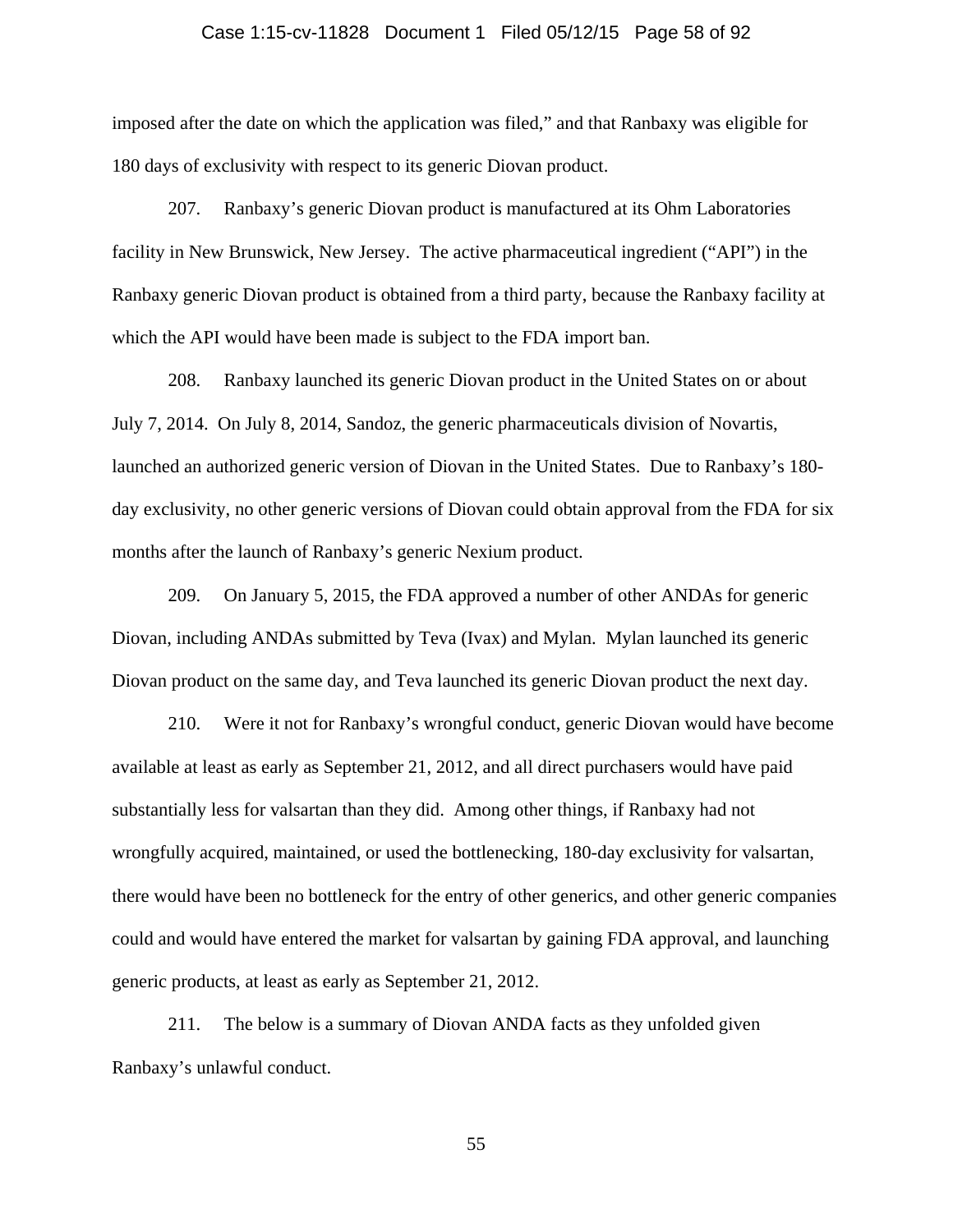

#### **W. The impact on the entry of generic Valcyte.**

212. As previously alleged, in 2005 Ranbaxy had filed the first ANDA for generic Valcyte, and in 2008 had unlawfully locked in 180-day exclusivity for that product from the FDA. The additional course of ANDA proceedings for generic Valcyte show that Ranbaxy's unlawful conduct had the effect of delaying the entry of generic valganciclovir hydrochloride between at least March 15, 2013, and November 20, 2014.

213. On April 28, 2006, Roche Palo Alto, LLC ("Roche"), the brand manufacturer selling Valcyte, had sued Ranbaxy for patent infringement with respect to the Valcyte ANDA in the U.S. District Court for the District of New Jersey (the "*Valcyte* ANDA litigation").

214. In June 2008, Ranbaxy duped the FDA into mistakenly granting tentative approval for Ranbaxy's Valcyte ANDA.

215. On or about August 26, 2010, Ranbaxy and Roche entered into a settlement of the *Valcyte* ANDA litigation. Under the terms of the settlement, Ranbaxy agreed to delay launching its generic Valcyte product until March 15, 2013.

216. It is unknown at this time the extent to which, if at all, Ranbaxy's wrongfully acquired tentative approval for its generic Valcyte ANDA played into the agreement to delay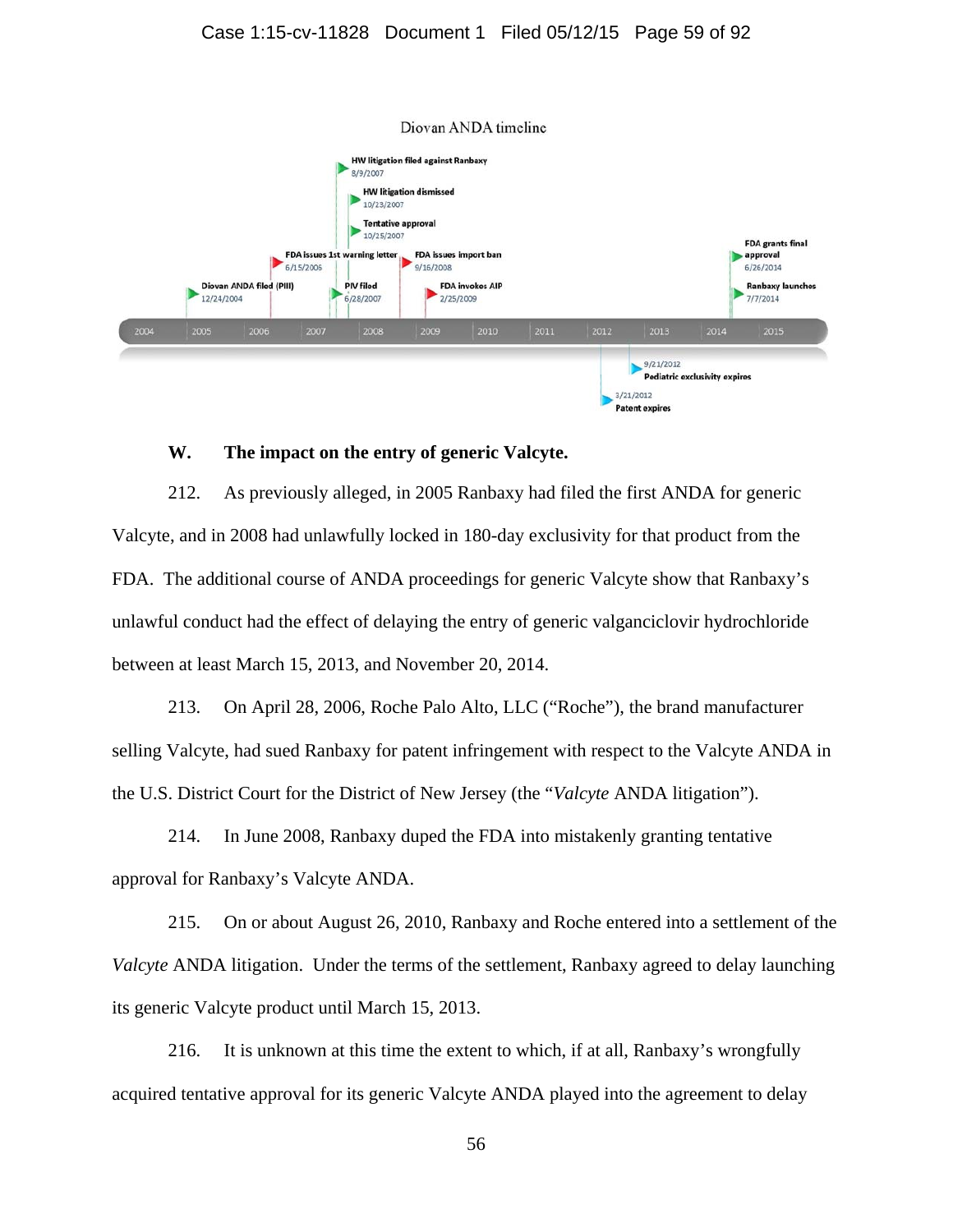#### Case 1:15-cv-11828 Document 1 Filed 05/12/15 Page 60 of 92

entry from August of 2010 to March of 2013. It is also unknown what impact a forfeiture of Ranbaxy's first-to-file exclusivity would have had on the efforts of other generic ANDA filers seeking to bring generic Valcyte to market. In any event, a result of the August 2010 agreement any patent issues with respect to the launch of generic Valcyte had been resolved such that, if Ranbaxy was otherwise in a position to gain final FDA approval, it should have been able to launch a generic Valcyte on or about March 15, 2013, without repercussions from the holder of Valcyte patents.

217. The January 26, 2012, Consent Decree classified the Valcyte ANDA as an "Excepted Application." After reviewing written submissions made by Ranbaxy under paragraph XIV.A of the Consent Decree, the FDA notified Ranbaxy by letter dated May 15, 2012, that the FDA would begin reviewing the audit reports submitted by Ranbaxy and its experts for the Valcyte ANDA.

218. The FDA informed Ranbaxy that it would begin or resume reviewing the Valcyte ANDA. However, Ranbaxy could not get the Paonta Sahib facility qualified to manufacture generic Valcyte in compliance with applicable regulations; Ranbaxy continued for years to stubbornly hold onto its blocking 180-day exclusivity for generic Valcyte. After almost two years of additional delay, the adverse impact that Ranbaxy's delay was having on healthcare consumers was brought front and center.

219. In the spring of 2014, a series of citizen petitions were filed with the FDA. These petitions pointed out that the ANDAs filed by other would-be generic companies were being blocked by Ranbaxy's wrongfully acquired 180-day exclusivity. The petitioners demanded that the FDA revoke Ranbaxy's first-to-file exclusivity, and that it approve other ANDAs in order to foster competition.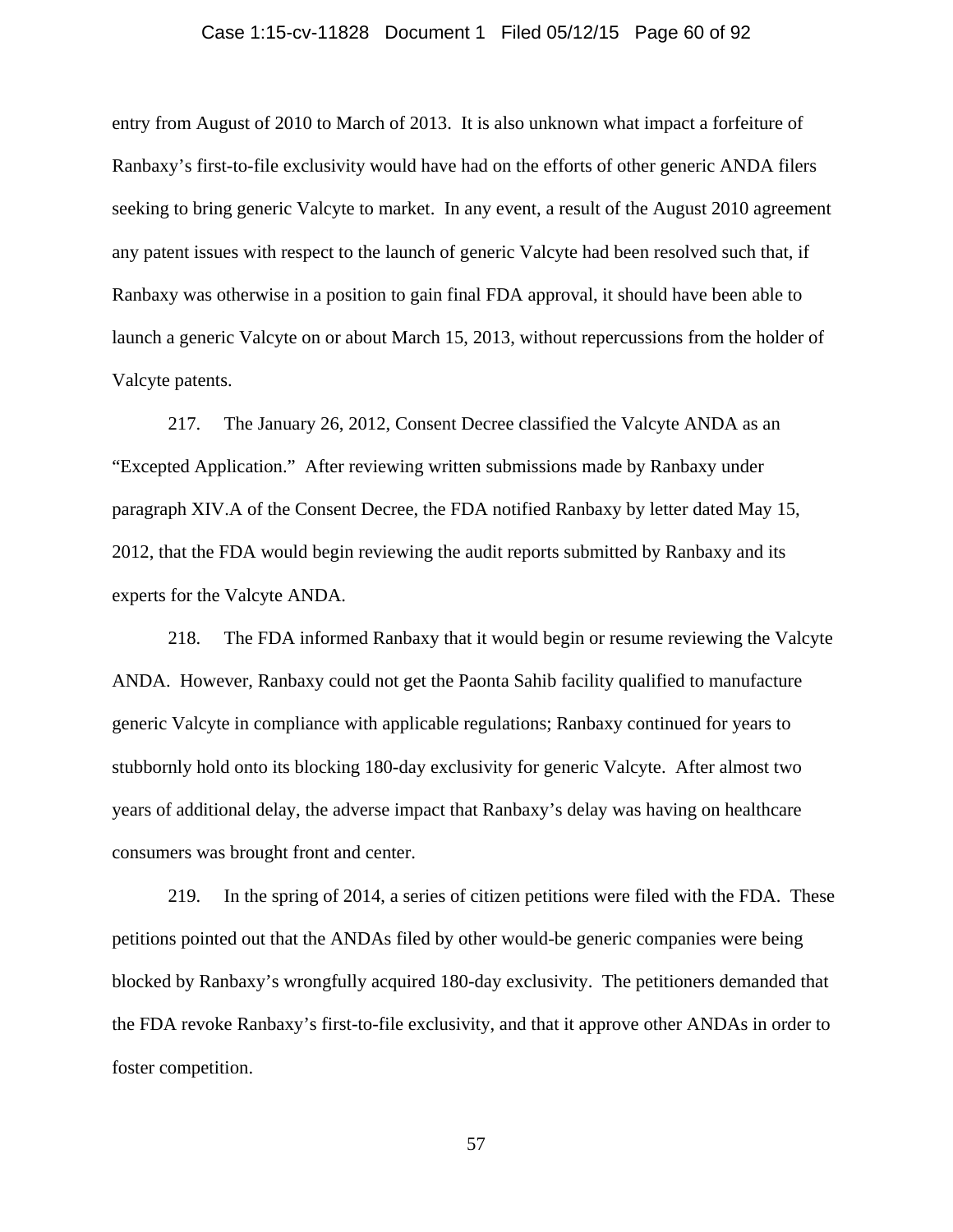## Case 1:15-cv-11828 Document 1 Filed 05/12/15 Page 61 of 92

220. On November 4, 2014, the FDA notified Ranbaxy that the FDA had erred in tentatively approving the Valcyte ANDA because "the compliance status of the facilities referenced in the ANDA[] at the time the ANDA[] [was] granted tentative approval was inadequate to support approval or tentative approval." The FDA then rescinded its previously granted tentative approval of Ranbaxy's Valcyte ANDA. And, the FDA determined that Ranbaxy had forfeited its eligibility for 180-day exclusivity.32

221. On the same day that the FDA rescinded the tentative approval of Ranbaxy's Valcyte ANDA, the FDA gave final approval to two other ANDAs for valganciclovir hydrochloride tablets: ANDA No. 200790, submitted by Endo Pharmaceuticals, and ANDA No. 203511, submitted by Dr. Reddy's Laboratories, Inc.

222. On or about November 20, 2014, Endo launched its generic Valcyte product in the U.S. market for valganciclovir hydrochloride. On December 18, 2014, Dr. Reddy's Laboratories launched its generic Valcyte.

223. Were it not for Ranbaxy's wrongful conduct, generic Valcyte would have launched into the U.S. market for valganciclovir hydrochloride at least as early as March 15, 2013, and all direct purchasers would have paid substantially less for valganciclovir hydrochloride than they did. Among other things, if Ranbaxy had not wrongfully acquired, maintained or used the bottlenecking, 180-day exclusivity for valganciclovir hydrochloride, there would have been no bottleneck for the entry of other generics, and other generic companies could and would have entered the market for valganciclovir hydrochloride by gaining FDA approval, and launching generic products, at least as early as March 15, 2013.

<u>.</u>

 $32$  In that same letter, and for the same reasons, the FDA notified Ranbaxy that it was rescinding the tentative approval that had been granted to Ranbaxy's Nexium ANDA. The FDA made no determination at that time concerning 180-day exclusivity on the Nexium ANDA. On January 26, 2015, the FDA notified Ranbaxy that it had forfeited its eligibility for 180-day exclusivity for generic Nexium.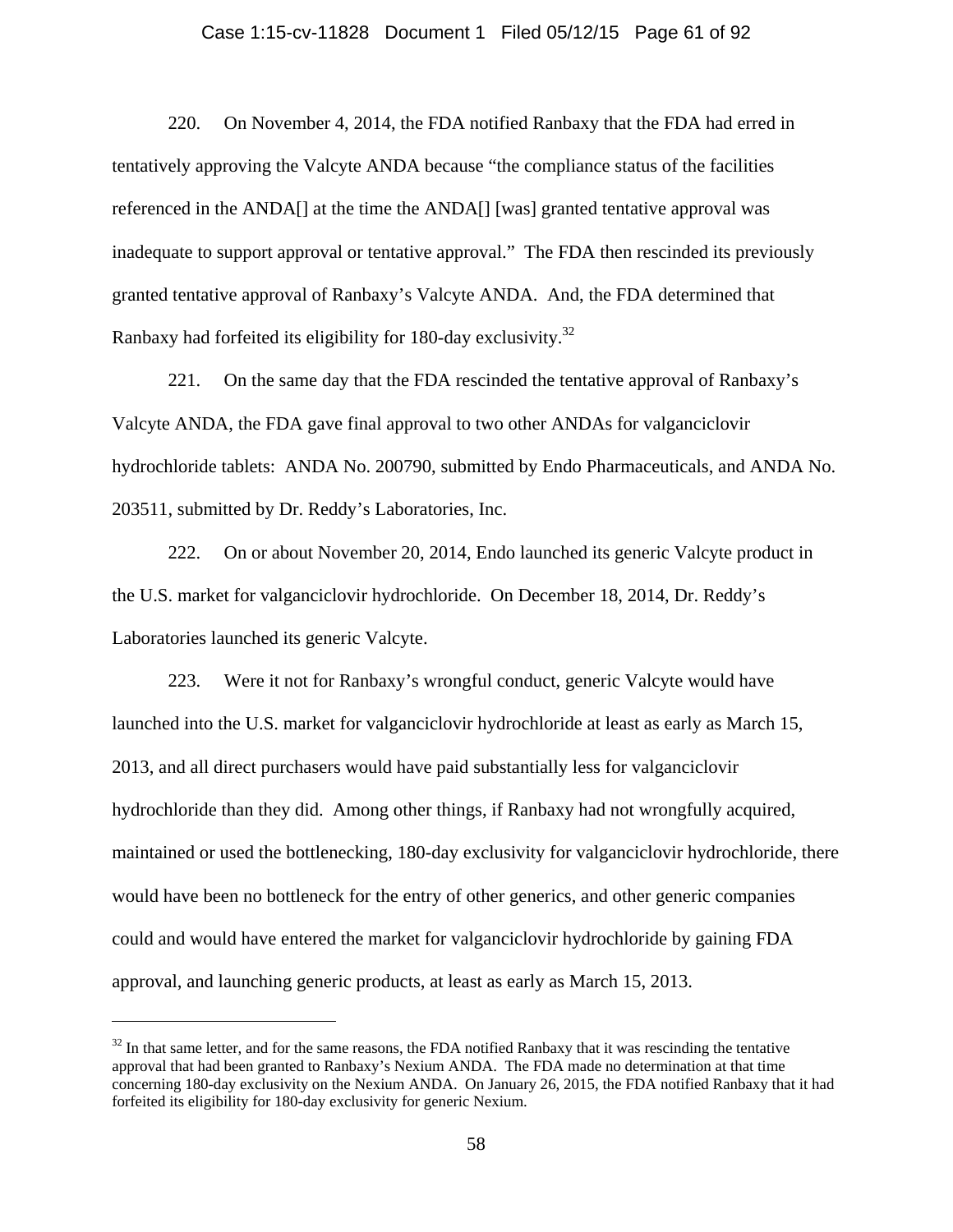

# **X. Ranbaxy sues the FDA.**

224. On November 14, 2014, Ranbaxy sued the FDA and the Department of Health and Human Services ("DHHS") in the U.S. District Court for the District of Columbia, alleging that the FDA overstepped its statutory authority and violated Ranbaxy's constitutional rights by revoking tentative approval for Ranbaxy's Valcyte and Nexium ANDAs.

225. Ranbaxy sought injunctive relief, contending that the FDA's revocation harmed it, even though it admitted that it was not ready to come to market with generic versions of Nexium or Valcyte. The loss of tentative approval would eliminate Ranbaxy's ability to monetize its first-to-file status, either by receiving payment from another generic company for a selective waiver of its 180-day exclusivity, or through payments from the brand company in exchange for Ranbaxy's promise not to exercise its right to come to market.

226. Ranbaxy's primary argument against the FDA's action was that, in passing the MMA in 2003, Congress diminished the level of proof required for tentative approval as it related to cGMP compliance.

227. Ranbaxy acknowledged that an applicant needed to *prove* certain items – *e.g.*, its generic drug was bioequivalent, and the labelling was the same – because 21 U.S.C.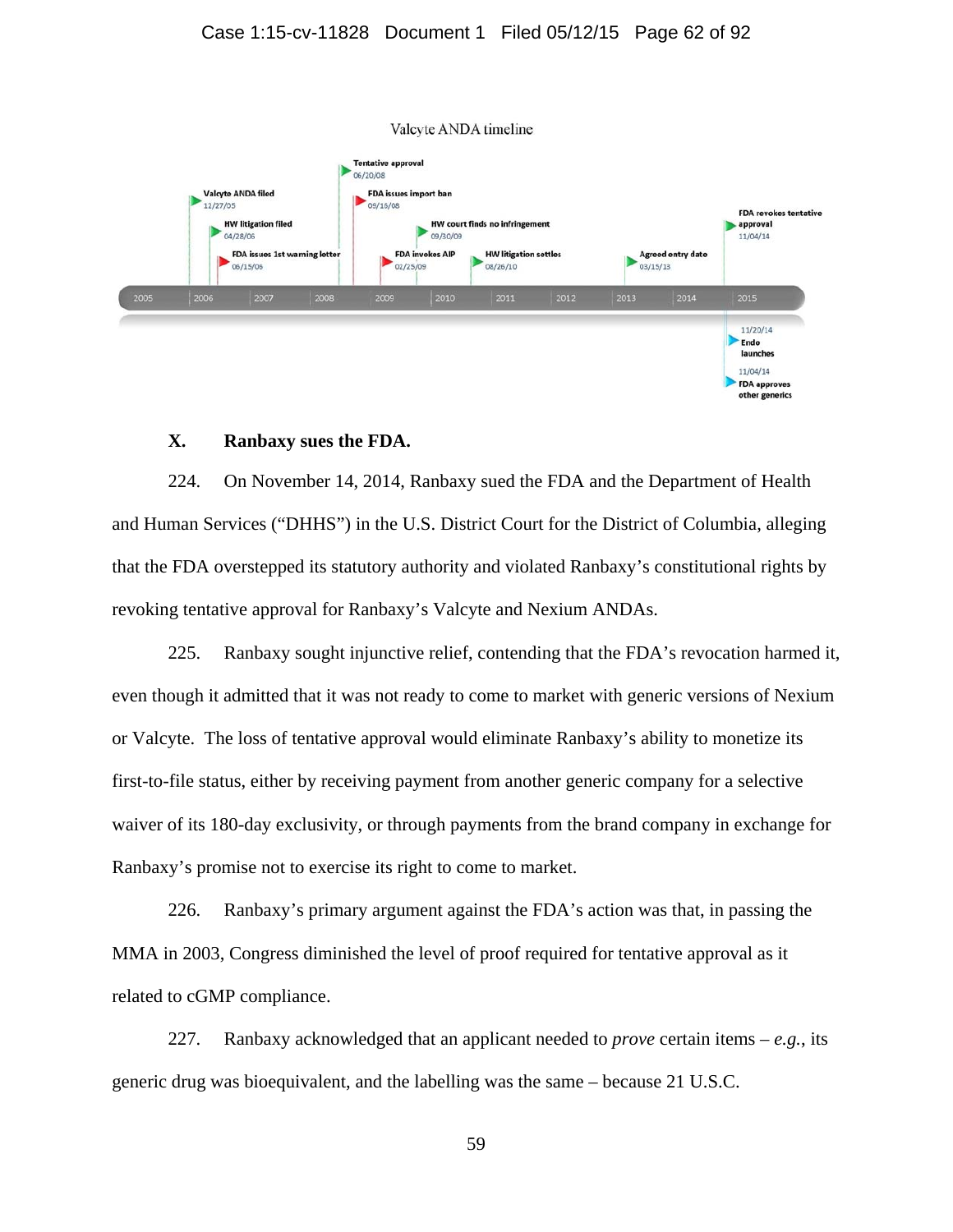#### Case 1:15-cv-11828 Document 1 Filed 05/12/15 Page 63 of 92

§ 355(j)(2)(A) required that the ANDA contain "information to show" these preconditions were met. But, according to Ranbaxy, the MMA eliminated the FDA's long-standing requirement that an applicant prove its manufacturing facilities were cGMP-compliant. Rather, Ranbaxy argued, post-MMA, § 355(j)(2)(A) "merely requires 'a full description of the methods used in, and the facilities and controls used for, the manufacture, processing, and packing of such drug.'"

228. Ranbaxy claimed, under the post-MMA statutory scheme, that it need only describe how it would *eventually* meet cGMP compliance; the statute did not require that Ranbaxy actually *be* cGMP compliant to receive tentative approval.<sup>33</sup>

229. DHHS and the FDA moved immediately for summary judgment, arguing that Ranbaxy's interpretation of the law was meritless. As the FDA explained, Ranbaxy's interpretation conflated what was necessary for an ANDA to be "substantially complete," such that it may be received by the FDA, with what was required for tentative approval. Substantial completeness requires merely that an ANDA "contains all of the information required by paragraph (2)(A)." Tentative approval requires that the ANDA meet all of the requirements of paragraph (2)(A). And, the FDA explained, 21 U.S.C.  $\S 355(j)(5)(B)(iv)(II)(dd)(AA)$ , governing an ANDA's eligibility for tentative approval, requires that the "*only* obstacle keeping an ANDA from receiving final approval – thereby compelling a tentative approval instead – must relate to timing," that is, the existence of a period of exclusivity or a stay. Properly interpreted, the statute requires an ANDA applicant to meet the cGMP compliance requirements to obtain tentative approval.

230. The FDA admitted that its initial tentative approvals for the Valcyte and Nexium ANDAs were granted in error – that it made a mistake. And it explained that the mistake was

 $\overline{a}$ 

<sup>33</sup> Compl., *Ranbaxy v. Burwell*, No. 14-cv-1923 (Dec. 22. 2014).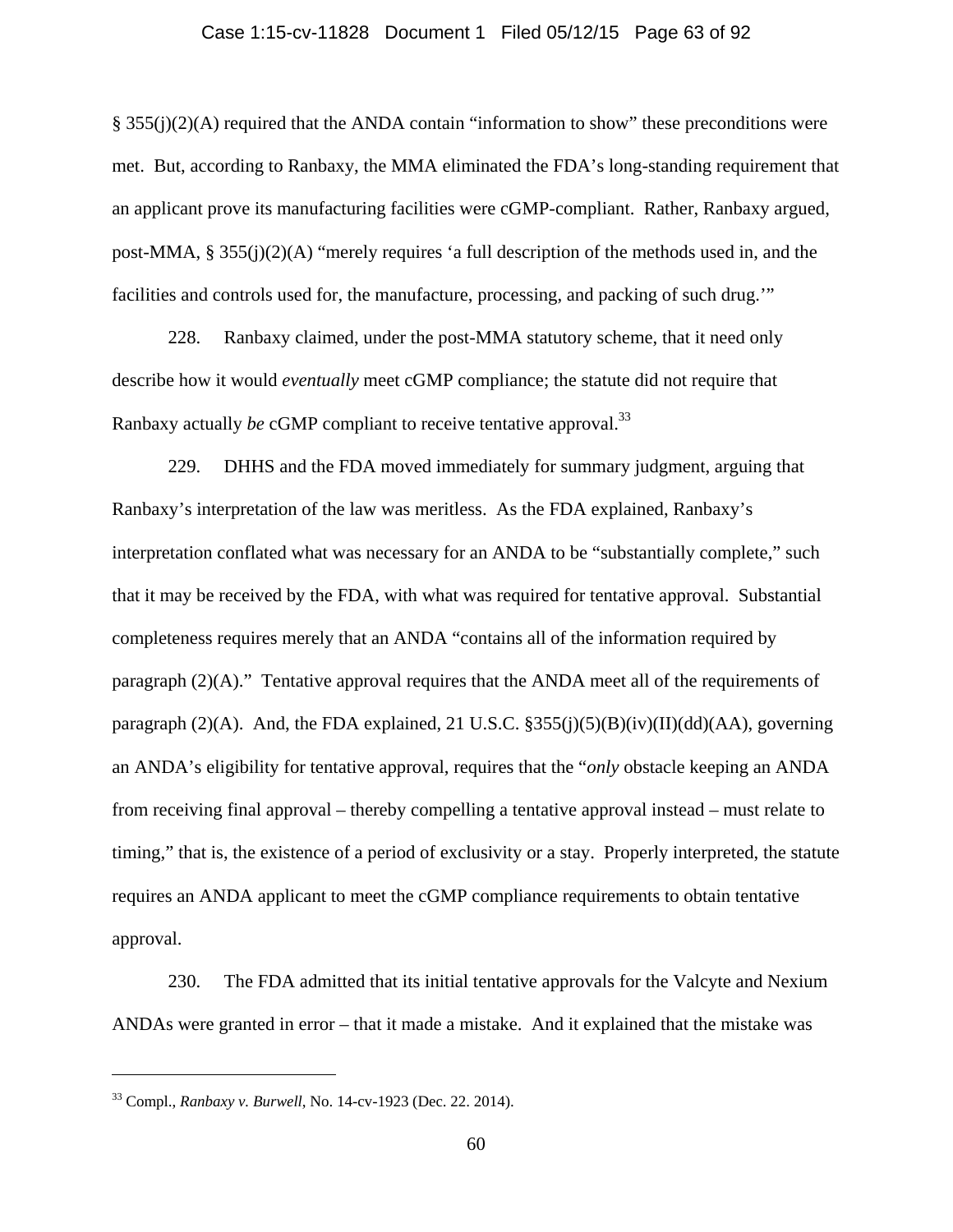#### Case 1:15-cv-11828 Document 1 Filed 05/12/15 Page 64 of 92

caused by its reliance on Ranbaxy's misrepresentations to the FDA, including Ranbaxy's purported resolution of its cGMP deficiencies and the purported lack of any false data in ANDAs. As the FDA explained, Ranbaxy's 2007 representations that it had resolved its cGMP issues were false: "Ranbaxy's CGMP problems at Paonta Sahib were so significant they remain unresolved today (more than seven years after [the relevant] tentative approval letter was issued)."

231. And the FDA explained that the delay in rescinding tentative approval – and therefore the delay in permitting generic entry by other manufacturers' generic Valcyte and Nexium – "was largely of Ranbaxy's own doing," based on Ranbaxy's obfuscation and delay.

232. In February 2015, the court agreed with the FDA, rejecting Ranbaxy's interpretation of the tentative approval statutes – the same interpretation it had urged the FDA to adopt in 2007 – because it "would, quite simply, lead to absurd results in at least two ways."

233. First, the court explained, Ranbaxy's interpretation would mean that *any*  description of methods, facilities and controls used in manufacture would suffice – even if an applicant "state[d] in its ANDA that it planned to manufacture a generic drug in an outhouse behind the applicant's house using a child's chemistry set." Under Ranbaxy's interpretation, "the FDA would have no power to deny tentative approval to that application on the grounds that the applicant could *never*, as submitted, be granted final approval since the application does not comply with cGMP."

234. Second, the court explained, Ranbaxy's interpretation would lead to the "patently absurd" result that the FDA "could not withhold tentative approval of an ANDA even if the FDA knew . . . that the ANDA contained an untrue statement of material fact."<sup>34</sup> The court observed

 $\overline{a}$ 

 $34$  *Id.* at 51-52.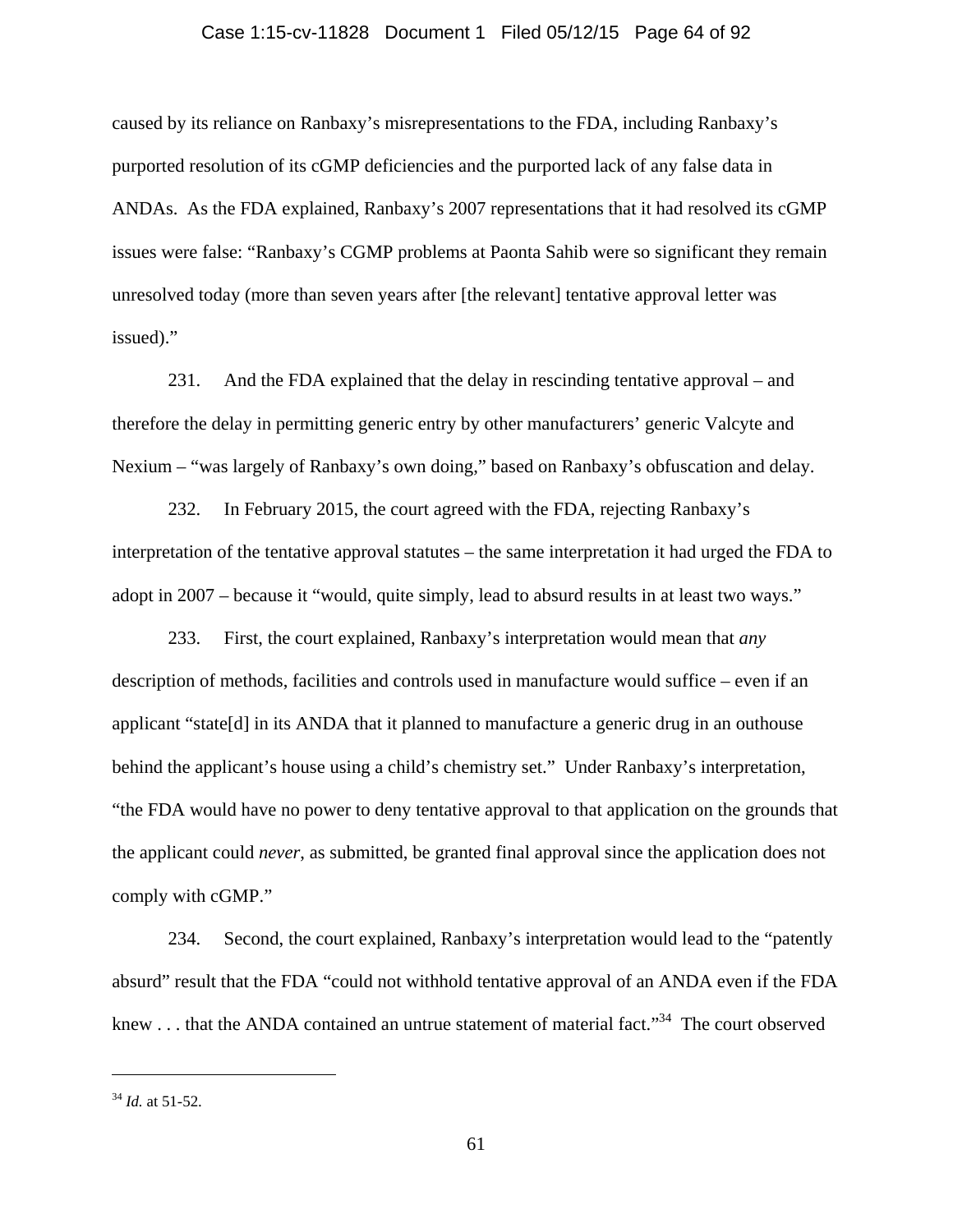#### Case 1:15-cv-11828 Document 1 Filed 05/12/15 Page 65 of 92

that Ranbaxy could not "argue seriously that the FDA is prevented from denying tentative approval to an ANDA in such circumstances."

235. Ranbaxy's misconduct could not be used as an excuse to overcome clear regulatory requirements. The problems that had plagued Ranbaxy for years, leading to the consent decree, the criminal plea, and the civil settlement supported the FDA's determination that Ranbaxy had fraudulently obtained tentative approvals to which it was not entitled.

## **Y. Sun Pharma acquires Ranbaxy.**

236. On April 6, 2014, Sun Pharma and Ranbaxy Labs announced that they had

entered into an agreement pursuant to which Sun Pharma would acquire Ranbaxy in an all-stock merger transaction. The boards of directors of both companies approved the transaction that

same day.

237. The Scheme of Arrangement approved by the companies and pursuant to which

the merger took place provides that:

All the liabilities including all secured and unsecured debts, whether in Indian rupees or foreign currency), sundry creditors, contingent liabilities, duties, obligations and undertakings of [Ranbaxy Laboratories Limited] of every kind, nature and description whatsoever and howsoever arising, raised or incurred or utilized for its business activities and operations (the "Liabilities") shall, without any further act, instrument or deed, be and the same shall stand transferred to and vested in or deemed to have been transferred to and vested in the Transferee Company without any further act, instrument or deed, along with any charge, lien, encumbrance or security thereon….

238. On May 6, 2014, Sun Pharma and Ranbaxy Labs provided notice of the proposed

merger to the Competition Commission of India. After investigating the proposed merger, the

Commission approved it on December 5, 2014, subject to the companies' divesture of certain

products. Sun Pharma and Ranbaxy Labs also agreed to divest Ranbaxy Labs' generic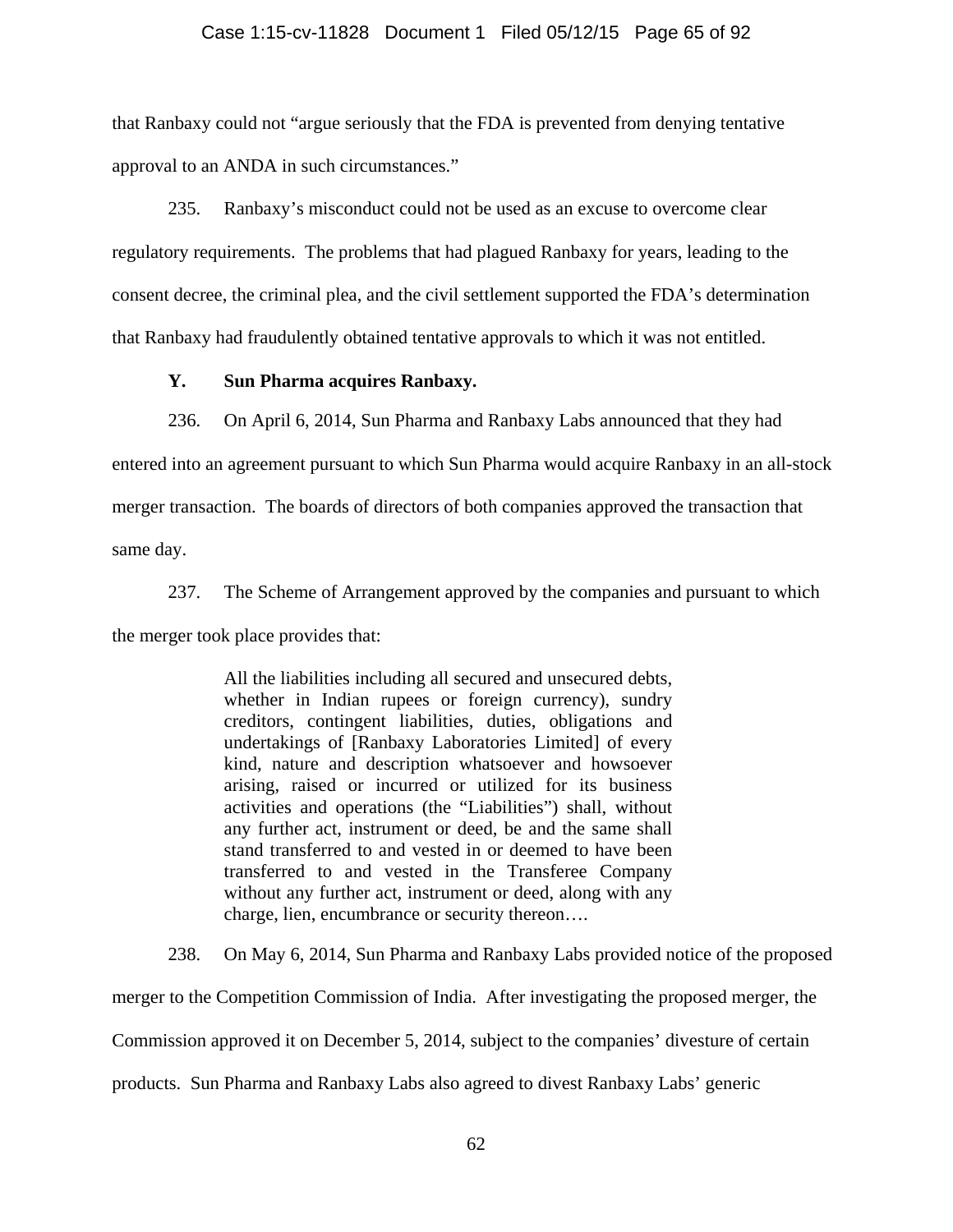#### Case 1:15-cv-11828 Document 1 Filed 05/12/15 Page 66 of 92

minocycline tablets to Torrent Pharmaceuticals, in response to a complaint brought by the U.S. Federal Trade Commission.

239. Sun Pharma completed its acquisition of Ranbaxy on or about March 25, 2015, and now owns Ranbaxy. Ranbaxy Labs is no longer listed on the Indian Stock Exchanges.

## **VI. MARKET POWER AND MARKET DEFINITION**

240. Ranbaxy wrongfully acquired, locked in, and used market power over the markets for valsartan and valganciclovir hydrochloride, or narrower markets contained therein.

241. The Hatch-Waxman Amendments empower the holder of a lawfully acquired first-to-file, 180-day exclusivity to exclude all other would-be generics from gaining ANDA approval of their applications until expiration of the exclusivity. This exclusivity enables the holder to exert market power in several ways.

242. First, the holder of the 180-day exclusivity largely has the ability to determine *when* the first generic entrant will appear in the market. Of course, as a general rule generic companies seek to enter the market at the earliest reasonable time they can, close on the heels of promptly acquired FDA approval, and as soon as patent obstacles might be removed. But since ANDA filers who are behind a locked-in, 180-day exclusivity generally must wait for the exclusivity to lapse, the first filer has the ability to control when generics enter. (For example, in some circumstances the holder of the 180-day exclusivity might reach an agreement with the brand company to delay the first filer's entry and get, in exchange, a large payment. By doing so the first filer delays not only its entry, but the entry of all other generic applicants. The first filer thus is able to provide the brand company with the ability to charge supra-competitive prices for branded versions of the drugs for longer than it would have otherwise been able, and in exchange get paid off to do so).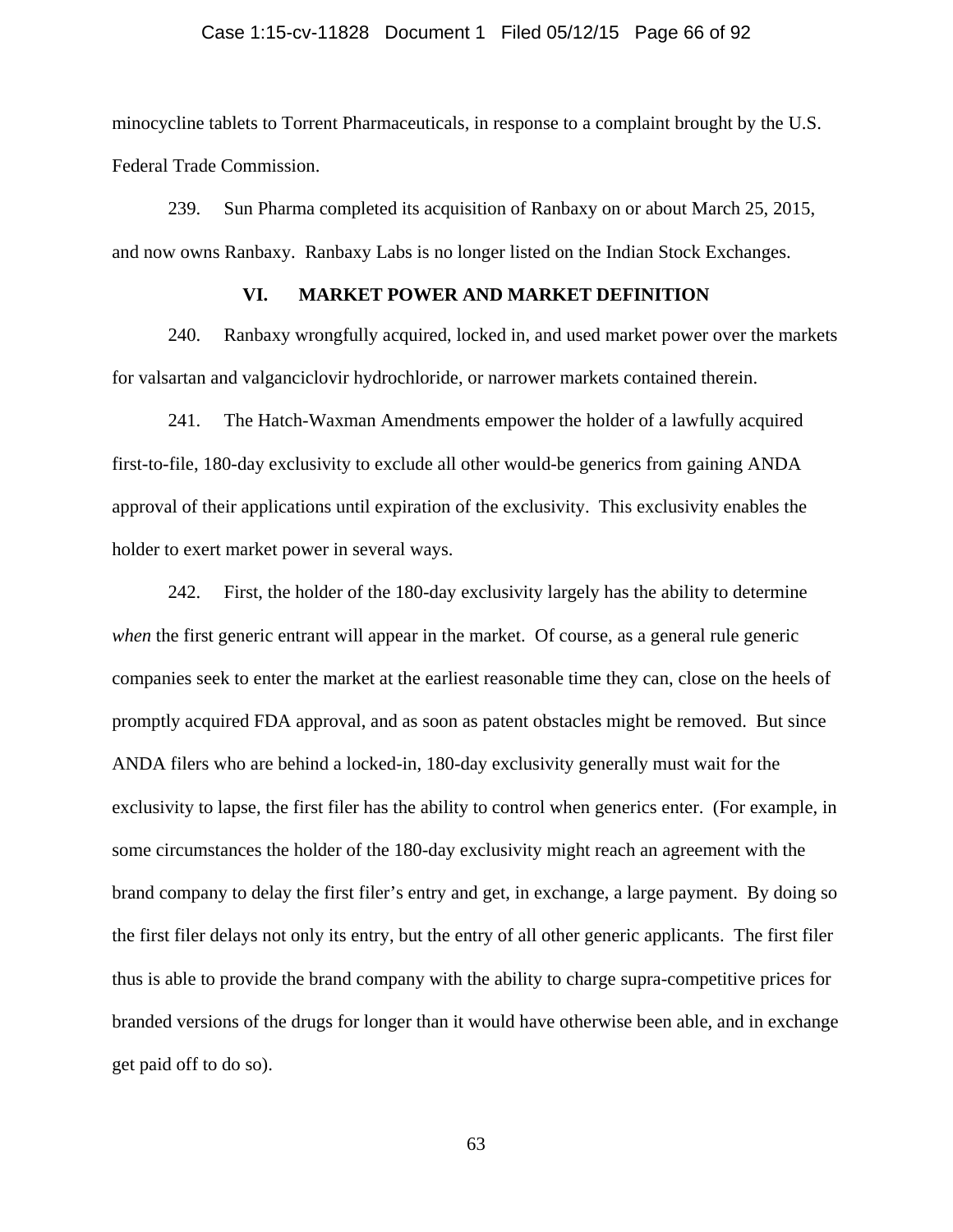#### Case 1:15-cv-11828 Document 1 Filed 05/12/15 Page 67 of 92

243. Second, the holder of the 180-day exclusivity largely has the power, once the first generic enters, to exclude other ANDA-based generic manufacturer's products from entering those markets. The first filer thus has the ability to capture an overwhelming majority of the market in a very short span of time.

244. Third, since the first filer is the only ANDA-approved generic on the market for the first six months, during that time it can charge much higher prices that are close to, albeit lower than, the brand price. And it can do this without losing substantial sales to other products prescribed and/or used for the same purposes, including brand name versions of the drug.

245. Valganciclovir hydrochloride tablets and valsartan tablets do not exhibit significant, positive cross-elasticity of demand with respect to price with any product other than their AB-rated generic equivalents.

246. A small, but significant, non-transitory price increase for these drugs by Ranbaxy would not have caused a significant loss of sales to other medications, and would not have made such a price increase unprofitable.

247. Valsartan is an angiotension II receptor antagonist (commonly referred to as an "ARB"), approved by the FDA for the treatment of hypertension and heart failure, as well as to reduce cardiovascular mortality in patients with problems of the left ventricle of the heart following myocardial infarction. The FDA approved the drug for sale in 2001. Novartis brought it to market under the brand name Diovan. In 2003, U.S. sales of Diovan were \$632 million; by 2008 sales had reached \$1.2 billion; by 2012 sales had reached \$1.9 billion; and in 2013 they exceeded \$2.1 billion. There is no reasonably interchangeable drug product (other than branded Diovan) for the indications for which valsartan is prescribed. Valsartan has attributes significantly differentiating it from other medications for similar indications, making it unique.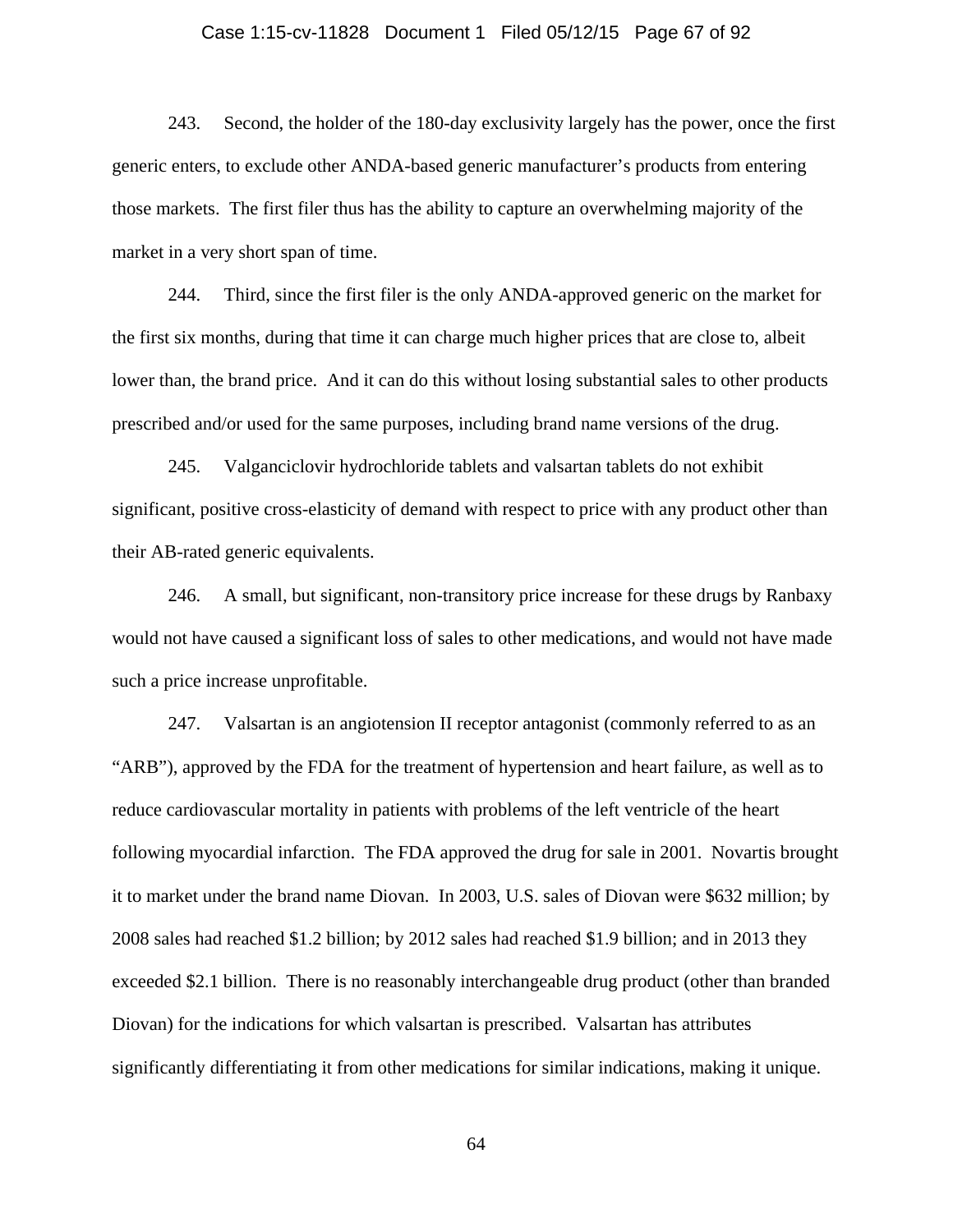#### Case 1:15-cv-11828 Document 1 Filed 05/12/15 Page 68 of 92

Because, among other reasons, it was the only drug approved to treat a trio of conditions – hypertension, high-risk heart attack survivors, and patients with heart failure – valsartan is differentiated from all products other than the brand name version of the drug, Diovan.

248. Valganciclovir hydrochloride is an orally administered antiviral medication, approved by the FDA for the treatment of cytomegalovirus ("CMV") retinitis in AIDS patients and for the prevention of CMV disease in organ transplant recipients. It is one of only two drugs approved for the treatment of CMV in kidney transplant patients. The FDA approved the drug for sale in the United States in 2001. Roche, brought it to market in tablet form under the brand name Valcyte. In 2008, U.S. sales of Valcyte were \$160 million; and by 2013 that figure had reached \$500 million. There is no reasonably interchangeable drug product (other than branded Valcyte) for the indications for which valganciclovir hydrochloride is prescribed. Valganciclovir hydrochloride has superior bioavailability to the other CMV drug, called ganciclovir, meaning that patients can take smaller doses of the drug, less often. And, unlike other medications for the treatment of CMV, which must be administered intravenously, Valcyte tablets can be taken orally. According to Roche, Valcyte satisfied a long-felt, but unsatisfied need, in the drug marketplace. Roche has called it the "gold standard," the "drug of choice," the "treatment of choice," and the "standard of care" for the prevention and treatment of CMV disease. In its 2004 annual report, Roche reported that Valcyte remained "the leading drug for the treatment of CMV retinitis in HIV patients." Valganciclovir hydrochloride is therefore differentiated from all products other than its brand name equivalent.

249. The pharmaceutical marketplace is characterized by a disconnect between the payment obligation and the product selection. State laws prohibit pharmacists from dispensing many pharmaceutical products – including valsartan and valganciclovir hydrochloride – to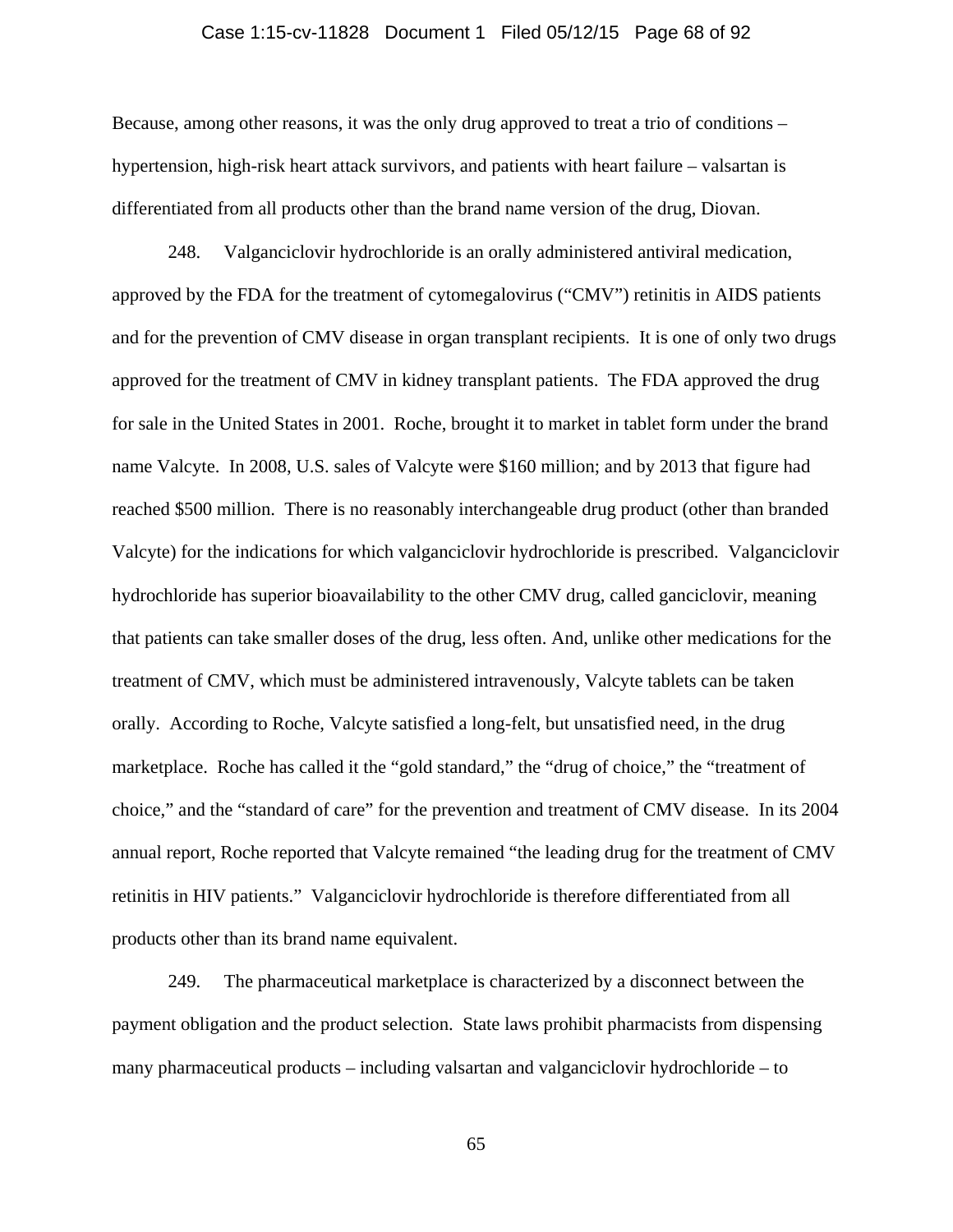#### Case 1:15-cv-11828 Document 1 Filed 05/12/15 Page 69 of 92

patients without a prescription written by a doctor. This prohibition divorces the payment obligation and the product selection: the patient (and in most cases, his or her insurer) has the obligation to pay for the pharmaceutical product, but the patient's doctor chooses which product the patient will buy.

250. Studies show that doctors typically are not aware of the relative costs of pharmaceuticals, and, even when they are, they are insensitive to price differences because they do not have to pay for the products.

251. Thus, unlike many consumer products, where consumers are provided with a choice of functionally similar products at the point of sale and make purchasing decisions primarily based on price, the initial purchasing decision for prescription drugs is made by the physician, not by consumers of these products.

252. To be a substitute for antitrust purposes, a functionally similar product must exert sufficient pressure on prices and sales of another product, so that the price of that product cannot be maintained above levels that would be maintained in a competitive market. No other antiviral medication (except for AB-rated generic versions of Valcyte) and no other ARB (except for AB-rated generic versions of Diovan) will, or would, take away sufficient sales from these drugs to prevent Ranbaxy from raising or maintaining the price of its AB-rated generic equivalent above levels that would prevail in a competitive market.

253. Ranbaxy needed to control only its AB-rated generic equivalent, and no other products, in order to maintain the price of its product profitably at supra-competitive prices while preserving all or virtually all of its sales. Only the market entry of a competing, AB-rated generic version of Ranbaxy's product would render Ranbaxy unable to profitably maintain its supra-competitive prices without losing substantial sales.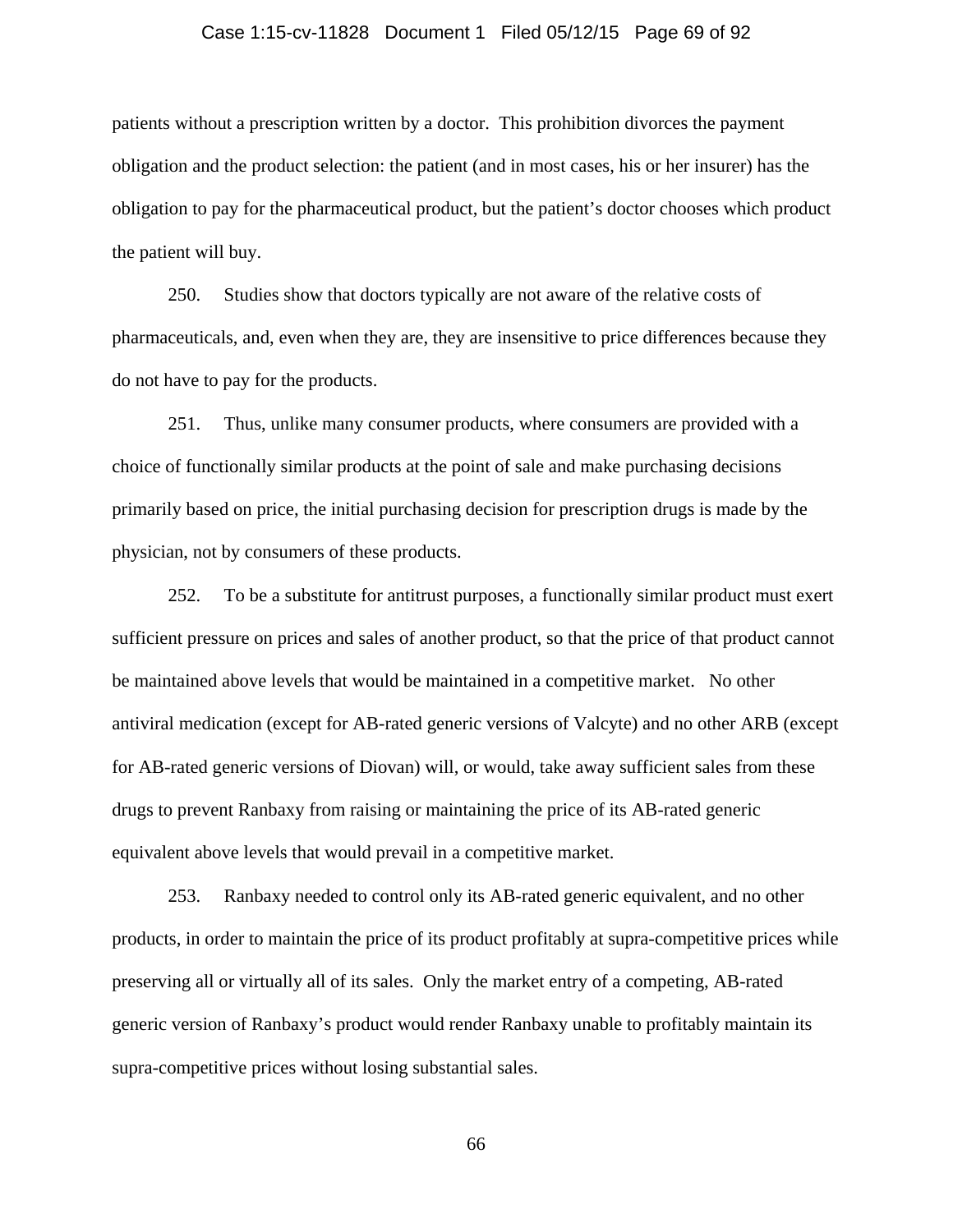## Case 1:15-cv-11828 Document 1 Filed 05/12/15 Page 70 of 92

254. Ranbaxy also sold its generic products at prices well in excess of marginal costs, and substantially in excess of the competitive price, and enjoyed high profit margins.

255. Ranbaxy has had, and exercised, the power to exclude competition from each of the relevant markets.

256. To the extent that Plaintiff is legally required to prove market power circumstantially by first defining a relevant product market, Plaintiff alleges that the relevant markets are (a) all valsartan tablets – *i.e.*, Diovan (in all its forms and dosage strengths) and ABrated bioequivalent valsartan tablets; and (b) all valganciclovir hydrochloride tablets – *i.e.*, Valcyte (in all its forms and dosage strengths) and AB-rated bioequivalent valganciclovir hydrochloride tablets. During the period relevant to this case, Ranbaxy has been able to control competition in these markets and profitably maintain the price of these products well above competitive levels.

257. Ranbaxy, at all relevant times, enjoyed high barriers to entry with respect to competition to the above defined relevant market due to patent and other regulatory protections, and high costs of entry and expansion.

258. The relevant geographic market is the United States and its territories.

#### **VII. MARKET EFFECTS**

259. Ranbaxy, acting alone and/or in concert with Beardsley and Parexel, willfully and unlawfully maintained its market power by engaging in an overarching scheme to exclude competition. Ranbaxy designed this scheme, which discouraged, rather than encouraged, competition on the merits, for the anticompetitive purpose of forestalling generic competition, and carried out the scheme with the anticompetitive effect of maintaining supra-competitive prices for the relevant product. Ranbaxy implemented its scheme by, *inter alia*, filing, maintaining, and pursuing ANDAs for drugs that it knew it was unlikely to ever be able to bring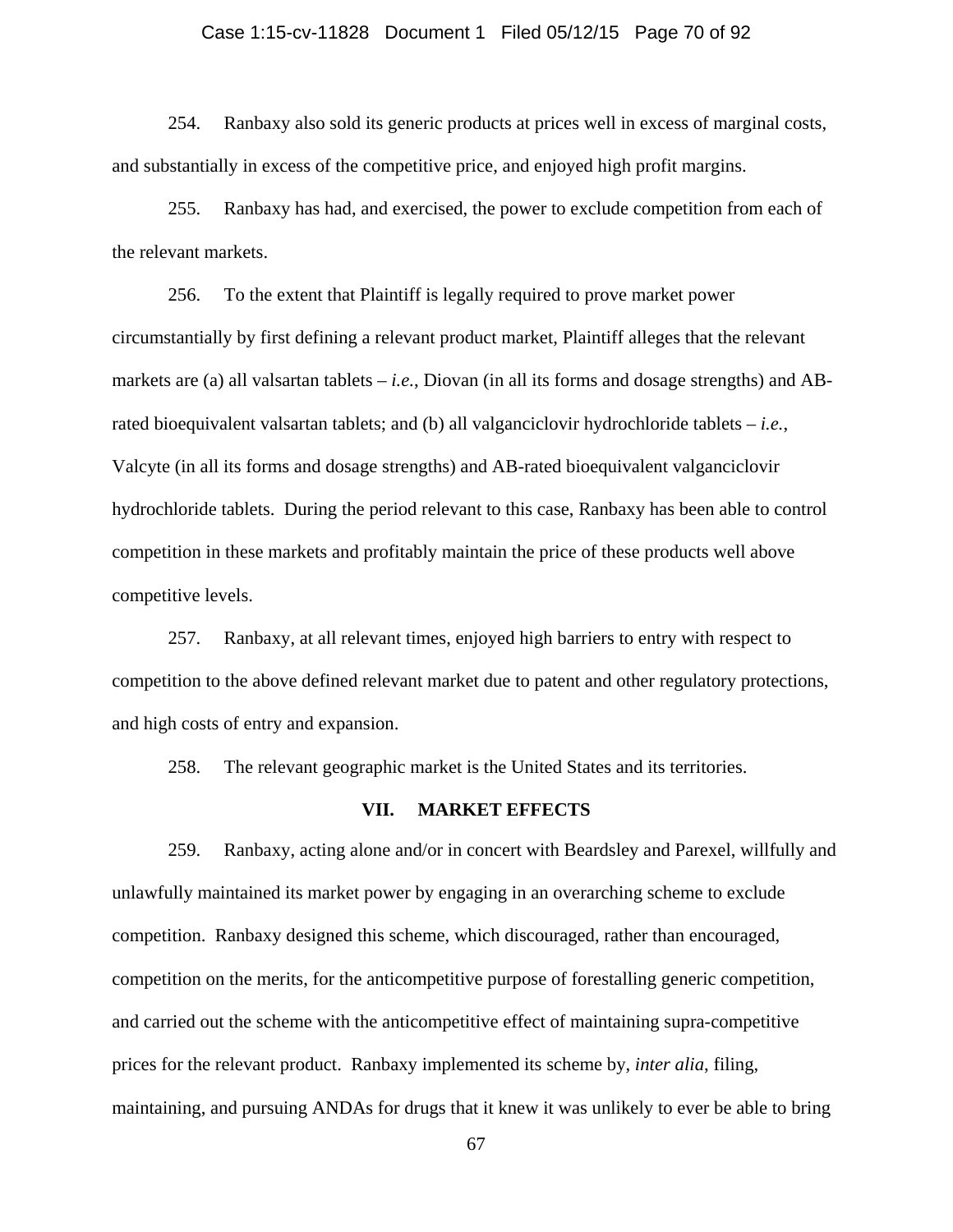#### Case 1:15-cv-11828 Document 1 Filed 05/12/15 Page 71 of 92

to market. It continued its scheme by engaging in a protracted series of misrepresentations and falsehoods to secure tentative approvals to which it was not lawfully entitled. It used the deceptively obtained first-to-file exclusivity both as leverage in settlements with brand companies that secured benefits for itself and delayed generic entry far longer than would have otherwise occurred, and as a means of excluding other generics from entering the market. And its deficient manufacturing operations, which it shielded from FDA scrutiny when obtaining the tentative approvals, resulted in Ranbaxy being unable to bring its generic drugs to market in a timely manner. These acts in combination and individually were all undertaken to serve Ranbaxy's anticompetitive goals.

260. Ranbaxy's acts and practices, including its conspiracy with Beardsley and Parexel, had the purpose and effect of restraining competition unreasonably and injuring competition by protecting its generic products from other generic competition. Ranbaxy's actions, including its conspiracy with Beardsley and Parexel, allowed it to maintain a monopoly and exclude competition in the markets for the aforementioned drugs, *i.e*., Diovan, Valcyte, and their AB-rated generic equivalents, to the detriment of Plaintiff and all other members of the direct purchaser class.

261. Ranbaxy's exclusionary conduct, including its conspiracy with Beardsley and Parexel, has delayed generic competition and unlawfully enabled it to sell its generic products without generic competition. But for Ranbaxy's illegal conduct, one or more generic competitors would have begun marketing AB-rated generic versions of these drugs much sooner than they actually were marketed.

262. By way of examples and not limitation, in the absence of Ranbaxy's conduct, along and in concert with Beardsley and Parexel: (i) Ranbaxy would not have obtained first-to-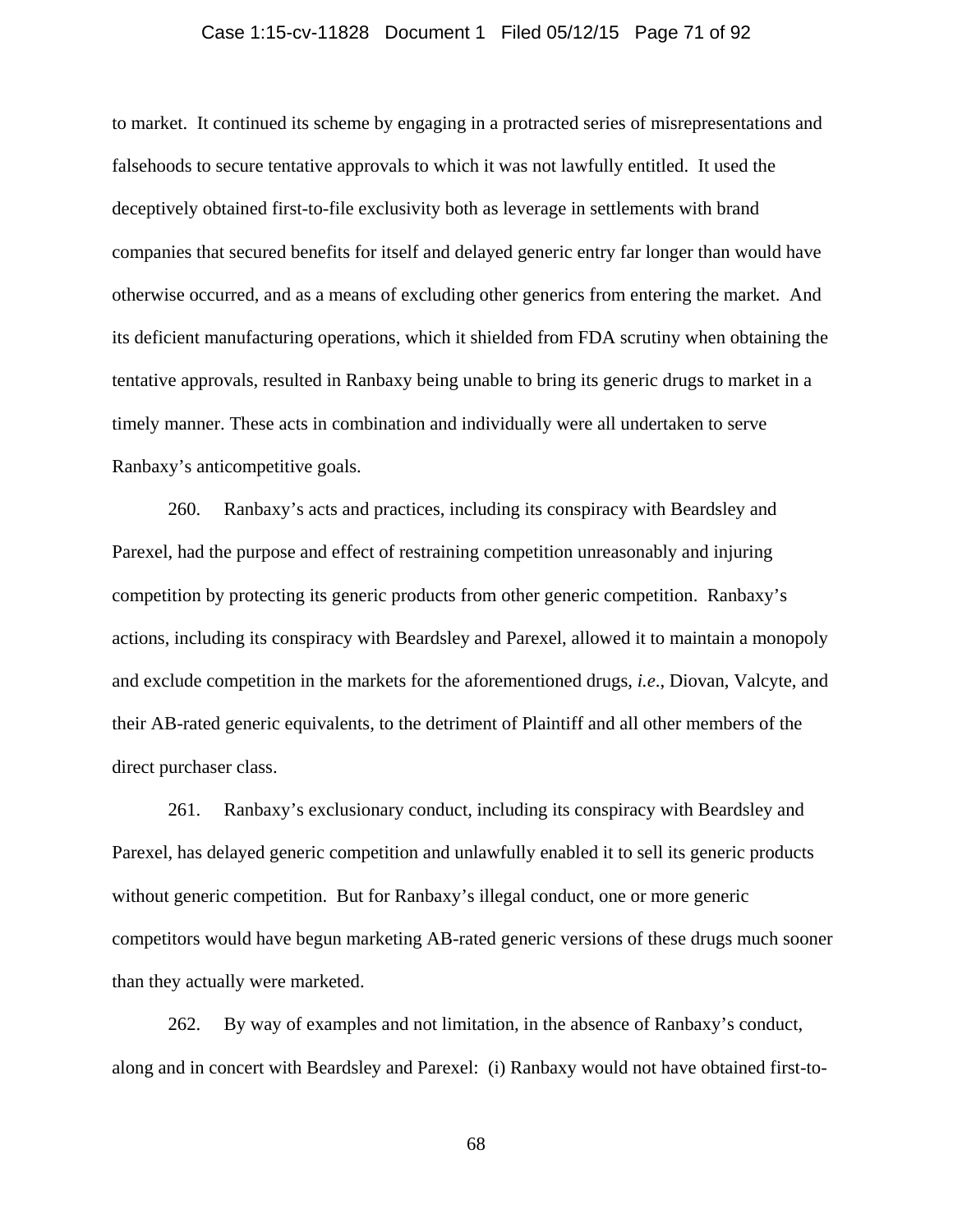#### Case 1:15-cv-11828 Document 1 Filed 05/12/15 Page 72 of 92

file bottlenecking exclusivity for Diovan and Valcyte, and would not have been able to trade that status into settlements with the brand companies, which delayed generic entry for years into the future; (ii) Ranbaxy would not have received tentative approval of its Diovan and Valcyte ANDAs within the time period established by applicable regulations, but would have forfeited its 180-day exclusivity, thereby removing a substantial barrier to the market entry of multiple other generic companies; and (iii) other generic ANDA filers would have known, in October 2007 for Diovan, and in June 2008 for Valcyte, that there would be no generic ANDA applicant entitled to 180-day exclusivity, which would have incentivized other ANDA filers to proceed more rapidly with their own ANDA efforts for those drugs.

263. Other generic manufacturers seeking to sell generic Diovan and/or Valcyte all had extensive experience in the pharmaceutical industry, including in obtaining approval for ANDAs and marketing generic pharmaceutical products, and at least several of these generic manufacturers would have been ready, willing, and able to effectuate earlier launches of their generic versions of Diovan (no later than September 21, 2012), and Valcyte (no later than March 15, 2013), were it not for Ranbaxy's illegal and unlawful acts and conspiracies with Beardsley and Parexel.

264. Ranbaxy's illegal acts and conspiracies with Beardsley and Parexel to delay the introduction into the U.S. marketplace of any other generic versions of Diovan and Valcyte caused Plaintiff and all members of the class to pay more than they would have paid for these drugs (both branded and, eventually, generic versions), absent this illegal conduct.

265. Typically, generic versions of brand-name drugs are initially priced significantly below the branded counterpart. As a result, upon generic entry, direct purchasers substitute generic versions of the drug for some or all of their purchases. As more generic manufacturers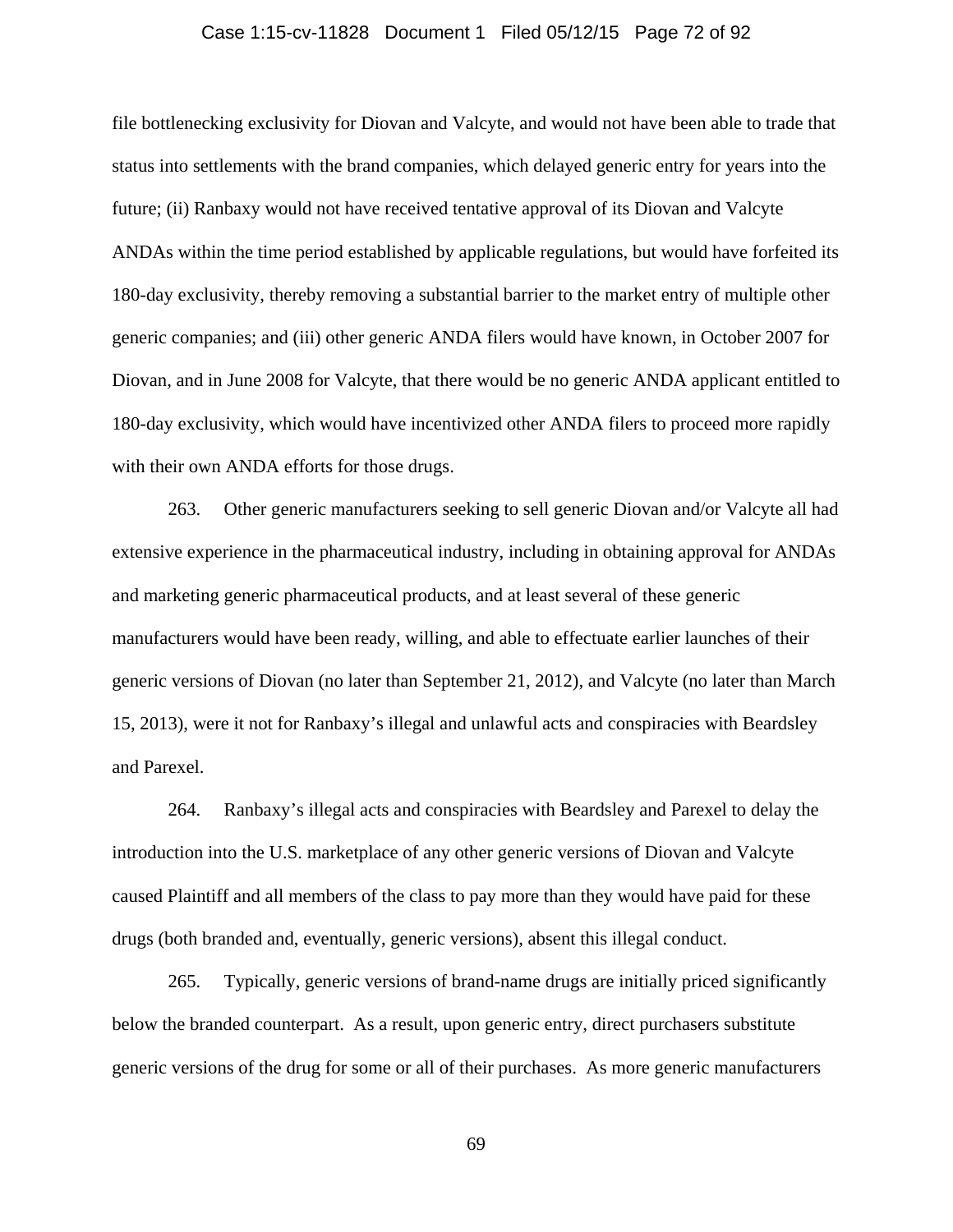### Case 1:15-cv-11828 Document 1 Filed 05/12/15 Page 73 of 92

enter the market, prices for generic versions of a drug predictably plunge even further because of competition among the generic manufacturers, and, correspondingly, the brand name drug continues to lose even more market share to the generics. This price competition enables all direct purchasers of the drugs to purchase generic versions of a drug at a substantially lower price, and/or purchase the brand name drug at a reduced price. Consequently, brand name drug manufacturers have a keen financial interest in delaying the onset of generic competition. Generic companies holding first-to-file exclusivity likewise have a keen financial interest in delaying their entry into the market in exchange for a share of the monopoly profits that their delay makes possible. And purchasers experience substantial cost inflation from these delays.

266. If generic competitors had not been unlawfully prevented from entering the market earlier and competing in the relevant markets, direct purchasers, such as Plaintiff and members of the class, would have paid less for these drugs by (a) receiving discounts on their remaining brand purchases of these drugs, (b) substituting purchases of less-expense generic versions for their purchases of more-expensive brand versions, and/or (c) purchasing the generic versions of these drugs at lower prices sooner.

267. Moreover, due to Ranbaxy's fraud, other generic manufacturers were discouraged from and/or delayed in developing their own generic versions of these drugs, and/or challenging the validity or infringement of the patents purporting to cover these drugs in court.

268. Thus, Ranbaxy's unlawful conduct deprived the Plaintiff and the members of the direct purchaser class of the benefits from competition that the antitrust laws were designed to ensure.

# **VIII. ANTITRUST IMPACT AND IMPACT ON INTERSTATE COMMERCE**

269. During the relevant period, Plaintiff and members of the direct purchaser class purchased substantial amounts of Diovan and Valcyte directly from their branded manufacturers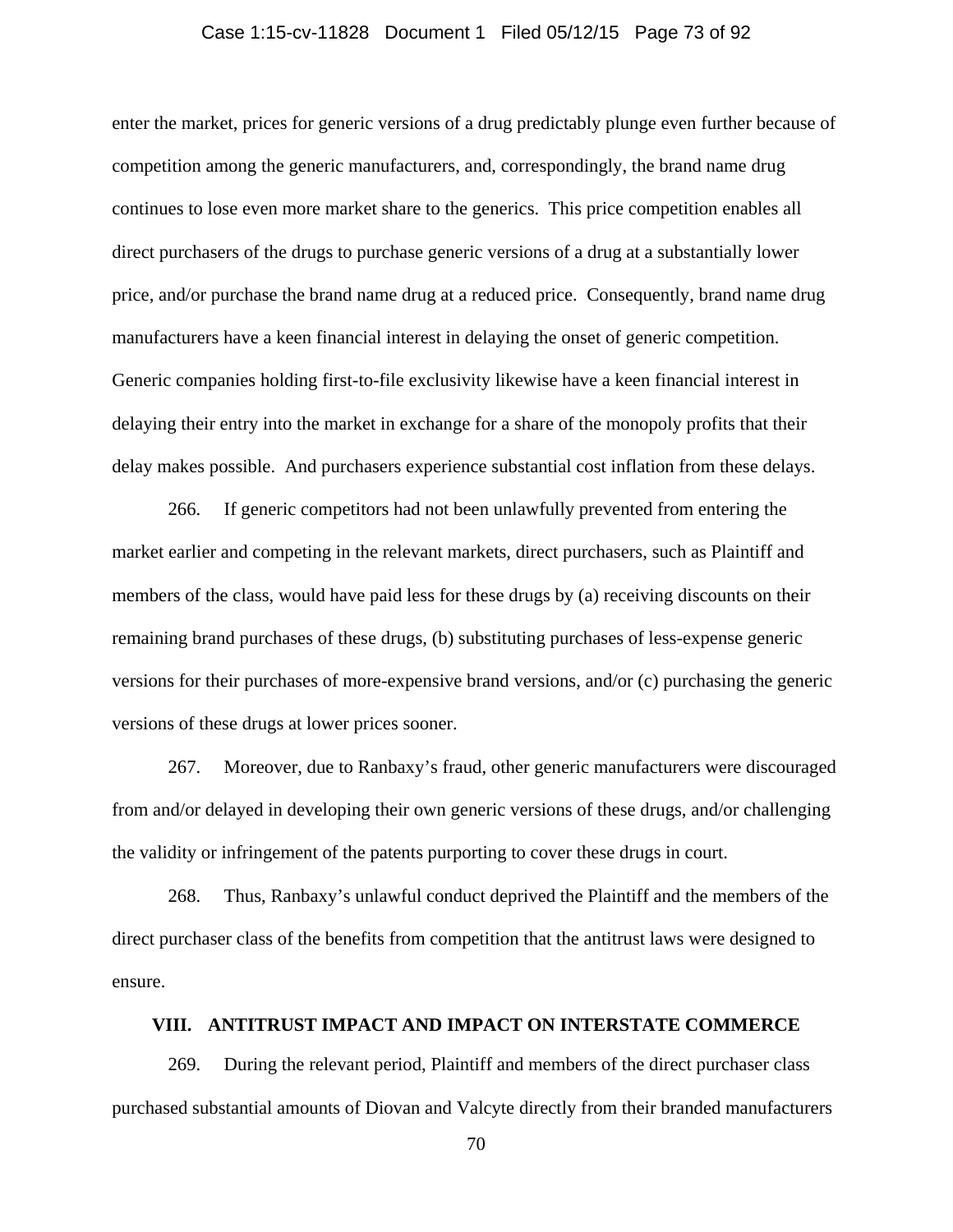### Case 1:15-cv-11828 Document 1 Filed 05/12/15 Page 74 of 92

and/or purchased substantial amounts of generic versions of Diovan and Valcyte directly from Ranbaxy. As a result of Defendants' illegal conduct, members of the direct purchaser class were compelled to pay, and did pay, artificially inflated prices for their drug requirements on these purchases. Those prices were substantially greater than the prices that members of the direct purchaser class would have paid absent the illegal conduct alleged herein, because: (1) the price of brand-name Diovan and Valcyte was artificially inflated by Defendants' illegal conduct; (2) direct purchaser class members were deprived of the opportunity to purchase lower-priced generic versions of Diovan and Valcyte sooner; and/or (3) the price of generic Diovan and Valcyte was artificially inflated by Defendants' illegal conduct.

270. As a consequence, Plaintiff and members of the direct purchaser class have sustained substantial losses and damage to their business and property in the form of overcharges. The full amount, form, and components of such damages will be calculated after discovery and upon proof at trial.

271. Ranbaxy's efforts to monopolize and restrain competition in the market for these drugs have substantially affected interstate and foreign commerce.

272. At all material times, Ranbaxy manufactured, promoted, distributed, and sold, and/or prevented the manufacturing, promotion, distribution, and sale of, substantial amounts of these drugs in a continuous and uninterrupted flow of commerce across state and national lines and throughout the United States.

273. At all material times, Ranbaxy transmitted funds as well as contracts, invoices and other forms of business communications and transactions in a continuous and uninterrupted flow of commerce across state and national lines in connection with the sale of these drugs.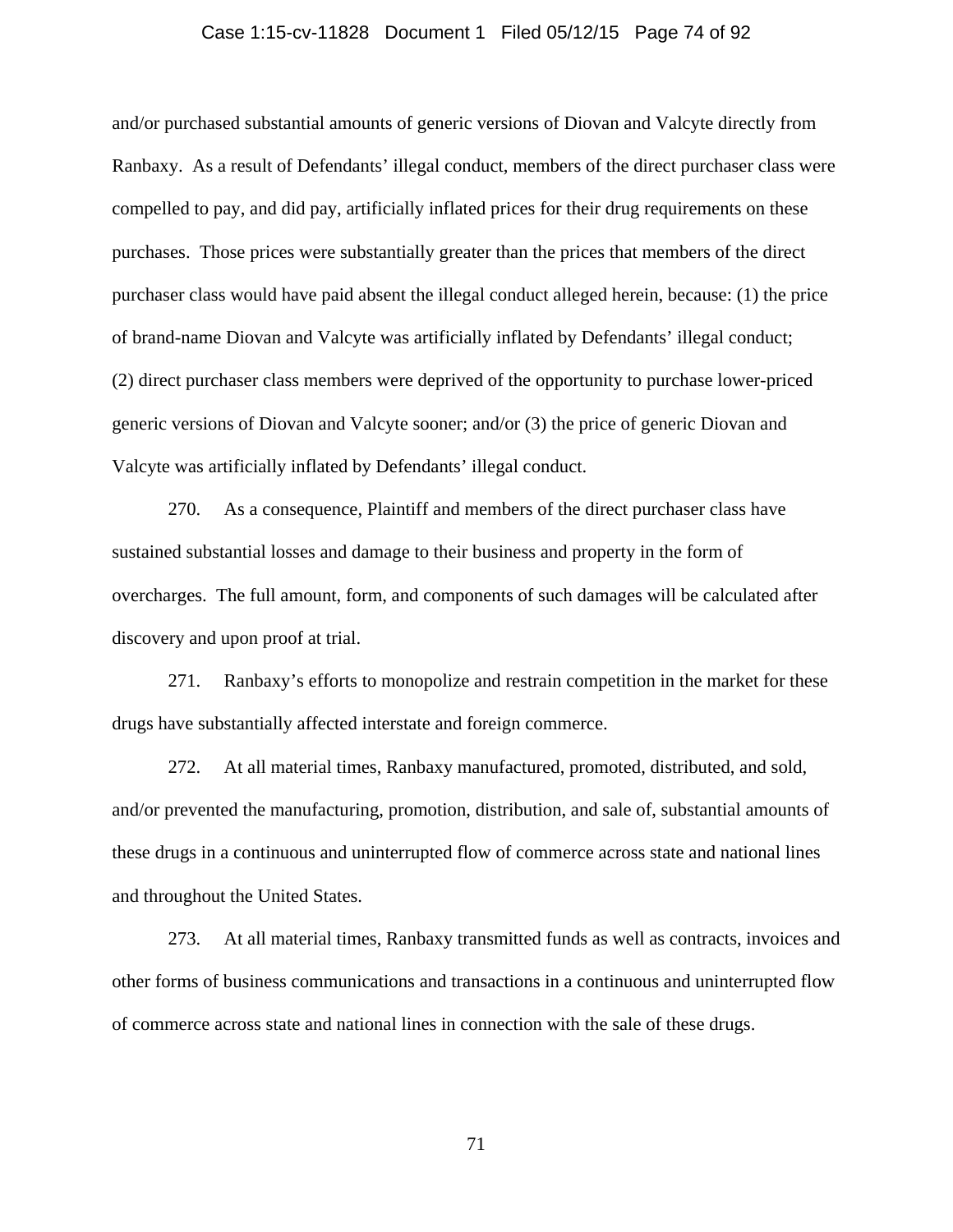274. In furtherance of their efforts to monopolize and restrain competition in the

market for these drugs, Ranbaxy employed the U.S. mail and interstate and international wire

lines, as well as means of interstate and international travel. Ranbaxy's activities were within the

flow of and have substantially affected interstate commerce.

# **IX. CLASS ACTION ALLEGATIONS**

275. Plaintiff, on behalf of itself and all direct purchaser class members, seeks

damages, measured as overcharges, trebled, against Defendants based on allegations of

anticompetitive and fraudulent conduct in the market for Diovan and Valcyte, and their AB-rated

generic equivalents.

276. Plaintiff brings this action on behalf of itself and, under Federal Rule of Civil

Procedure 23(a) and  $(b)(3)$ , as a representative of a direct purchaser class defined as follows:

All persons or entities in the United States and its territories who purchased Diovan and/or AB-rated generic versions of Diovan directly from any of the Defendants or any brand or generic manufacturer at any time during the period September 21, 2012, through and until the anticompetitive effects of the Defendants' conduct cease (the "Diovan Class Period");

All persons or entities in the United States and its territories who purchased Valcyte and/or AB-rated generic versions of Valcyte directly from any of the Defendants or any brand or generic manufacturer at any time during the period March 15, 2013, through and until the anticompetitive effects of the Defendants' conduct cease (the "Valcyte Class Period").

Excluded from the Direct Purchaser Class are Defendants and their officers, directors,

management, employees, subsidiaries, or affiliates, and all governmental entities.

277. Members of the direct purchaser class are so numerous that joinder is

impracticable. Plaintiff believes that the class numbers in the many scores of entities. Further,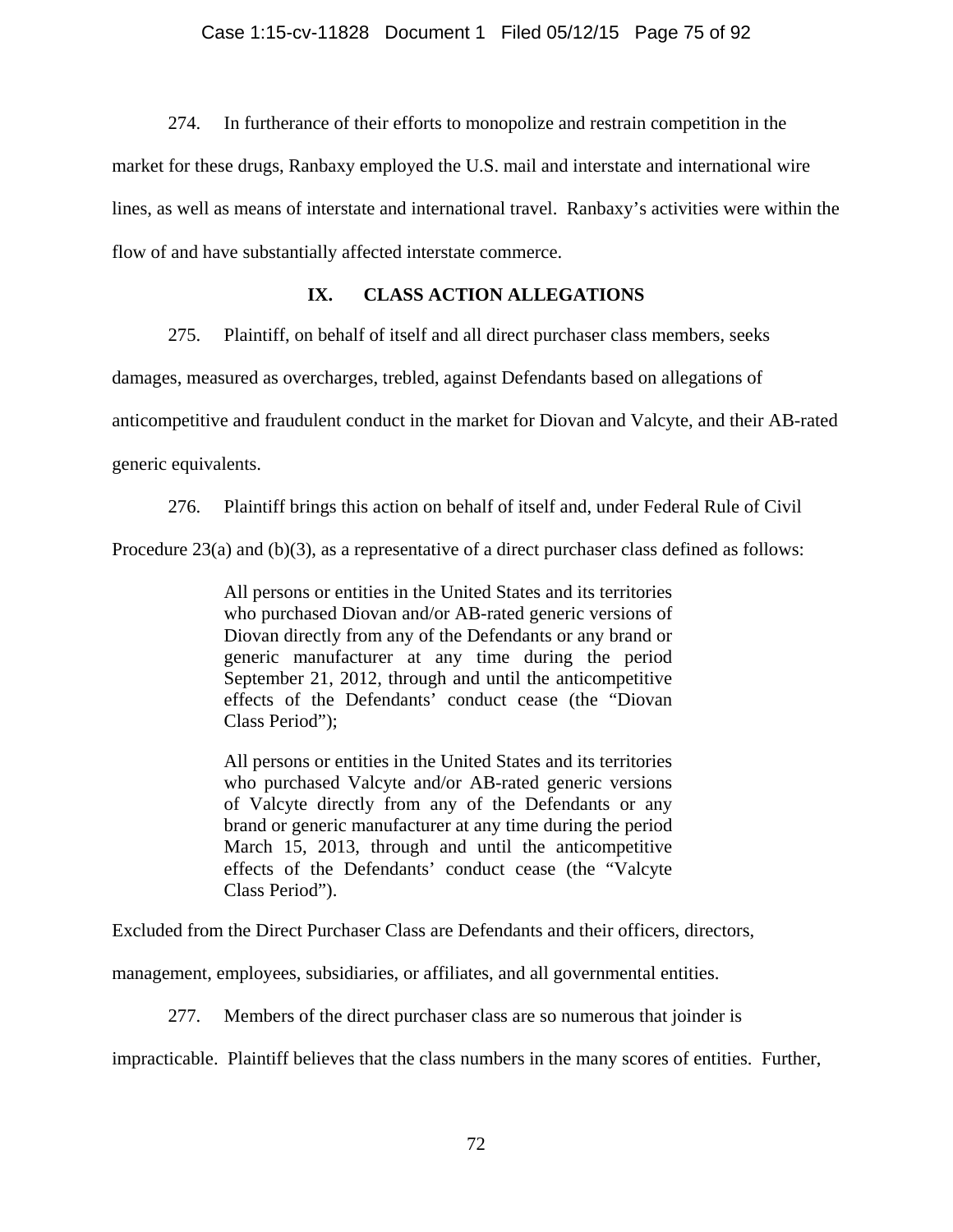### Case 1:15-cv-11828 Document 1 Filed 05/12/15 Page 76 of 92

the direct purchaser class is readily identifiable from information and records in Defendants' possession.

278. Plaintiff's claims are typical of the claims of the members of the direct purchaser class. Plaintiff and all members of the direct purchaser class were damaged by the same wrongful conduct of the Defendants, *i.e.*, they paid artificially inflated prices for valganciclovir hydrochloride and valsartan and were deprived of earlier and more robust competition from cheaper generic versions of Diovan and Valcyte as a result of Defendants' wrongful conduct.

279. Plaintiff will fairly and adequately protect and represent the interests of the direct purchaser class. The interests of the plaintiff are coincident with, and not antagonistic to, those of the direct purchaser class.

280. Plaintiff is represented by counsel with experience in the prosecution of class action antitrust litigation, and with particular experience with class action antitrust litigation involving pharmaceutical products.

281. Questions of law and fact common to the members of the direct purchaser class predominate over questions that may affect only individual class members because Defendants have acted on grounds generally applicable to the entire direct purchaser class thereby making overcharge damages with respect to the direct purchaser class as a whole appropriate. Such generally applicable conduct is inherent in Defendants' wrongful conduct.

- 282. Questions of law and fact common to the direct purchaser class include:
- a. whether Ranbaxy willfully obtained and/or maintained market power over Diovan and its generic equivalents;
- b. whether Ranbaxy willfully obtained and/or maintained market power over Valcyte and its generic equivalents;
- c. whether Ranbaxy unlawfully excluded competitors and potential competitors from the market for Diovan and Valcyte and their AB-rated generic bioequivalents;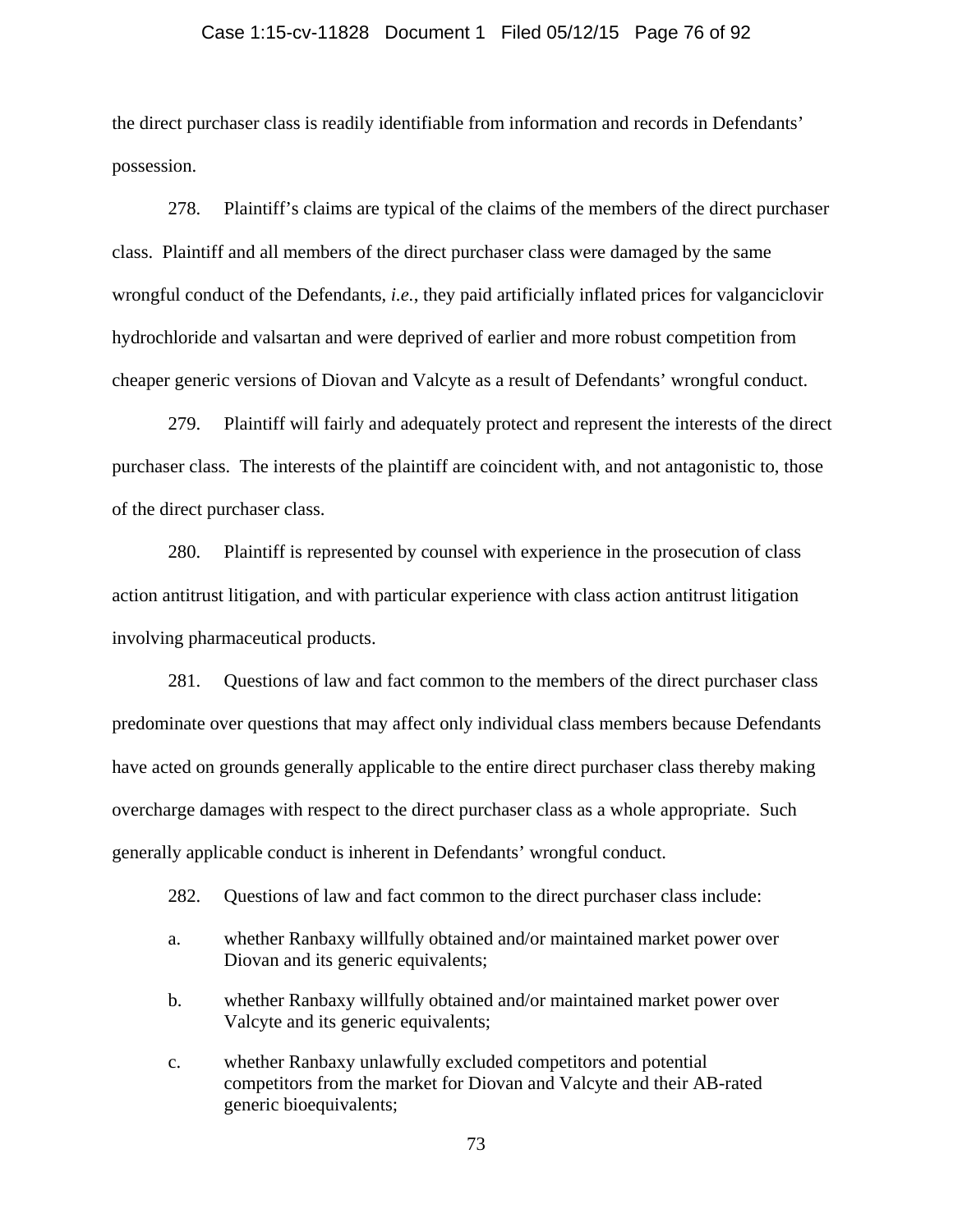- d. whether Ranbaxy unlawfully delayed or prevented generic manufacturers from coming to market in the United States;
- e. whether Ranbaxy maintained market power, itself and/or in conspiracy with Beardsley and Parexel, by delaying generic entry;
- f. whether the law requires definition of a relevant market when direct proof of market power is available, and if so the definition of the relevant market;
- g. whether Ranbaxy's activities as alleged herein have substantially affected interstate commerce;
- h. whether, and if so to what extent, Ranbaxy's conduct caused antitrust injury (*i.e.*, overcharges) to Plaintiff and the members of the class; and
- i. the quantum of aggregate overcharge damages to the class.

283. Class action treatment is a superior method for the fair and efficient adjudication of the controversy. Such treatment will permit a large number of similarly-situated persons to prosecute their common claims in a single forum simultaneously, efficiently, and without the unnecessary duplication of evidence, effort, or expense that numerous individual actions would engender. The benefits of proceeding through the class mechanism, including providing injured persons or entities a method for obtaining redress on claims that could not practicably be pursued individually, substantially outweighs potential difficulties in management of this class action.

284. Plaintiff knows of no special difficulty to be encountered in the maintenance of this action that would preclude its maintenance as a class action.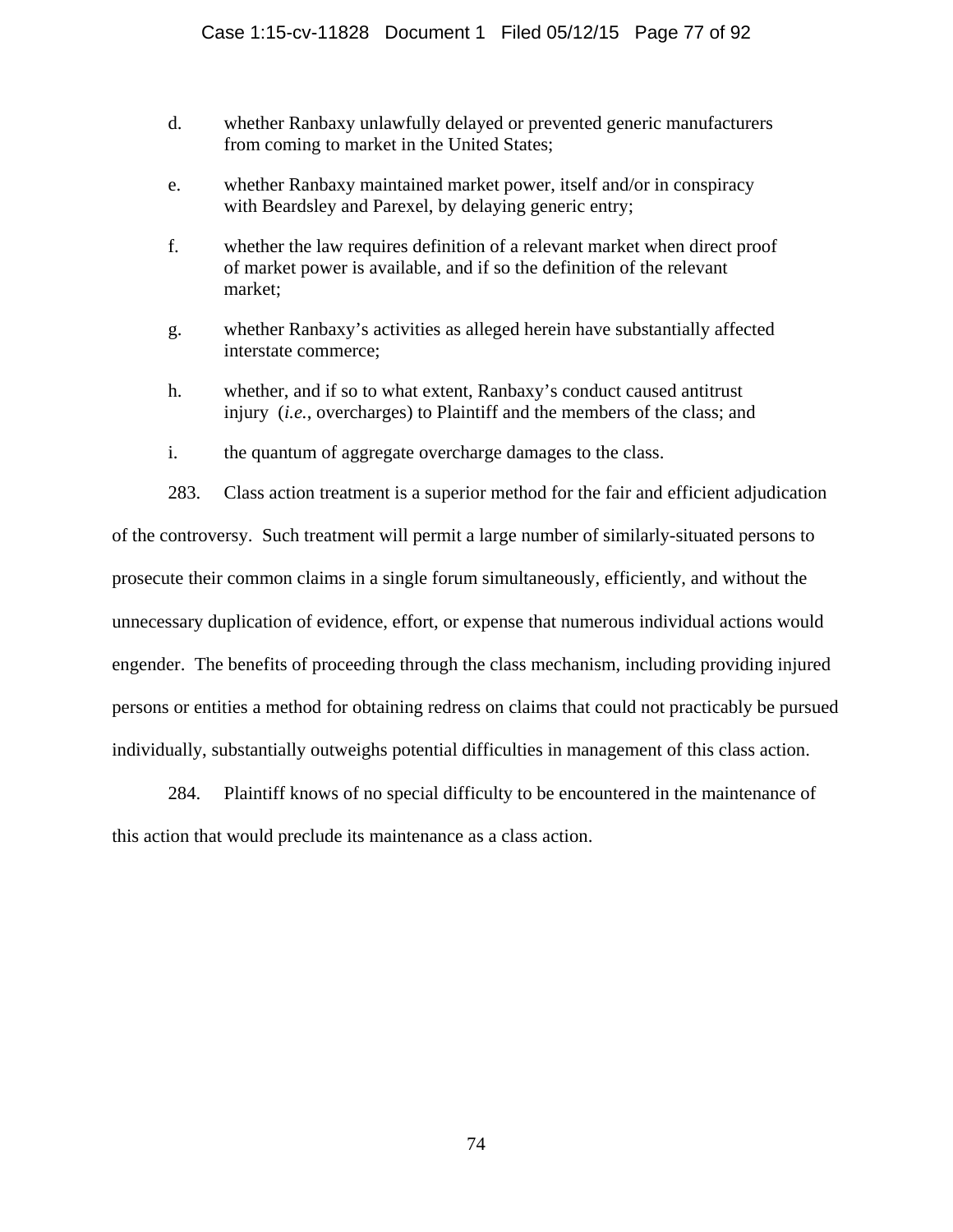# **X. CLAIMS FOR RELIEF**

# **COUNT ONE - VIOLATION OF SECTION 2 OF THE SHERMAN ACT (15 U.S.C. § 2) (Asserted Against All Defendants as to Valsartan)**

285. Plaintiff repeats and incorporates by reference all preceding paragraphs and allegations.

286. As described above, from September 21, 2012, until at least January 5, 2015 (and with effects lasting far longer), Ranbaxy possessed market power in the market for valsartan. No other generic manufacturer sold a competing version of valsartan, before January 5, 2015.

287. Ranbaxy willfully and unlawfully maintained its market power in the valsartan market from September 21, 2012, through at least January 5, 2015, by engaging in an anticompetitive scheme to keep generic equivalents from the market – not as a result of providing a superior product, business acumen, or historical accident.

288. Ranbaxy knowingly and intentionally engaged in an anticompetitive scheme designed to block and delay entry of other AB-rated generic versions of valsartan to maintain its market power. This scheme included:

- a. Filing, pursuing, and maintaining ANDAs based upon falsified information;
- b. Making repeated fraudulent statements to the FDA, with the specific purpose, intent, and effect of having the FDA rely upon those fraudulent statements in allowing Ranbaxy to secure tentative and final approval for its ANDAs; and
- c. Using its fraudulently obtained first-to-file exclusivity to keep other generic manufacturers out of the market.

289. By means of this scheme, Ranbaxy intentionally and wrongfully maintained market power with respect to valsartan in violation of Section 2 of the Sherman Act. As a result of this unlawful maintenance of market power, Plaintiff and members of the class paid artificially inflated prices for their valsartan tablet requirements.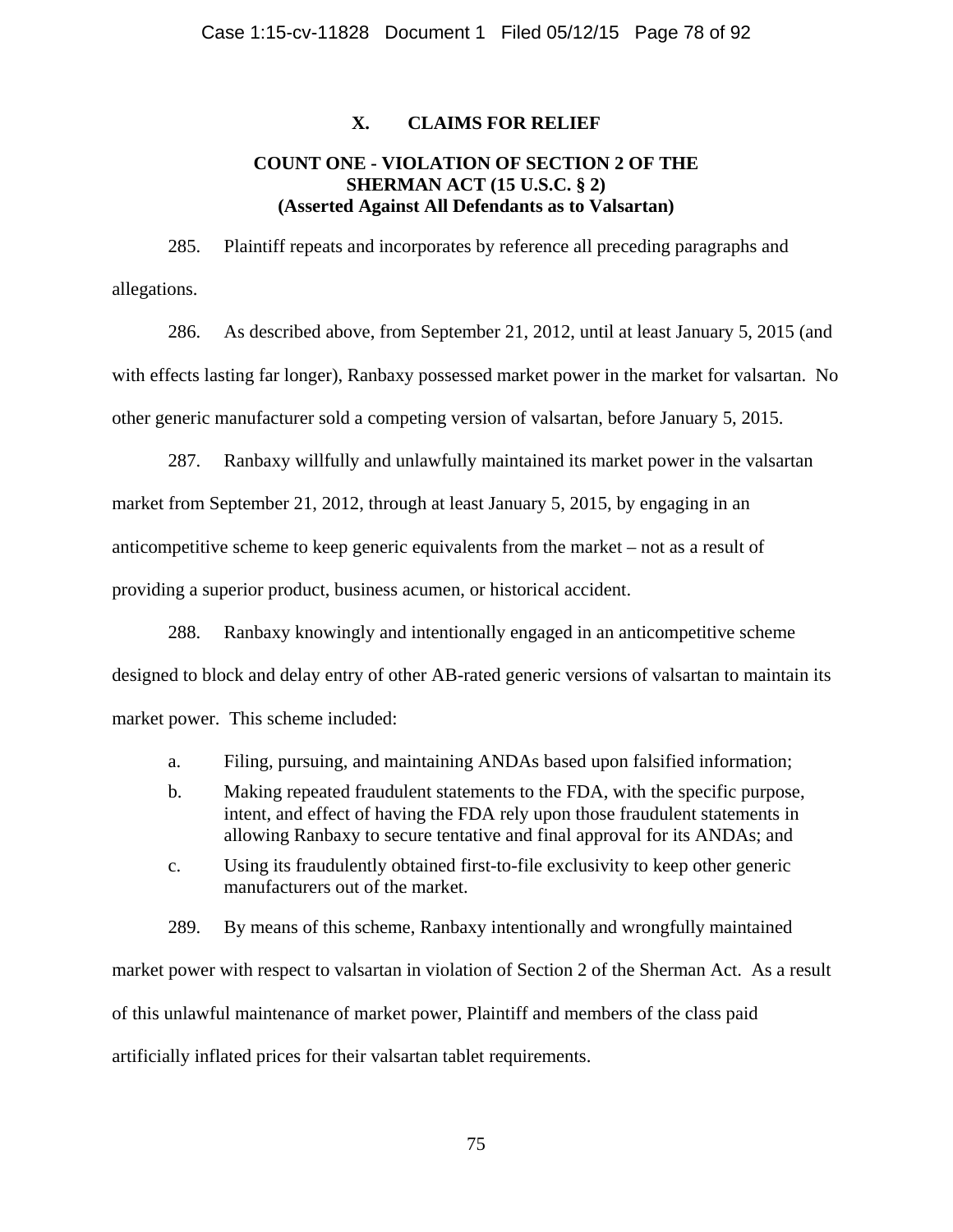#### Case 1:15-cv-11828 Document 1 Filed 05/12/15 Page 79 of 92

290. Plaintiff and members of the class have been injured in their business or property by Ranbaxy's antitrust violations. Their injury consists of having paid, and continuing to pay, higher prices for their valsartan tablet requirements than they would have paid in the absence of those violations. Such injury, called "overcharges," is of the type antitrust laws were designed to prevent and flows from that which makes Ranbaxy's conduct unlawful, and Plaintiff and the class are the proper entities to bring a case concerning this conduct.

291. Ranbaxy's anticompetitive conduct is not entitled to qualified *Noerr-Pennington* immunity.

292. Ranbaxy engaged in a knowing, direct fraud against a governmental entity (the FDA), that was empowered to grant a lawful period of market exclusivity (180-days market exclusivity to the first generic filer to submit a substantially complete ANDA, so long as that generic filer obtained tentative approval within 30 months of filing). Through a series of misrepresentations, fraud, and deceit, Ranbaxy deceived the FDA into believing that Ranbaxy's manufacturing and production operations were in compliance with applicable regulations, and that its data was reliable, when Ranbaxy knew that this was not true. In reliance upon these fraudulent statements, the FDA granted Ranbaxy a period of exclusivity to which it was not lawfully entitled. And, Ranbaxy asserted this wrongfully-obtained exclusivity to exclude competition from the marketplace.

293. Ranbaxy knowingly and intentionally engaged in sham petitioning before the FDA, making repeated misstatements concerning, *inter alia,* its manufacturing facilities, compliance with cGMP, and the reliability of its data, all designed to intentionally and deceptively convince the FDA to grant it first-to-file exclusivity, which it intended to, and did,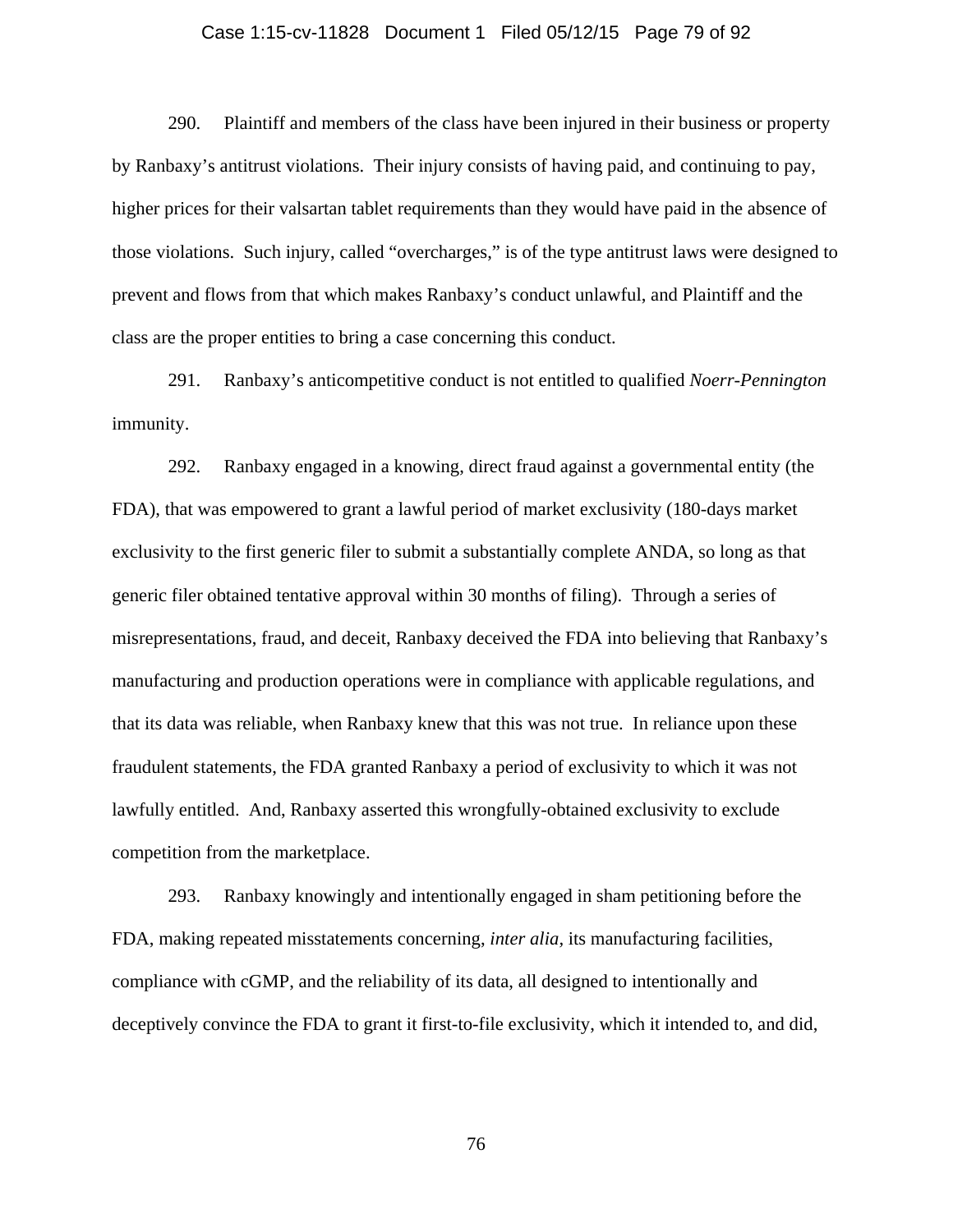### Case 1:15-cv-11828 Document 1 Filed 05/12/15 Page 80 of 92

use to keep (a) all generic competition (including itself) out of the market for an extended period of time, and (b) other generic competitors off the market for at least an additional 180 days.

294. For each of the relevant ANDAs that Ranbaxy filed, Ranbaxy knew at the time it filed that it had no realistic likelihood of success; that is, no realistic likelihood that the FDA would, absent fraudulent conduct on the part of Ranbaxy, accept the ANDA as being substantially complete and in compliance with applicable regulations. And for each relevant ANDA that Ranbaxy maintained, Ranbaxy knew that it had no realistic likelihood of success; that is, no realistic likelihood that that the FDA would, absent Ranbaxy's fraud, grant tentative or final approval to the ANDA.

295. Ranbaxy knew, therefore, that no reasonable pharmaceutical manufacturer would have believed it had a reasonable chance of ultimately succeeding on the merits of its ANDA filings. Ranbaxy filed these ANDAs for the purposes of using a governmental process (including the 180-day exclusivity associated with the FDA's acceptance and tentative approval) to obtain an exclusivity to which it was not entitled, as an anticompetitive weapon to keep other generics off the market.

# **COUNT TWO - VIOLATION OF SECTION 2 OF THE SHERMAN ACT (15 U.S.C. § 2)**

### **(Asserted Against All Defendants as to Valganciclovir Hydrochloride)**

296. Plaintiff repeats and incorporates by reference all preceding paragraphs and allegations.

297. As described above, from March 15, 2013, until at least November 20, 2014 (and with effects lasting far longer), Ranbaxy possessed market power in the market for valganciclovir hydrochloride. No generic manufacturer, including Ranbaxy, sold any version of valganciclovir hydrochloride tablets until November 20, 2014.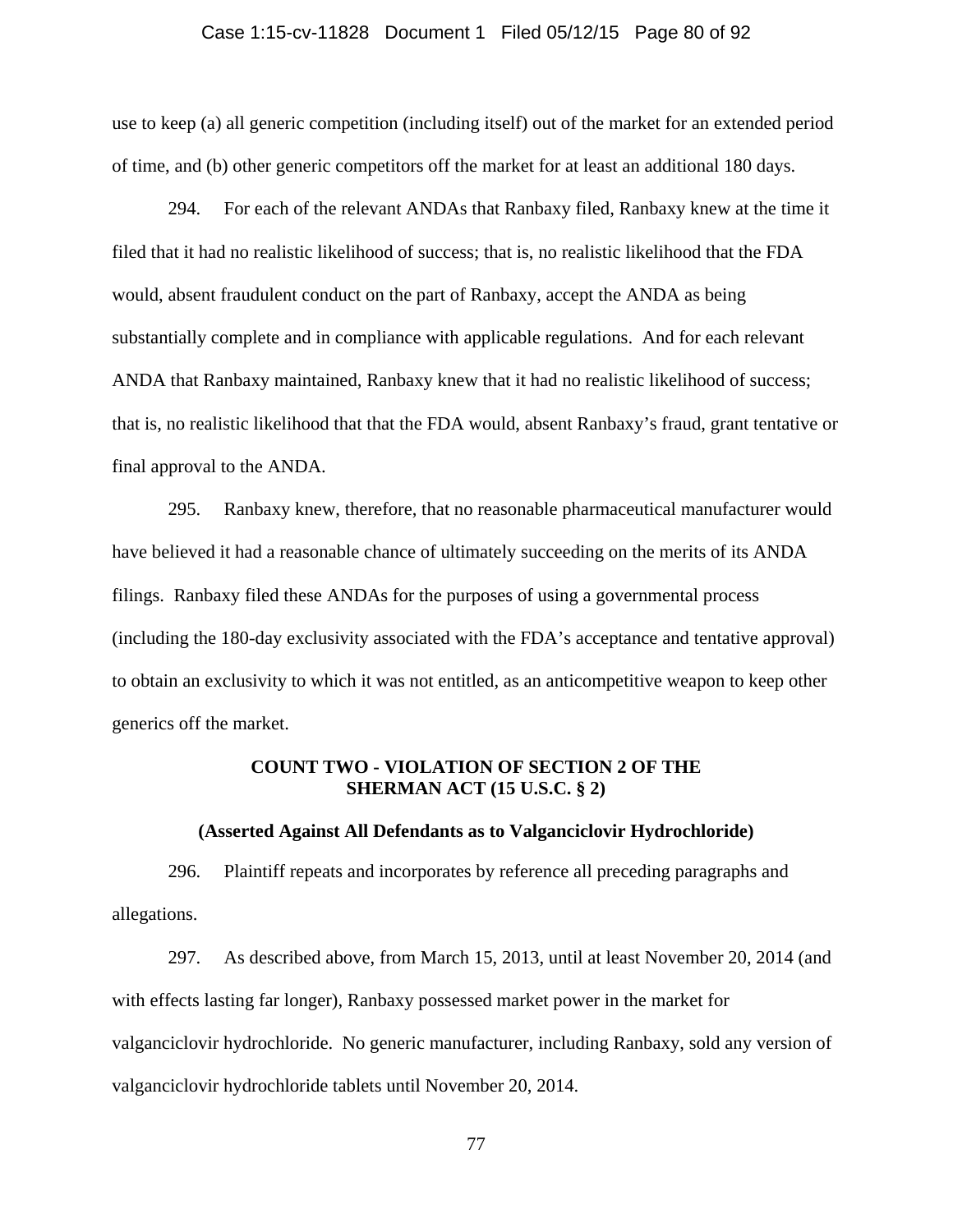# Case 1:15-cv-11828 Document 1 Filed 05/12/15 Page 81 of 92

298. Ranbaxy willfully and unlawfully maintained its market power in the valganciclovir hydrochloride market from March 15, 2013, through at least November 20, 2014, by engaging in an anticompetitive scheme to keep generic equivalents from the market – not as a result of providing a superior product, business acumen, or historical accident.

299. Ranbaxy knowingly and intentionally engaged in an anticompetitive scheme designed to block and delay entry of other AB-rated generic versions of valganciclovir hydrochloride to maintain its market power. This scheme included:

- a. Filing, pursuing, and maintaining ANDAs based upon falsified information;
- b. Making repeated fraudulent statements to the FDA, with the specific purpose, intent, and effect, of having the FDA rely upon those fraudulent statements in allowing Ranbaxy to secure tentative and final approval for its ANDAs; and
- c. Using its fraudulently obtained first-to-file exclusivity to keep other generic manufacturers out of the market.
- 300. By means of this scheme, Ranbaxy intentionally and wrongfully maintained

market power with respect to valganciclovir hydrochloride tablets in violation of Section 2 of the Sherman Act. As a result of this unlawful maintenance of market power, Plaintiff and members of the class paid artificially inflated prices for their valganciclovir hydrochloride tablet requirements.

301. Plaintiff and members of the class have been injured in their business or property by Ranbaxy's antitrust violations. Their injury consists of having paid, and continuing to pay, higher prices for their valganciclovir hydrochloride tablet requirements than they would have paid in the absence of those violations. Such injury, called "overcharges," is of the type antitrust laws were designed to prevent, flows from that which makes Ranbaxy's conduct unlawful, and Plaintiff and the class are the proper entities to bring a case concerning this conduct.

302. Ranbaxy's anticompetitive conduct is not entitled to qualified *Noerr-Pennington* immunity.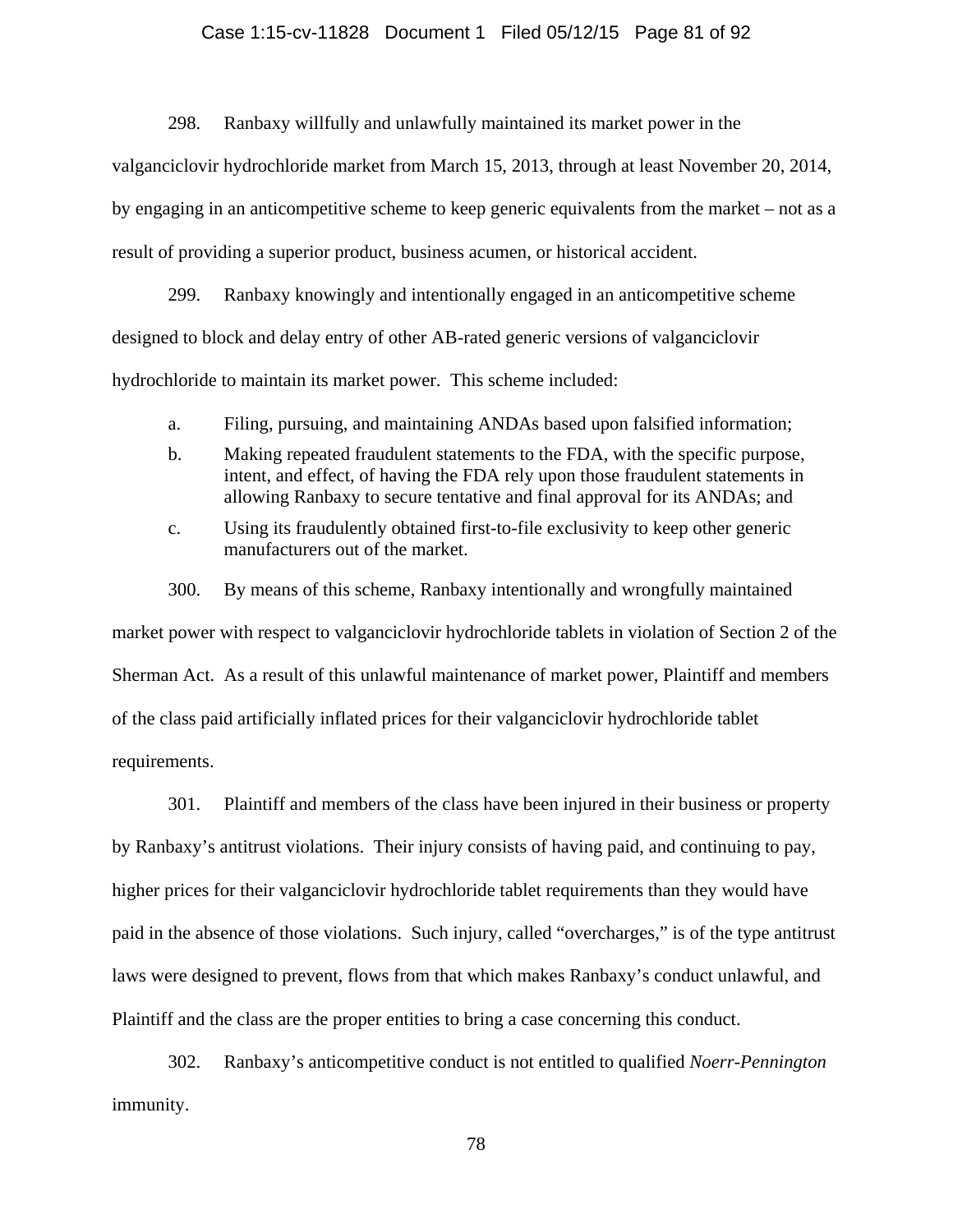### Case 1:15-cv-11828 Document 1 Filed 05/12/15 Page 82 of 92

303. Ranbaxy engaged in a knowing, direct fraud against a governmental entity (the FDA), which was empowered to grant a period of market exclusivity (180-days market exclusivity to the first generic filer to submit a substantially complete ANDA, so long as that generic filer obtained tentative approval within 30 months of filing). Through a series of misrepresentations, fraud, and deceit, Ranbaxy was able to deceive the FDA into believing that Ranbaxy's manufacturing and production operations were in compliance with applicable regulations, and that its data was reliable when Ranbaxy knew that this was not true. In reliance upon these fraudulent statements, the FDA granted Ranbaxy a period of exclusivity to which it was not lawfully entitled. And, Ranbaxy asserted this wrongfully-obtained exclusivity to exclude completion from the marketplace.

304. Ranbaxy knowingly and intentionally engaged in sham petitioning before the FDA, making repeated misstatements concerning, *inter alia,* its manufacturing facilities, compliance with cGMP, and the reliability of its data, all designed to intentionally and deceptively convince the FDA to grant Ranbaxy first-to-file exclusivity, which it intended to, and did, use to keep (a) all generic competition (including itself) out of the market for an extended period of time, and (b) other generic competitors off the market for at least an additional 180 days.

305. For each ANDA Ranbaxy filed, Ranbaxy knew at the time it filed that it had no realistic likelihood of success; that is, no realistic likelihood that the FDA would, absent fraudulent conduct on the part of Ranbaxy, accept the ANDA as being substantially complete and in compliance with applicable regulations. And for each ANDA Ranbaxy maintained, Ranbaxy knew that it had no realistic likelihood of success; that is, no realistic likelihood that that the FDA would, absent Ranbaxy's fraud, grant tentative or final approval to the ANDA.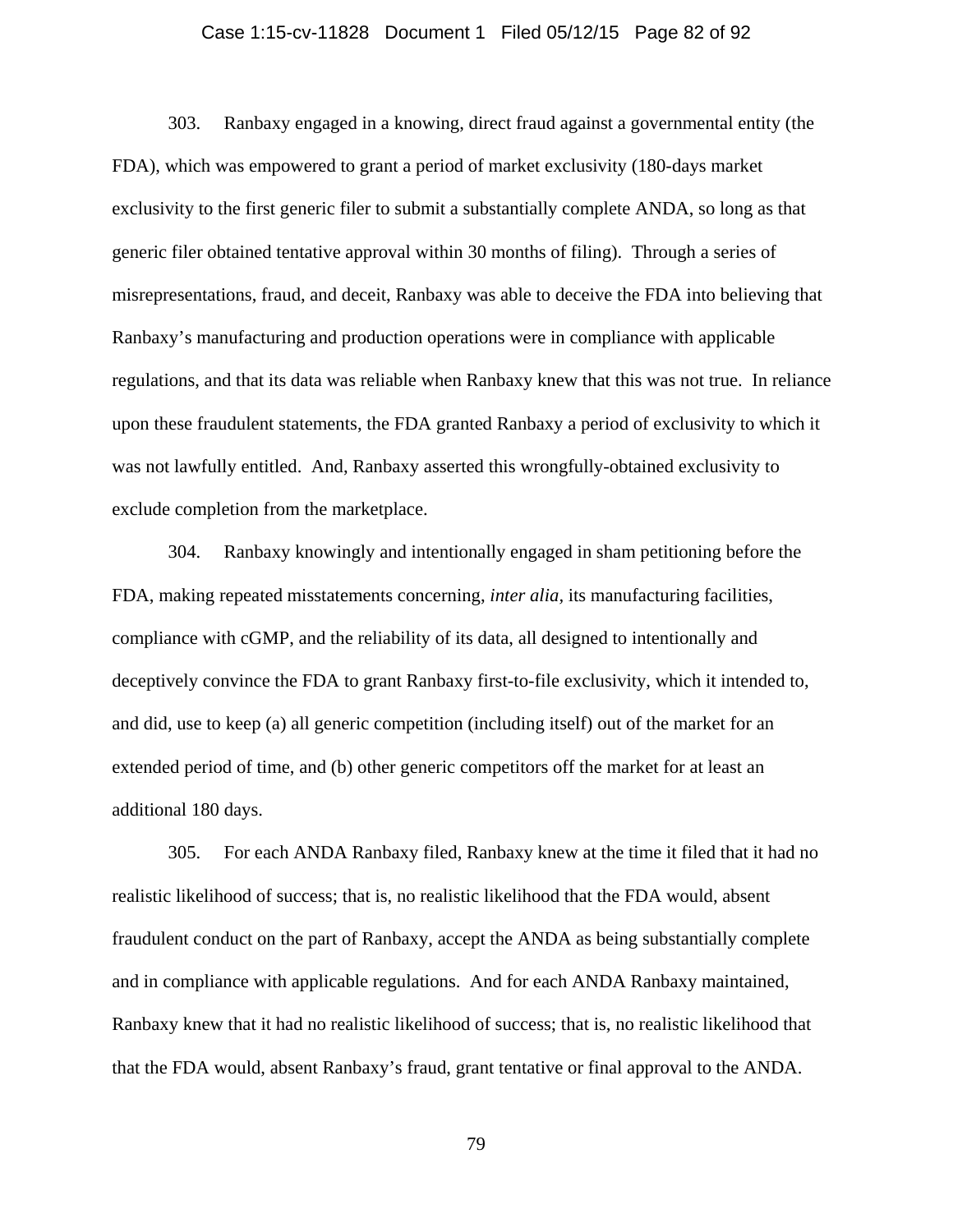### Case 1:15-cv-11828 Document 1 Filed 05/12/15 Page 83 of 92

306. Ranbaxy knew, therefore, that no reasonable pharmaceutical manufacturer would have believed it had a reasonable chance of ultimately succeeding on the merits of its ANDA filings. Ranbaxy filed these ANDAs for the purposes of using a governmental process (including the 180-day exclusivity associated with the FDA's acceptance and tentative approval) as an anticompetitive weapon to keep other generics off the market.

## **COUNT THREE - VIOLATION OF RICO, 18 U.S.C. § 1962(c)**

### **(Asserted Against Ranbaxy Labs, Ranbaxy Inc., and Sun Pharma)**

307. Plaintiff repeats and incorporates by reference all preceding paragraphs and allegations.

308. Defendant Ranbaxy Labs is a "person" within the meaning of 18 U.S.C. § 1961(3) who conducted the affairs of an enterprise, the Ranbaxy ANDA Enterprise, through a pattern of racketeering activity, in violation of 18 U.S.C. § 1962(c).

309. Defendant Ranbaxy Inc. is a "person" within the meaning of 18 U.S.C. § 1961(3) who participated in the conduct of the affairs of the Ranbaxy ANDA Enterprise, through a pattern of racketeering activity, in violation of 18 U.S.C. § 1962(c).

310. The Ranbaxy ANDA Enterprise is an association-in-fact within the meaning of 18 U.S.C. § 1961(4), consisting of: (i) Defendant Ranbaxy Labs, including its employees and agents; (ii) Defendant Ranbaxy Inc., including its employees and agents; (iii) the law firm of Buc & Beardsley LLP, including its employees and agents; and (iv) Parexel Consulting LLC, including its employees and agents. The Ranbaxy ANDA Enterprise was created and/or used as a tool to effectuate a pattern of racketeering activity. The defendant "persons" are distinct from the Ranbaxy ANDA Enterprise.

311. The Ranbaxy ANDA Enterprise fits within the meaning of 18 U.S.C. § 1961(4) and consists of a group of "persons" that created and maintained systematic links for a common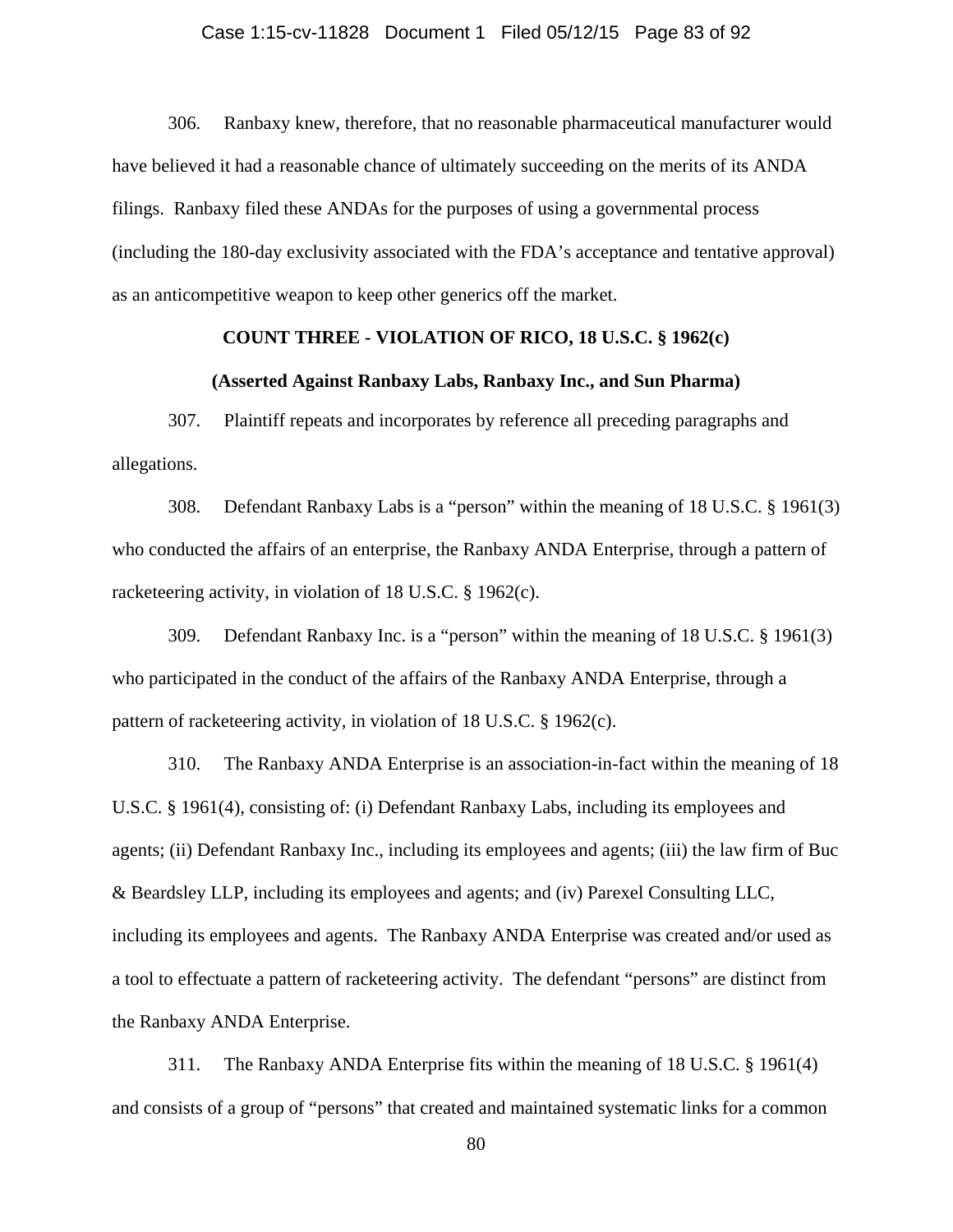# Case 1:15-cv-11828 Document 1 Filed 05/12/15 Page 84 of 92

purpose: to aid in protecting and profiting from Ranbaxy's first-to-file status associated with a number of Ranbaxy ANDAs – including the ANDAs for generic Diovan and Valcyte – by misleading, through affirmative statements and omissions, the FDA regarding the compliance status of Ranbaxy's Paonta Sahib facility, the truthfulness of the data contained within the ANDAs, and the completeness of the ANDAs.

312. Defendants have conducted and participated in the affairs of the Ranbaxy ANDA Enterprise through a pattern of racketeering activity within the meaning of 18 U.S.C. §§ 1961(1) and 1961(5), which includes multiple instances of mail fraud in violation of 18 U.S.C. § 1341, and multiple instances of wire fraud in violation of 18 U.S.C. § 1343, and travel in interstate and foreign commerce in aid of racketeering enterprises in violation of 18 U.S.C. § 1952, as described above.

313. Beardsley participated in the conduct of the Ranbaxy ANDA Enterprise's affairs, sharing the common purpose to enable Ranbaxy to unlawfully obtain 180-day exclusivity for Diovan and Valcyte, and potentially for other drugs. Ranbaxy and Beardsley knew that Ranbaxy alone could not conceal unfavorable facts regarding the state of its Paonta Sahib facility. Ranbaxy and Beardsley also knew that the damning conclusions of Parexel's audit reports, if funneled through a law firm, could be cloaked in frivolous claims of attorney work product. Ranbaxy and Beardsley knew that Ranbaxy needed to recruit an attorney or law firm willing to aid in that concealment. Ranbaxy found a willing and knowing participant in Beardsley.

314. Beardsley knowingly made material misstatements to the FDA in furtherance of the fraudulent scheme regarding: (1) the state of Ranbaxy's cGMP compliance, (2) Ranbaxy's efforts (or lack thereof) to remediate those compliance issues, (3) the extent to which those cGMP violations affected the integrity of Ranbaxy's pending ANDA submissions, and (4) the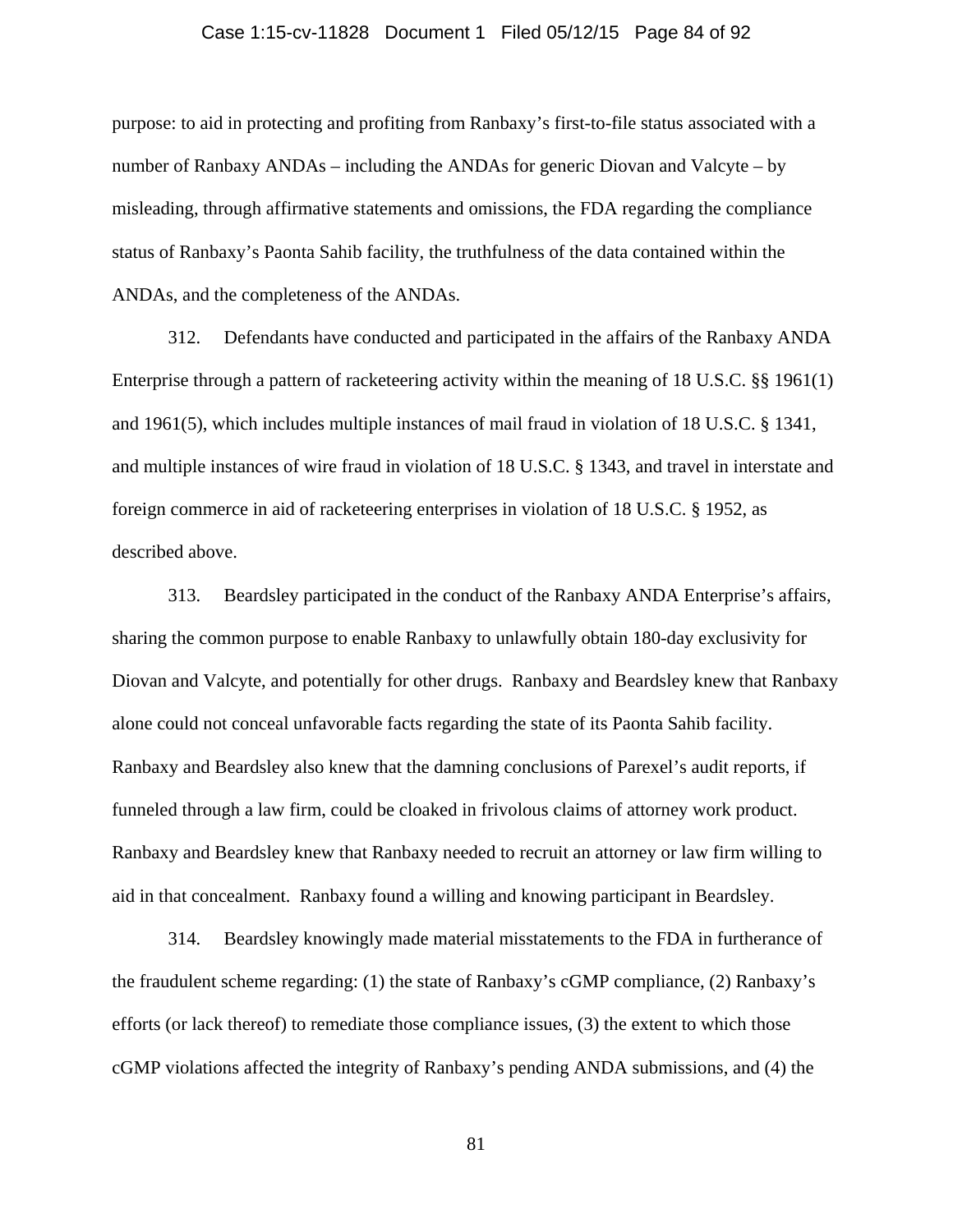### Case 1:15-cv-11828 Document 1 Filed 05/12/15 Page 85 of 92

extent to which Parexel's audits were shielded from FDA scrutiny by the attorney-client privilege or attorney work product doctrine. Beardsley transmitted some of those statements via mail or wire, with the intent to aid Ranbaxy in wrongfully securing its first-to-file ANDA tentative approvals. And the firm aided Ranbaxy's fraudulent endeavors through multiple communications with the FDA and assertions of attorney-client privilege and attorney work product, knowing that Ranbaxy intended to – and did – use these contributions in furtherance of its scheme to defraud the FDA.

315. Parexel also participated in the conduct of the Ranbaxy ANDA Enterprise's affairs, and shared Ranbaxy's common purpose to unlawfully obtain 180-day exclusivity for Diovan and Valcyte, and potentially for other drugs. Ranbaxy, Beardsley, and Parexel knew that, without assistance, Ranbaxy could not successfully dupe the FDA into believing that the compliance issues had been satisfactorily addressed. Ranbaxy, Beardsley, and Parexel knew that an esteemed audit firm – whose Vice President was a former high-ranking FDA official – would give Ranbaxy's responses to the FDA a patina of legitimacy. Parexel agreed to fill this role, knowing that the information transmitted to the FDA regarding its audits would be materially misleading. In an effort to assist in concealing the complete audit results from the FDA, Parexel agreed to allow its findings to be funneled through Beardsley. Parexel permitted its findings regarding noncompliance and tainted ANDAs to be hidden from the FDA. All of this was done so that those ANDAs could be approved. And Parexel agreed to, and did, make false statements of fact to the FDA with the intent to further the scheme to defraud the FDA.

316. The Ranbaxy ANDA Enterprise engaged in and affected interstate commerce, because, *inter alia*, it obtained approval to market – and in some cases did market – drugs that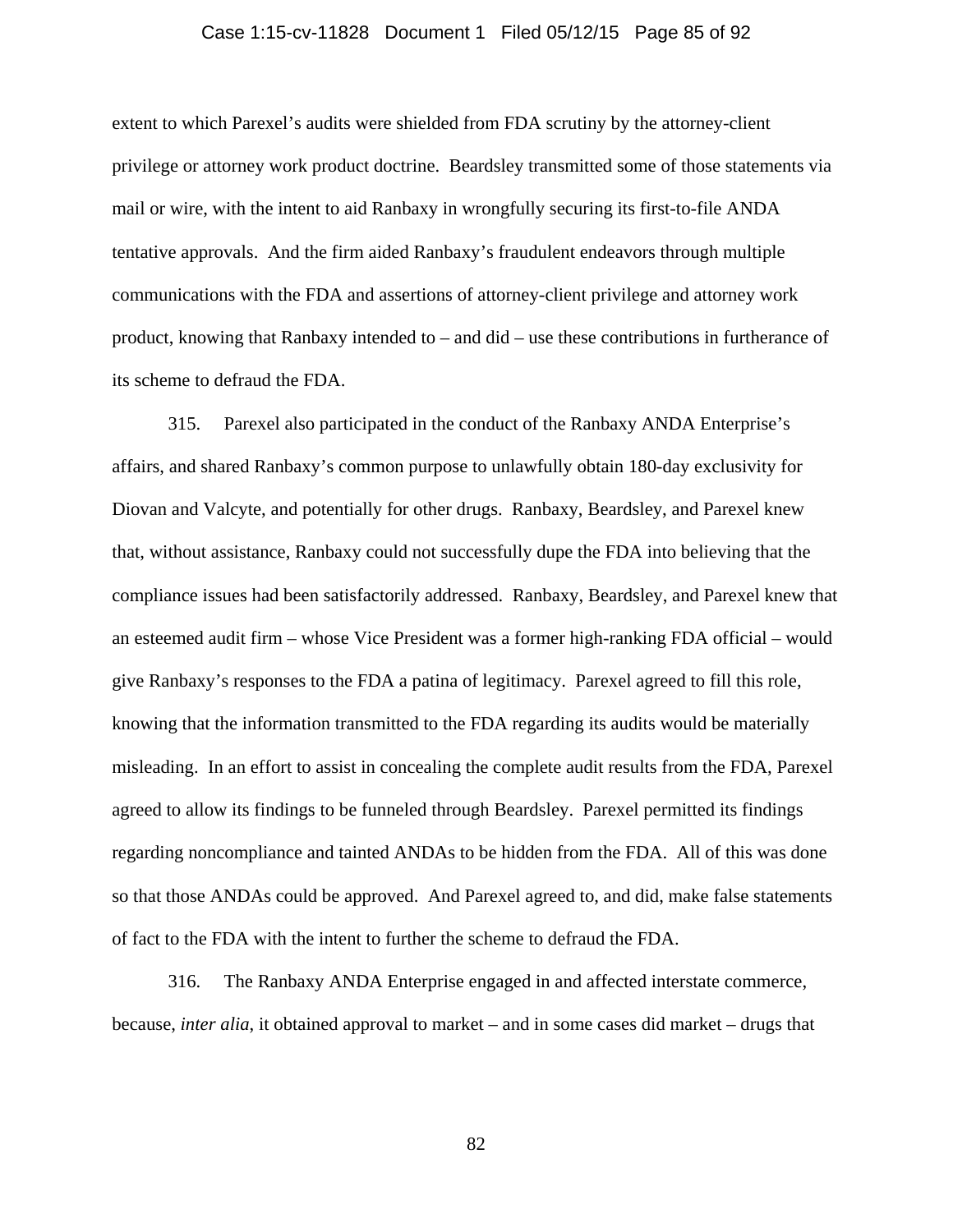# Case 1:15-cv-11828 Document 1 Filed 05/12/15 Page 86 of 92

were sold to dozens of class members and consumed by thousands of individuals throughout the United States, its territories, the District of Columbia, and the Commonwealth of Puerto Rico.

317. Defendants Ranbaxy Labs and Ranbaxy Inc. exerted control over the Ranbaxy

ANDA Enterprise, and Defendants Ranbaxy Labs and Ranbaxy Inc. participated in the operation

or management of the affairs of the Ranbaxy ANDA Enterprise, through a variety of actions,

including the following:

- a. Recruiting Beardsley and Parexel to contribute to the operation of the enterprise, directing the actions of Beardsley and Parexel, and controlling what Beardsley and Parexel told the FDA, or did not tell the FDA;
- b. Employing Beardsley and Parexel to confer upon the actions of the ANDA Enterprise an air of legitimacy;
- c. Misrepresenting to the FDA the state of Ranbaxy's cGMP compliance at its Paonta Sahib facility;
- d. Misrepresenting whether and to what extent Ranbaxy was attempting to remedy its cGMP compliance issues;
- e. Misrepresenting whether the cGMP compliance issues at Paonta Sahib affected the integrity of any data contained within US-filed ANDAs; and
- f. Refusing to provide to the FDA and directing Beardsley and Parexel to refuse to provide to the FDA – copies of audits performed by Parexel at the Paonta Sahib facility, because those audits would have belied Ranbaxy's misrepresentations.
- 318. As detailed above, defendants Ranbaxy Labs' and Ranbaxy Inc.'s fraudulent

scheme consisted of, inter alia: (a) manufacturing or otherwise falsifying data to be included within ANDAs submitted to the FDA, in order to keep development costs down and expedite the ANDA filing process so as to obtain valuable first-to-file status; (b) submitting, or causing to be submitted, ANDAs containing materially false statements of fact and omissions of material information; (c) deceiving the FDA, either directly or through another member of the Ranbaxy ANDA Enterprise, regarding (i) whether Paonta Sahib was in compliance with cGMP regulations, (ii) whether Ranbaxy was taking steps to bring Paonta Sahib into compliance with cGMP regulations, or (iii) whether known violations of cGMP violations materially affected data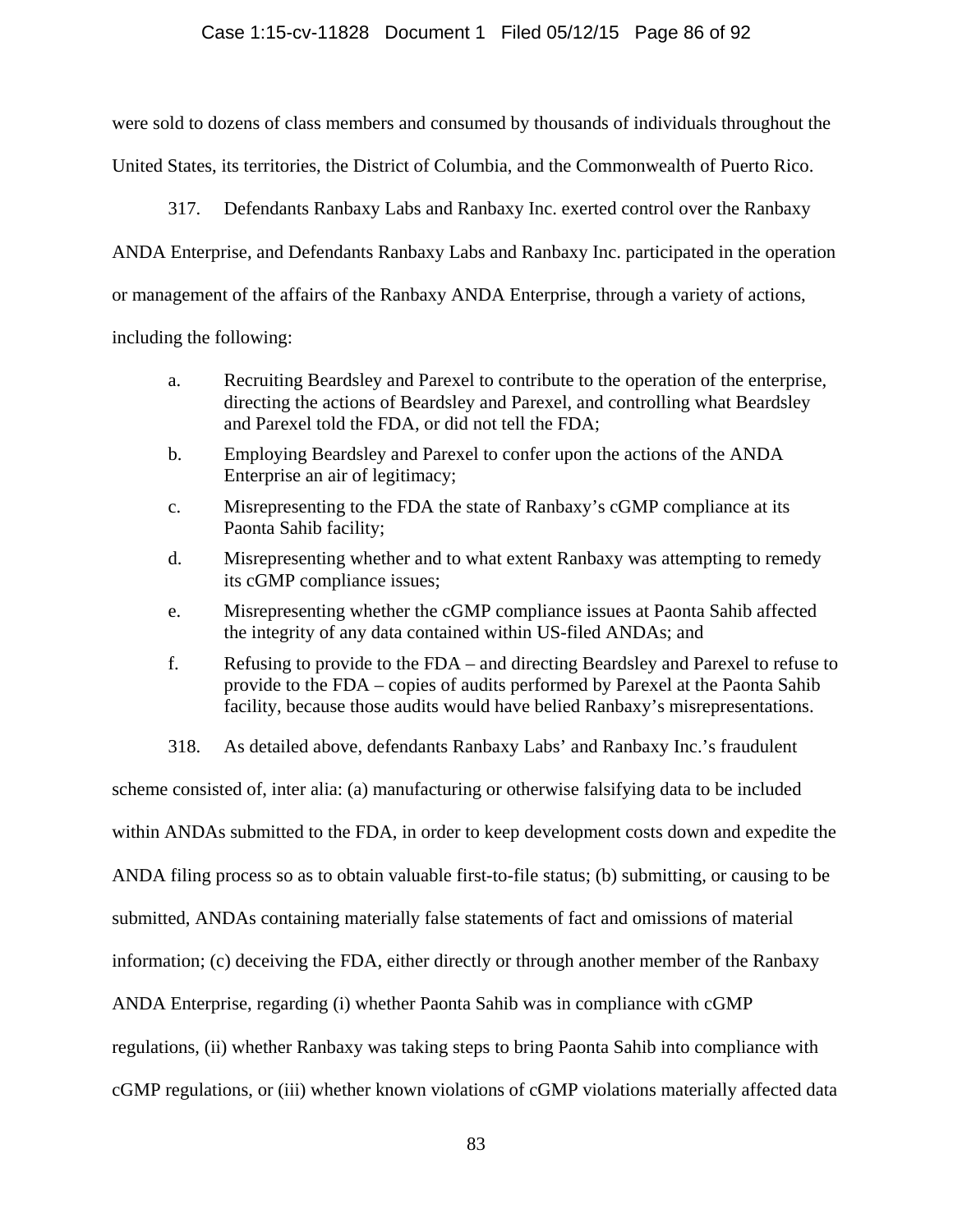### Case 1:15-cv-11828 Document 1 Filed 05/12/15 Page 87 of 92

submitted to the FDA in connection with various Ranbaxy ANDAs, including those for Diovan and Valcyte; and (d) resisting, without a non-frivolous basis in law or fact, the FDA's and the government's reasonable requests and administrative subpoenas for documentation likely to establish the falsity of the statements by Defendants Ranbaxy Labs and Ranbaxy Inc., as well as other members of the Ranbaxy ANDA Enterprise.

319. The scheme devised and implemented by defendants Ranbaxy Labs and Ranbaxy Inc., as well as other members of the Ranbaxy ANDA Enterprise, amounted to a common course of conduct intended to (a) deceive the FDA as to whether the Paonta Sahib facility was in compliance with cGMP regulations, and whether Ranbaxy's previously-submitted ANDAs were truthful and in compliance with required regulations; and thereby (b) forestall or avoid adverse regulatory action by the FDA; such that (c) Defendants Ranbaxy Labs and Ranbaxy Inc. could fraudulently maintain their valuable first-to-file status for various Ranbaxy ANDAs, including those for generic Diovan and Valcyte; to allow Ranbaxy to (d) exercise its market power and its 180-day period of exclusivity to improperly profit from the ANDAs.

320. Each such racketeering activity was related, had similar purposes, involved the same or similar participants and methods of commission, and had similar results affecting similar victims, including Plaintiff.

321. The pattern of racketeering activity alleged herein and the Ranbaxy ANDA Enterprise are separate and distinct from each other. Defendants Ranbaxy Labs and Ranbaxy Inc. engaged in a pattern of racketeering activity alleged herein for the purpose of conducting the affairs of the Ranbaxy ANDA Enterprise.

322. As a result of Defendants' fraudulent activities, generic versions of drugs, including Diovan and Valcyte, were kept off the market for longer than they would have been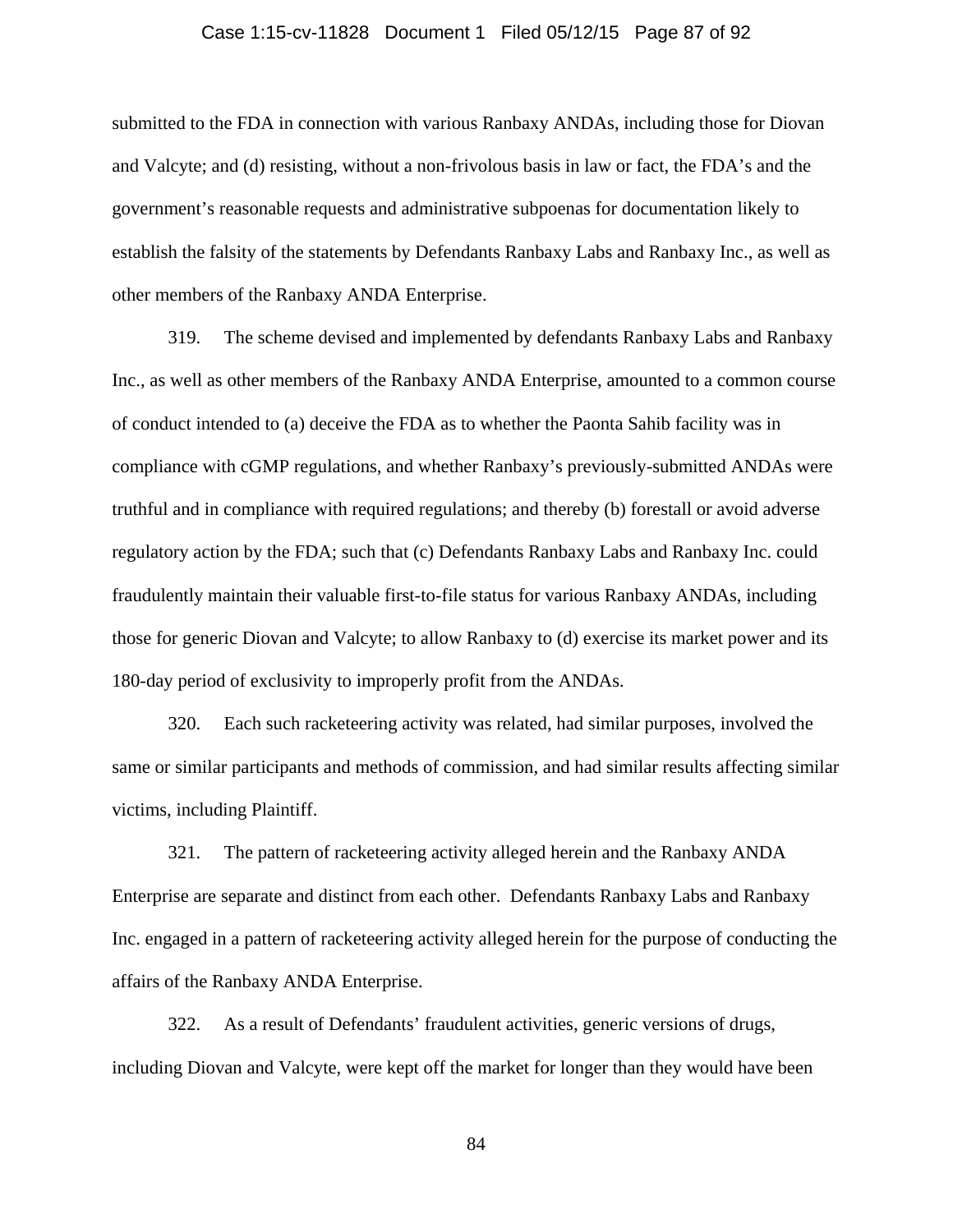# Case 1:15-cv-11828 Document 1 Filed 05/12/15 Page 88 of 92

absent Defendants' fraudulent activities, resulting in increased costs to direct purchasers of those drugs, including Plaintiff and all members of the class.

323. Plaintiff and others similarly situated have been injured in their business and property by reason of Ranbaxy's fraudulent scheme and the success of the Ranbaxy ANDA Enterprise. Plaintiff and others similarly situated have paid hundreds of millions, if not billions, of dollars, more for Diovan and Valcyte, and the generic equivalents of those drugs, than they would have in the absence of the fraudulent course of conduct underlying the Ranbaxy ANDA Enterprise.

324. Plaintiff's injuries were proximately caused by Defendants' racketeering activity. But for the misstatements made by Ranbaxy, Beardsley, and Parexel to the FDA, and the scheme to (wrongfully) capture and maintain 180-day exclusivities as to generic Diovan and Valcyte, generic versions of these drugs would have been available for purchase sooner, resulting in savings to Plaintiff and others similarly situated amounting to hundreds of millions, if not billions of dollars.

325. Plaintiff's injuries were directly caused by Defendants' racketeering activity. While Ranbaxy's fraudulent statements were conveyed to the FDA, the FDA sustained no damages to its business or property as a result of the fraud, and has no incentive to sue in RICO. And although the Ranbaxy ANDA Enterprise was effectuated to give to Ranbaxy a wrongfully obtained competitive advantage over its competitors, the harm alleged – overcharges for prescription medications – was suffered by Plaintiff, not Ranbaxy's competitors.

326. Plaintiff and those similarly situated were most directly harmed by the fraud, and there is no other plaintiff or class of plaintiffs better situated to seek a remedy for the economic harms of Ranbaxy's fraudulent scheme. In the pharmaceutical supply chain, direct purchasers –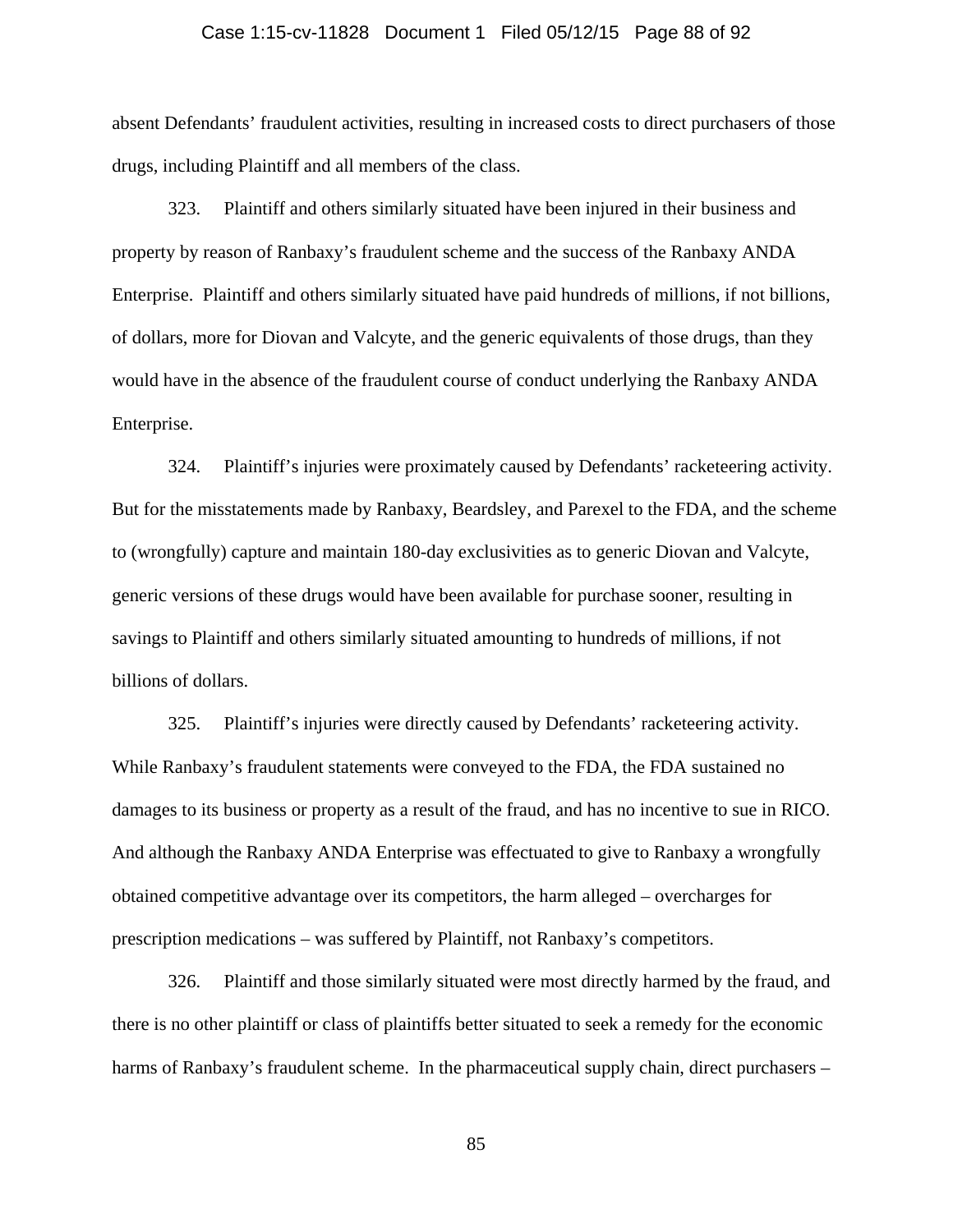# Case 1:15-cv-11828 Document 1 Filed 05/12/15 Page 89 of 92

such as Plaintiff and those similarly situated – purchase prescription drugs directly from manufacturers. The delay in availability of generic drugs occasioned by the fraudulent Ranbaxy ANDA Enterprise caused a delay in the availability of safe, affordable generic drugs. As a result, Plaintiff and those similarly situated paid for vastly more expensive brand name versions of Diovan and Valcyte long after a generic drug should have entered the market.

327. By virtue of these violations of 18 U.S.C. § 1962(c), defendants are liable to Plaintiff for three times the damages Plaintiff has sustained, plus the cost of this suit, including reasonable attorneys' fees.

#### **COUNT FOUR - VIOLATION OF RICO, 18 U.S.C. § 1962(d)**

### **(Asserted Against Ranbaxy Labs, Ranbaxy Inc., and Sun Pharma)**

328. Plaintiff repeats and incorporates by reference all preceding paragraphs and allegations.

329. Section 1962(d) of RICO provides that it "shall be unlawful for any person to conspire to violate any of the provisions of subsection (a), (b) or (c) of this section."

330. Defendants Ranbaxy Labs and Ranbaxy Inc. have violated § 1962(d) by conspiring to violate 18 U.S.C. § 1962(c). The object of this conspiracy has been to conduct or participate in, directly or indirectly, the affairs of the § 1962(c) Ranbaxy ANDA Enterprise, described previously, through a pattern of racketeering activity.

331. As demonstrated in detail above, Defendants' co-conspirators – including but not limited to Beardsley, Shepard, and Parexel – have engaged in overt and predicate fraudulent racketeering acts in furtherance of the conspiracy, including material misrepresentations designed to permit defendants to benefit pecuniarily from their fraudulently-filed ANDAs.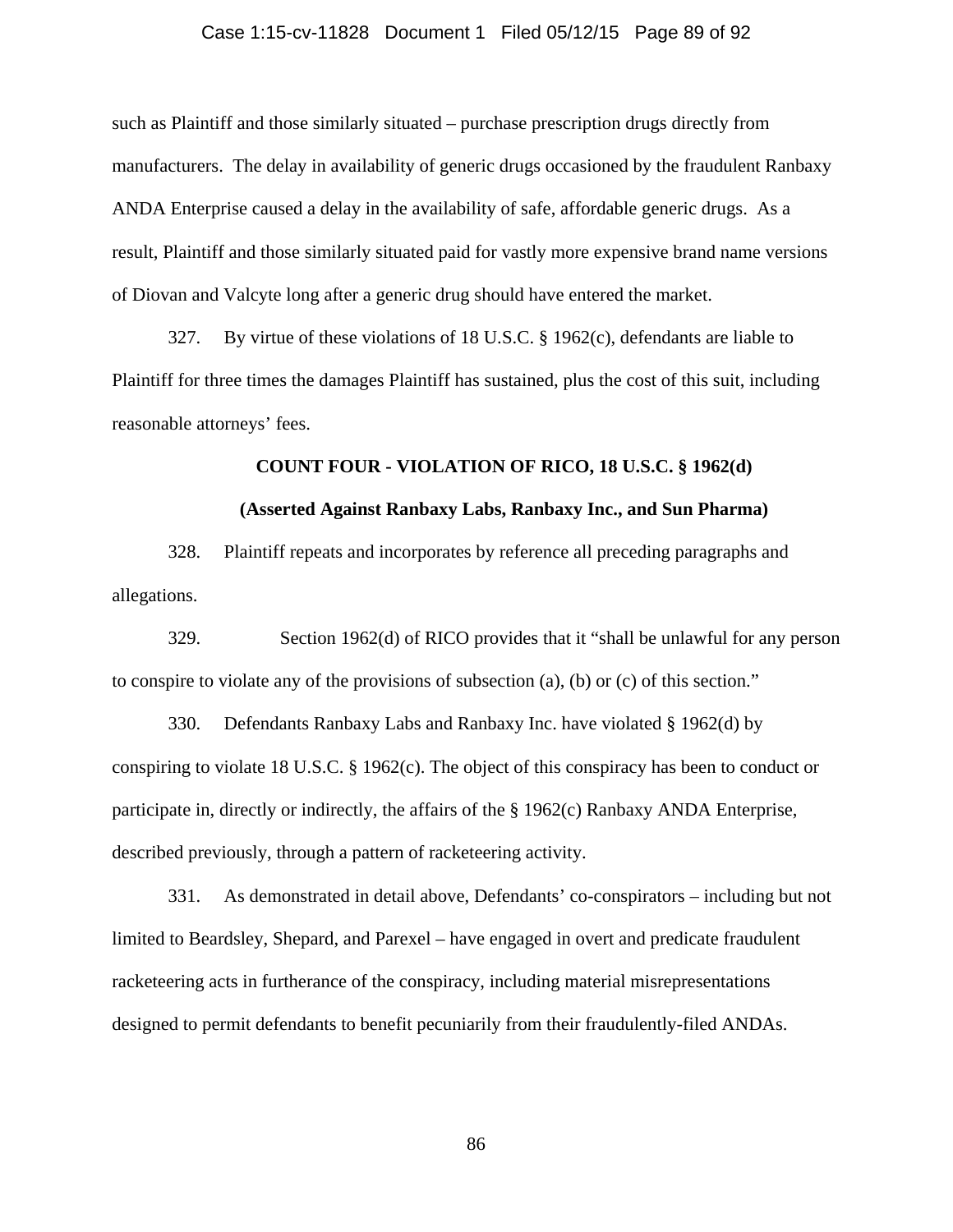# Case 1:15-cv-11828 Document 1 Filed 05/12/15 Page 90 of 92

332. The nature of Defendants' co-conspirators' acts, material misrepresentations, and omissions in furtherance of the conspiracy gives rise to an inference that they not only agreed to the objective of an 18 U.S.C. § 1962(d) violations of RICO by conspiring to violate 18 U.S.C. § 1962(c), but also that they were, and are, aware that their fraudulent acts have been and are part of an overall pattern of racketeering activity.

333. As a direct and proximate result of Defendants' overt acts and predicate acts in furtherance of violating 18 U.S.C. § 1962(d) by conspiring to violate 18 U.S.C. § 1962(c), Plaintiff has been and continues to be injured in their business or property, as set forth more fully above.

334. Defendants Ranbaxy Labs and Ranbaxy Inc. have sought to engage in, and have engaged in, the commission of overt acts, including the following unlawful racketeering predicate acts:

- a. Multiple instances of mail fraud in violation of 18 U.S.C. §§ 1341 and 1346;
- b. Multiple instances of wire fraud in violation of 18 U.S.C. §§1343 and 1346; and
- c. Multiple instances of interstate and international travel in furtherance of aid of racketeering, in violation of 18 U.S.C. § 1952.

335. Defendants have sought to engage in, and have engaged in, the violations of the

above federal laws and the effects thereof detailed above are continuing.

# **XI. DEMAND FOR JUDGMENT**

WHEREFORE, Plaintiff, on behalf of itself and the Class, respectfully requests that the

### Court:

- A. Determine that this action may be maintained as a class action pursuant to Federal Rules of Civil Procedure 23(a) and (b)(3), and direct that reasonable notice of this action, as provided by Federal Rule of Civil Procedure  $23(c)(2)$ , be given to the class, and declare Meijer as representative of the class;
- B. Conduct expedited discovery proceedings leading to a prompt trial on the merits before a jury on all claims and defenses;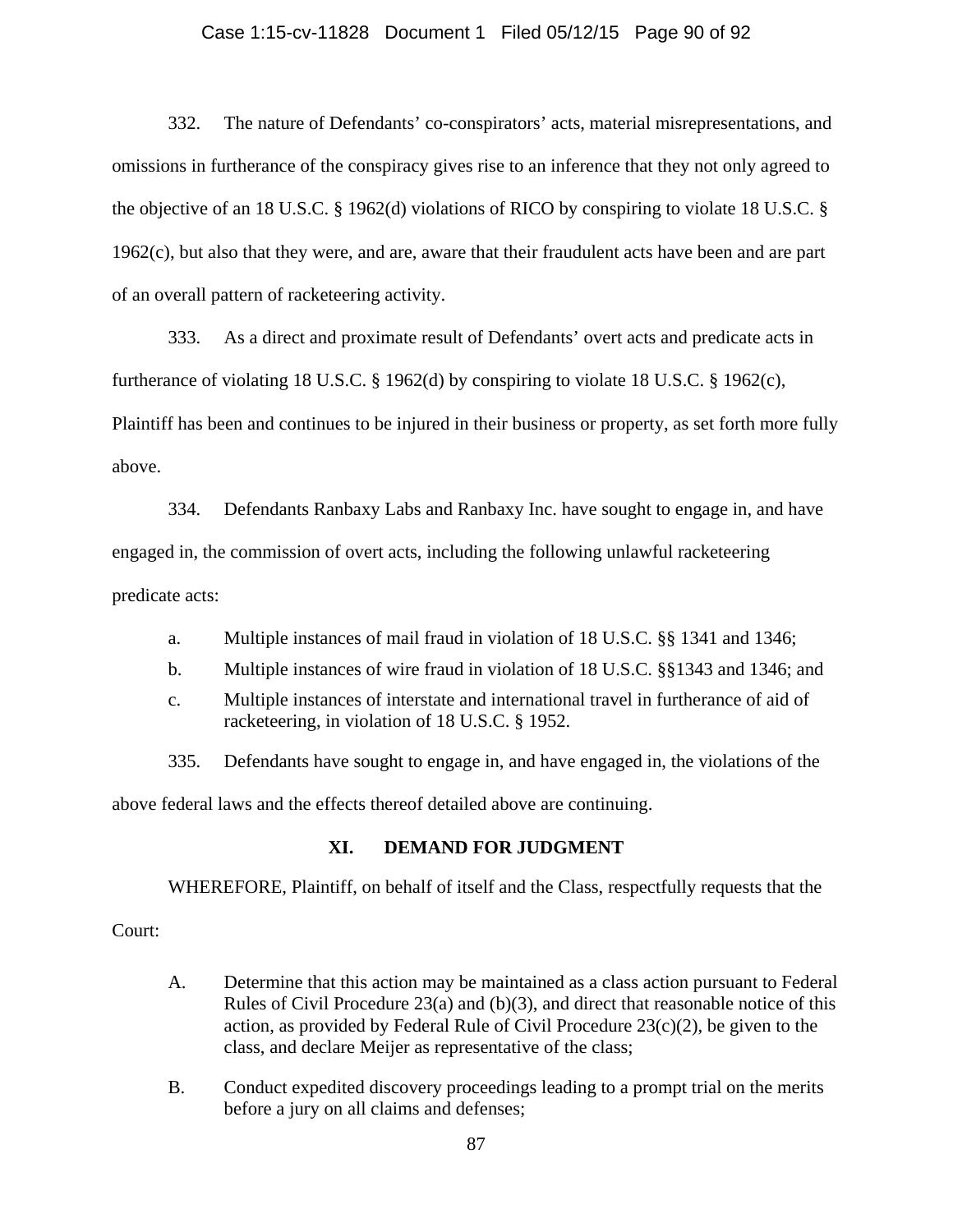- C. Enter joint and several judgments against the defendants and in favor of Meijer and the class;
- D. Award the class damages (*i.e.*, three times overcharges and/or three times the damage attributable to the racketeering activity) in an amount to be determined at trial, plus interest in accordance with law;
- E. Award Meijer and the class their costs of suit, including reasonable attorneys' fees as provided by law; and
- F. Award such further and additional relief as is necessary to correct for the anticompetitive market effects caused by the defendants' unlawful conduct, as the Court may deem just and proper under the circumstances.

# **XII. JURY DEMAND**

Pursuant to Federal Rule of Civil Procedure 38, Meijer, on behalf of itself and the

proposed Class, demands a trial by jury on all issues so triable.

Dated: May 12, 2015

Respectfully submitted

*/s/ Thomas M. Sobol* 

Thomas M. Sobol (BBO# 471770) Gregory T. Arnold (BBO# 632738) Kristen A. Johnson (BBO# 667261) Kristie A. LaSalle (admission pending) **HAGENS BERMAN SOBOL SHAPIRO LLP** 55 Cambridge Parkway, Suite 301 Cambridge, MA 02142 Tel: (617) 482-3700 Fax: (617) 482-3003 tom@hbsslaw.com grega@hbsslaw.com kristenj@hbsslaw.com kristiel@hbsslaw.com

Steve D. Shadowen (*pro hac vice* forthcoming) R. Bryce Duke (*pro hac vice* forthcoming) Matthew C. Weiner (*pro hac vice* forthcoming) **HILLIARD & SHADOWEN LLP** 919 Congress Ave., Suite 1325 Austin, TX 78701 Tel: (855) 344-3928